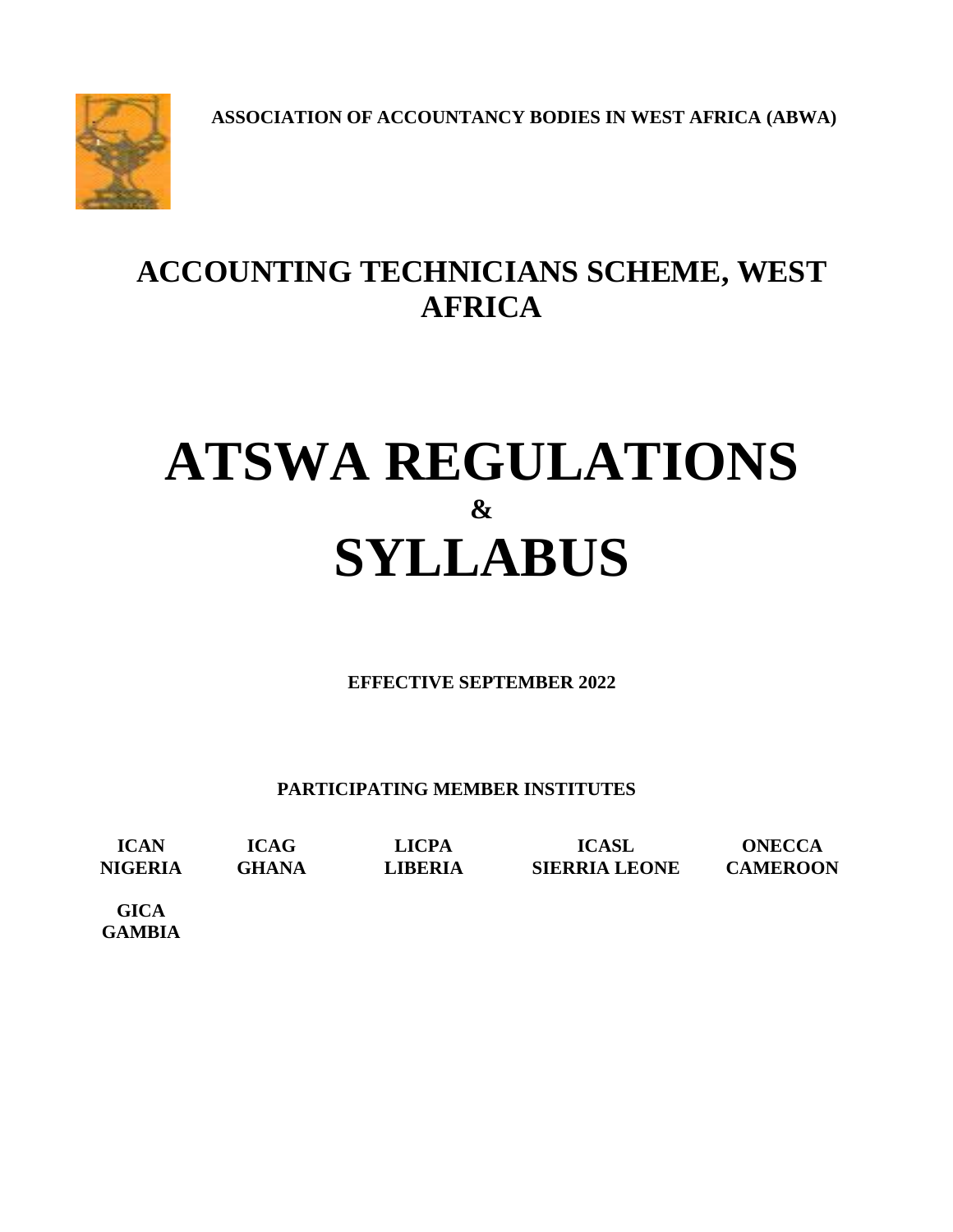# **CONTENTS**

| Foreword     | 2       |
|--------------|---------|
|              | 3       |
|              | 3       |
|              | 3       |
|              | 4       |
|              | 4       |
|              | 4       |
|              | 5       |
|              | 5       |
|              | 5       |
|              | 5       |
|              | 5       |
|              | $5 - 6$ |
| Publications | 6       |
|              | 6       |
|              | 7       |
|              | 7       |
|              | 7       |
|              | 8       |
|              | 8       |
|              | $8-9$   |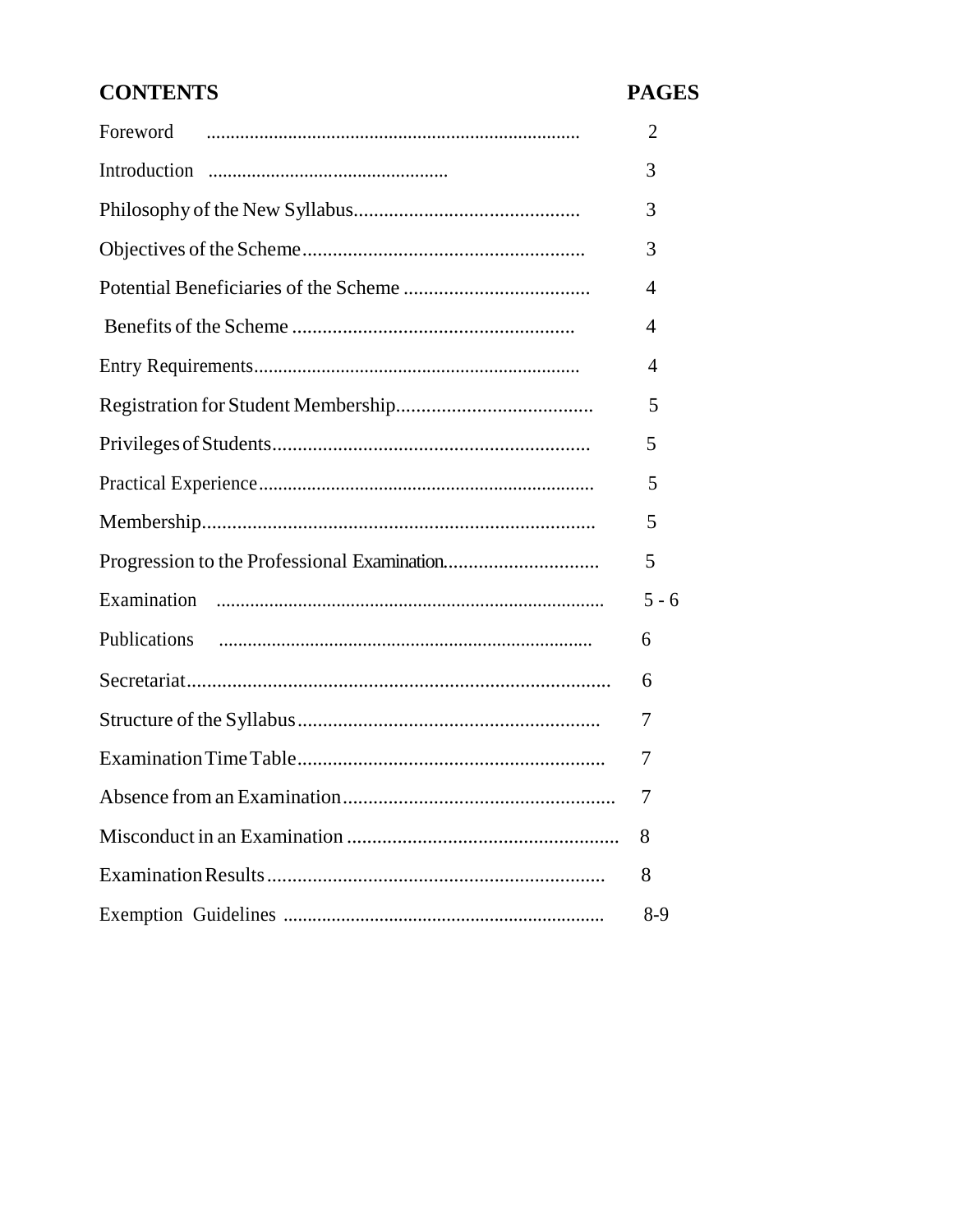| <b>PAPER</b>     | <b>PART I</b>                      | <b>Pages</b> |
|------------------|------------------------------------|--------------|
| 1.               |                                    | $10 - 13.$   |
| 2.               |                                    | $14 - 19$    |
| 3.               |                                    | $20 - 24$    |
| 3.1              |                                    | $25 - 29$    |
| $\overline{4}$ . |                                    | $30 - 33$    |
|                  | <b>PART II</b>                     |              |
| 5.               |                                    | $34 - 37$    |
| 6.               | Public Sector Accounting (Nigeria) | $38 - 44$    |
| 6.1              |                                    | $45 - 51$    |
| 7.               |                                    | $52 - 58$    |
| 8.               |                                    | $59 - 63$    |
|                  | <b>PART III</b>                    |              |
| 9.               |                                    | $64 - 68$    |
| 10.              |                                    | $69 - 73$    |
| 11.              |                                    | $74 - 81$    |
| <b>11.1</b>      |                                    | $82 - 86$    |
| 12.              |                                    | $87 - 94$    |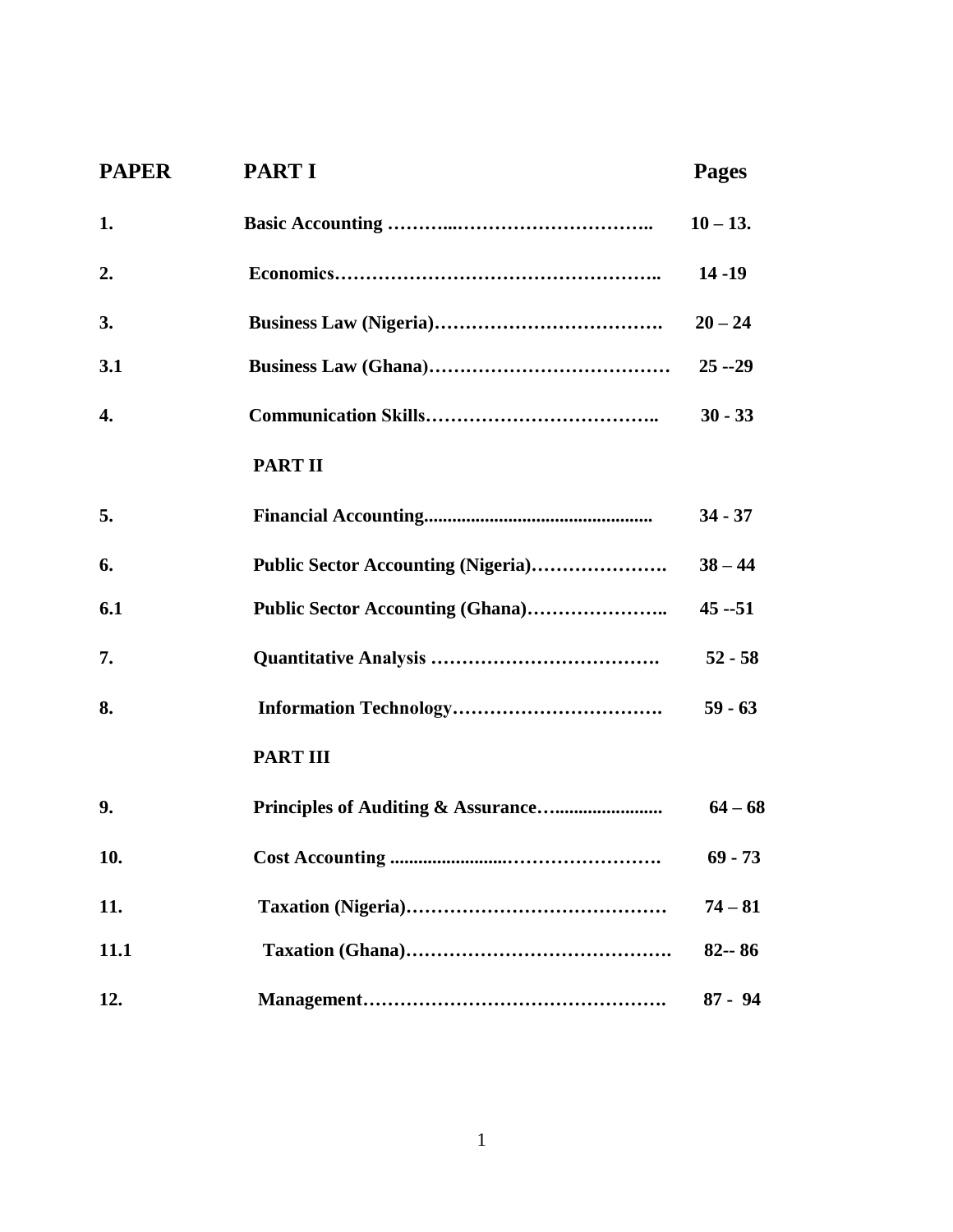#### **FOREWORD**

At the 34th Council meeting of the Council of the Association of Accountancy Bodies in West Africa (ABWA) held in Accra Ghana on 16 and 17 January 1997, it was decided that there was need for the formation of Accounting Technicians Scheme for West African sub-region to serve as vehicle for providing a regionally recognised and accepted professional qualifications for the supporting staff of Professional Accountants within the sub-region. This syllabus is the product of the Council"s decision.

The ATSWA fulfils a dire need to produce a cadre of middle level manpower within the sub-region required to give effective support and assistance to the professionally qualified Accountant so as to maximize the latter's efforts. The scheme was conceived as a means primarily of upgrading the skill and competence of the numerous middle-level and potential lower grade workers in an accounting office who require such higher skills both to do their work more competently and to enhance their career potential while giving them status. The wisdom and foresight of ABWA Council in developing this scheme is borne out of the tremendous patronage which the similar schemes of some individual member bodies has received in their respective countries.

The syllabus attempts to meet the dual goals of the scheme through the subject structure and coverage. It has also been aligned with the respective syllabi of the member bodies within ABWA currently conducting such examination. The 12-subject-3-level structure examination combines subjects which address purely the knowledge-skill needs of the potential ATSWA graduate (to be known as (AATWA) working in an office with others which are mainly of a theoretical or conceptual nature and therefore serve as a foundation for the higher levels of the Professional Examinations.

In drawing up this syllabus, the ABWA Council was mindful of reciprocity with other major accounting bodies in the UK, America, Canada, etc. The overall objective in this regard is that ultimately, graduates of the scheme would be able to compare favourably with their counterparts elsewhere and thus enjoy reciprocal recognition.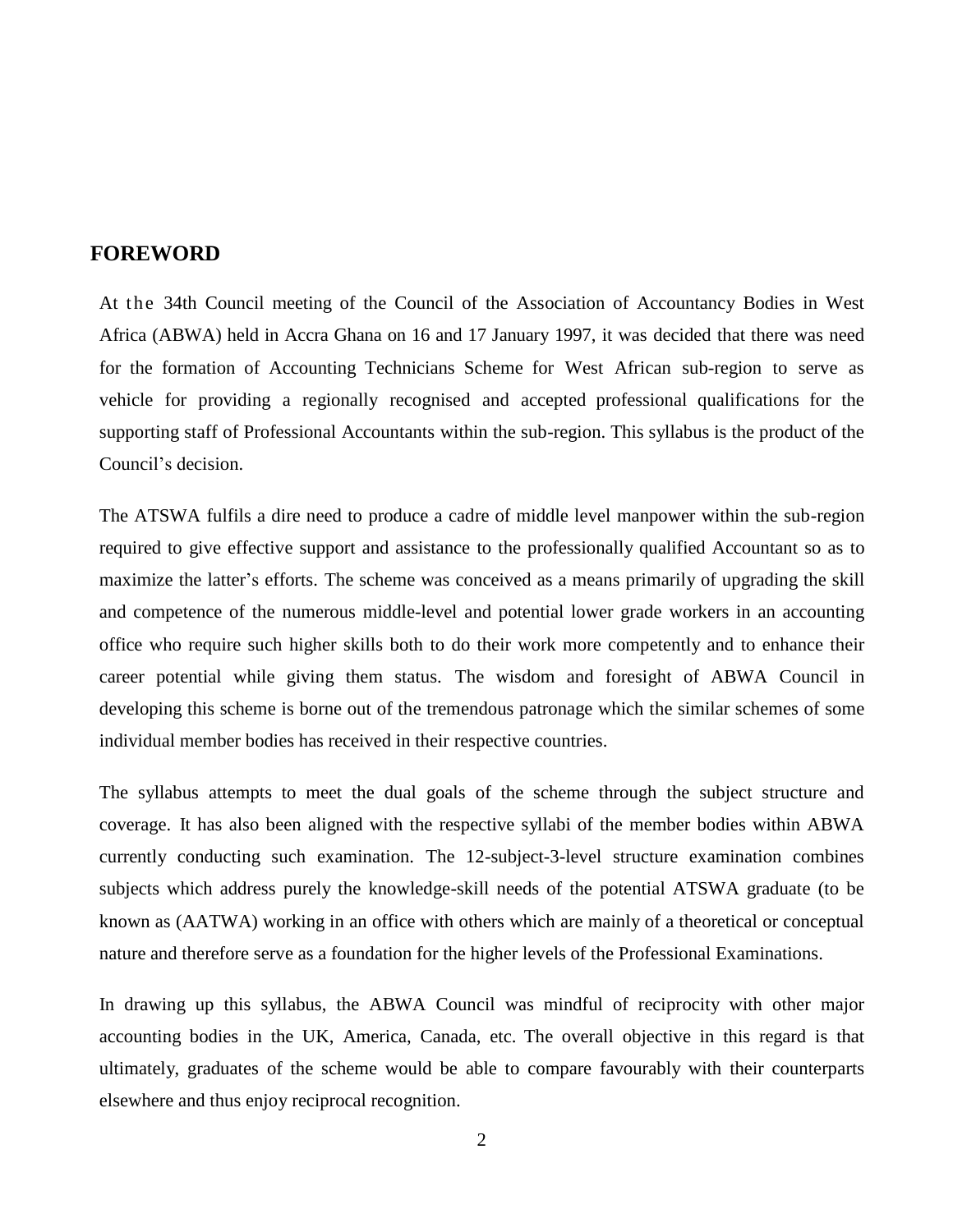#### **1. INTRODUCTION**

The Professional Accountant plays pivotal managerial, advisory and evaluative roles in today"s modern business environment. Users of accounting services expect professional accountants to operate to the highest standards of competence, probity and expertise.

The job of Professional Accountants has become more challenging in the face of globalisation, regional integration and advanced technology. In performing these functions, the Professional Accountant requires the assistance of trained and able accounting technicians.

#### **2. PHILOSOPHY OF THE NEW SYLLABUS**

The Syllabus has in some significant ways, strengthened the education and training requirements necessary to produce technicians:

- (i) who will play supporting role to the Professional Accountants;
- (ii) whose primary duty will be to maintain the accounting system already designed by Professional Accountants;
- (iii) who may sometimes work independently without supervision;
- (iv) who can adequately meet the needs of the:
	- Public sector (including Local Government and Inland Revenue)
	- Industry, Commerce, and Audit practice; and
- (v) who will be well equipped to advance to the Professional Examination level.

#### **3. OBJECTIVES OF THE SCHEME**

The Accounting Technicians Scheme West Africa (ABWA) has the following objectives:

- (i) to provide a recognized qualification for the accounting and auditing staff employed in the public sector, industry, commerce and in the offices of practicing Accountants.
- (ii) to help meet the technicians staffing needs of the economy especially those of various governments and parastatals in accounting areas.
- (iii) to give status to Accounting Technicians.
- (iv) to provide opportunity for the Accounting Technicians to progress towards full qualification as Professional Accountants.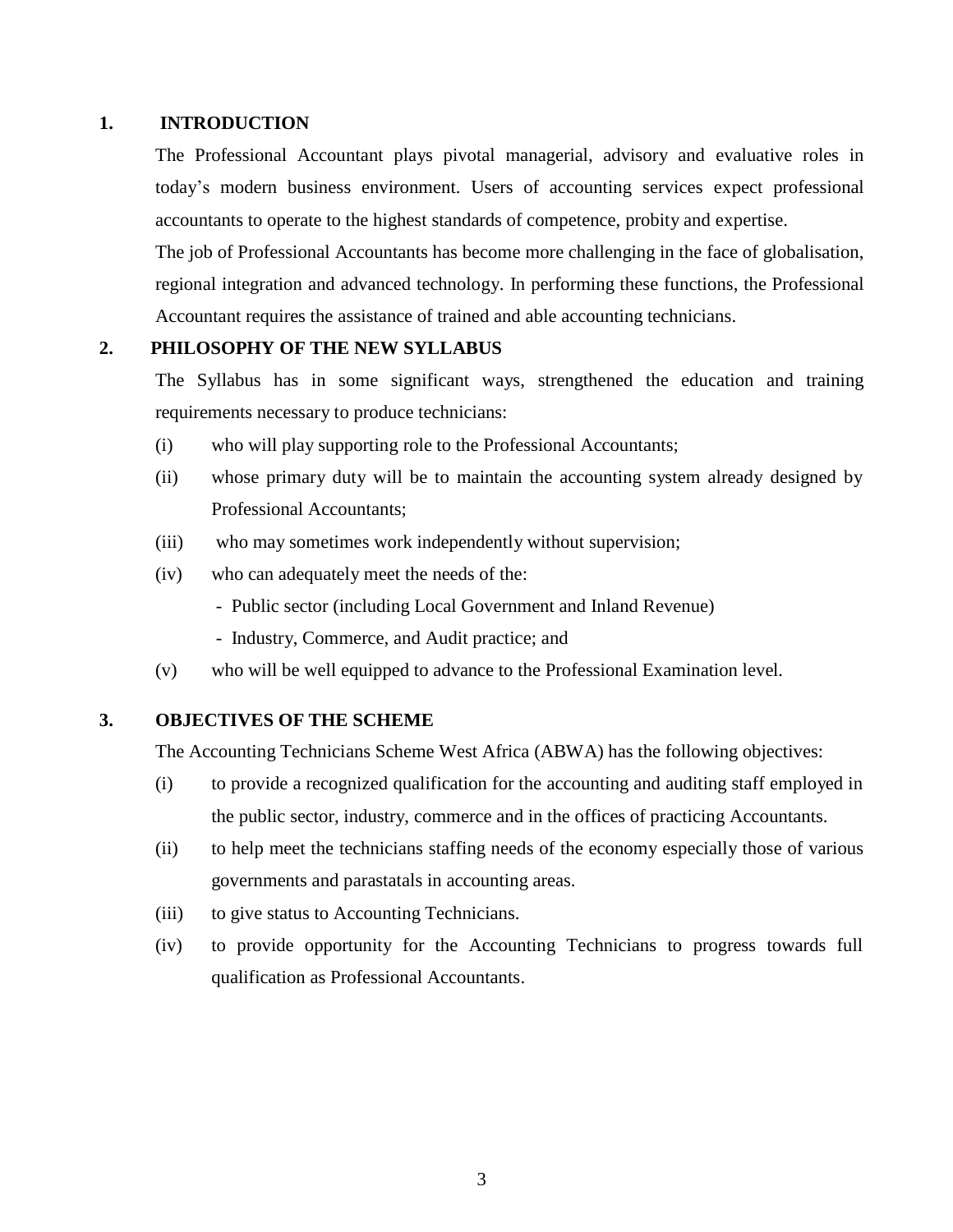#### **4. POTENTIAL BENEFICIARIES OF THE SCHEME**

It is believed that the entire economy will benefit from the increased productivity of a welltrained and disciplined work-force. The individual Technician as well as the Organization he/she works for will also benefit.

Specifically, the following are some of the beneficiaries:

- (i) Those holding supervisory accounting positions in Government, Commerce and Industry, Finance and Revenue Departments.
- (ii) Accounts Clerks or supervisors in Government-owned companies and parastatals.
- (iii) Office managers and audit clerks in practicing firms.

#### **5. BENEFITS OF THE SCHEME**

The benefits of the scheme to the Accounting Technicians include the following:

- (i) Ability to work and move in all types of business organizations and services within the sub-region
- (ii) Possession of a recognized accounting qualification
- (iii) Career development opportunities for those who are already in employment
- (iv) Exemption from some of the Professional Examination Papers of member bodies" Institutes and those of other professional bodies.

#### **6. ENTRY REQUIREMENTS**

Entry requirements vary from country to country and each country specific requirements are available on the respective website as well as ABWA websites. Kindly visit the website of ABWA and/or the country you are interested in. You may please peruse the website addresses as listed below:

| S/N<br>1.      | <b>COUNTRY</b><br>The Institute of Chartered Accountants of Nigeria (ICAN) | <b>WEBSITE</b><br>www.icanig.org |
|----------------|----------------------------------------------------------------------------|----------------------------------|
| 2.             | The Institute of Chartered Accountants (Ghana) (ICAG)                      | www.icagh.com                    |
| 3.             | Liberia Institute of Certified Public Accountants (LICPA)                  | www.licpa.com                    |
| $\overline{4}$ | The Institute of Chartered Accountants of Sierra Leone (ICASL)             | www.ica-sl.org                   |
|                | The Gambia Institute of Chartered Accountants<br>(GICA)                    | www.gaa.gm                       |
| 6.             | Ordre National Res Experts Comptables du Cameroun (ONECCA)                 | www.onneca.cm                    |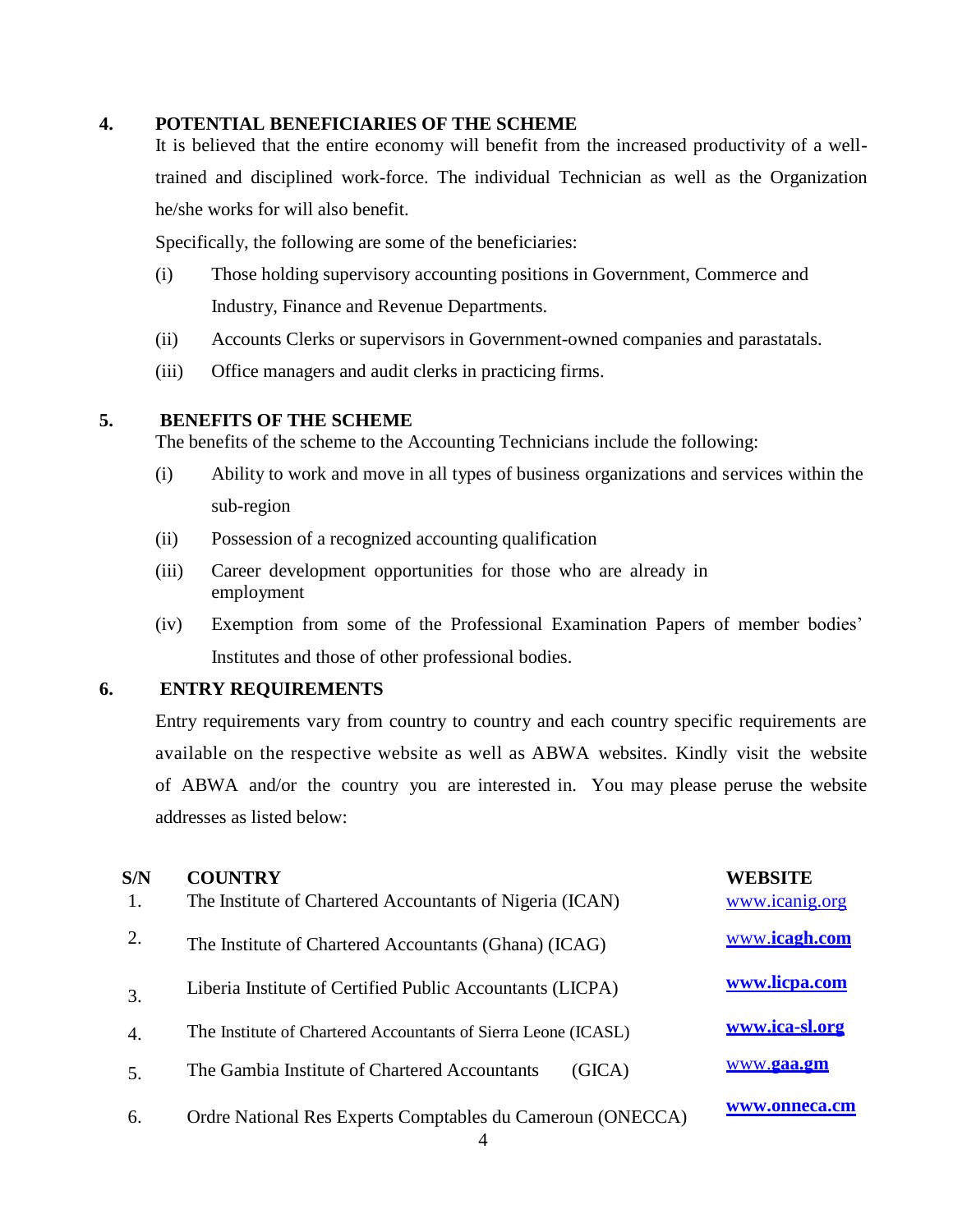#### **7. REGISTRATION FOR STUDENT MEMBERSHIP**

Candidates who wish to write the ATSWA examinations must first register as students under the scheme. Application for registration may be made on-line or on the prescribed form of the member-body in order to qualify for eligibility to enter for the subsequent examinations. The annual subscription for successful applicants becomes payable immediately upon registration for year of registration and thereafter on  $1<sup>st</sup>$  January of each year of registered Studentship.

#### **8. PRIVILEGES OF STUDENTS**

Students may use the Students' Library located at the Secretariats of the member body. Students may take part in activities such as lectures and seminars or symposia organized by the local accountancy body.

#### **9. PRACTICAL EXPERIENCE**

Students are expected to gain practical experience either in a professional practicing firm or in the accounting department of any recognized organization in industry, commerce and public sector.

#### **10. MEMBERSHIP**

On successful completion of ATSWA examinations, graduates of the scheme shall be inducted into membership and designated AATWA.

#### **11. PROGRESSION TO THE PROFESSIONAL EXAMINATIONS**

Candidates who have completed the examinations under the scheme may register for the Professional Examinations of local accountancy body and shall be granted exemption in line with exemption policy of the member body.

#### **12. EXAMINATION**

#### i Examination Date

The examinations will be taken in March and September of each year. The registration for the March examinations closes on 24th March and registration for the September examination closes on 24th September. The examination will be opened only to students registered under the scheme. It will be in three parts. Each part shall consist of four papers. Candidates shall take one part at a time and in a sequential order (i.e. Part I, Part II, and Part III).

ii Credit and Referral System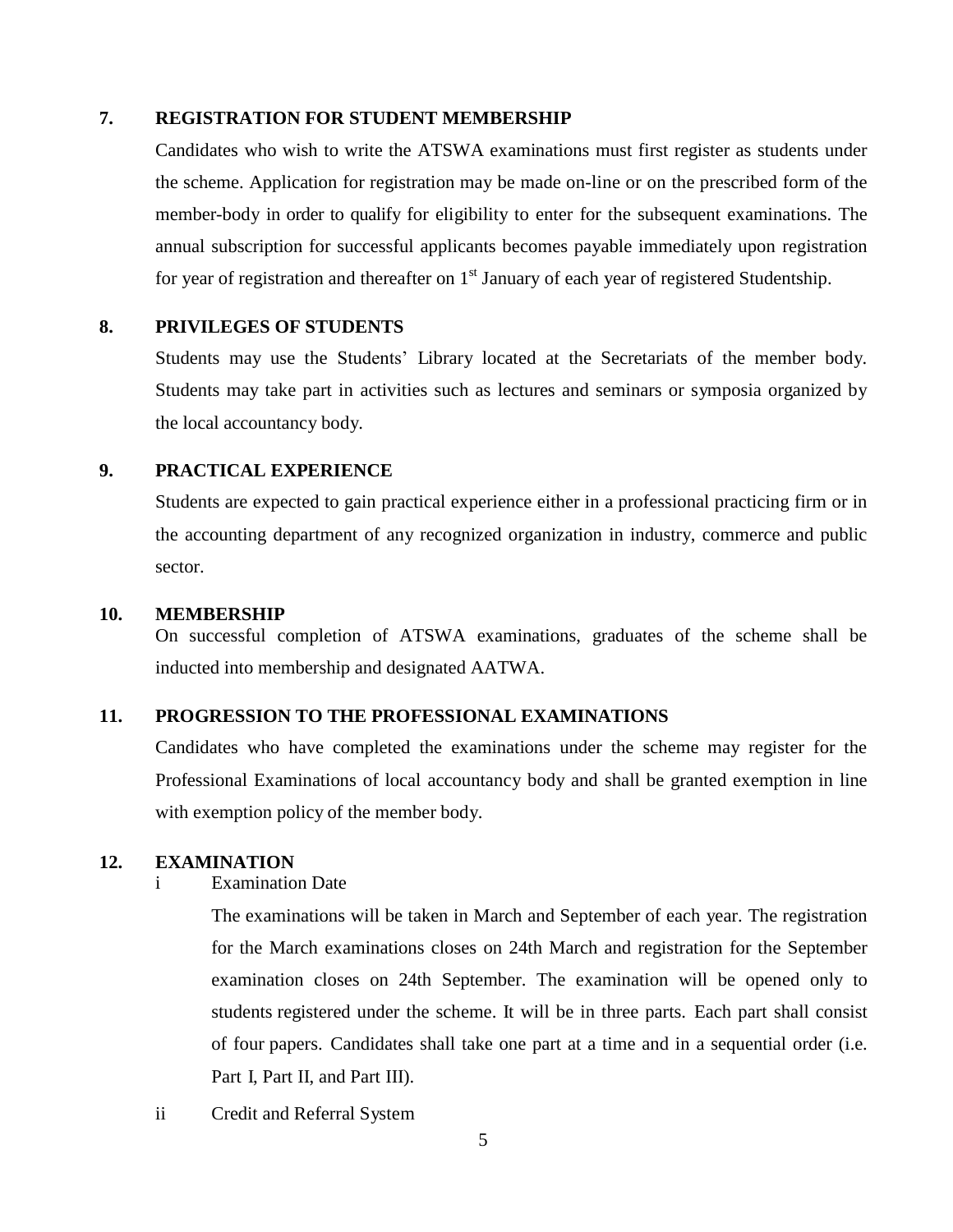#### **Parts I & II**

Candidates are to sit for all the four papers in parts I and II and will be credited with any paper passed. Credits will also be given for any of the outstanding papers as they are passed.

#### **Part III**

Candidates are to sit for all the four papers in this part and pass at least two subjects before credit can be given. Credits will be given for any of the remaining papers passed at any subsequent sitting.

Candidates must pass all the subjects at that part of the examination within six consecutive diets i.e three consecutive years; **otherwise, all credits granted will be cancelled.**

Candidates are not allowed to combine two levels of the examinations.

iii Centres

The examinations are held at the designated centres in member countries. At the discretion of ABWA Council, examinations may be arranged at other centres.

#### **13. PUBLICATIONS**

Each member Institutes shall produce the following publications for the benefit of students:

- (a) Members" Journal
- (b) Student Newsletter
- (c) Past Questions and suggested Answers
- (d) Pilot Questions and Answers, each time the syllabus is reviewed.
- (e) Study Packs in hard and soft copies

#### **14. SECRETARIAT**

The ABWA Council's Secretariat is located at: Akintola Williams House Plot 2048, Michael Okpara Street Off Olusegun Obasanjo Way Zone7, P.O. Box 7726, Wuse District Abuja, Nigeria Tel: [+2347](tel:234-)054015829 Website: www.abwa-online.org E-mail: abwa\_secretariat@yahoo.com/info@abwa-online.org

All enquiries should be directed to the Executive Secretary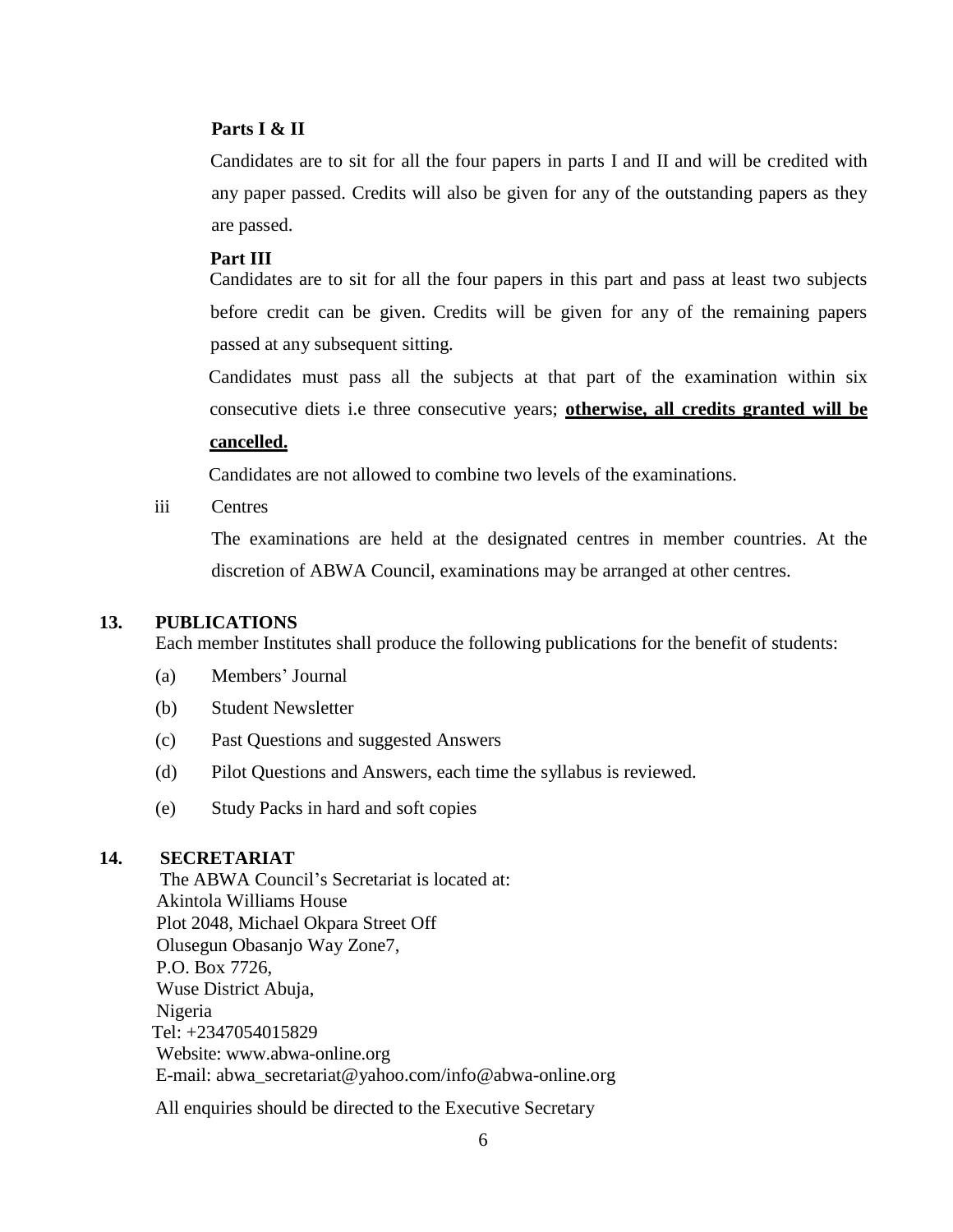#### **15. STRUCTURE OF THE SYLLABUS**

The syllabus has a three-part structure with twelve subjects as follows:

Part I

- 1.1 Basic Accounting
- 1.2 Economics
- 1.3 Business Law
- 1.4 Communication Skills

#### Part II

- 2.1 Financial Accounting
- 2.2 Public Sector Accounting
- 2.3 Quantitative Analysis
- 2.4 Information Technology

#### Part III

- 3.1 Principles of Auditing & Assurance
- 3.2 Cost Accounting
- 3.3 Taxation
- 3.4 Management

#### **16. EXAMINATION TIME-TABLE**

Examinations on the basis of this new syllabus will commence in September 2022 Diet

|                  | <b>TIME</b>    | PART I                  | PART II              | <b>PART III</b>        |
|------------------|----------------|-------------------------|----------------------|------------------------|
|                  |                | <b>Basic Accounting</b> | Financial            | Principles of          |
|                  | 08:30-11:30    |                         | Accounting           | Auditing               |
|                  | <b>HRS GMT</b> |                         |                      | &Assurance             |
| <b>TUESDAY</b>   |                |                         |                      |                        |
|                  | 13:30-16:30    | <b>Business Law</b>     | Information          | Management             |
|                  | <b>HRS GMT</b> |                         | Technology           |                        |
|                  | $08:30-11:30$  | Economics               | <b>Public Sector</b> | <b>Cost Accounting</b> |
| <b>WEDNESDAY</b> | <b>HRS GMT</b> |                         | Accounting           |                        |
|                  | 13:30-16:30    | Communication           | Quantitative         | Taxation               |
|                  | <b>HRS GMT</b> | <b>Skills</b>           | Analysis             |                        |
|                  |                |                         |                      |                        |

#### **17. ABSENCE FROM AN EXAMINATION**

Examination entries cannot be withdrawn after the closing date in any circumstance. The fees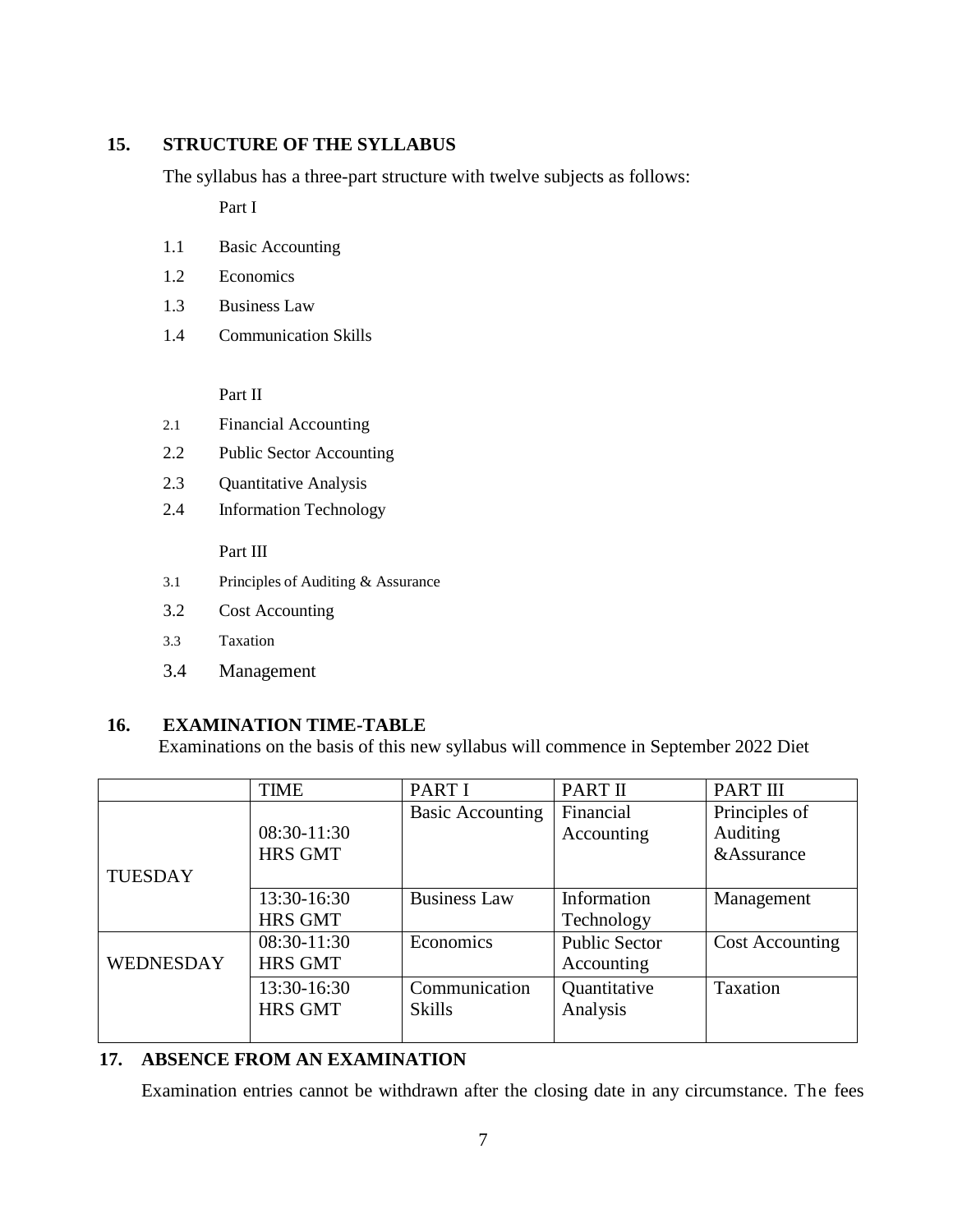paid for an examination will not be refunded or transferred to subsequent examination if a candidate is unable to attend the examination.

#### **18. MISCONDUCT IN AN EXAMINATION**

The examination regulations prohibit a student from:

- taking into the examination room or possessing, while in that room, any book, note, programmable calculators, electronic devices, wrist watches of any kind or other materials except those which have been authorised in the Examination Attendance Docket;
- aiding or attempting to aid another candidate or obtaining or attempting to obtain aid from another candidate;
- refusing to obey any instruction from the Examination Supervisor or Invigilators;
- giving false or misleading information to the Examination Supervisor;
- Writing anything on the question paper except the candidate's examination number and
- Writing anything on the candidate's examination docket.

The Supervisor is empowered to stop any candidate suspected of misconduct and require him/her to leave the examination hall.

Any Student who fails to comply with the above regulations may be liable to such penalties as the ABWA Council may determine.

#### **19. EXAMINATION RESULTS**

The result of the examination will be communicated by post to each candidate and will also be made available on the websites of member-bodies and that of ABWA. Further correspondence relating to individual results may not be entertained.

# **20. EXEMPTION GUIDELINES EXEMPTIONS IN THE ATSWA SYLLABUS ARE AS OUTLINED BELOW:**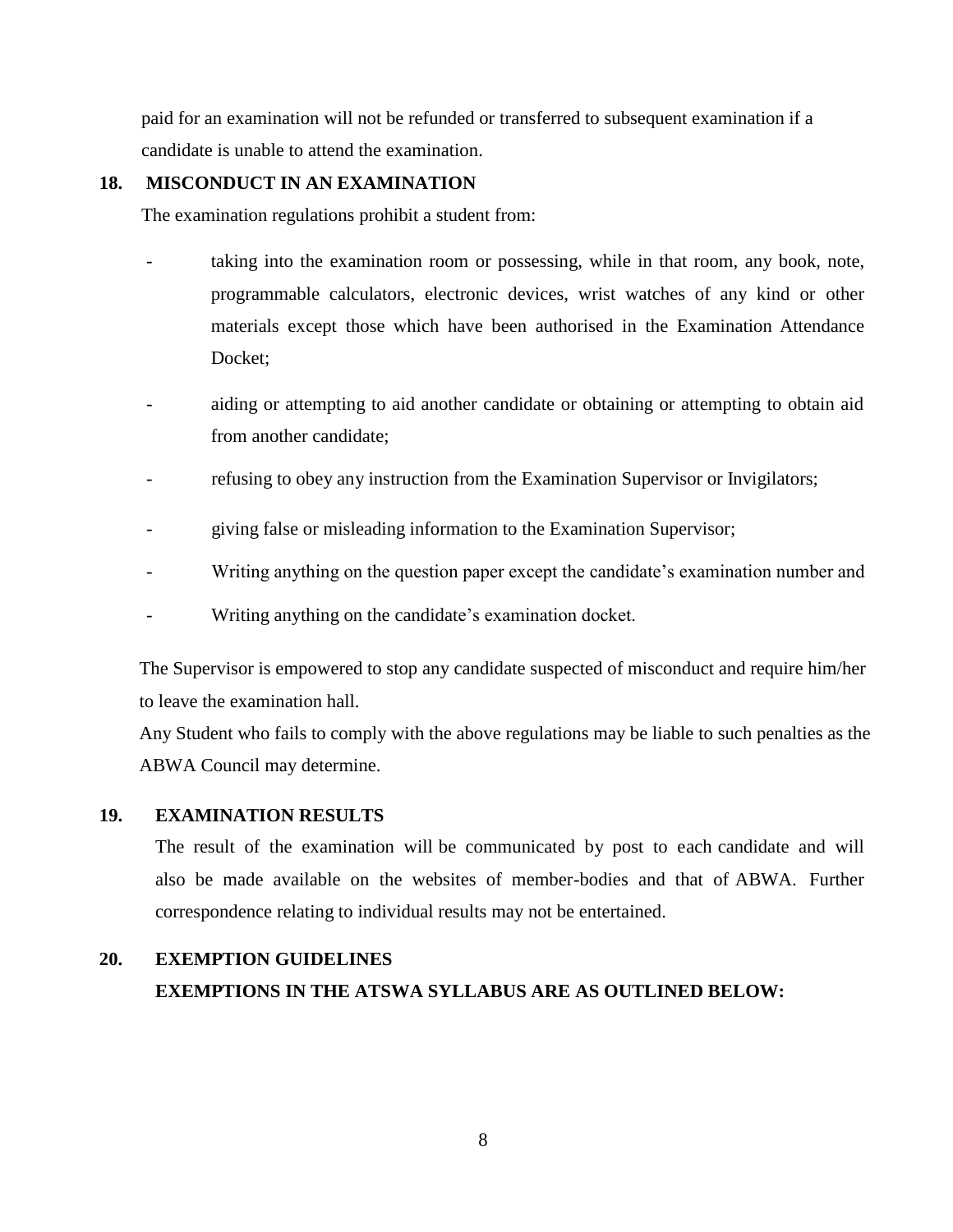|                    | <b>QUALIFICATION</b>                                                     | <b>EXEMPTION</b>                                                                                                                   |
|--------------------|--------------------------------------------------------------------------|------------------------------------------------------------------------------------------------------------------------------------|
| (i)                | <b>OND</b> (Accountancy)                                                 | All subjects in Parts I and II.                                                                                                    |
| (ii)               | <b>OND /NCE(Financial Studies/</b><br>Banking & Finance                  | All subjects in Part I and Principles and Practice of<br>Financial Accounting in Part II                                           |
| (iii)              | NCE (Accountancy)                                                        | All subjects in Parts I and II.                                                                                                    |
| (iv)               | <b>OND/NCE</b> (Business Studies/<br>Business Admin.)/ DBS<br>Accounting | All subjects in Part I except Business Law.                                                                                        |
| (v)                | AAT (UK)/CAT(UK)                                                         | All subjects in parts I, II and III except<br>Business Law, Public Sector Accounting and<br>Preparing Tax Computations and Returns |
| (vi)               | <b>OND/NCE Statistics</b>                                                | <b>Quantitative Analysis Only</b>                                                                                                  |
| (vii)              | Qualifications from other recognized<br><b>Professional Bodies</b>       | Subject by Subject exemption in Parts I and II only                                                                                |
| (viii)             | <b>OND</b> of Monotechnics<br>offering Accounting<br>related courses     | All subjects in Part I and subject by subject<br>exemption in Part II                                                              |
| (ix)               | <b>OND/NCE Computer Science</b>                                          | Information Technology only                                                                                                        |
| (x)                | <b>OND/NCE Insurance</b>                                                 | <b>Quantitative Analysis only</b>                                                                                                  |
| $(x_i)$            | <b>OND/NCE Marketing</b>                                                 | Economics only                                                                                                                     |
| (xii)              | Diploma in Public Accounting                                             | All subjects in Part 1 only                                                                                                        |
| (xiii)             | Diploma in Accounting<br>(University)                                    | All subjects in Part 1 only                                                                                                        |
| (xiv)              | Advanced Diploma in Accounting<br>(University)                           | All subjects in Part I and Part II only                                                                                            |
| $\left( xy\right)$ | <b>OND</b> (Petroleum Marketing &<br><b>Business Studies</b>             | - Business Law only)                                                                                                               |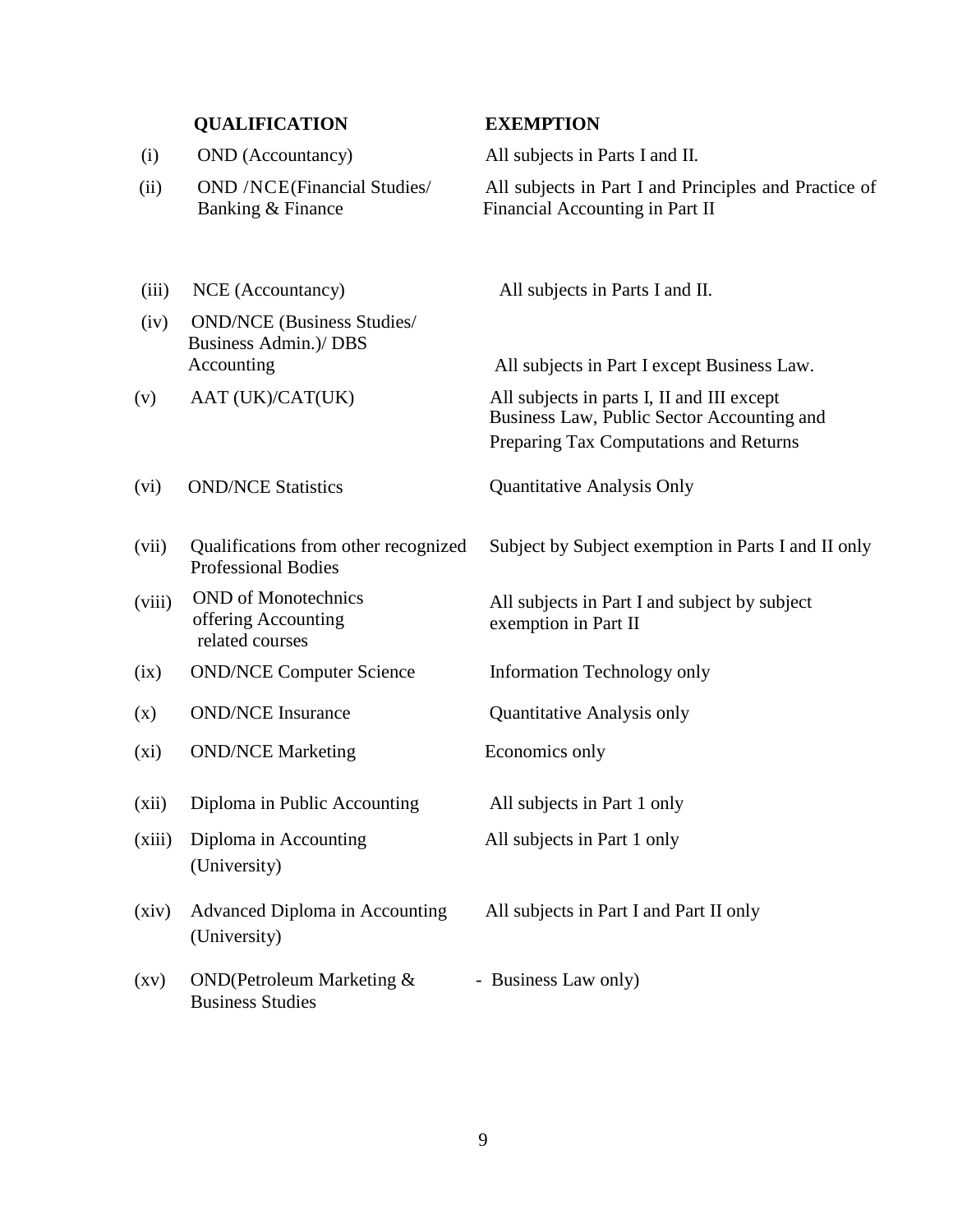#### **PART I**

### **PAPER 1: BASIC ACCOUNTING**

#### **Aim:**

The aim of this paper is to arouse candidates' interest in skills required for accounting processes for recording and reporting information through the use of manual and computerised accounting systems.

### **Objectives**

On completion of this paper candidates should be able to:

- a. Identify and explain the nature, principles and scope of accounting and its role in the management of a business entity;
- b. Identify the source documents as evidence of transactions and relate them to appropriate books of original entry;
- c. Post into ledger accounts, balance off and extract a trial balance;
- d. Identify errors and effect corrections;
- e. Maintain cashbook and prepare bank reconciliation statements;
- f. Adjust for transactions and events affecting financial statements;
- g. Prepare single financial statements;
- h. Prepare employee payroll; and
- i. Appreciate the use of information technology in processing accounting information.

#### **Structure of the paper:**

The paper is a three-hour paper divided into two sections:

| <b>Section A</b> (50 Marks): | This shall consist of 50 compulsory question made up of 30                                 |
|------------------------------|--------------------------------------------------------------------------------------------|
|                              | Multiple-choice questions and 20 short answer questions covering the<br>entire syllabus.   |
| <b>Section B</b> (50 Marks): | Six questions of which, candidates are expected to attempt<br>any four at 12.5 marks each. |

### **Contents** 10%

- 1. Nature and general framework of accounting
	- a) Nature and significance of accounting
		- i. Explain briefly historical development of accounting.
		- ii. Define and state the objectives of accounting.
		- iii. Explain the purpose of accounting.
		- iv. State the qualitative features of accounting
		- v. State the principles of coding.
		- vi. Identify types of accounts.
		- vii. Identify the users of financial statements and their information needs.
		- viii. Explain the range of accountant's services to an organisation.
		- ix. State the role of accounting in the economy.
		- x. Explain the ethical issues in accounting.

### **b) Regulatory environment of accounting**

- i. Explain the roles of the International Accounting Standards Board (IASB).
- ii. State the functions of the relevant Financial Reporting bodies.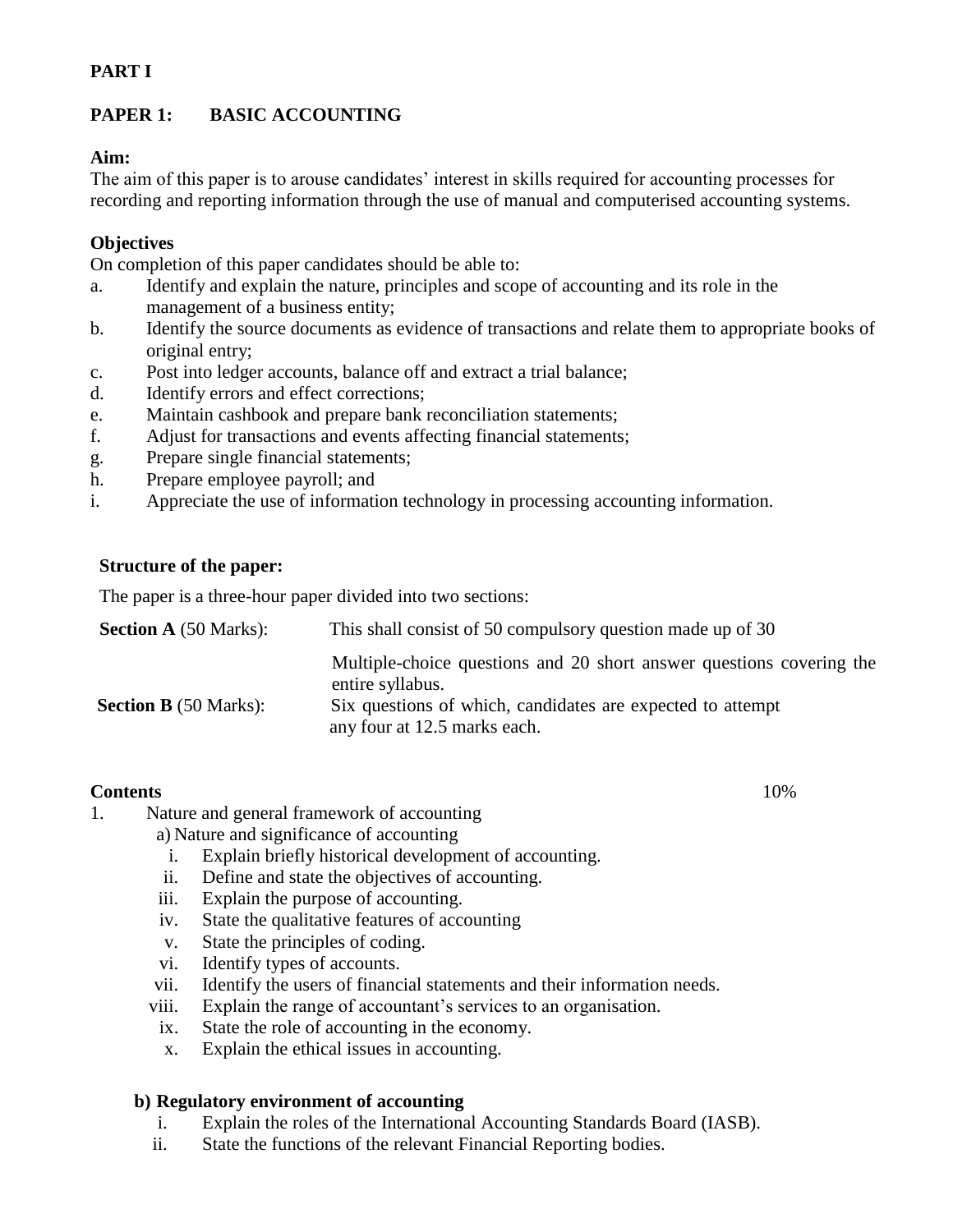#### 2. **Forms and structures of business entities** 10%

- a) Define the characteristics of business entities.
- b) State the registration process and documentation of business entities.
- c) State the characteristics of sole proprietorship, partnership and limited liability company.
- d) Compare sole proprietorship, partnership and limited liability company.
- e) State the characteristics, advantages and disadvantages of public sector entities.

## 3. Accounting concepts and conventions 10%

Explain the following concepts and conventions:

- a) Entity concept;
- b) Going concern;
- c) Money measurement;
- d) Consistency;
- e) Prudence;
- f) Materiality and aggregation;
- g) Accrual/matching;
- h) Objectivity/fairness;
- i) Historical cost convention;
- j) Fair value basis;
- k) Periodicity;
- l) Offsetting; and
- m) Relevance and faithful representation

#### 4. **Accounting processes** 20%

- a) State the main accounting source documents and their uses, for example, quotation, sales and purchase order, delivery note, invoice and pro-forma invoice, credit note, debit note, remittance advice, receipt, pay slip, payment voucher, goods received notes, cheque counterfoils, bank statements, etc.
- b) Explain the following books of original (prime) entries or day books:
	- i. Purchases day book;
	- ii. Sales day book;
	- iii. Purchases return or returns outward book;
	- iv. Sales returns or returns inward book;
	- v. Cash book (single, two-column and three-column);
	- **vi.** Petty cashbook and control measures; and
	- vii. Journal and its uses.
- c. Explain trade and cash discount
- d. Explain the following in relation to cash transaction
	- i. cash including techniques
	- ii. cash securities
	- iii. cash control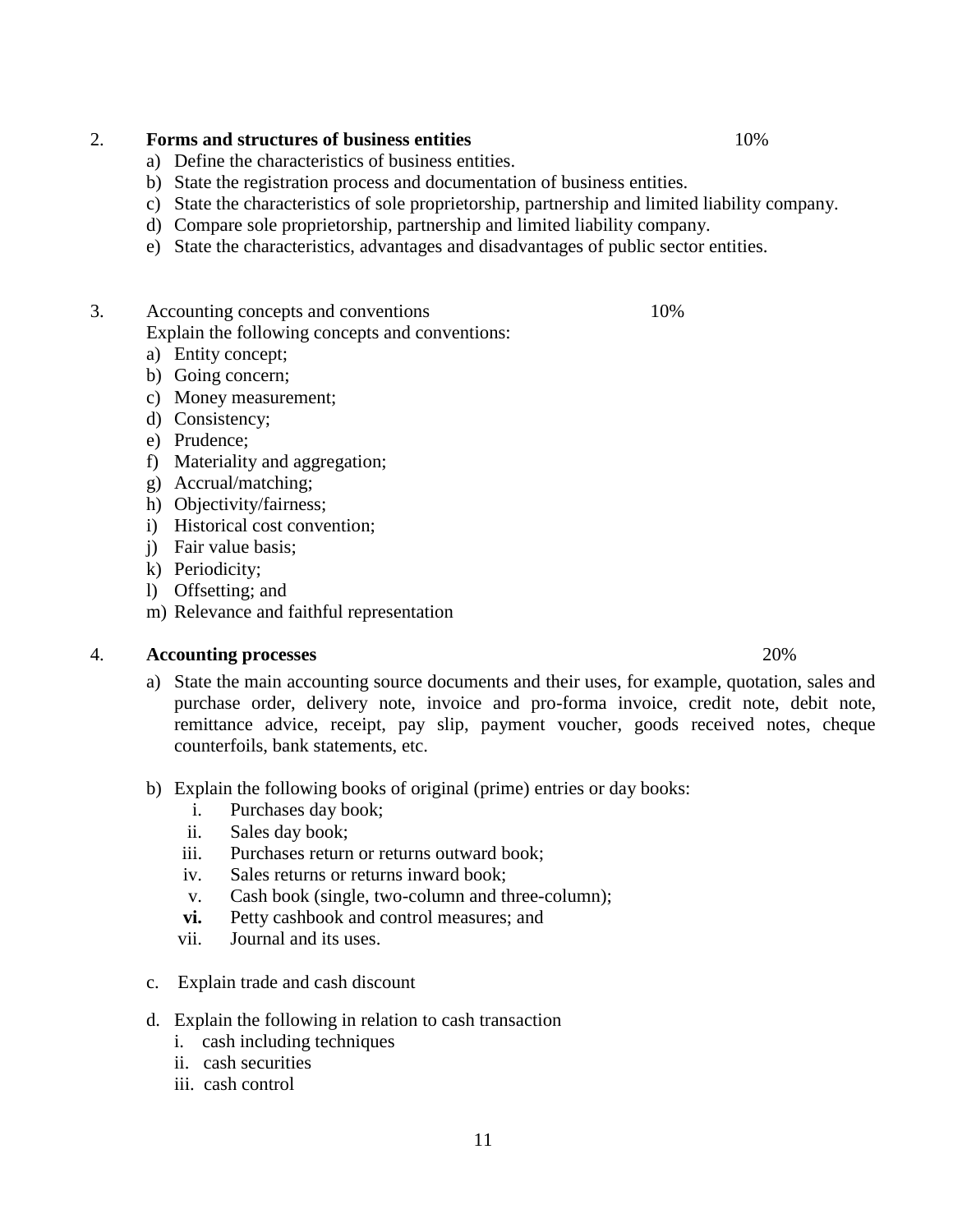e. State the principles and practice of double entry bookkeeping in relation to the following:

#### **i. Accounting equations;**

- ii. Ledgers and their classifications;
- iii. Postings by means of double entry; and
- iv. Balancing-off ledger accounts.
- f. Trial balance
	- i. Define and state the purposes of extracting a trial balance.
	- ii. Explain extended trial balance.
	- iii. State the usefulness and limitations of trial balance.
	- iv. Identify and explain errors not affecting the agreement of the trial balance.
	- v. Identify and explain errors that affect the agreement of the trial balance.
	- vi. Explain how journal can be used to correct errors.
	- vii. Explain the use of suspense accounts.
	- viii. Explain the effect of errors on profits or losses.
- g. Accounting for non-current assets (property, plant and equipment)
	- i. State the types and characteristics of non-current assets.
	- ii. Explain the classification of expenditure into capital and revenue items and the importance of their distinction.
	- iii. Explain the accounting for depreciation and disposal of non-current assets using straight-line and reducing balance methods only.
	- iv. Prepare non-current assets register
	- v. Explain assets coding
- h. Simple adjustments affecting financial statements
	- i. Calculate allowances for irrecoverable and doubtful receivables.
	- ii. Calculate allowances for discounts on trade receivables.
	- iii. Identify and calculate accruals and prepayments.
	- iv. Explain accounting for goods and cash drawings.
	- v. State the differences between current and non-current liabilities.
	- **vi.** Explain accounting for inventories**.**

#### **5. Control accounts 15%**

- a. Receivables and payables control accounts
	- i. Prepare receivables and payables ledger control accounts.
	- ii. Prepare suppliers" **and customers'** statements and reconciliation with ledger accounts.
	- iii. State the purpose of suppliers' and customers' statements of accounts.

#### **b. Banking systems, services and** reconciliations

- i. State types of bank accounts.
- ii. Explain the procedure for banking of monies received and documentation, for example, paying-in slip, credit and debit cards.
- iii. Explain funds transfers and forms.
- iv. State the methods of handling and storing money, including security aspects.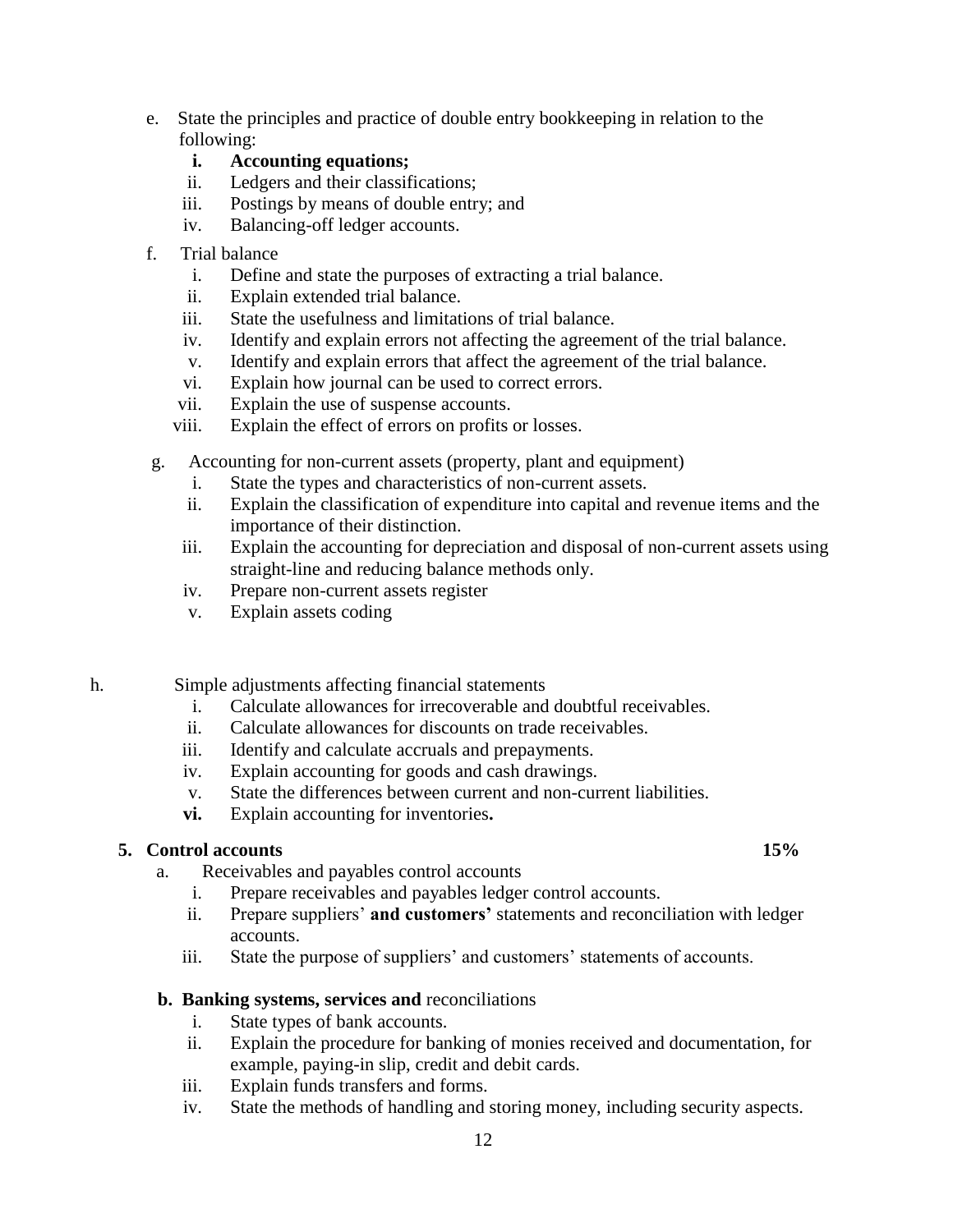- v. Explain interbank transfer, settlements and clearing rules.
- vi. Prepare adjusted cashbook.
- vii. Prepare bank reconciliation statement.
- viii. Prepare manual and on-line bank reconciliation statements

#### 6. **Payroll accounting 10%**

- a. State the importance of payroll accounting.
- b. Explain the procedure of preparing payroll and payslips
- c. Identify and calculate incentive payment schemes.
- d. State types of payroll systems.
- e. Calculate gross earnings, deductions ,net payments and prepare payslips
- f. Record payroll transactions, journal preparation and postings to normal ledger.
- **7.** Preparation of simple financial statements **15%**
	- a. Prepare statement of profit or loss and statement of financial position of sole traders with simple adjustments.
	- b. Prepare simple manufacturing accounts.
	- c. Prepare simple incomplete records and single entries.
	- d. Prepare accounts for not-for-profit entities.
- 8. Computerised accounting systems **10%**
	- a. State the features of computerised accounting systems.
	- b. State the forms and functions of accounting records in computerised accounting systems.
	- **c. Identify useful tools to access, input and edit accounting information.**
	- d. Differentiate between manual and computerised accounting systems.
	- e. State the advantages and disadvantages of computerised accounting systems.
	- f. State types of accounting packages and their uses.

#### **Applicable Accounting Standards**

- IAS 1: Preparation of Financial Statements
- IAS2: Inventories
- IAS 16: Property, Plant and Equipment (PPE)

#### **Recommended Texts**

- 1. ATSWA Study Pack on Basic Accounting
- 2 ICAN Study Pack Fundamentals of financial Accounting
- 3. Ajileye J.O and Adetifa Get your Financial Accounting Right, Books 1 and 2,
- Hadlley, Lagos
- 4. Akinduko A.O Basic Accounting, Spetin Akure, Nigeria
- 5. Appiah-Mensah, K.B Principles of Accounting
- 6. Anao, A.R An introduction to Financial Accounting, Longman
- 7 Igben, R. O. Financial Accounting made simple (Vol 1 & 2) ROI
- Publishers, Lagos.
- 8 Jennings, A Financial Accounting 1 & 2 ( McgrawHill)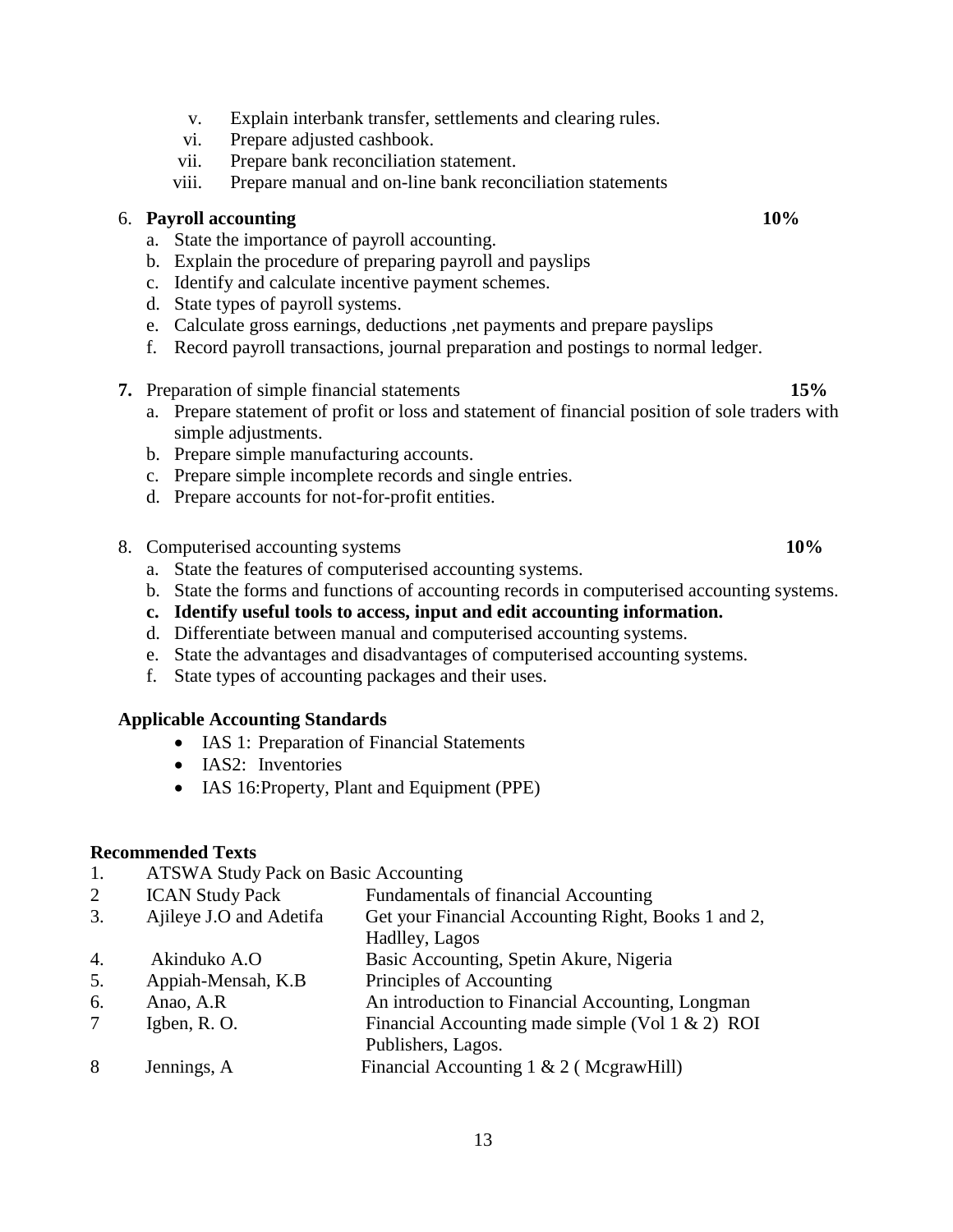### **PAPER 2: ECONOMICS**

#### **Aim**

The aim of this paper is to develop candidates' knowledge and understanding of basic principles and practice of economics required of an Accounting Technician to function efficiently and effectively as a member of an organisation in a dynamic and competitive global economy.

#### **Objectives**

At the end of this course, candidates should be able to know and understand:

- a. Basic economic concepts and principles in the analysis of economic issues;
- b. The features of the general economic environment in which economic agents (e.g individuals, firms and government) operate;
- c. The basis for rational economic decisions by economic agents;
- d. The activities of regional and international organisations and their impact on the domestic economy of member countries; and
- e. The increasing inter-connections among nations of the world and their economic implications.

#### **General relationship diagram**



#### **Structure of the paper**

The three-hour paper will be divided into three sections:

- **Section A** (50 Marks): This shall consist of 50 compulsory questions made up of 30 multiple- choice questions (MCQ) and 20 short answer questions (SAQs) covering the entire syllabus. **Section B** (25 marks): Microeconomics: This shall consist of three questions, out of which
- candidates are expected to attempt any Two, each attracting  $12^{1/2}$  marks. **Section C**: (25 marks) Macroeconomics: This shall consist of three questions, out of which **2** candidates are expected to attempt any Two, each attracting  $12^{1/2}$  marks.

#### **Contents**

| <b>Section A: Microeconomics</b>                  |    |
|---------------------------------------------------|----|
| The nature and scope of Economics and the economy | 5% |

- a. State the definition and scope of Economics.
- b. Explain the basic economic concepts: economy, "scarcity", "choice", scale of preference, opportunity cost; and production possibilities curve (PPC).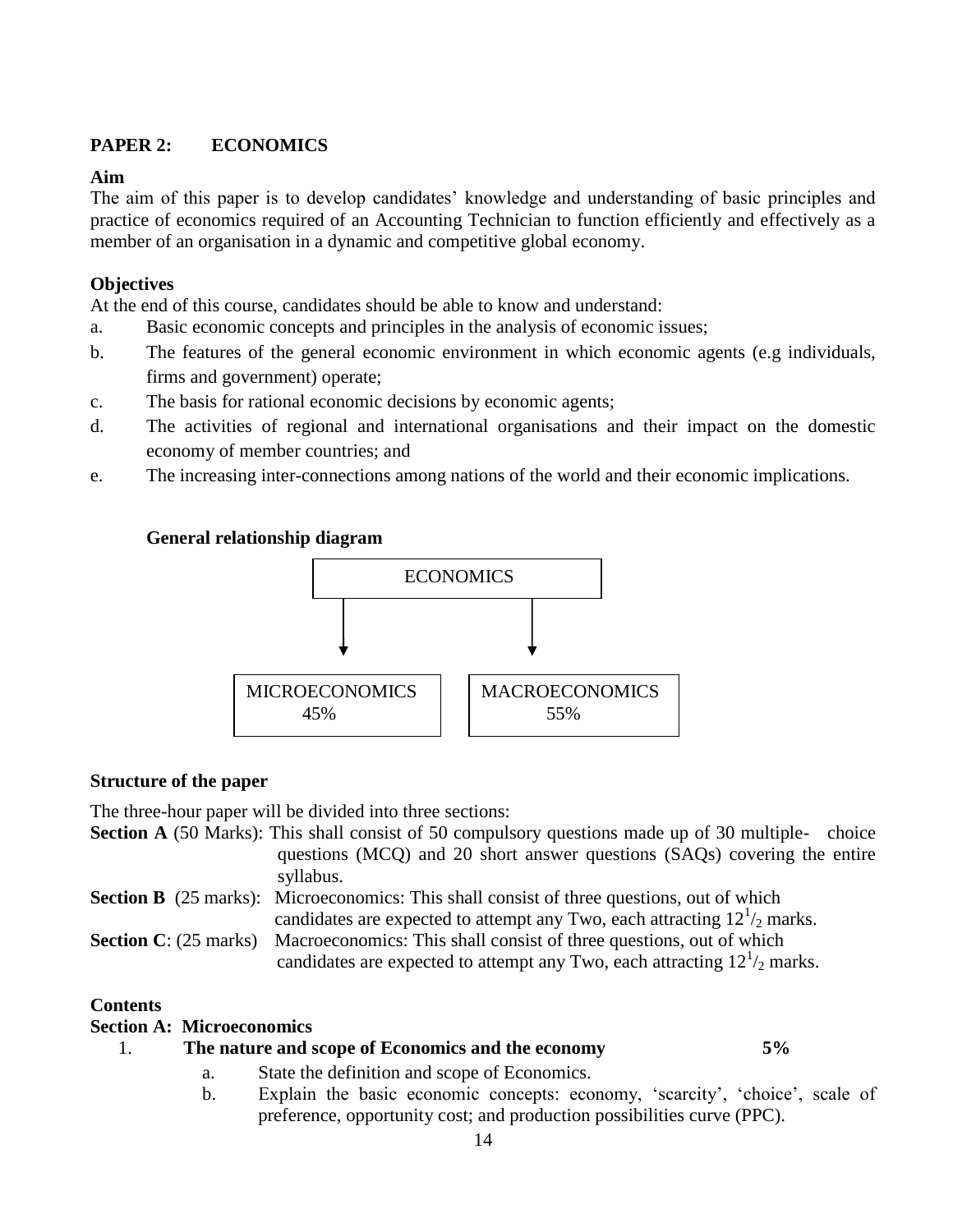- c. Differentiate between microeconomics and macroeconomics.
- d. Identify basic economic problems, of society: "what to produce", "how to produce" and for whom to produce.
- e. Explain the types, features and functions of the following economic system:
	- i. Capitalist economic system;
	- ii. Socialist economic system; and
	- iii. Mixed economic system
- f. Explain methodology of Economics with the following pairs of concepts:
	- i. Inductive and deductive methods; and
	- ii. Positive and normative Economics.

#### 2. **Theory of value**

a. Explain the concepts of demand and supply. **10%**

- b. Identify the determinants of demand and supply, and explain the demand and supply functions, using relevant schedules, diagrams and equations.
- c. Explain and illustrate the concept of the equilibrium price and quantity.
- d. Determine the consumer's and producer's surplus (using demand and supply diagrams);
- e. Differentiate between changes in quantity demanded/supplied and changes in demand/supply.
- f. Identify exceptions to the laws of demand and supply and the causes of changes identified in the market situations.
- g. Explain the applications of demand-supply diagrams to:
	- i. Price control; and
	- ii. Minimum wage legislation.
- h. Explain, determine, evaluate and interpret identified types of elasticity of demand and supply in relation to the following:
	- i. Price elasticity of demand;
	- ii. Price elasticity of supply;
	- iii. Income elasticity of demand; and
	- iv. Cross-price elasticity of demand.
- i. Explain the applications of price elasticity of demand to incidence of tax.

#### 3. **Theory of consumer behaviour 5%**

- a. Explain the basic concepts of the theory of consumer behaviour under the marginal utility and the indifference curve approaches.
- b. Calculate and demonstrate graphic illustrations of the total and marginal utility using these to prove the law of demand.
- c. Demonstrate the graphical illustration of indifference curve budget line to prove the law of demand.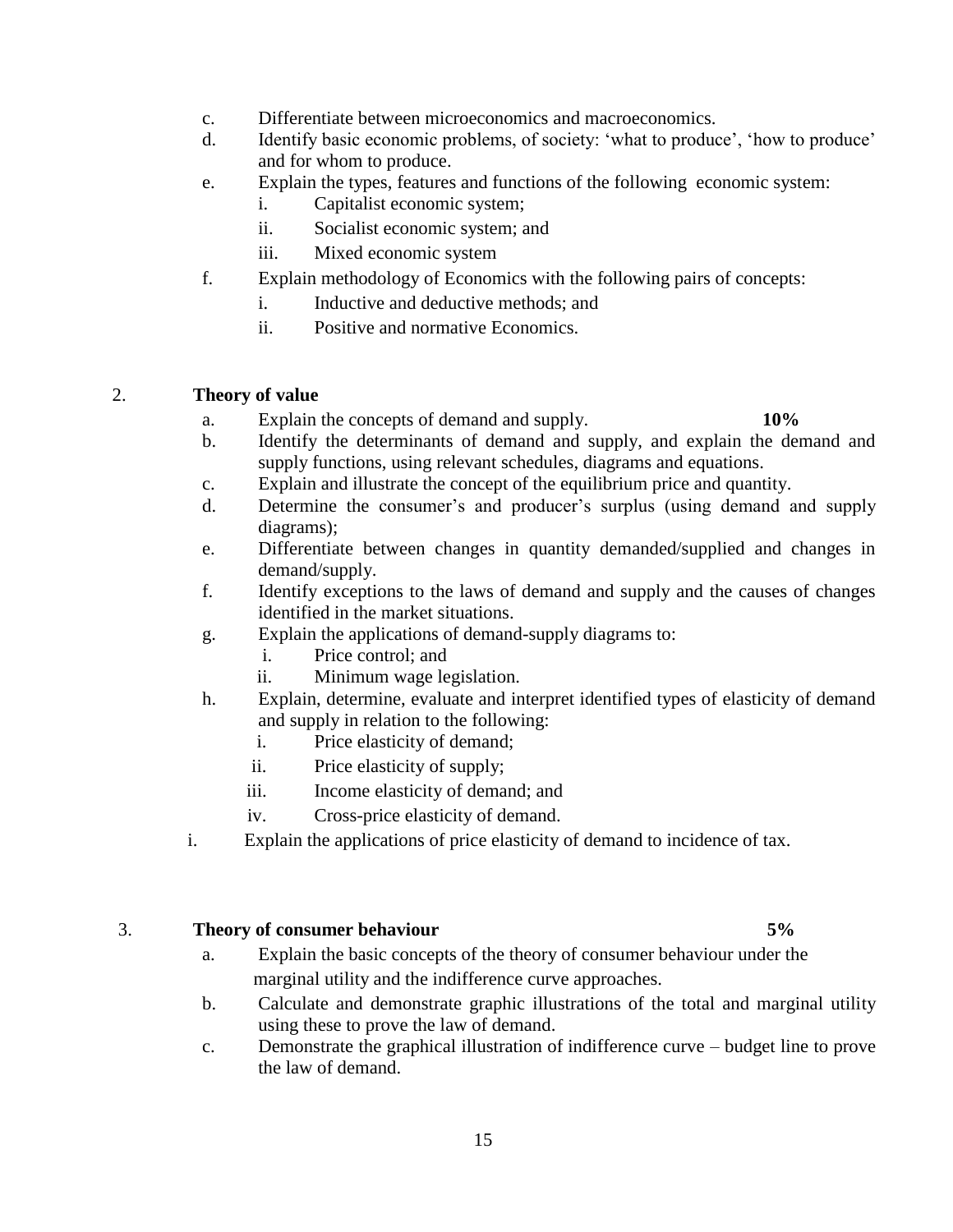#### 4**. Theory of production**

- a. Explain the concept of production and its types. **15%**
- b. Explain the factors of production and their rewards.
- c. Explain the meaning of division of labour, its advantages, disadvantages and limitations.
- d. Differentiate between location of industry and localisation of industries
- e. Explain the meaning, advantages, disadvantages, and factors that determine location of an industry.
- f. Explain the following forms of business organisation:
	- i. Sole partnership;
	- ii. Partnership;
	- iii. Private limited companies;
	- iv. Public limited companies; and
	- v. Public corporation.
- g. Explain the concepts of privatisation, commercialisation, nationalisation and deregulation.
- h. Define production function; and explain, calculate and illustrate total product, marginal product and average product, using hypothetical data.
- i. Explain the terms economic rent, quasi rent and transfer earnings.
- j. Explain the short run and long run product and cost concepts.
- k. State and illustrate the laws of diminishing returns and returns to scale.
- l. Differentiate between "economies of scale" and "diseconomies of scale".
- m. Define, calculate and illustrate the following cost and revenue concepts:
	- i. Total cost;
	- ii. Average cost;
	- iii. Marginal cost;
	- iv. Average revenue; and
	- v. Marginal revenue
- n. Explain profit determination using revenue-cost schedules and equations.

#### 5. **Market structure and pricing**

- a. State the meaning and features of the following types of market structure:
	- i. Perfect competition;
	- ii. Monopoly;
	- iii. Duopoly;
	- iv. Oligopoly; and
	- v. Monopolistic competition
- b. Explain the short run and long run price and output determination under various types of market structure.
- c. Differentiate between the concepts of product differentiation and price discrimination.
- d. Identify the sources and control of monopoly power.
- e. Differentiate between the concepts of merger and acquisition.
- f. Explain the types, advantages and disadvantages of mergers and acquisitions.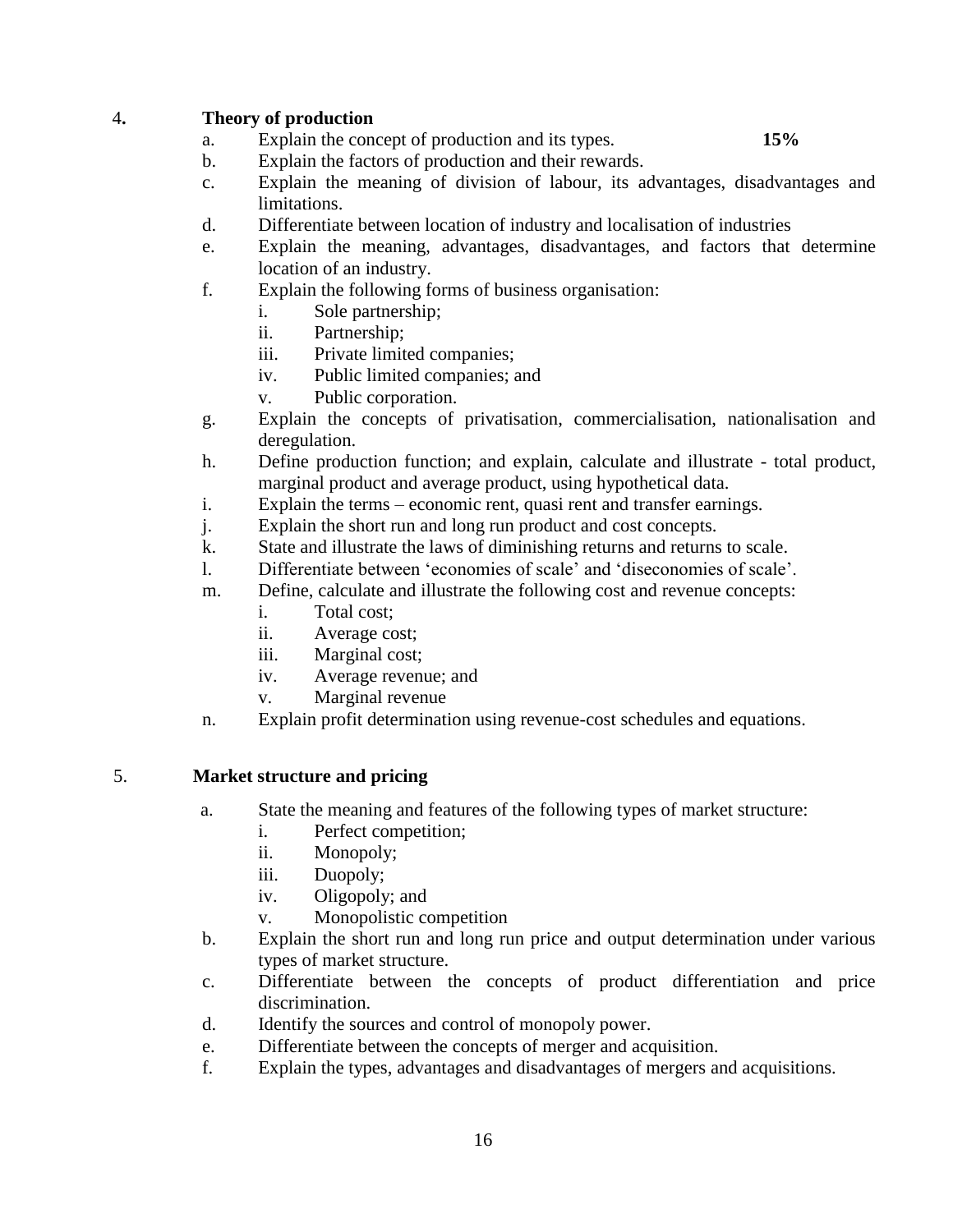#### **Section B Macroeconomics**

#### 6**. National income 10%**

- a. Explain the following basic national income accounting concepts and their computations:
	- i. Gross domestic product (GDP);
	- ii. Gross national product (GNP);
	- iii. Net national product (NNP);
	- iv. National Income (NI);
	- v. Personal income (PI); and
	- vi Personal disposable Income (PDI)
- b. Explain the methods of computing national income. (i) Output/product method, (ii) Income method, and (iii) Expenditure method.
- c. Identify circular flow of income.
- d. Identify problems associated with national income measurement and explain the uses and limitations of national income estimates.
- e. Explain factors influencing the size of national income.
- f. Determine the multiplier and the multiplier effects of changes in national income.
- g. Explain the accelerator theory.
- h. Determine the equilibrium national income using the aggregate demand aggregate supply and leakages-injections approaches.
- i. Explain, illustrate and compute full employment national income, inflationary gap and deflationary gap.

#### **7. Money and banking 10%**

- a. Explain the meaning, functions, characteristics, types and nature of money.
- b. Explain the concepts of demand for money, supply of money and the quantity theory of money. (Irvin Fishers version).
- c. State the functions of different financial institutions in a developing economy.
- d. State types of payment system.
- e. Explain money and capital markets; and their instruments.

f.Explain the meaning, identify the instruments and targets of monetary policy.

#### 8**. Fundamentals of public finance 10%**

- a. Identify the meaning, sources and types of government revenue and government expenditures.
- b. State the factors that explain increase in government expenditures in West Africa sub region.
- c. Identify elements and explain principles, classification and uses of taxation
- d. State the types and explain the role of national budgets in an economy.
- e. Explain the meaning and state types and sources of public debt.
- f. Explain the meaning, identify the instruments and targets of fiscal policy.

#### 9. **Inflation and unemployment 5%**

- a. Explain the meaning and identify types, causes effects and control of inflation.
- b. Explain the meaning and identify types, causes, effects and control of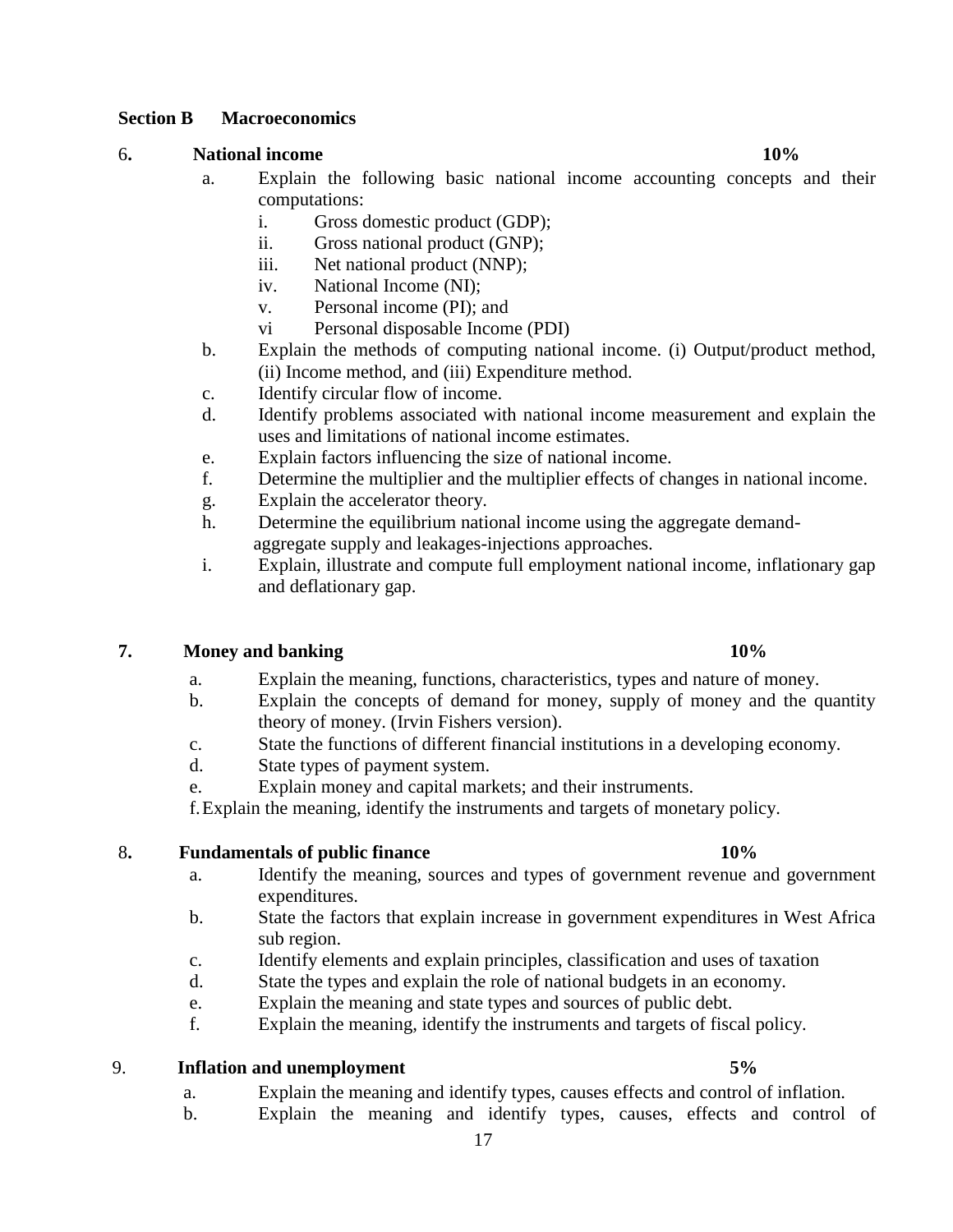unemployment.

c. State and explain episodes of inflation and unemployment in West Africa**.**

#### 10. **International trade and finance 10%**

- a. Differentiate between internal trade and international trade.
- b. State the reasons for international trade.
- c. Explain the following theories of trade:
	- i. Theory of absolute advantage; and
	- ii. Theory of comparative cost advantage.
- d. Outline the advantages and disadvantages of international trade.
- e. Explain the concepts of "terms of trade", "balance of trade", and "balance of payments'.
- f. Identify the instruments of trade barriers.
- g. Explain the cases for and against trade protection.
- h. Explain the meaning of foreign exchange, foreign exchange rates, foreign exchange markets and foreign exchange systems with relevant examples
- i. Distinguish among the following concepts currency devaluation, currency revaluation, depreciation and appreciation.
- j. Explain and illustrate changes in the foreign exchange market.
- k. State the meaning and identify the drivers, advantages and disadvantages of globalisation.

#### 11**. International and regional organisations 5%**

- a. State the objectives, functions, achievements and problems of the following organisations:
	- i. The World Bank Group;
	- ii. International Monetary Fund (IMF);
	- iii. The African Development Bank Group (A*f*DB);
	- iv. The Economic Community of West African States (ECOWAS);
	- v. African Continental Free Trade Area (ACFTA);
	- vi. Organisation of Petroleum Exporting countries (OPEC);
	- vii. United Nations Conference on Trade and Development (UNCTAD);
	- viii. General Agreement on Trade and Tariff (GATT); and
	- ix. World Trade Orgnisation (WTO);

#### b. Explain the following levels of economic integration

- i. Free trade area;
- ii. Customs unions
- iii. Common market; and
- iv. Economic union

#### 12**. Economic growth and development 5%**

- a. Explain the meaning and determinants of economic growth.
- b. Explain the meaning and features of economic development.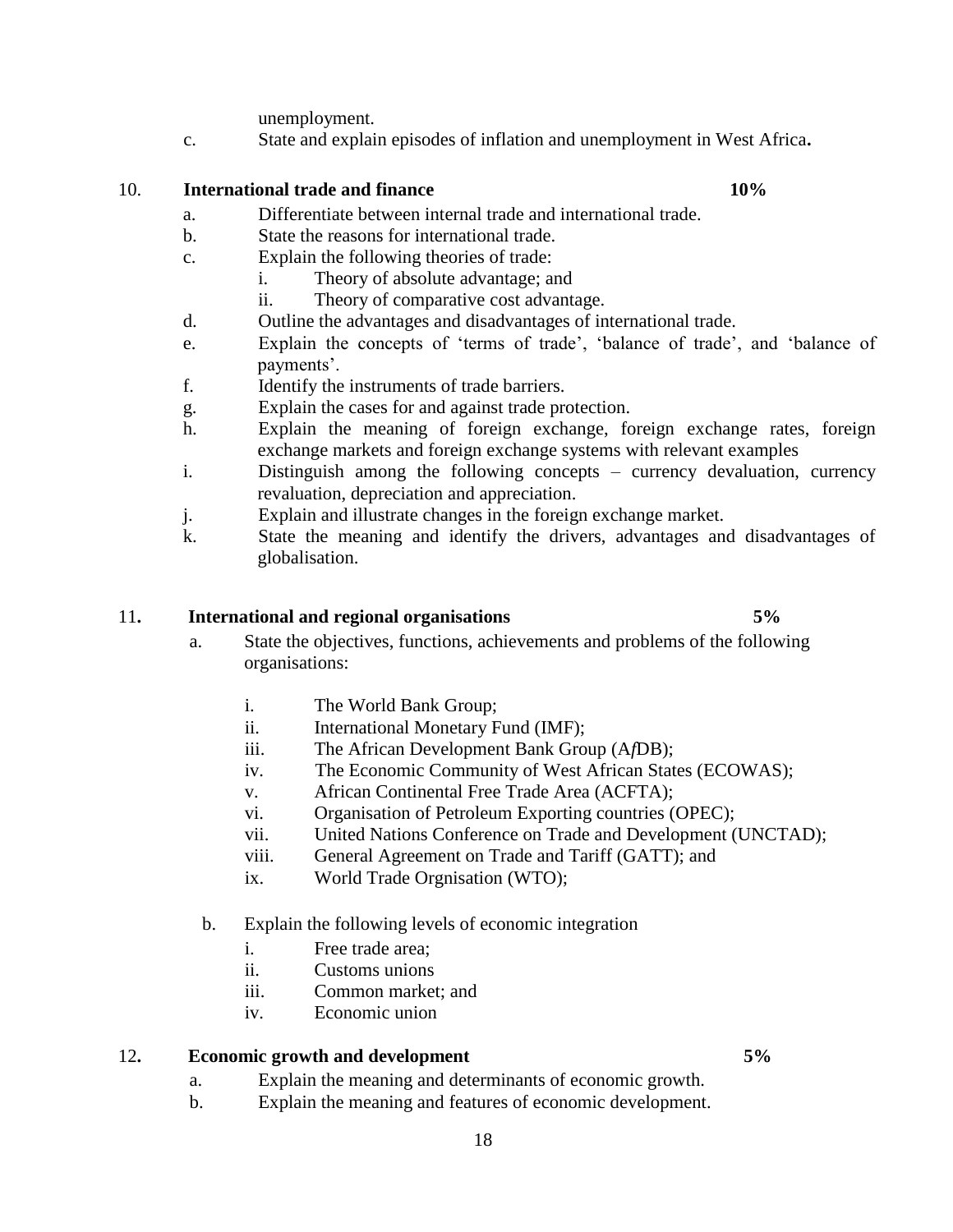- c. Outline the sustainable development goals (SDGs).
- d. Highlight common characteristics of developing countries.
- e. Explain the meaning of development planning.
- f. Highlight the objectives, types and problems associated with development planning in West Africa sub region.

#### **Recommended texts**

- 1. ATSWA Study Pack on Economics
- 2. Adebayo Ademola (2014): Economics: A Simplified Approach Volumes 1 & 2
- 3. Umo J. U. (1986) Economics An African Perspective.
- 4. Nkoom J. C (2006): Money Economics in Ghana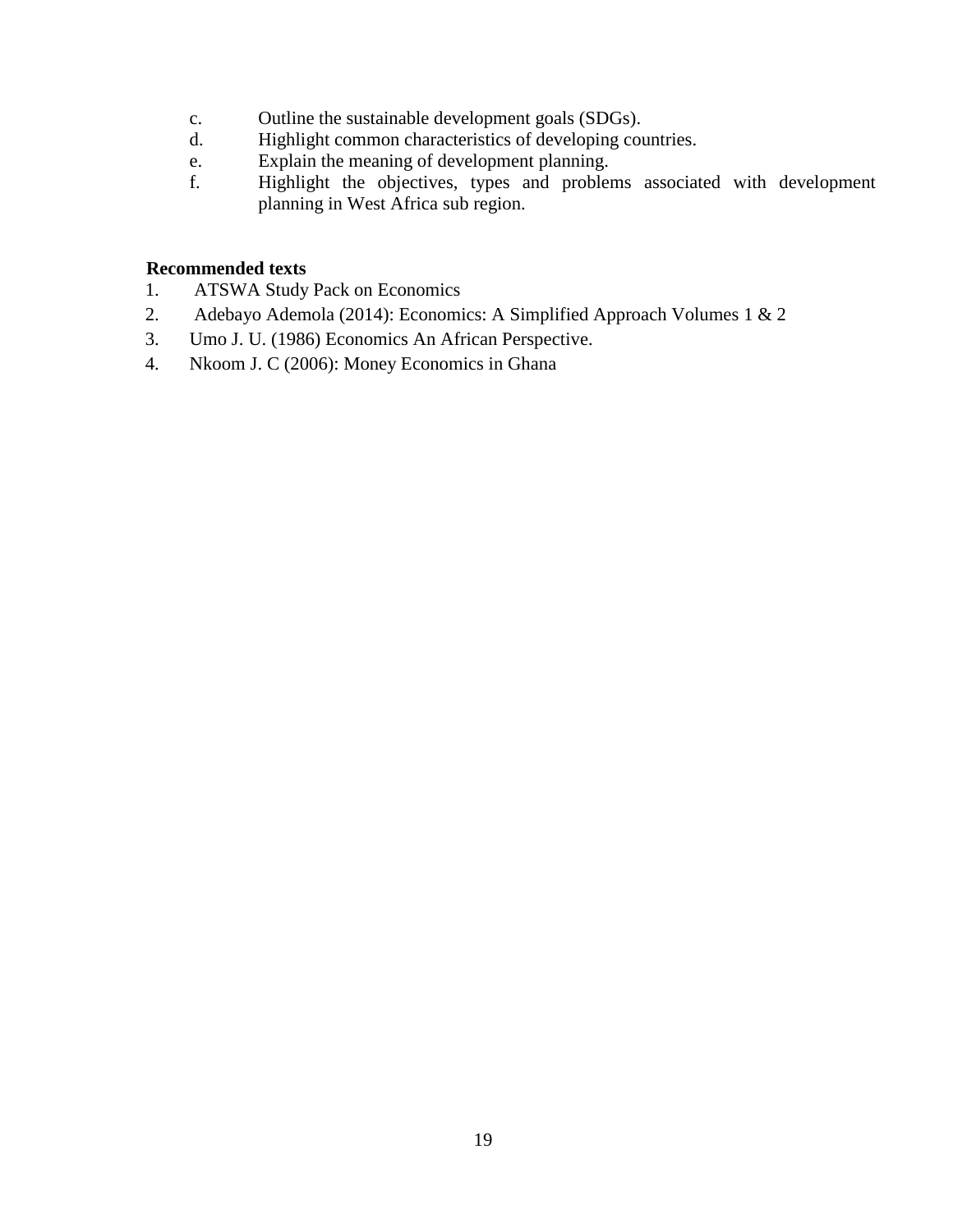#### **PAPER 3: BUSINESS LAW NIGERIA**

#### **Aim**

To examine candidates' knowledge and understanding of the legal environment in which organisations in general and the accountancy profession in particular operate as well as the laws on different business relationships.

#### **Objectives**

On completion of this paper, candidates should:

- a. Know the structure, jurisdiction and functions of the legal systems and the rules applicable to them;
- b. Have a working knowledge of the general principles of contract to aid their daily accounting activities;
- c. Be familiar with the legal rules governing specific contracts;
- d. Be able to distinguish between the various forms of business associations and be conversant with the main rules governing their operations;
- e. Be able to identify and appreciate the respective duties of bankers and customers as well as recognise the nature of negotiable instruments; and
- f. Be able to apply the principles of law to simple case studies.

#### **Structure of paper**

The paper will be a three-hour paper divided into two sections:

**Section A** (50 Marks): This shall consist of 50 compulsory questions made up of 30 multiple-choice questions and 20 short answer questions covering the entire syllabus. **Section B** (50 Marks): Six questions, out of which, candidates are expected to answer any four, at  $12^{17}/2$  marks each.

#### **Contents**

#### 1. The legal system and court system 15%

### **a. Sources of law**

- i. Explain the constitution and its characteristics
- ii. Explain Received English Law Common Law, Doctrines of Equity (emphasis on maxims) and Statutes of General Application.
- iii. Explain judicial precedent, statutes and their enactment, customary law, and international law such as treaties, conventions, protocols.

#### **b. The legal and court system**

- i. Outline the structure and hierarchy of courts.
- ii.State the composition and jurisdiction of the various courts.
- iii. Explain special courts and tribunals.
- iv. Distinguish between law and ethics.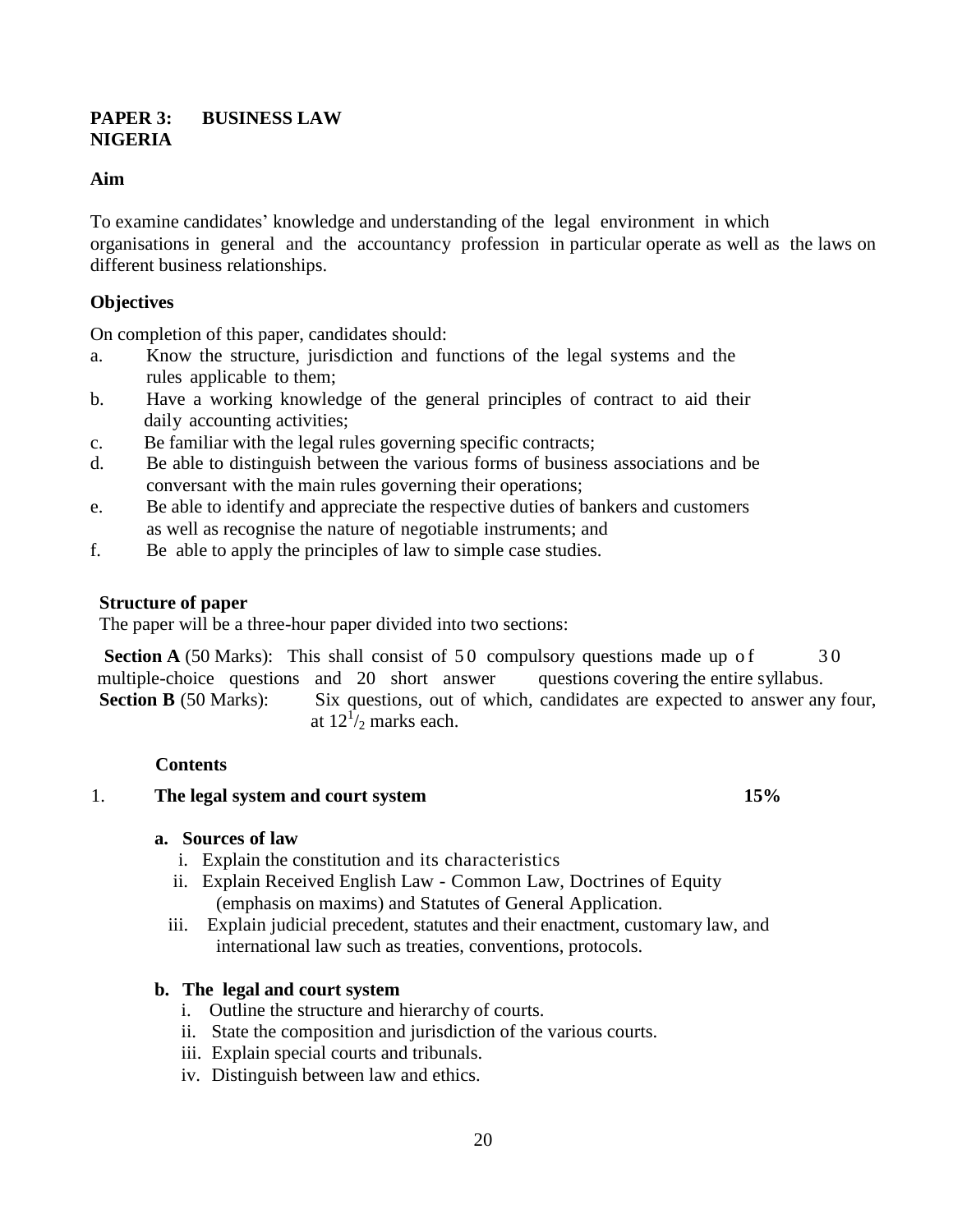#### **c. Forms of legal liability**

- i. Distinguish between criminal and civil liability.
- ii. Explain torts and their types
- iii. Explain vicarious liability.
- iv. Explain negligence and its consequences.

#### 2. **Law of contract 20%**

- a. Explain contract and its essential elements: offer, acceptance, consideration, intention to create legal relations, capacity and consent.
- b. Explain privity of contract and its exceptions.
- c. Explain terms of a contract (conditions, warranties) and exemption clauses.
- d. Explain illegal and void contracts.
- e. Explain factors that vitiate contracts.
- f. Explain termination or discharge of contracts and remedies for breach of contract.
- g. Explain e-contract.

#### 3. **Special contracts 25%**

#### a. **Agency**

- i. Explain creation and types of agency.
- ii. Explain authority of agents
- iii. Explain the rights and duties of principal and agent.
- iv. Explain termination of agency.

#### b. **Sales of goods**

- i. Define and classify goods.
- ii. Differentiate between sale of goods and other contracts.
- iii. Explain implied terms.
- iv. Explain the *caveat emptor* doctrine.
- v. Explain transfer of title, passing of risk, and the *nemo dat quod non habet* rule.
- vi. Explain breach of sale of goods contract and remedies of the parties.
- vii. Explain the rights and duties of buyers and sellers.

#### **c. Hire purchase and equipment leasing**

- i. Define hire purchase and explain the formalities under the Common Law and the Hire Purchase Act.
- ii. Explain implied and void terms.
- iii. State the rights and obligations of the parties.
- iv. Explain termination of hire purchase contract.
- v. Explain operating and finance leasing.

#### **d. Contract of employment**

- i. Explain the nature and formation of employment contract.
- ii. State the rights and duties of the parties.
- iii. Explain termination of employment and dismissal.
- iv. Explain the remedies for breach of contract.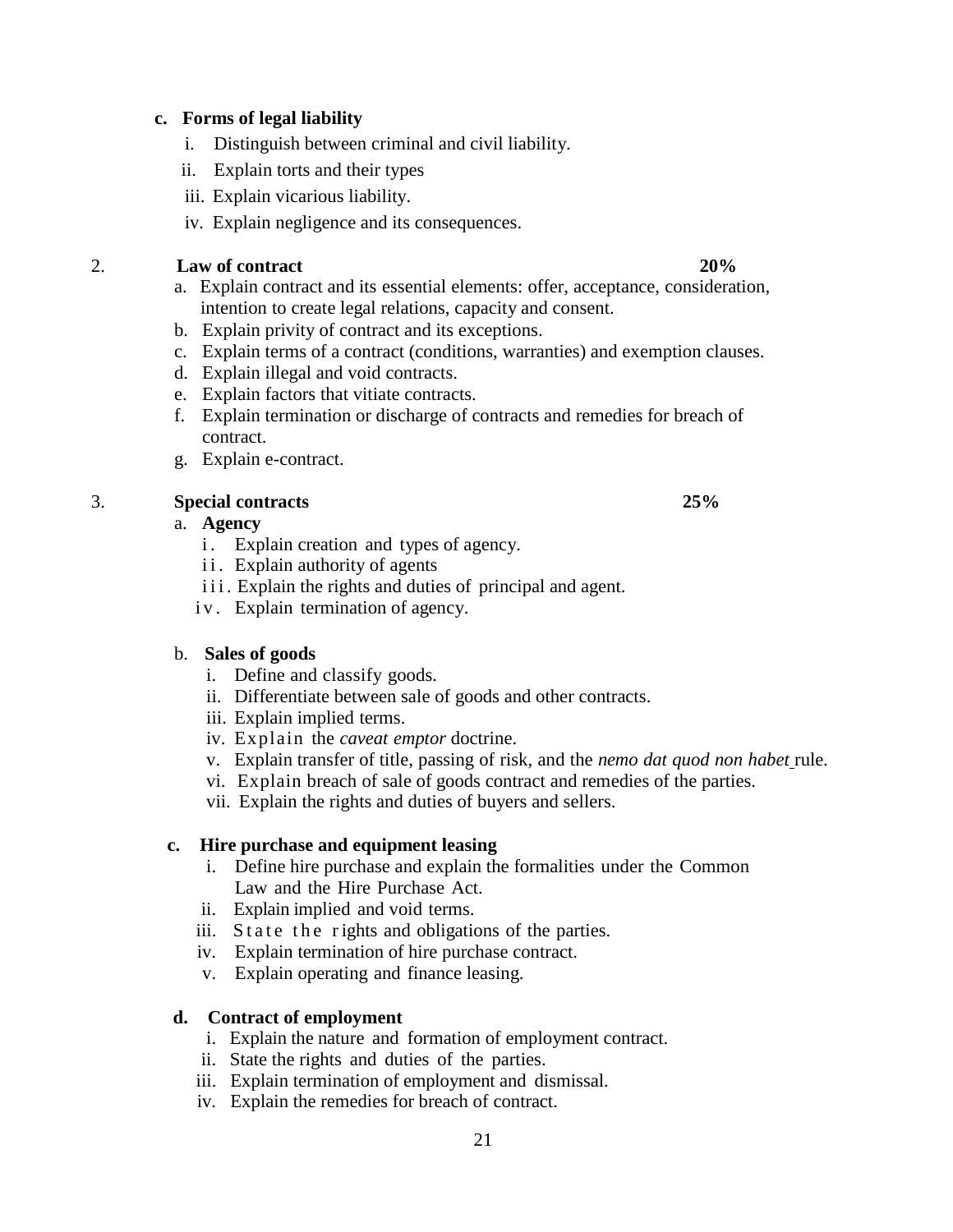v. Explain redundancy.

#### **e. Insurance**

- i. Define and classify insurance contract.
- ii. State the minimum share capital requirements of insurers.
- iii. Explain the following concepts and principles: insurable interest, premium, indemnity, materiality of information, utmost good faith, conditions and warranties, subrogation and contribution.

#### 4. **La**w of business associations 25%

#### a. Partnership

- i. Explain partnership and its elements.
- ii. Explain types and attributes of partnership (general partnership, limited partnership, and limited liability partnership).
- iii. Explain the procedure for management of a partnership including the rights and duties of partners, their relationship *inter se* and with third parties.
- iv. Explain the attributes of a limited partnership and a limited liability partnership
- v. Explain limited partnership and limited liability partnership accounts and audit, annual returns, as well as assignability of partners' interest.
- vi. Explain investigation and litigation in limited liability partnership as well as criminal proceedings by the Attorney-General of the Federation.
- vii. State the statutory requirements for operation of a foreign limited liability partnership.
- Viii Explain winding up and dissolution of partnership.

#### **b. Companies**

- i. State the composition and functions of the Corporate Affairs Commission.
- ii. Explain the Administrative Committee of the Corporate Affairs Commission and state its functions as well as procedures.
- iii. Explain the types of company, including single shareholder and small company as well as their implications.
- iv. Explain the procedure for incorporation of a company, documents of incorporation, and replacement of statutory declaration with statement of compliance with requirements of incorporation.
- v. Explain pre-incorporation contracts as well as promoters and their duties
- vi. State the contents of memorandum and articles of association and how they can be amended.
- Vii Explain the procedures for issue of and transmission of shares and debentures (corporate bonds).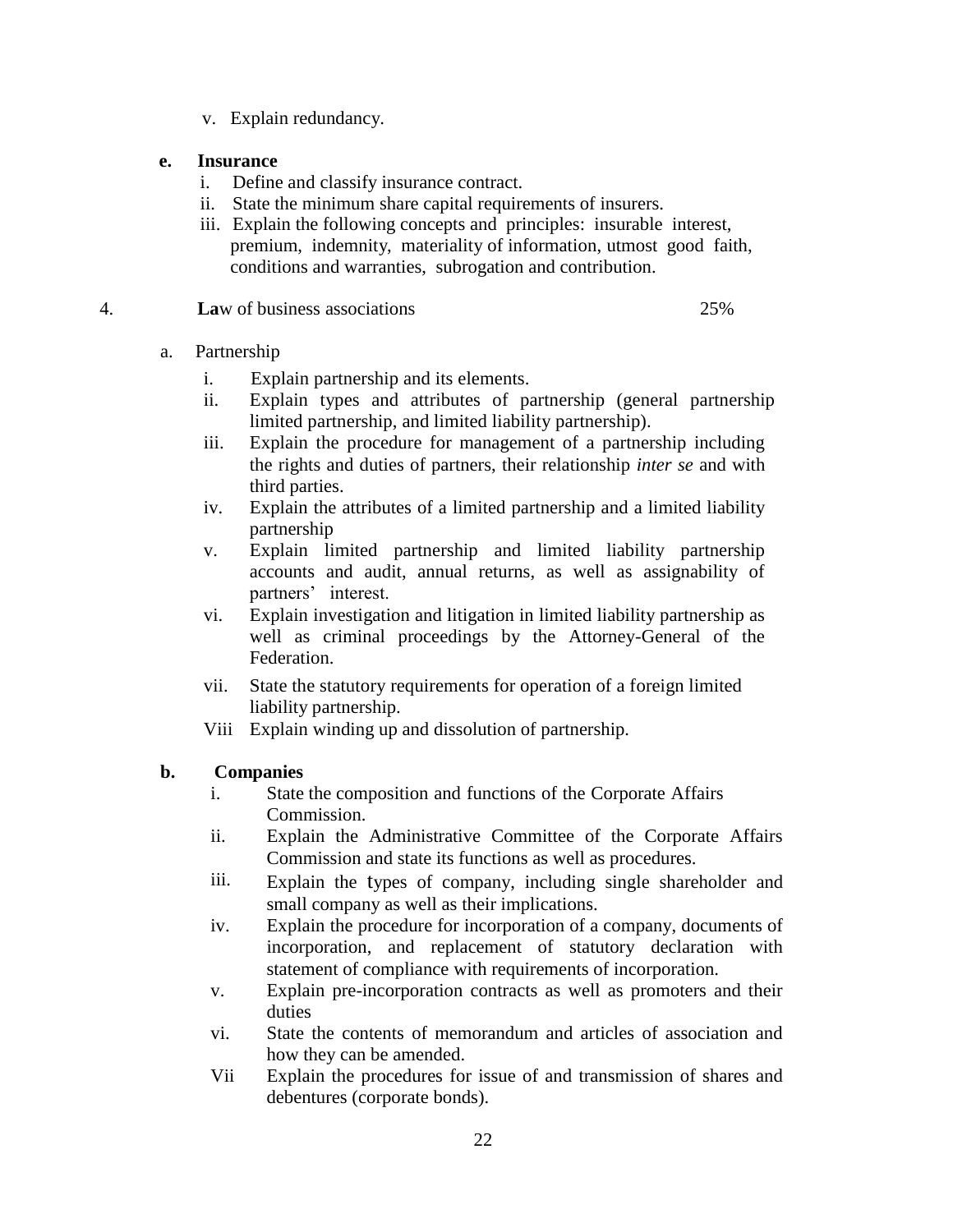- vii. Explain the ways in which the capital of a company is maintained or preserved including the laws relating to acquisition of own share by company as well as distribution of profits.
- ix. Explain the appointment, powers, duties, and removal of directors.
- x. State the minimum number of non-executive and executive directors (in applicable situations).
- xi. State the law on company secretary"s appointment, qualifications, status, and removal.
- xii. State briefly the law on company meetings (statutory meeting annual general meeting, and extraordinary general meeting)to include:
	- Notices and resolutions;
	- Right to receive notice, attend, and requisition meeting
	- Voting, companies that need not hold annual general meeting; and
	- Authority of private company and small company to hold virtual meeting.
- xii. State the law on the appointment, qualifications, rights, duties and removal of company auditors.
- xiii. Explain the rationale for administration of companies as well as appointment and functions of the administrator.
- xiv. Explain arrangement, compromise, netting and winding-up (in outline).
- xv. Define mergers and its types under the Federal Competition and Consumer Protection Act, 2018.

#### c. **Others**

- i. State the conditions and requirements for registration of business names as well as incorporated trustees.
- ii. Define collective investment scheme and its types.
- iii. Explain Alternative Dispute Resolution (ADR) mechanisms and state their advantages.

#### 5. **Banking and negotiable instruments 10%**

- i. Explain the legal relationship between a banker and customer and state their respective duties and rights.
- ii. State the meaning and characteristics of negotiable instruments.
- iii. Explain bills of exchange, cheques and promissory notes.
- iv. Explain crossing of cheques.
- v. Explain holder, holder for value and holder-in- due-course.
- vi. State the rights and duties of the parties to a negotiable instrument.
- 6. Law of trusts 5%
	- i. Explain trusts and the parties thereto.
	- ii. Distinguish between private trust and public trust.
	- iii. Explain the types and uses of public trust.
	- iv. State the duties, powers and rights of trustees (including investment powers under Trustee Investment Act).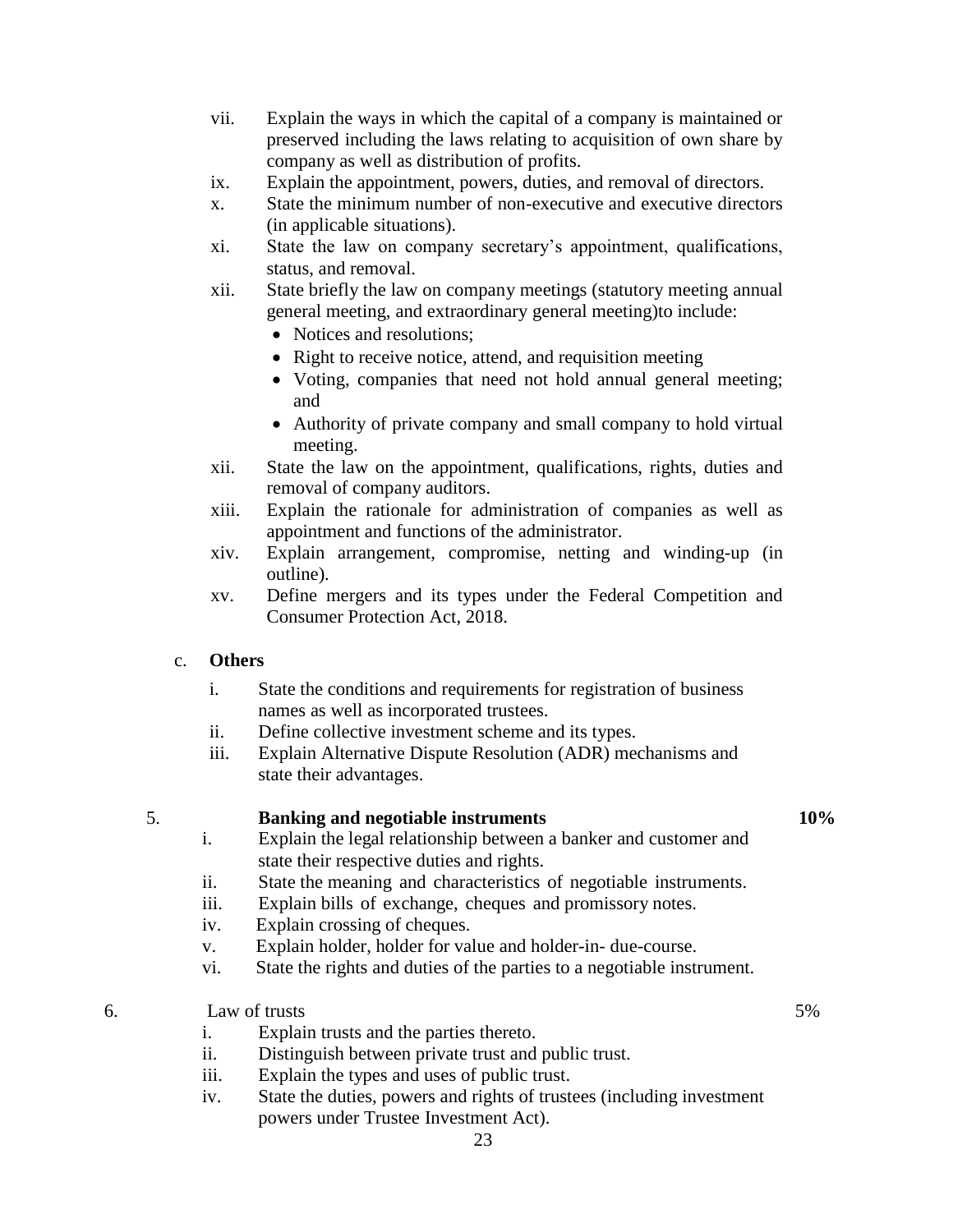#### **Recommended texts**

- 1. ATSWA Study Pack on Business Law
- 2. Companies and Allied Matters Act , 2020
- 3. Federal Competition and Consumer Protection Act, 2018
- George Etomi (2014) -*An Introduction to commercial Law in Nigeris: Texts cases* and materials, MIJ Professional Publishers, Lagos
	- 4. Obilade, A.O. *The Nigerian Legal System*, Spectrum books, Ibadan.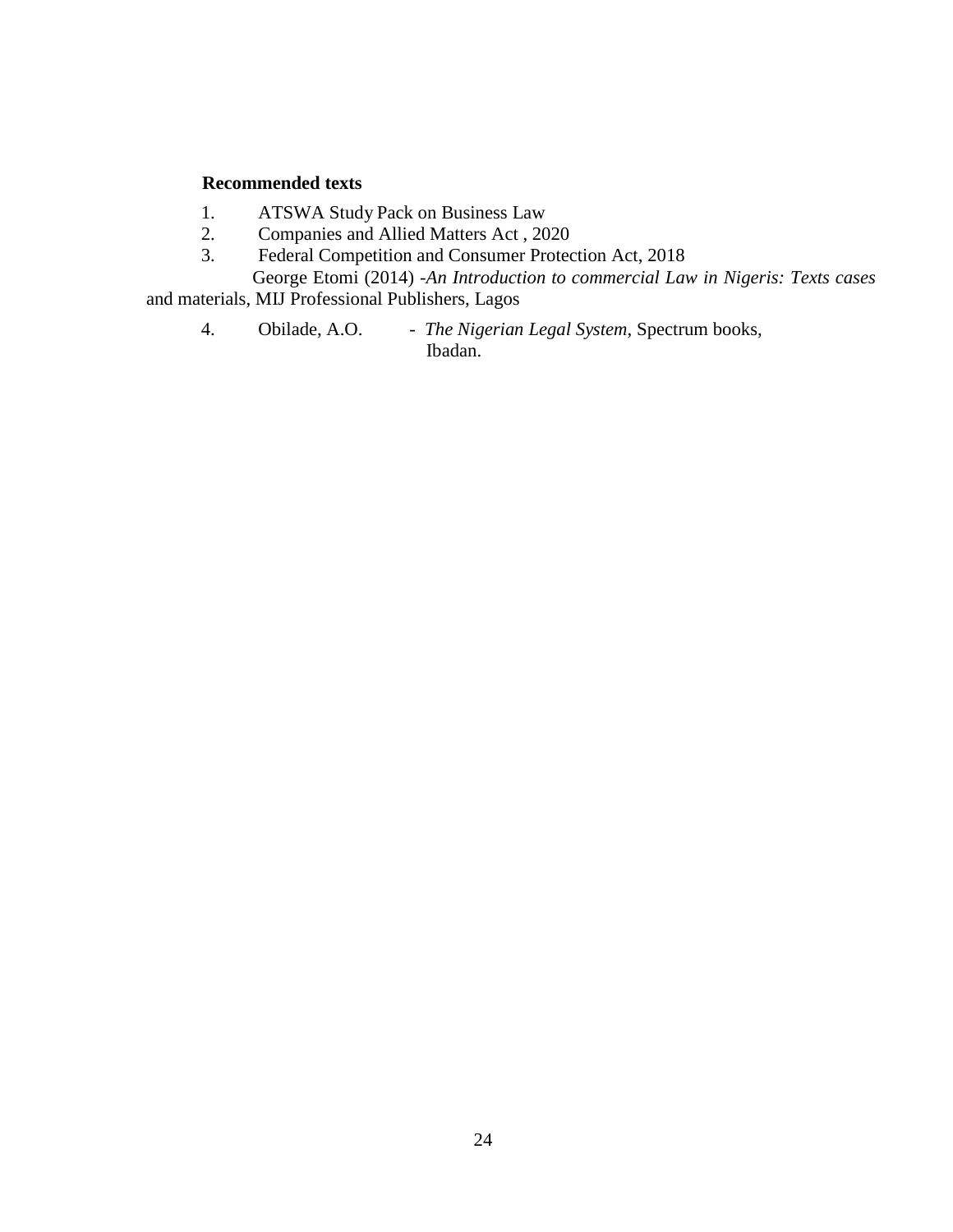### **PAPER 3: BUSINESSLAW GHANA**

#### **AIMS**

To examine candidates' knowledge and understanding of:

- the legal environment and framework in which organizations in general and the accountancy profession in particular operate;
- thelegalimplicationsofbusinessrelationshipsandtherelevanceoflegalrulestobusinesssector, commerce and industry; and
- strategies that organisations must adopt to comply with established laws and regulations

#### **OBJECTIVES**:

On completion of this paper, candidates should:

- a) Identify and explain the essential elements of the legal system, including the main sources of law and fundamental human rights issues relating to business;
- b) Haveaworkingknowledgeofthegeneralprinciplesofcontracttoaidtheirdailyaccounting activities;
- c) Be familiar with the appropriate legal rules relating to the law of obligations;
- d) Be able to identify and appreciate the respective duties of parties in sale of goods, hire purchase agreements and recognize the nature of negotiable instruments as may be suitable for use in business
- e) Distinguish between alternative forms and structure of business organisations;
- f) Describe and explain how companies are managed, administered and regulated.

#### **STRUCTURE OFTHE PAPER**

The paper will be a three-hour paper divided into two sections:

**Section A** (40 Marks): This shall consist of 50 compulsory questions made up of 30

multiple-choice questions and 20 short answer questions covering the entire syllabus.

**Section B** (60 Marks): Six questions, out of which, candidates are expected to answer any four, at  $12^{1/2}$  marks each.

The following grid shows the relative weightings of topics within this subject and should guide the required study time spent on each. The marks available in the assessment will approximately equate to the weightings below.

| Syllabus coverage |                             | Weighting $(\%)$ |
|-------------------|-----------------------------|------------------|
| A                 | The Legal System            | 20               |
| B                 | Law of Contract             | 20               |
| $\mathsf{C}$      | Rules on Laws of Obligation | 20               |
|                   | <b>Commercial Law</b>       | 20               |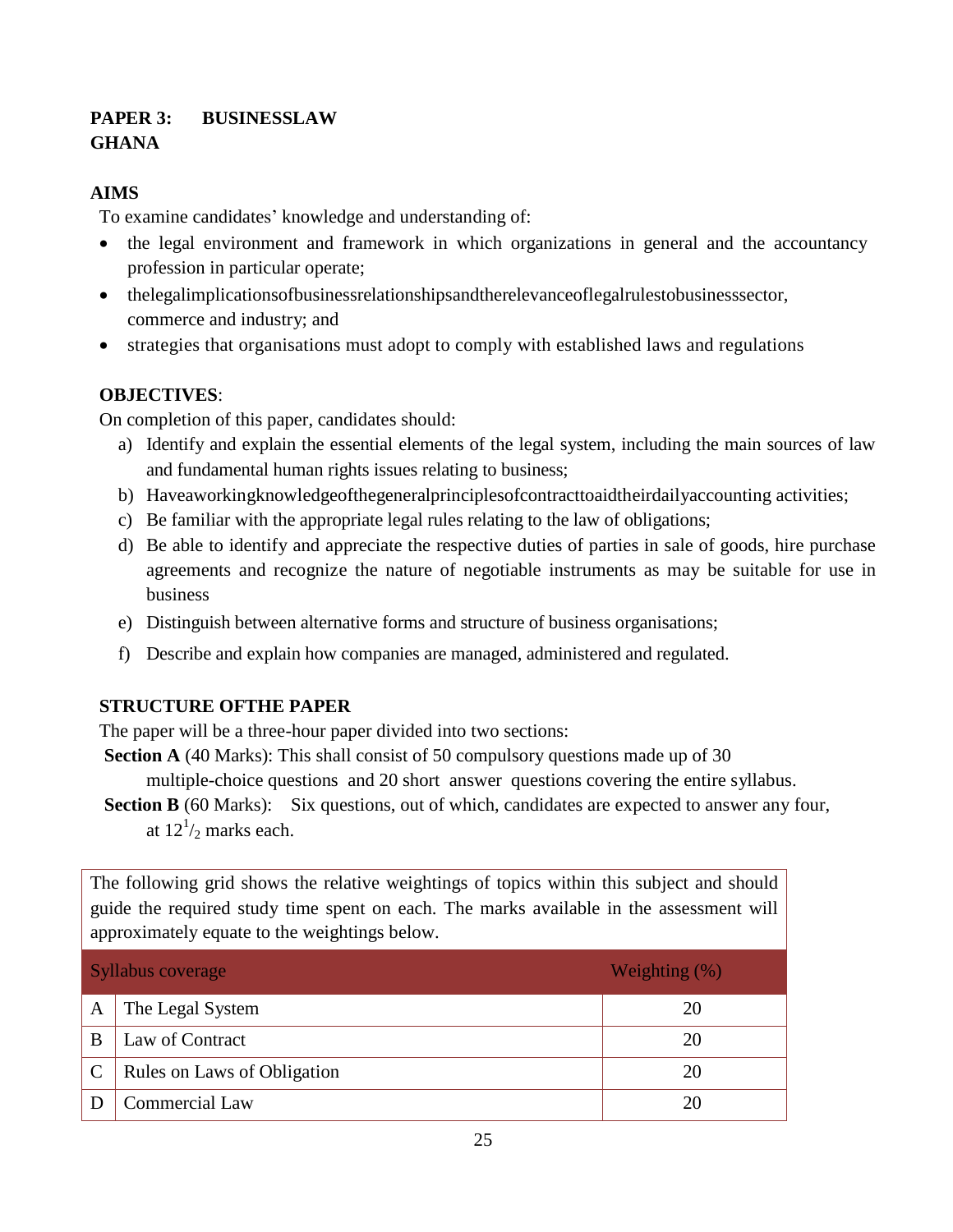|              | E   Law of Business Association |     |
|--------------|---------------------------------|-----|
| <b>Total</b> |                                 | 100 |

#### 7. **The Legal System20%**

#### (a) **Sources of Law:**

- The Constitution **–S**upremacy, Fundamental Human Rights
- Acts of Parliament Statutes, Separation of Powers, Rules of Law
- Subsidiary Legislation
- Existing laws and
- Common law of Ghana (i.e. Common Law, doctrines of Equity, & Customary Law)

#### (b) **The Court System:**

- Outline of the structure and hierarchy of courts;
- Composition and jurisdiction of the various Courts.
- Special courts
- Judicial Precedent

#### (c) **Types of Law:**

- Civil law Introduction to Law of Tort
- Criminal law– Presumption of Innocence, *Mens Rea* and*Actus Reus*
- Administrative Law Due Process, Professional Ethics,
- Legal Liabilities Distinction between criminal and civil liability

#### **Law of Contract 20%**

- Contract formation:
	- o Essential elements of a valid contract (offer, acceptance, consideration, intention to create legal relations, capacity and consent).
	- o Privity of contract and its exceptions.
	- o Illegal contracts
- Contract terms and expressions
	- o Conditions, Warranties, Mistake and Misrepresentation
	- o Exclusion Clauses
	- o Disclaimer
- Contract breach and remedies
	- o Vitiating factors
	- o Discharge of contracts
	- o Remedies for breach of contract.

#### **Rules relating to Laws of Obligation20%**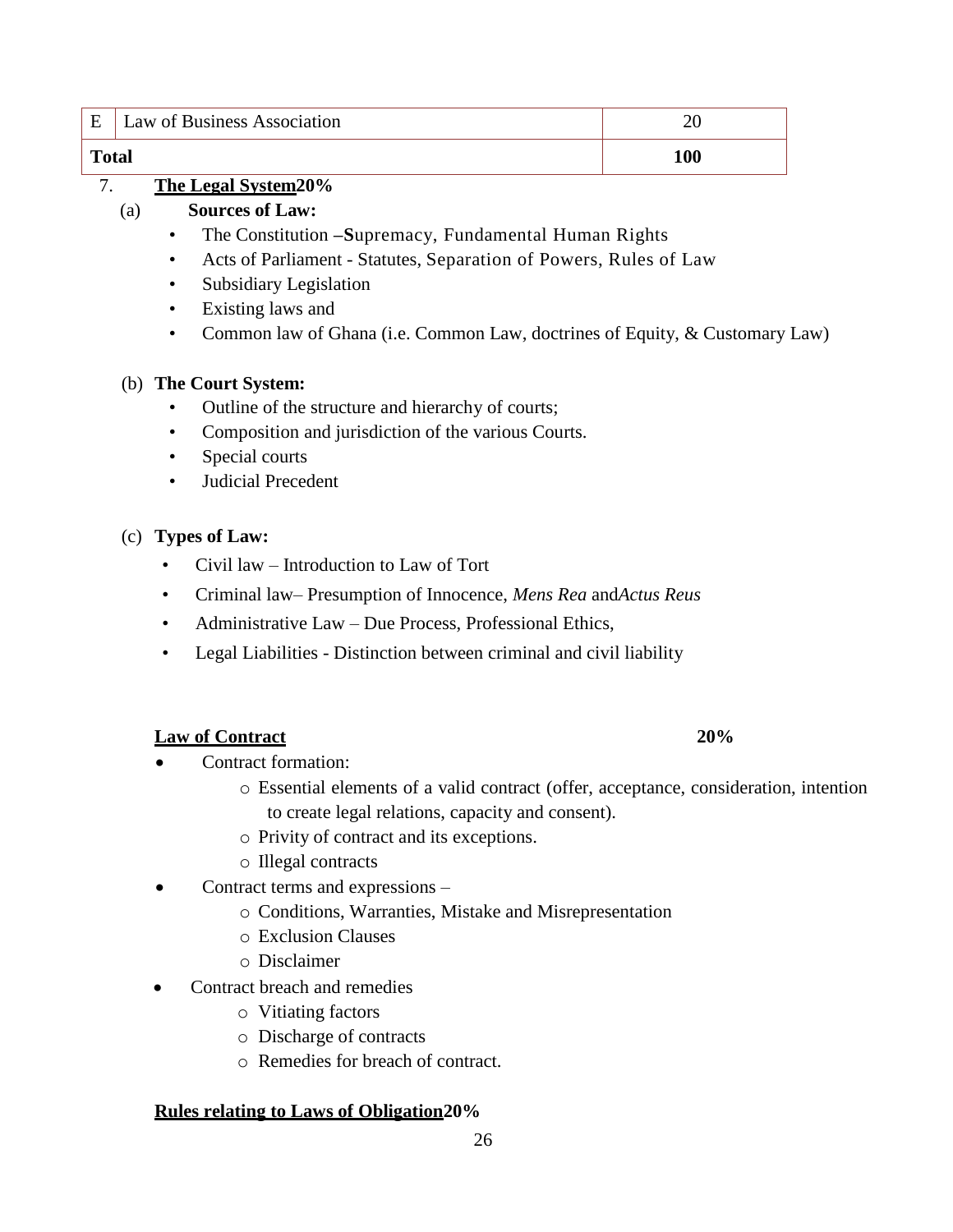#### **Law of Tort**

- o Due Care and Negligence
- o Injury and remoteness of damage
- o Vicarious liability The rule in Rylands and Fletcher
- o Negligent misstatements and defences to actions in negligence

**Lawof**

#### (d) **Agency and Trust:**

- o Creation and types of agency,
- o Authority of agents;
- o Rights and duties of principals and agents;
- o Termination of agency

#### **Law of Trust:**

- o Introduction to law of trusts
- o Types of Trust Private Trust and Public Trust.
- o Distinction between Trust and Agency

#### **Employment**

- o Nature and formation.
- o Rights and Duties of the parties.
- o Termination and Dismissal.
- o Remedies for breach of contract. Redundancy.

#### 8. **Commercial law20%**

- (a) **Sale of Goods**
	- o Types of goods Specific and Unascertained goods
	- o Implied terms the Caveat Emptor Doctrine.
	- o Transfer of property, title and risk Nemo Dat Quod Non Habet rule.
	- o Rights, Duties of buyers and sellers.
	- o Breach of contract for sale of goods and Remedies of the parties

#### (b) **Hire Purchase and Leasing**

- o Formalities relating to Hire Purchase Agreements
- o Operating and Finance Leasing.
- o Conditional Sale, Protected Goods and Rights to recover possession in HP contract.
- o Rights and Obligations of the parties.
- o Termination of Hire Purchase contract.

#### **Banking and Negotiable Instruments**

o Meaning and characteristics of Negotiable Instruments.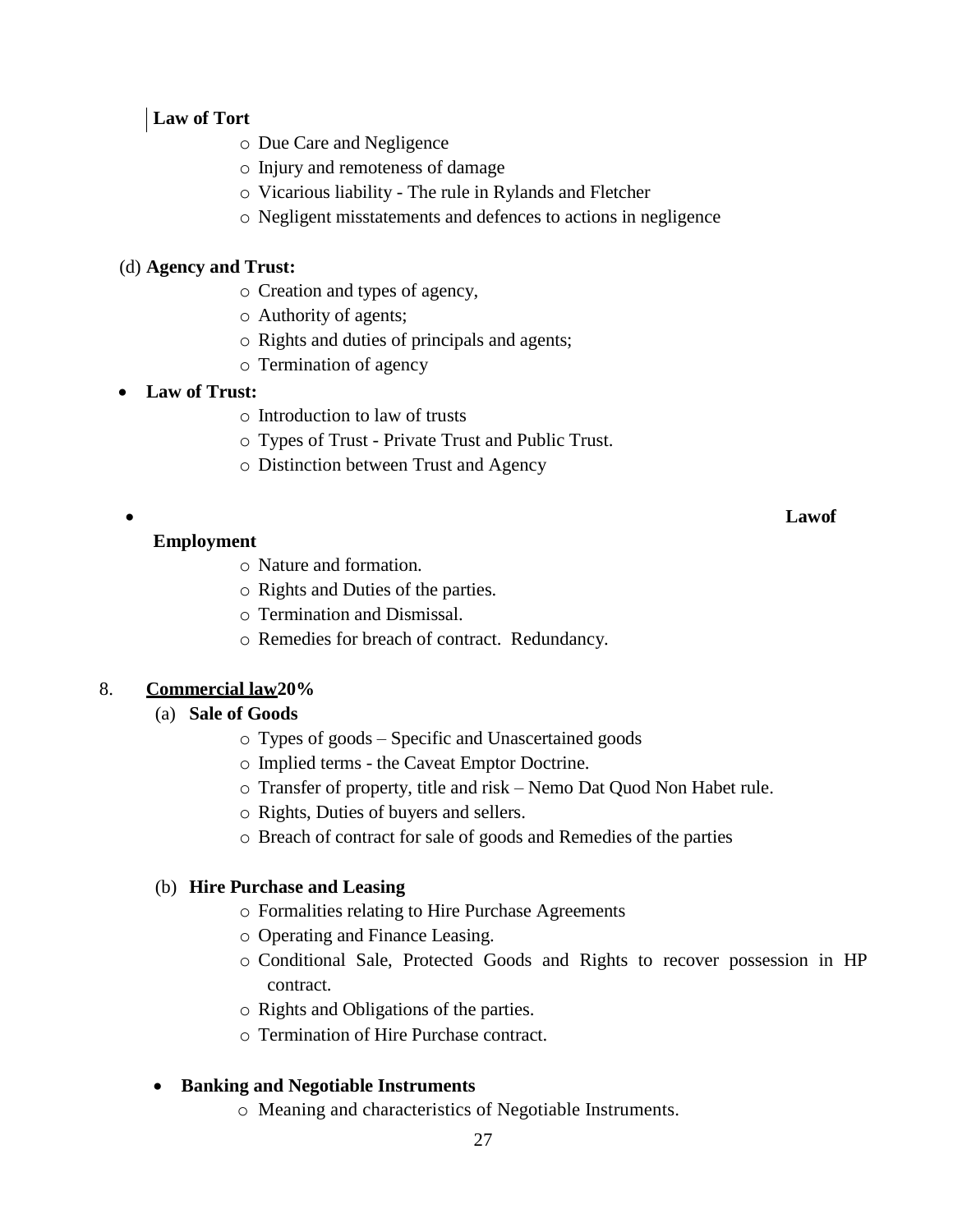- o Specific terms bills of exchange, drawer, drawee, holder for value, holder in due cause, special/general crossings, cheques, promissory notes - government promissory notes, cheques
- o The Relationship, Rights and Duties of Parties

good faith, conditions and warranties, etc.

#### (c) **Insurance:**

o Classifications and types of insurance covers o Risks and Insurance o Concepts and principles– insurable interest premium, claims and issues, professional indemnity, materiality of information, utmost

#### 9. **Law of Business Organisations20%**

#### **(a) Formation and structures of business organisations**

- o Legal distinctions between sole proprietorship, partnerships and companies
- o Requirements for registration of Businesses, Role of Registrar of Companies
- o Partnership: Formation types and determination of partnership existence. Authority, rights and duties of partners inter se. Dissolution of partnership.
- o Companies: Types of companies under the Companies Act 2019 (Act 992). The role and duties of company promoters; process and consequences of incorporation; effect of separate legal personality and the veil of incorporation of companies.

#### **(b) How companies are managed, administered and regulated**

- o Directors Appointments, Types of Directors; Duties/Powers of Directors.
- o Meetings–types of meetings, formalities and procedures involved in conducting meetings; Resolutions of a company (ordinary and special).
- o Financing of Companies: different types of capital available to companies including equity and debt. Majority Rule and Minority protection
- o Auditors Appointments, Rights and Removal
- o Company Secretary Qualification, Roles
- o Winding-up or liquidation procedures

#### **RECOMMENDED TEXTS**

- 5. ATSWA Study Pack on Business Law
- 6. 1992 Constitution of the Republic of Ghana
- 7. The Companies Act 2019, (Act 992)
- 8. Sale of Goods Act, 1962 (Act 137)
- 9. Labour Act, 2003 (Act 65 1)
- 10. The Insurance Act, 2021 (Act 1061)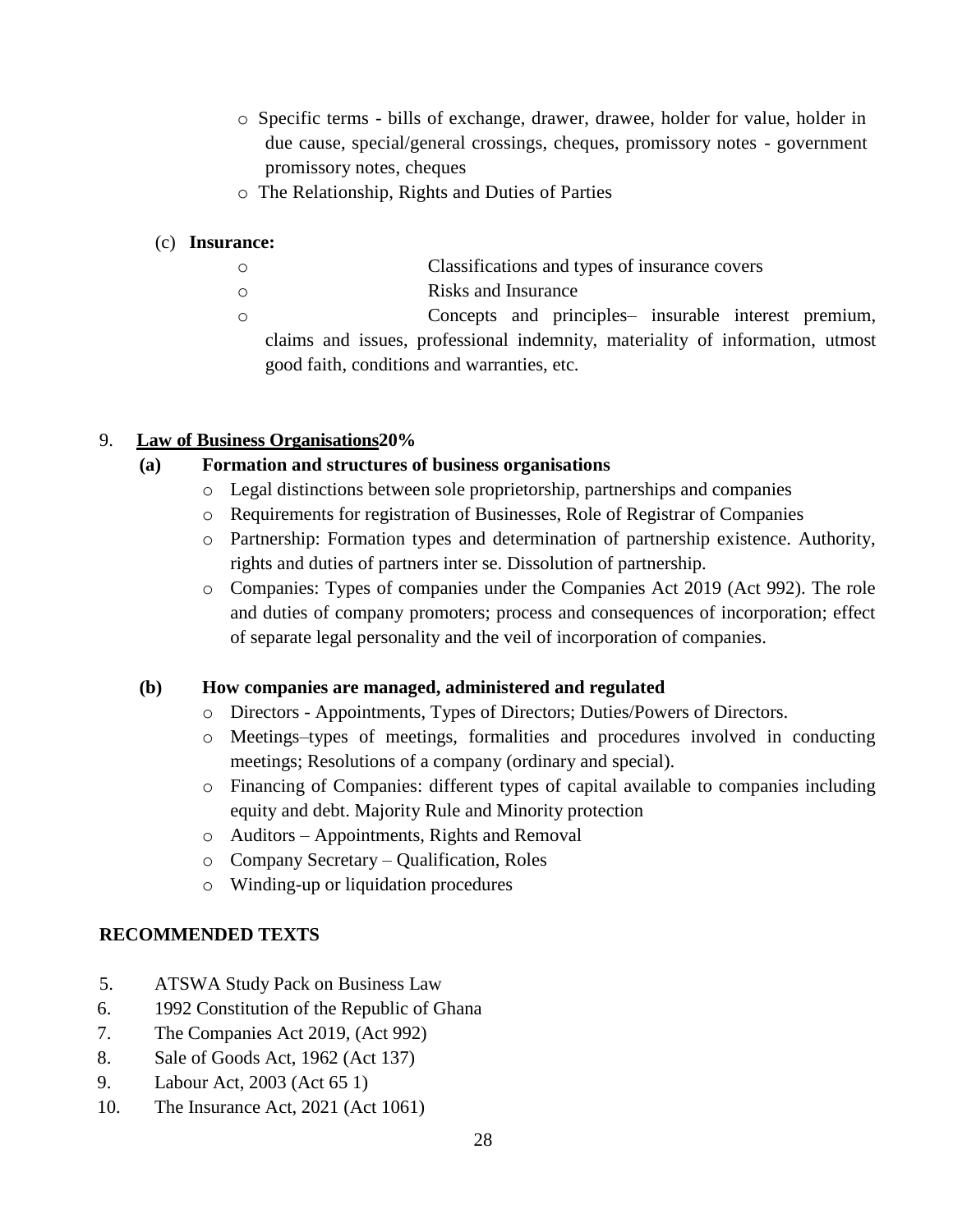11. Christine Dowuona-Hammond *The Law of Contract in Ghana,* Frontiers Printing and Publishing Limited, Accra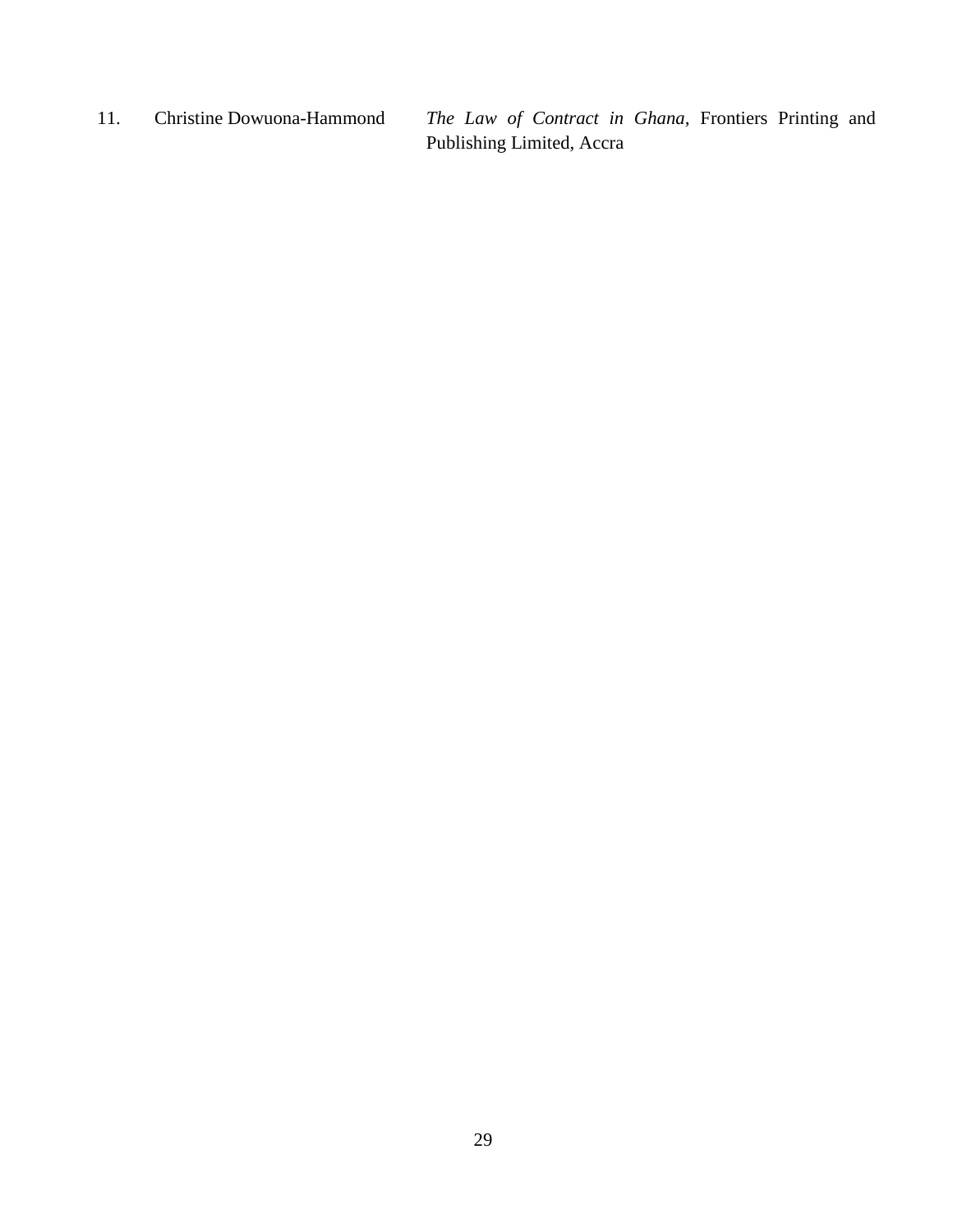### **PAPER 4: COMMUNICATION SKILLS**

#### **Aim**

The aim of this paper is to examine candidates" competence in the use of aspects of English Language (both oral and written) that ensure effective communication within and outside an organisation.

#### **Objectives**

On completion of this paper, candidates should be able to:

- a) Understand the structure and uses of the communication systems, models, networks within and outside an organisation;
- b) Read and understand texts on technical concepts relating to the accounting profession;
- c) Answer questions on comprehension and summary passages to test their understanding of a given piece of information;
- d) Know grammatical rules and mechanics that relate to good use of language such as word classes, phrases, clauses, sentences, punctuation marks, spellings, figurative expressions;
- e) Know the different types of essay, correspondence, speech and how to write them;
- f) Know the different types of meeting, technical term associated with meetings and how to write minutes of meetings; and
- g) Apply the language skills to the communicative activities of the organisation.

#### **Structure of the paper**

This paper is a three-hour paper, divided into three sections:

|                                         | <b>Section A</b> (40 marks): This shall consist of 40 compulsory questions made up of 20 multiple-<br>choice and 20 short answer questions covering the entire syllabus |
|-----------------------------------------|-------------------------------------------------------------------------------------------------------------------------------------------------------------------------|
| <b>Section B</b> (30 marks):            | The only question in this section shall be compulsory and be based on<br>either comprehension or summary.                                                               |
| <b>Section C</b> $(30 \text{ marks})$ : | This shall consist of four questions, out of which candidates are expected<br>to answer any two, each for 15 marks.                                                     |

#### **Contents:**

- **1. Introduction to communication skills: communication systems, models and networks 20%**
	- a. Definition of communication.
	- b. The role of communication.
	- c. Elements of the communication process.
	- d. Types of communication.
	- e. Differences, Advantages and Disadvantages of types of communication.
	- f. Human communication.
	- g. Formal and informal communication system.
	- h. Barriers and limitations to effective communication.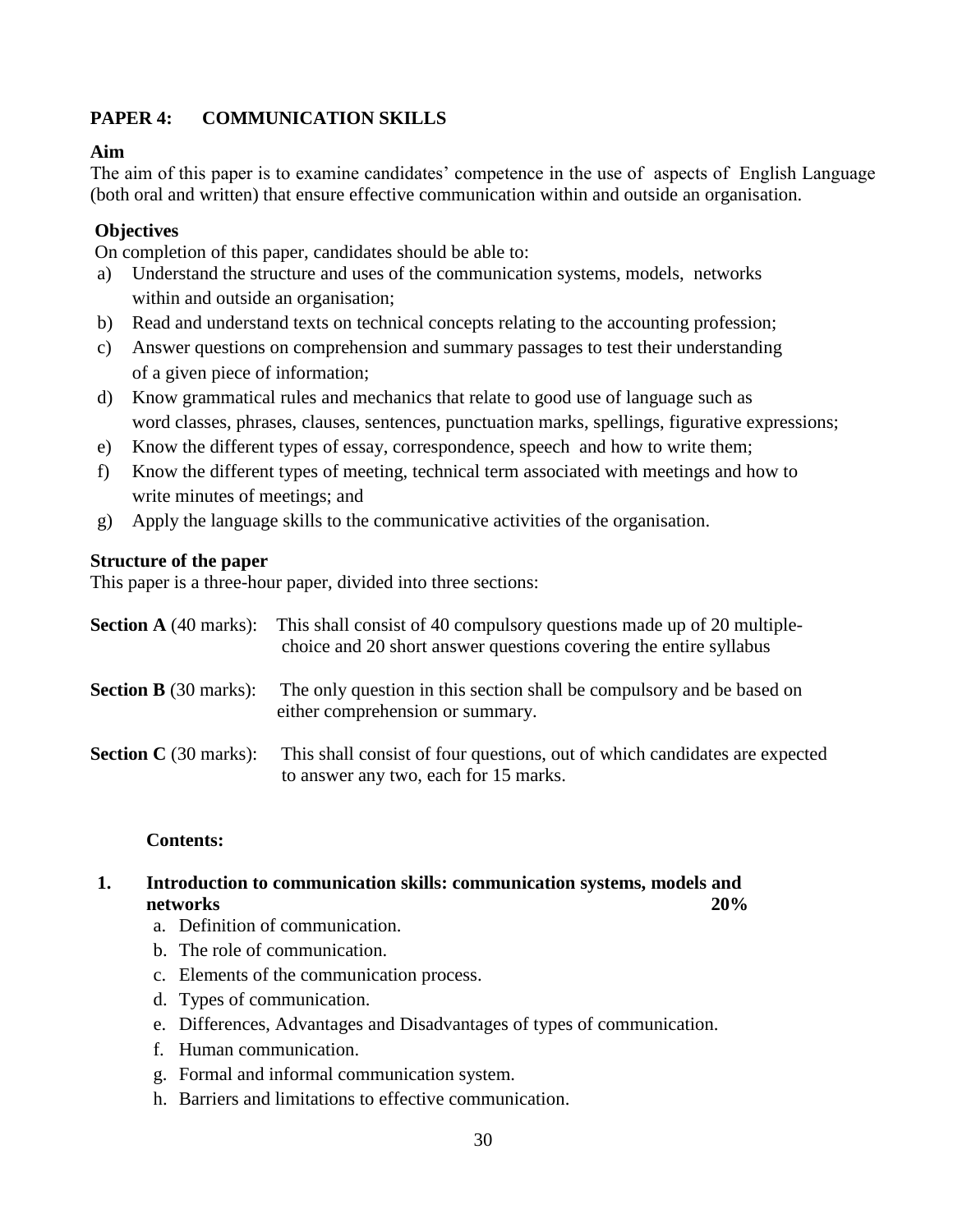- i. Explain communication ethics:
	- Conflict in the workplace;
	- Types of conflict;
	- Conflict resolution;
	- Mediation and negotiation;
	- Labour and industrial relations within organisations; and
	- Bargaining and bargaining strategies.

#### **2. Language skills and grammatical rules 20%**

- a. Basic language skills
	- i. Define listening and explain different types of listening as well as barriers to effective listening.
	- ii. Define speaking and explain principles of effective speaking.
	- iii. Define reading and explain different types, common faults in reading, and reading methods.
	- iv. Define writing and explain:
		- Paragraphing,;
		- Outlining;
		- Note-taking;
		- Punctuation;
		- Hyphenation;
		- Abbreviation;
		- Acronym;
		- Features of effective writing;
		- Precise writing; and
		- Proof-reading.

#### b. Grammatical rules

Define and explain the differences among the following:

- The word :
- Word classes:
- Phrases;
- Clauses:
- Sentences:
- Mechanics:
- Common errors in sentence construction; and
- Figurative expressions.
- **3**. Practical Application of Communication skills **60%**
	- a. Comprehension and summary.
		- i. Techniques for answering comprehension questions.
		- ii. Principles of effective summary writing.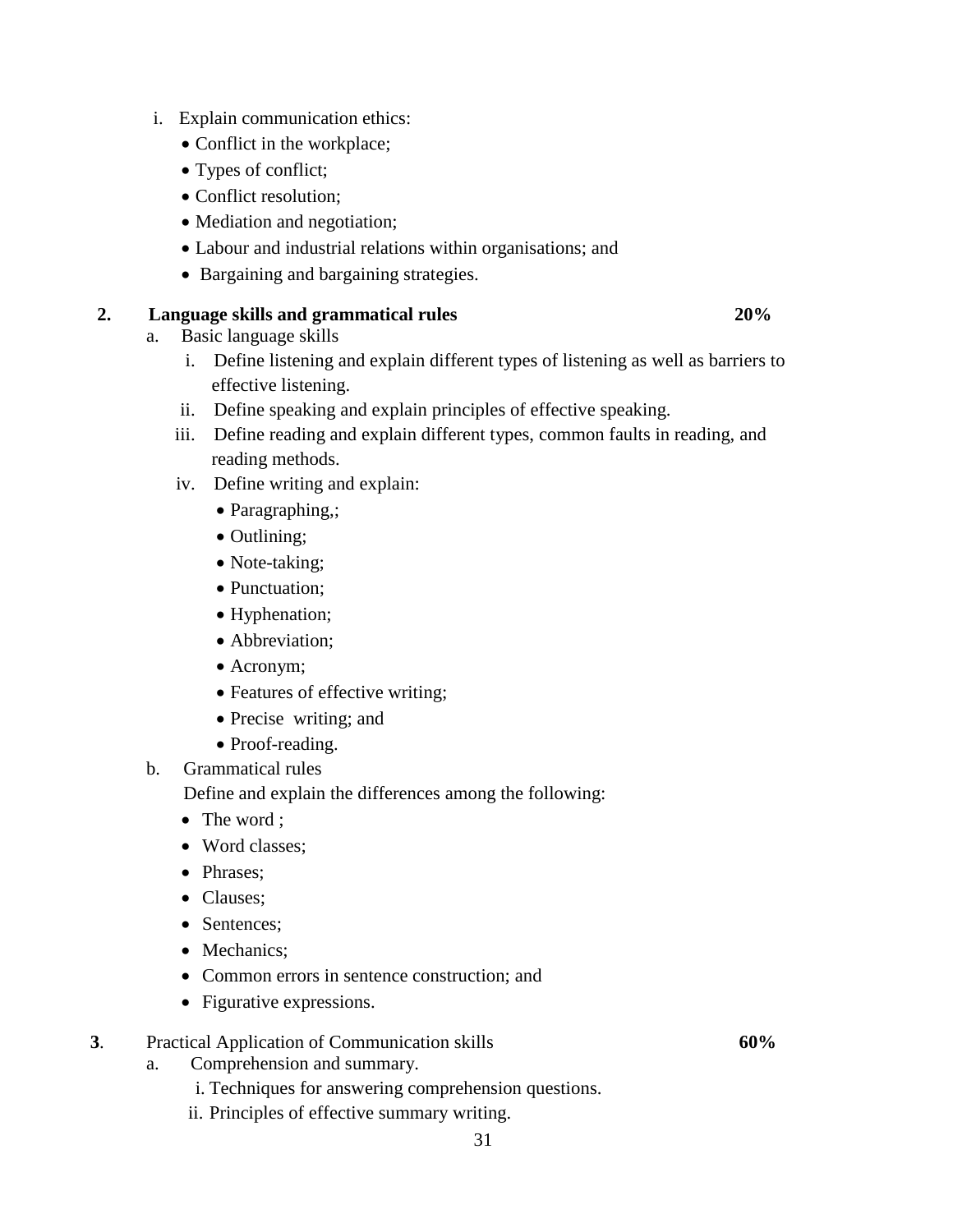- b. Essay writing.
	- i. Define writing and explain different types of writing.
	- ii. State and explain the characteristics of essays.
	- iii. Write essays.
- c. Speech making
	- i. Define types and formats of different speeches.
	- ii. State and explain different methods of speech delivery.
	- iii.State and explain features of a good speech.
	- iv.Writing of speeches.
- d. Report writing
	- i. State and explain different types, classification and format/components
	- ii. State and explain types of business reports.
	- iii. Explain gathering of information for a report/ organisation of the materials.
	- iv. Identify and define terms related to report writing.
	- v. State and explain the role of visual aids in report writing.
	- vi. Writing reports.
- e. Meetings
	- i. State and explain Types, statutory documents and technical terms associated with meetings.
	- ii. Identify and explain the roles of officials at meetings.
	- iii. Write minutes.
- f. Correspondence
	- i. State and explain types and characteristics of different correspondence.
	- ii. Explain the format of each type of correspondence.
	- iii. State and explain the differences among the different types of correspondence.
	- iv. Write letters, memoranda, circulars, newsletters, press releases, e-mails, etc.
- g. Digital communication in organizations:
	- i. Define digital communication.
	- ii. State and explain digital communication tools, such as e-mail, blog, phone calls, messaging, video-conferencing.
	- iii. State and explain digital communication systems.
	- iv. State and explain advantages and disadvantages of digital communication.
- h. Advertising and marketing strategies in the accounting profession
	- i. Explain the concept of advertising.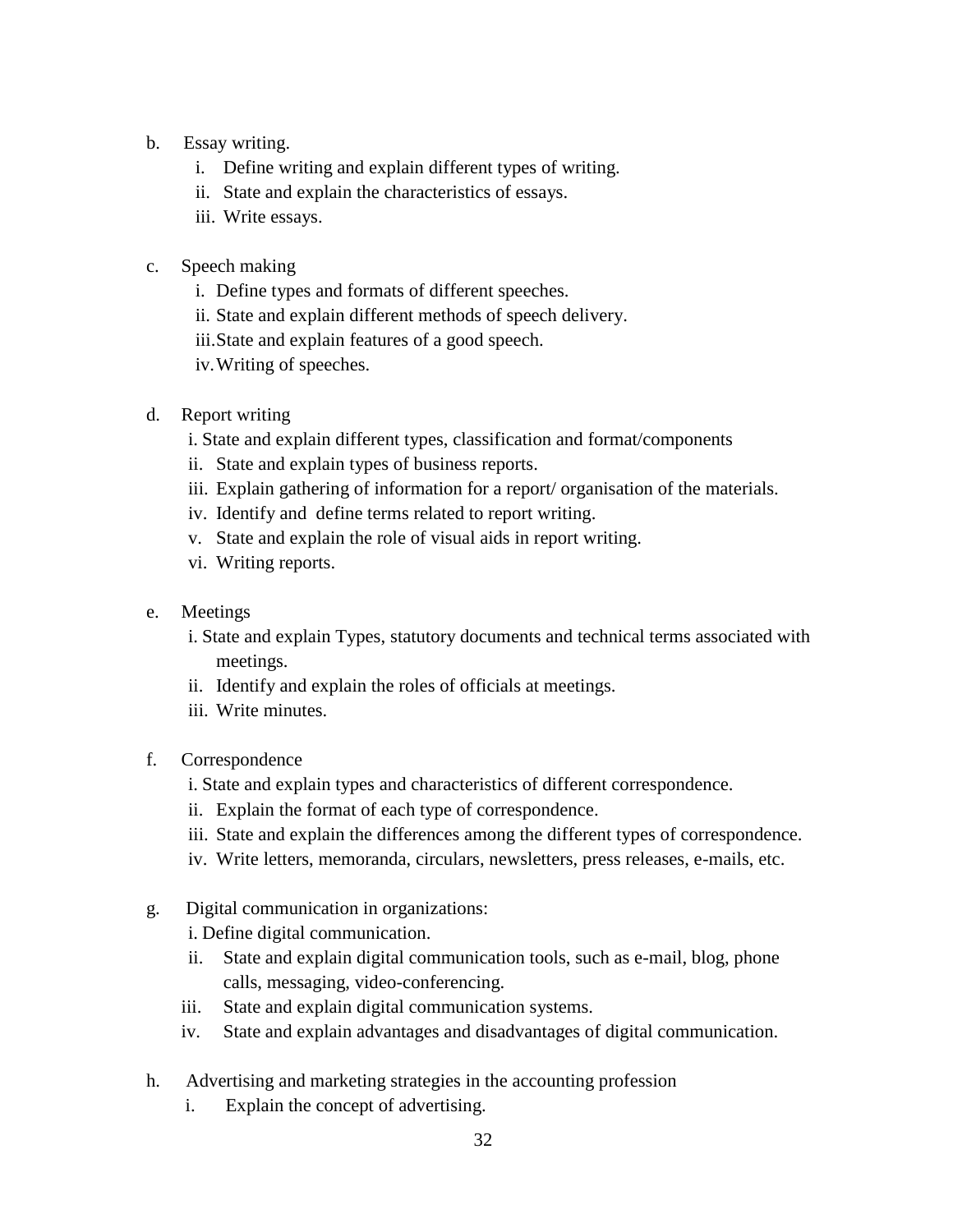- ii. Explain marketing strategies in the accounting profession.
- iii. Explain sales promotion in accounting business.
- iv. Explain placing orders for goods and services in accounting.
- i. Writing feasibility studies for projects in accounting:
	- i. Explain the concept of feasibility studies.
	- ii. Explain budgeting.
	- iii. Write budget proposals.
- j. Communication and human resource development
	- i. Explain the concept of seminar, workshop, conference.
	- ii. State and explain the importance, planning and organization of seminar, workshop and conference.
- k. Assessment practice in the accounting profession.
	- i. Explain the concept of assessment practice.
	- ii. State and explain the assessment instruments.
	- iii. State and explain the criteria for reward/motivation.

#### **Recommended texts**

- 1. ATSWA Study Pack on Communication Skills
- 2. Ajayi, Wale and Idakwo, V (2006): **Communication in English**, Ilaro: Marvel Books
- 3. Soola, Oludayo (1998): **Business Communication**, Ibadan: Kraft Books Limited
- 4. Erasmus-Kritzinger, L E., Bowler, A and Goliath, D (2001): **Effective Communication**, Western Cape: Afritech

#### **Reference books**

- 1. Little, Peter: **Communication in Business**, London: Longman
- 2. Eyre, E C (1979): **Effective communication Made Simple**, London: W H Allen
- 3. J E Metcalfe and C Astle: **Correct English**, Surrey, England: Clarion
- 4. Sybil James, Isaac Ode and OludayoSoola: **Introduction to Communication for Business and Organisations**, Ibadan: Spectrum Publishers.
- **5.** National Open University of Nigeria (2010) **ENG 316: Communication for Business. Lagos: NOUN.**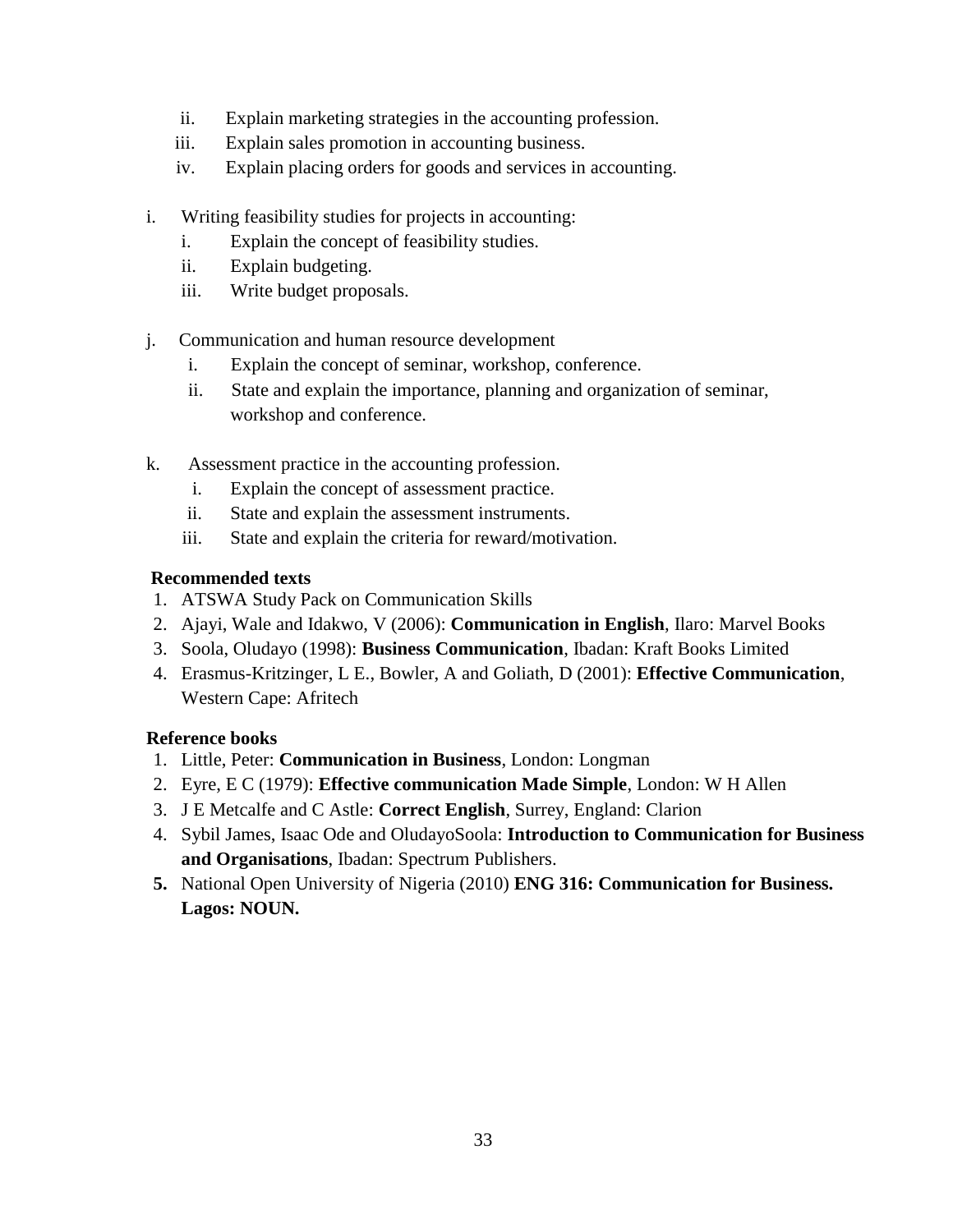### **PART II**

#### **PAPER 5: FINANCIAL ACCOUNTING**

#### **Aims**

The aim of this paper is to examine candidate's knowledge and understanding of essential accounting framework and presentation of financial statements of sole traders, partnership, companies, not-for-profit entities and small and medium sized enterprises.

#### **Objectives**

On the successful completion of this paper candidate should be able to:

- a) Explain the accounting concepts adopted in the preparation of financial statements;
- b) Explain the concept and purpose of financial reporting;
- c) Understand types of business transactions and documentation;
- d) Record transactions and events;
- e) Prepare extended trial balance to include correction of errors and other adjustments;
- f) Identify the components of financial statements, prepare and present non-complex; financial statements of corporate and non-corporate entities; and
- g) Interprete non-complex financial statements using simple ratios.

#### **Structure of the paper**

The paper is a three-hour paper divided into two sections:

| Section A (50 Marks):        | This shall consist of 50 compulsory questions made up of 30              |
|------------------------------|--------------------------------------------------------------------------|
|                              | multiple-choice questions and 20 short-answer questions covering the     |
|                              | entire syllabus.                                                         |
| <b>Section B</b> (50 Marks): | Six questions, of which, candidates are expected to answer four, each at |
|                              | $12.5$ marks.                                                            |

#### **Contents**

#### 1. **Financial accounting concepts, framework and practices 15%**

- a) Identify and discuss bases of accounting.
- b) Explain the roles of bodies which sets accounting standards.
- c) Discuss IFRS Conceptual Framework for Financial Reporting in relation to:
	- i. Objectives of general-purpose financial reporting;
	- ii. Qualitative characteristics of financial information;

iii.Financial statements and the reporting entity; and

iv.Elements of financial statements, including their:

- Recognition and derecognition;
- Measurement; and
- Presentation and disclosure.
- d) Identify and explain the attributes of different reporting entities.
- e) Identify the possible impacts of relevant legislation and regulations governing corporate and non-corporate accounts.
- **2. Maintaining financial records. 10 %**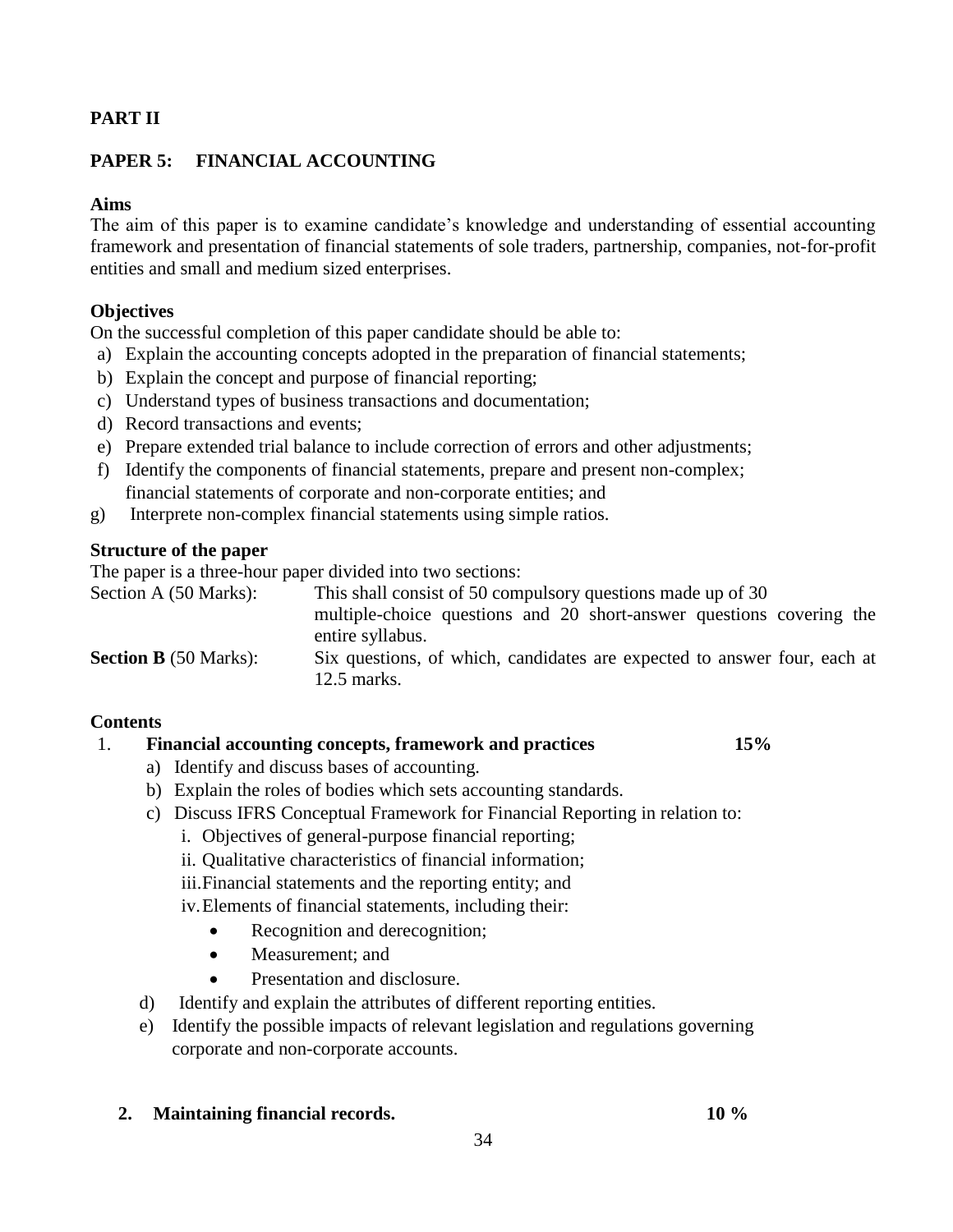- a) Explain why an entity maintains financial records and prepares financial statements.
- b) Identify and explain the sources of information for preparation of accounting records and financial statements.
- c) Explain the ethical considerations for preparers of financial statements.
- d) Record and account for transactions and events resulting in income, expenses, assets, liabilities and equity.
- e) Prepare trial balance from accounting records and identify the uses of the trial balance.

## **3. Adjustments to accounting records and financial statements. 15%**

- a) Prepare extended trial balance to include correction of errors, suspense account and other adiustments.
- b) Prepare final accounts from incomplete records to include:
	- i. Allowances for bad and doubtful receivables;
	- ii. Accrual and prepayments; and
	- iii. Control accounts and reconciliations.
- **c)** Account for Property, Plant and Equipment (PPE) in accordance with IAS 16 relating to the following:
	- Nature;
	- Acquisition;
	- Depreciation;
	- Disposal; and
	- Notes on movement of PPE.

## **4. Accounting for partnership, not-for-profit entities and incomplete record. 25%**

- a) Prepare partnership accounts- Prepare partnership accounts to include the following:
	- i. Partners' capital and current accounts;
	- ii. Changes in partnership;
		- Good will:
		- Admission:
		- Retirement,;
		- Dissolution (excluding piecemeal realisation);
		- Amalgamation; and
		- Conversion to limited liability companies.
- b) Prepare not-for-profit organisations to include:
	- i. Receipts and payments account;
	- ii. Income and expenditure account; and
	- iii. Statement of assets, liabilities and accumulated funds.
- c) Preparation of incomplete records.
	- i. State the need for preparation of accounts from incomplete records.
	- ii. Determine profit from opening and closing capital balances; and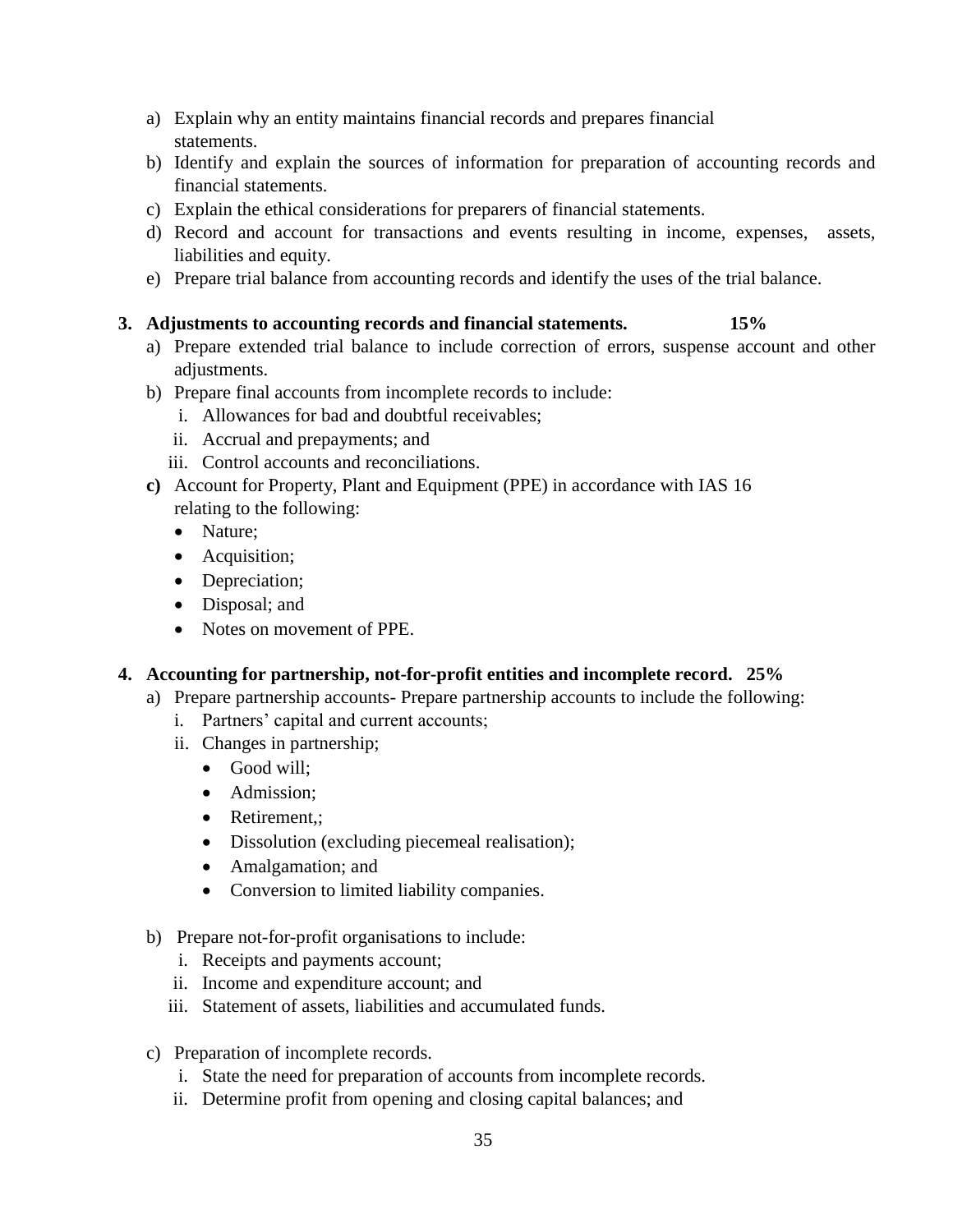iii. Explain the use of accounting equation, gross profit percentage, cash book summaries and control accounts to determine missing figures from financial statements.

## **5. Preparation and interpretation of financial statements of corporate entities**

- **25%** 
	- a) Accounting policies, changes in accounting estimates and errors:
		- i. Identify and explain changes in accounting policies, changes in accounting estimates and prior year errors in accordance with IAS 8.
		- ii. Explain the guidance on the selection of accounting policies; and
		- iii. Adjust and disclose the effect on financial statements of changes in accounting policies, accounting estimates and prior year errors.
	- b) Accounting for Inventories (IAS 2).
		- i. Explain the nature and methods of inventory valuations relating to periodic and perpetual inventory methods;
		- ii. Determine the value of inventories using the principles of lower of costs and net realisable value;
		- iii. Explain and measure the value of inventory using First-in First-Out (FIFO) and weighted average cost (WAC) methods;
		- iv. Explain the impact of various valuation methods on the profit or loss for the period and the effect of the adjustments of opening and closing inventories on the financial statements; and
		- v. Account for loss of inventories.
	- c) Prepare financial statements of limited liability companies in accordance with IAS 1 to include:
		- i. Statement of financial position;
		- ii. Statement of profit or loss and other comprehensive income, incorporating current tax expense;
		- iii. Statement of changes in equity;
		- iv. Statements of cash flows (IAS 7); and
		- v. Explanatory notes required for the preparation of financial statements.
	- d) Accounting for issue of shares including bonus and right issues.
	- e) Interpretation of simple financial statements:
		- i. Discuss the importance and purpose of analysis of financial statements;
		- ii. Use ratio analysis for interpretation of financial statements; and
		- iii. Explain the limitations of use of ratios for interpretation of financial statements.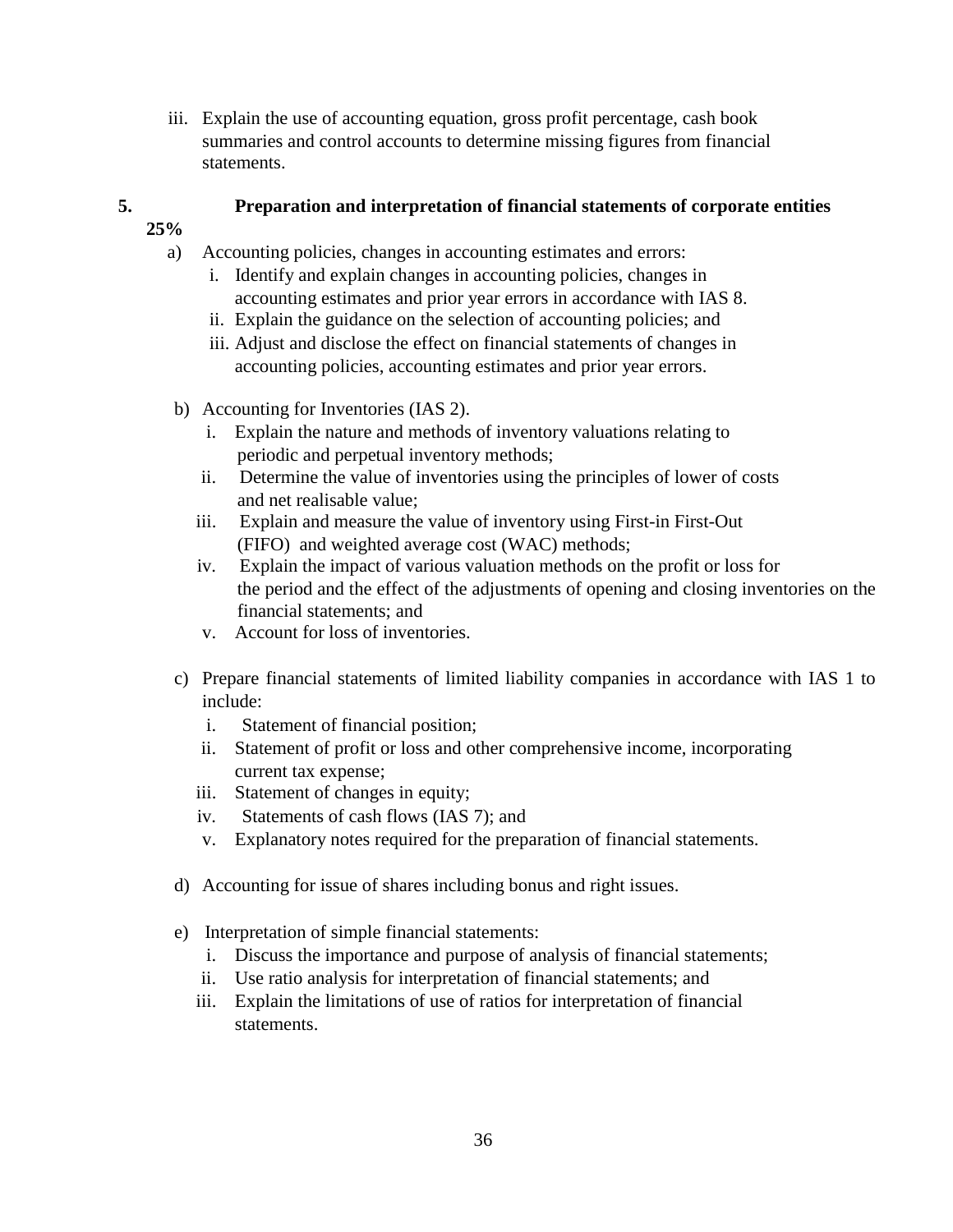# **6. Ethics and computerised accounting 10%**

## a) Ethics

- i. Identify and apply the principle of honesty and integrity.
- ii. Highlight situations within accounting work that require objectivity and fairness; and where judgements and actions could compromise personal or organisational integrity and reputation.
- iii. Identify the key issues which ensure accounting work is performed within scope of professional ethics guidance.
- iv. State the appropriate procedure to follow where you believe that an employer has or will commit an act which is illegal or unethical.
- v. Resolve conflicting loyalties where employer may ask you to perform tasks which are illegal, unethical or against the rules or standards of accounting profession.
- b) Computerised accounting:
	- i. Access, enter and edit accounting information;
	- ii. Select and use tools and techniques to process business transactions; and
	- iii. Produce accounting documents and summary reports to meet the requirements.

## **Applicable Accounting Standards:**

- IFRS Conceptual Framework for Financial Reporting (2018)
- IAS 1- Presentation of Financial Statements.
- IAS 2- Inventories.
- IAS 7 Statement of Cash flows.
- IAS 8-Accounting Policies , Changes in Accounting Estimates and Errors
- IAS 16- Property, Plant and Equipment.
- IFRS for SMEs.

## **Recommended Texts**

- 1. ATSWA Study Text on Financial Accounting.
- 2. ICAN Study Text on Financial Accounting.
- 3. Anao. A. R.(2014) An introduction to Financial, Longman.
- 4. Elliot B and Elliot J , (2019) Financial Accounting and Reporting, Pearson.
- 5. Kieso, D.E (2022) Intermediate Accounting, Wiley.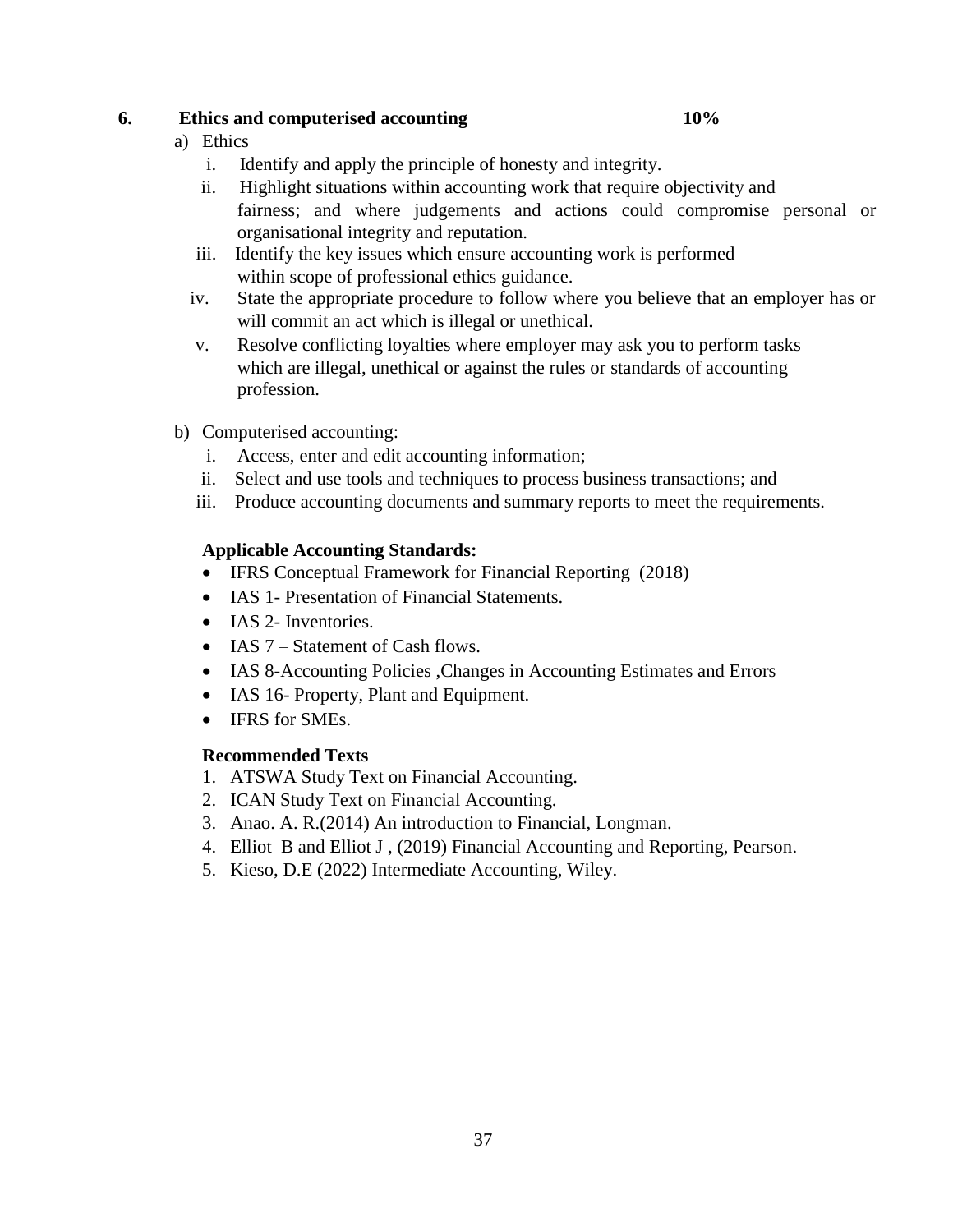# **PAPER 6: PUBLIC SECTOR ACCOUNTING NIGERIA**

## **Aims**

The aims of this paper are to examine candidates' knowledge and understanding of the identification of the nature of public sector organisations, the role and significance of accounting standards, the structure and key aspects of legislations in public sector accounting.

## **Objectives**

On completion of this programme of study, candidates should be able to:

- a. Discuss the role of accounting information and data, especially in government;
- b. Appreciate the uses of public sector accounting information;
- c. Identify sources of government revenues and the disbursement procedures;
- d. Identify accounting concepts, bases and policies of government;
- e. Collect, process and transmit financial data on the approved formats;
- f. Explain how government funds are managed economically, efficiently and effectively in accordance with the constitution, laws, rules and regulations;
- g. Prepare financial statements based on IPSAS (Accrual); and
- h. Understand the roles of national and state assemblies and local government councils in providing legal framework for public sector accounting.

## **Structure of the paper**

The paper will be a three-hour paper divided into two sections:

| <b>Section A</b> (50Marks):   | This shall consist of 50 compulsory questions made up of 30 multiple- |
|-------------------------------|-----------------------------------------------------------------------|
|                               | choice questions and 20 short answer questions covering the entire    |
|                               | syllabus.                                                             |
| <b>Section R</b> $(50$ Marks) | Six questions of which candidates are expected to answer any four     |

**Section B** (50 Marks): Six questions of which, candidates are expected to answer any four, attracting 12½ marks each.

## **Contents:**

## **1 Public sector accounting framework and concepts 15%**

- a. Explain the constitutional, legal and administrative framework of public sector accounting (Nigeria) as they relate to the following:
	- i. The regulatory and constitutional provisions guiding revenue collections and disbursement of government funds at the federal, state and local government levels;
	- ii. The provisions of the Finance (Control and Management) Act, 1958 as amended by CAP A15 LFN 2004;
	- iii. Financial regulations for federal and state governments;
	- iv. The financial memoranda for local government councils;
	- v. Fiscal Responsibility Act, 2007 in relation to: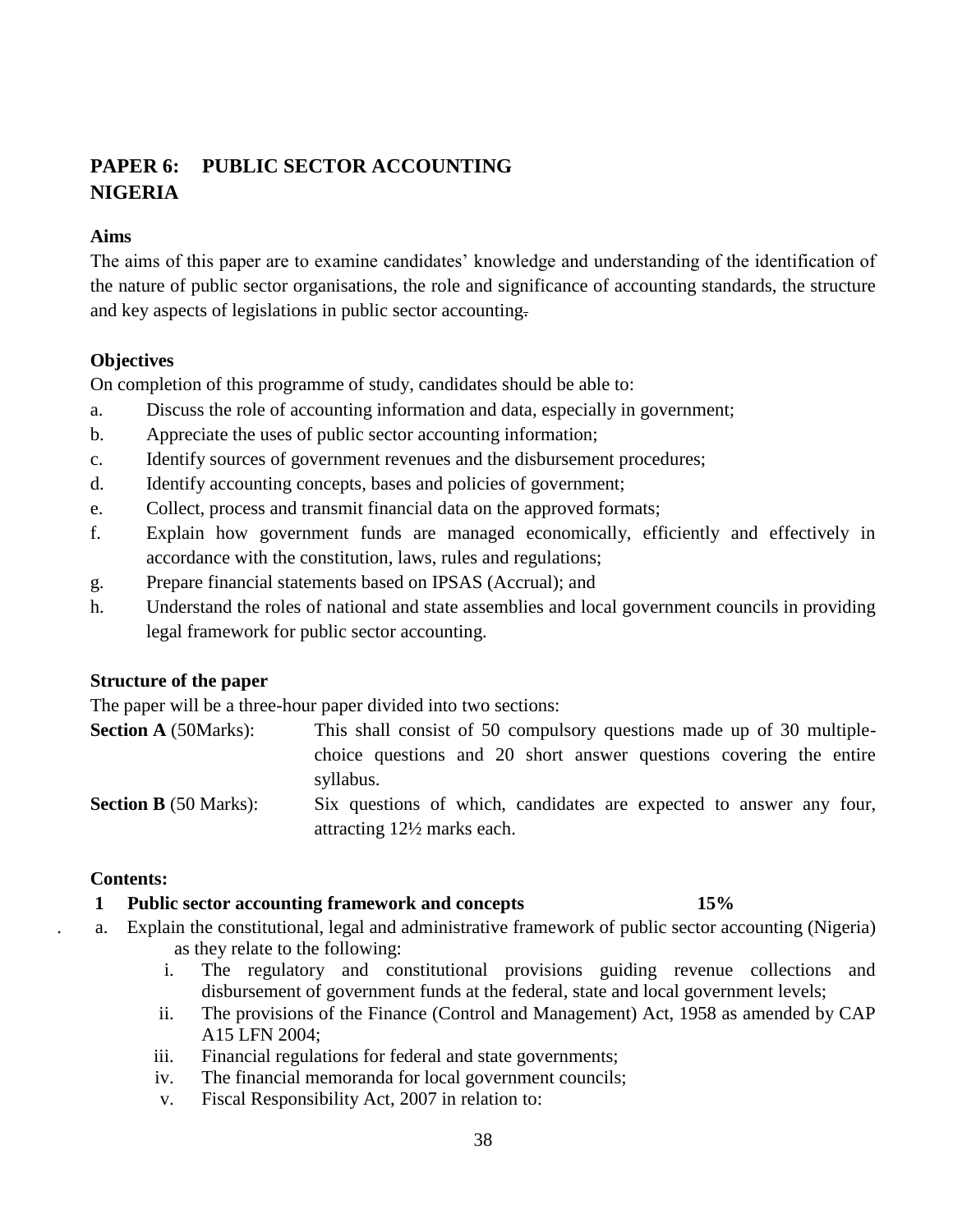- The annual budget;
- Budgetary execution and achievement of targets;
- Savings and asset management;
- Transparency and accountability; and
- Enforcement.
- vi. Public Procurement Act, 2007 in relation to:
	- Fundamental principles of procurement;
	- Organisation of procurement;
	- Procurement methods (goods and services);
	- Special and restricted methods of procurement;
	- Procurement of consultant services;
	- Disposal of public property; and
	- **Offences**
- b. Explain the constitutional, legal and administrative framework of government accounting (Ghana) as they relate to the following:

The regulatory and constitutional provisions guiding revenue collection and disbursement of government funds at the local and central government levels;

- i. Sources of revenue of the central and local government, tax and non-tax revenues;
- ii. Internally generated funds (IGF);
- iii. Loans and grants; and
- iv. Sources of revenue of local government fees and fines;
- c**.** Explain the public sector accounting theory, processes and institutional framework as they relate to:
	- i. Accounting concepts, bases and principles;
	- ii. The concept of funds, its relationship to the entity concept and its implications for income measurement and valuation;
	- iii. The Armed Forces Pension Act No 103 of 1979 as amended by CAP 119 and 212 LFN 2004;
	- iv. Pension Reform Act, 2014 as it relates to:
		- Objectives:
		- Rates of contribution to scheme;
		- Exemption from the scheme;
		- Retirement benefits;
		- Retirement Savings Account (RSA);
		- Transitional provisions for the public sector;
		- Pension Fund Administrators (PFA) and Pension Fund Custodians (PFC);
		- Investment of pension fund; and
		- Offences, penalties and enforcement powers.
	- v. Pronouncements and recommendations made on government accounting by international bodies:
		- International Federation of Accountants (IFAC);
		- International Public Sector Accounting Standards Board, and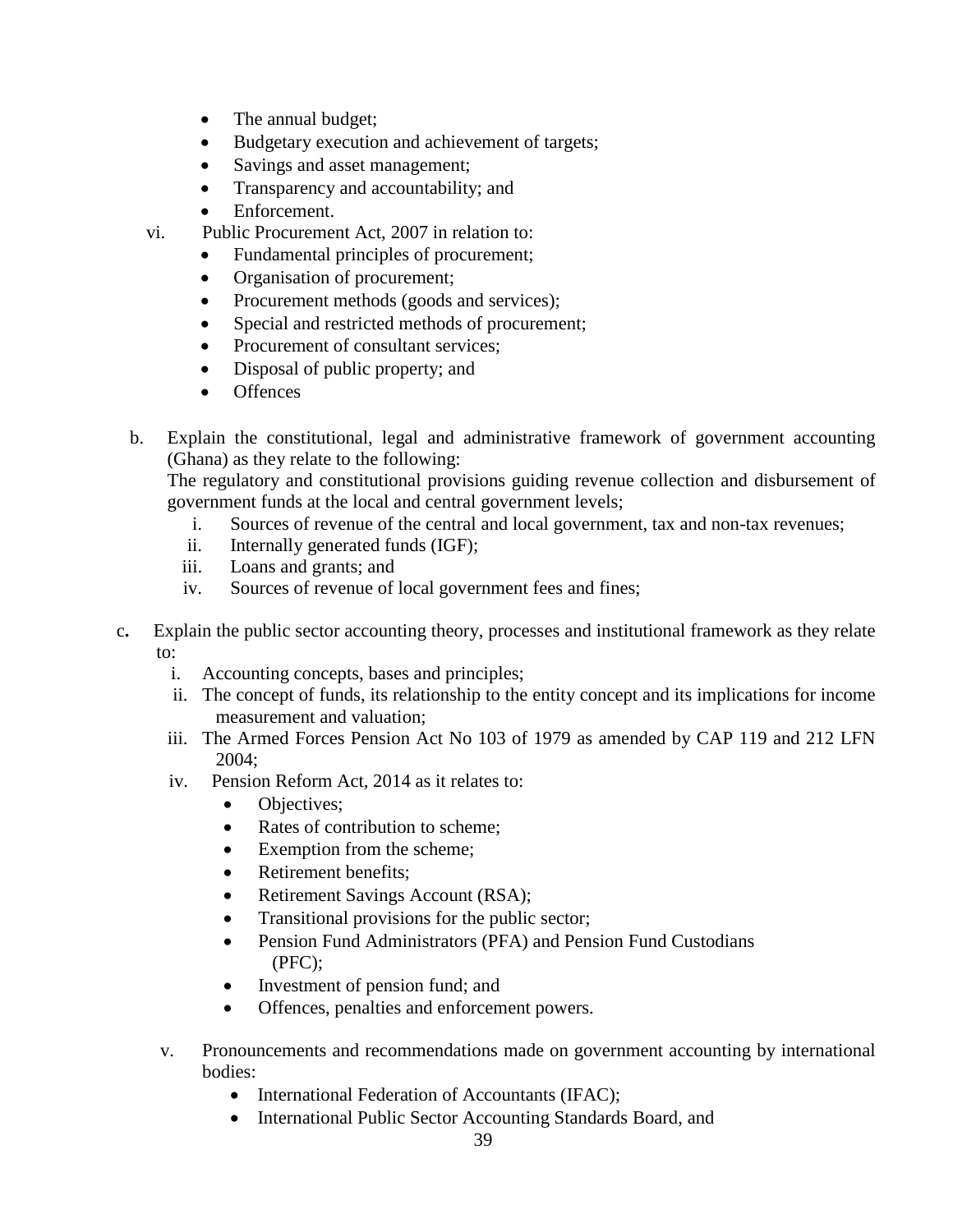- United Nations Organisation
- vi. Standardisation of federal, state and local government reporting formats in Nigeria;
- vii. Cash and accrual basis of accounting in the public sector;
- viii. The annual and supplementary appropriation Acts;
- ix. Treasury circulars;
- x. Ministry of Finance Incorporated (MoFI) Act of 1959;
- xi. Public service rules (PSR)/Manuals;
- xii. Bye-laws of local government as related to revenue and expenditure;
- xiii. Synchronisation of the reporting formats of the federal, state and local governments;
- xiv. Constitutional and financial responsibilities of principal officers of Government:
	- Minister of Finance:
	- Auditor-General for the Federation;
	- Auditor General for the State:
	- Auditor-General for Local Government;
	- Accountant-General of the Federation:
	- Accountant-General of the State; and
	- Treasurer of the local government;
- xv. Nature of accounting units (self, sub-self and non-self accounting units)

## **2. Planning and budgeting in public sector 20%** a.

Planning and budgeting

- i. Describe and explain the Medium-Term Expenditure Framework (MTEF)
- ii. Describe the objectives and uses of annual budget in the public sector
- iii. Compile and differentiate types of budgets using:
	- Line item budgeting system;
	- Traditional/Incremental budgeting system;
	- Planning Programming Budgeting System (PPBS);
	- Programme Performance Budgeting System (PBS); and
	- Zero based Budgeting System (ZBB)
- b. Describe budgeting process and budgetary control as they relates to:
	- i. Stages in the budget cycle;
	- ii. Expenditure control in government to include:
		- Legislative control;
		- Executive control
		- Control by the Minister of Finance inform of authorisation of government expenditure and operation of warrants;
		- Treasury control; and
		- Departmental control.

iii. Vote book and expenditure control; and

v. Fund accounting and revenue control procedures.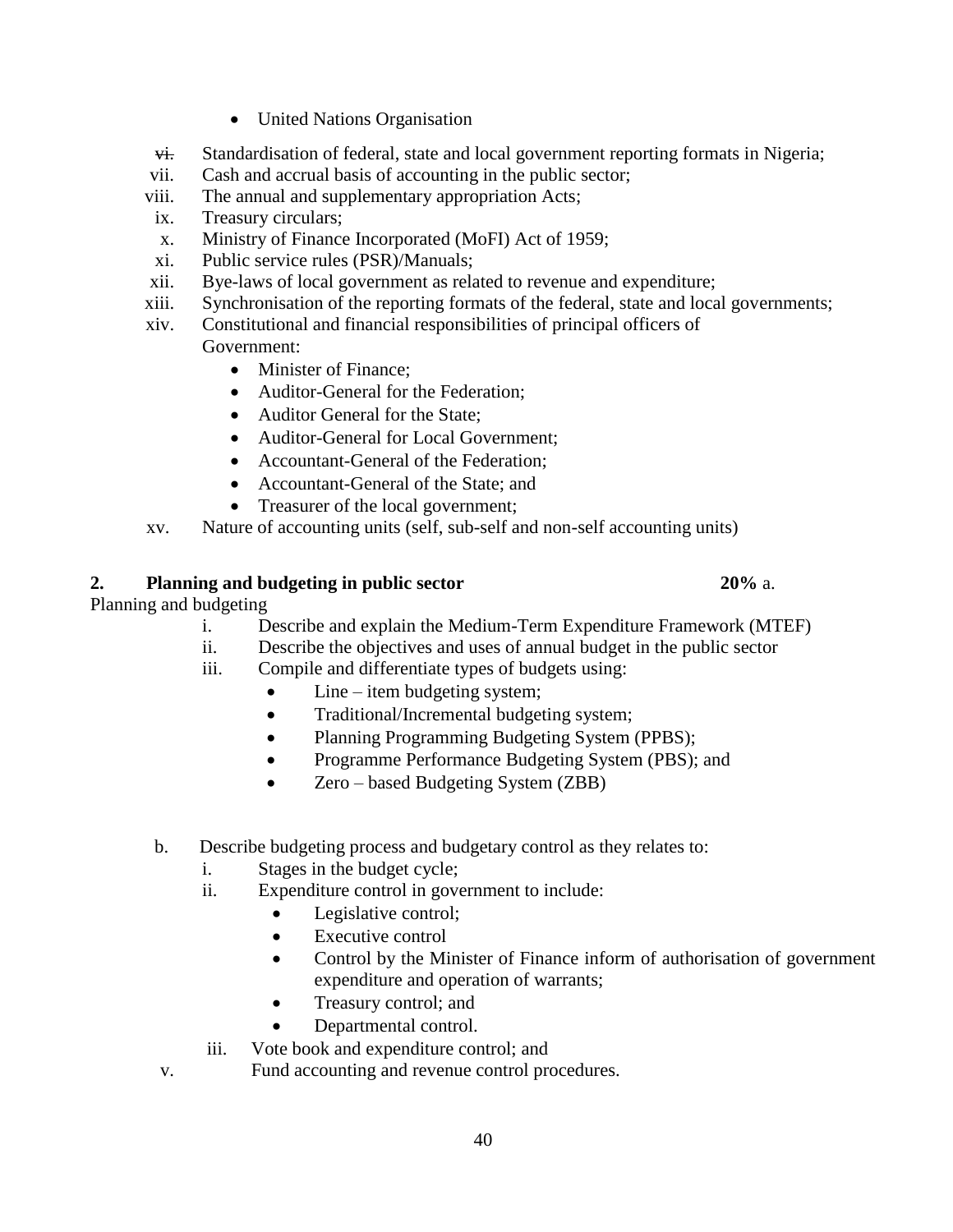## **3. Public sector accounting and financial reporting 45%**

## a. **Public sector accounting processes in respect of the following:**

- i. Compilation of treasury cashbook;
- ii. Preparation and extraction of monthly transcripts;
- iii. Preparation of imprest cashbook;
- iv. Identification of revenue control procedures using revenue collector's cashbook;
- v. Describing types of vouchers and their uses;
- vi. Preparation of bank reconciliation statement;
- vii. Preparation of journal entries for loss of public funds; and
- viii. Preparation of the following, using approved standard formats:
	- Subsidiary accounts such as deposits, advances, remittances/cash transfers; and
	- Payroll accounting and pension funds.
- b. Identify and explain the roles of the following bodies:
	- i. Federation Accounts Allocation Committee (FAAC) including its composition and functions; and
	- ii. Revenue Mobilisation, Allocation and Fiscal Commission (RMAFC) including its composition, functions and bases of revenue allocation
- c Explain the types of revenue that can be classified as:
	- i. Federation accounts revenue
	- ii. Internally generated revenue of federal, states and local governments.
- d. Explain the roles of the following revenue collection agencies:
	- i. Federal Inland Revenue Service (FIRS);
	- ii. State Board of Internal Revenue Service; and
	- iii. Nigerian Customs Service (NCS)
- e. Identify the revenue and charges to the Consolidated Revenue Fund (CRF)
- f. Preparation of the following statutory financial statements of federal, state and local governments based on IPSAS –Cash basis and accrual basis:
	- i. Statement of financial position;
	- ii. Statement of financial performance;
	- iii. Statement of changes in net assets/equity;
	- iv. Statement of cash flow; and
	- v. Accounting policies and notes to the financial statements
- g. Preparation of the following books of account under IPSAS Accrual:
	- i. Cash book;
	- ii. Revenue receivable register;
	- iii. Journal voucher;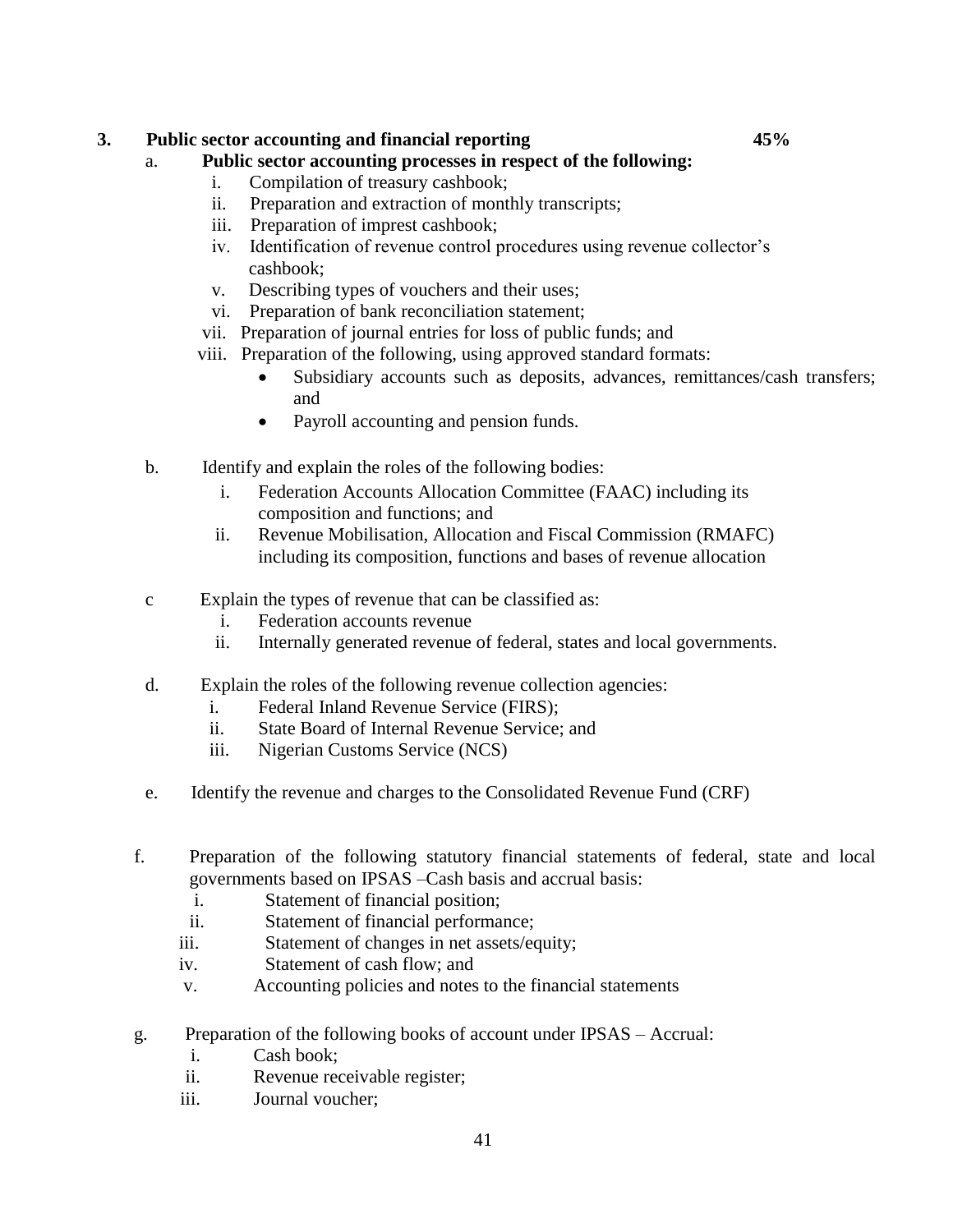- iv. Individual subsidiary ledger-Accounts receivable;
- v. Investment register;
- vi. Individual subsidiary ledger;
- vii. Salaries and wages register;
- viii. Accounts payable register;
- ix. Individual subsidiary ledger-Accounts payable;
- x. Property, plant and equipment register;
- xi. Property, plant and equipment schedule; and
- xii. Inventory (stores) issue note register.
- h. Accounting for public sector organisations and Government Business Entity (GBE)
	- i. Describe the general nature of GBE.
	- ii. Compile for the relevant utilities, authorities, parastatals, boards, corporations, agencies and tertiary educational institutions:
		- Statement of financial position;
		- Statement of financial performance;
		- Statement of changes in net assets/equity;
		- Statement of cash flow; and
		- Explanatory notes
- **i.** Prepare the following education institution accounts system
	- i. Domestic account
	- ii. Boarding account
- j. i. Explain the stores classification
	- ii. Explain stores accounting procedures as they relate to the following:
		- . Receipt of stores;
		- $\bullet$ Payment for stores;
		- . Transfer of stores;
		- $\bullet$ Issuing of stores; and
		- . Procedures for store survey/inventory taking
- k. Board of survey and board of enquiry
	- i. Explain the board of survey procedures as it relates to the following:
		- Classes of board of survey;
		- Composition of the boards of survey;
		- Nature of the survey;
		- Types of board of survey;
		- Purpose of survey; and
	- ii. Explain the board of enquiry procedures as they relate to the following:
		- Purpose or circumstances for setting up a board of enquiry;
		- When a board of enquiry is not necessary;
		- Procedure of board of enquiry;
		- What action to be taken on the board of enquiry's report; and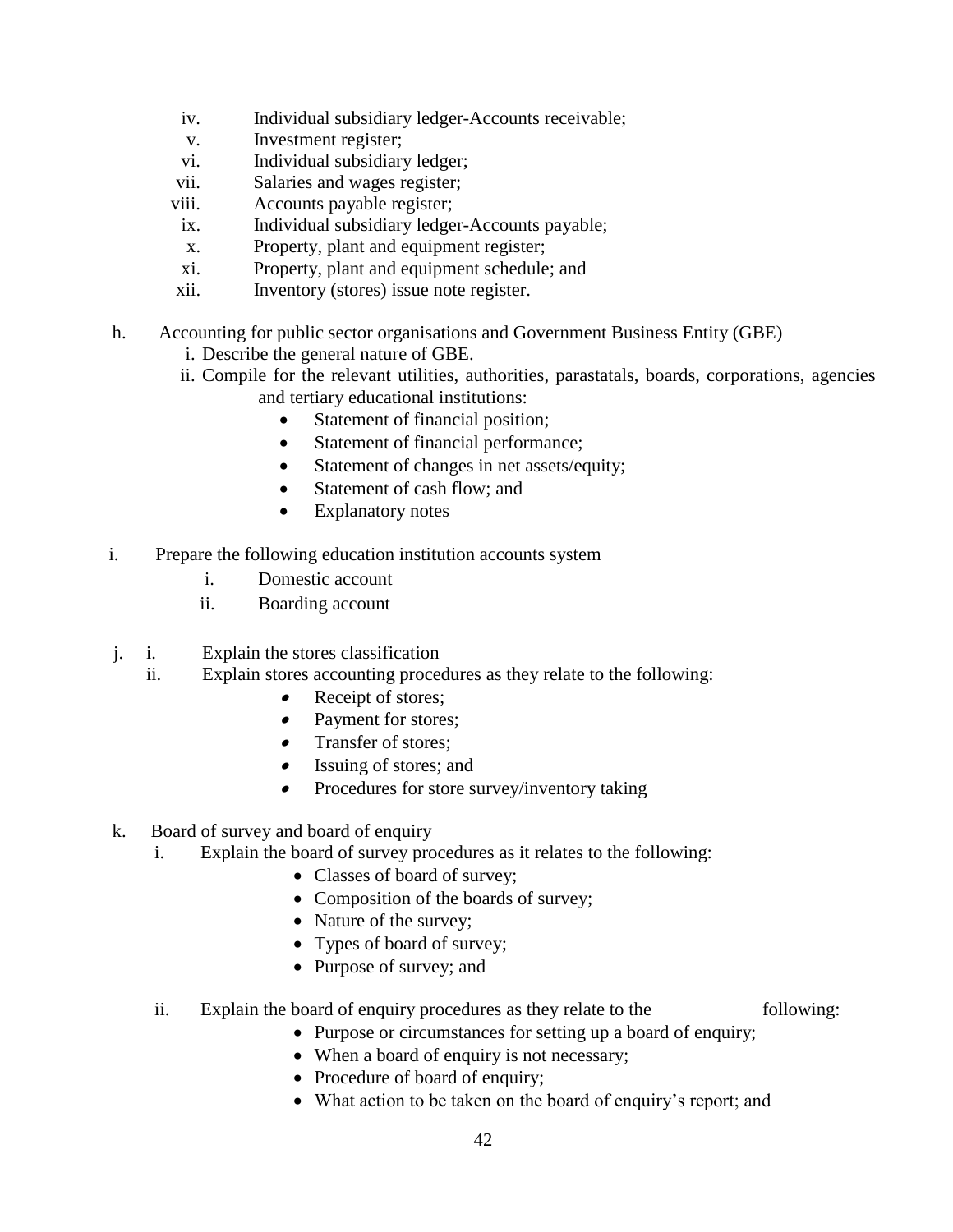- Composition of the board of enquiry.
- m. Managing finance of government:
	- i. Identify the roles and responsibilities of the national and state assemblies and local government councils in financial management and control
	- ii. Explain the efficiency committee/unit stating the following:
		- Purpose of efficiency unit;
		- Composition of efficiency unit;
		- Functions of efficiency unit;
		- Benefits of efficiency unit; and
		- Disadvantages of efficiency unit.
	- iii. Explain the financial management and virement procedures.
	- iv. Identify the roles of various government committees such as:
		- Public Account Committee (PAC);
		- Tender board:
		- Finance and general purpose committee; and
		- Audit committee.
	- n. Interpretation of public sector financial statements using ratio analysis and variance analysis.

## 4. **Emerging issues and ethical considerations in public sector accounting 10%**

- a. Explain the emerging issues in Nigerian public sector accounting in relation to:
	- i. Government Integrated Financial Management Information System (GIFMIS);
	- ii. Integrated Payroll and Personnel Information System (IPPIS);
	- iii. Treasury Single Account (TSA) Roles of service providers; and
	- iv. Accounting Transaction Recording and Reporting System (ATRRS),
- b**.** Explain the ethical considerations in public sector accounting in managing economic crimes as it relates to the establishment of:
	- i. Economic and Financial Crimes Commission (EFCC)
	- ii. Independent Corrupt Practices and Other Related Offences Commission (ICPC)
	- iii. Code of Conduct Bureau (CCB)
	- iv. Public Complaints Commission
	- v. Money Laundering Act 2007
	- vi. Financial Reporting Council of Nigeria (FRC)

## 5**. Public sector audit 10%**

- a. State and explain the legal requirements for audit in the public sector and the roles /functions of the Auditor - General (Federal, states and local governments).
- b. Explain the processes of appointing and removal of the Auditor-General.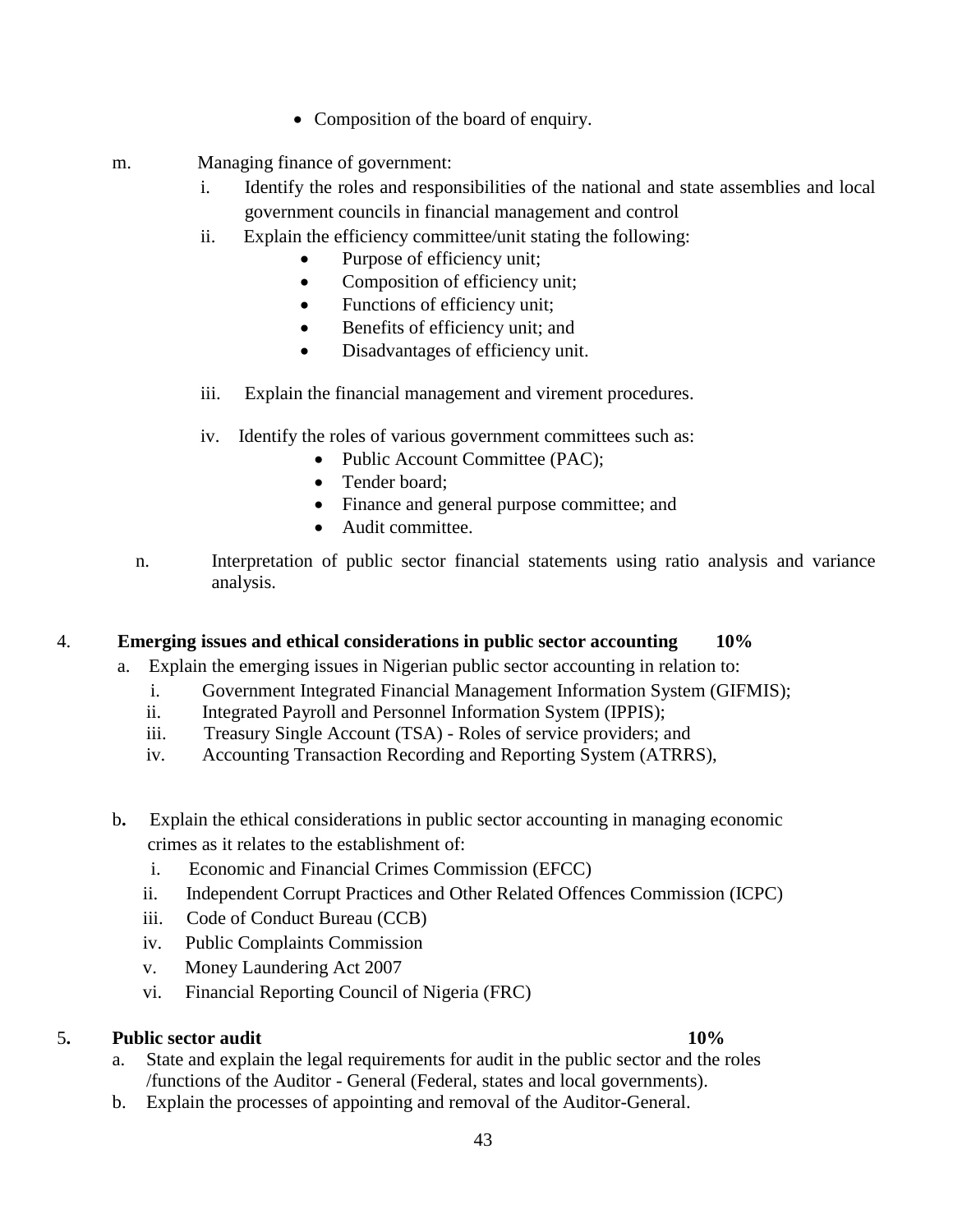c. Explain the basic steps in the process of auditing public sector financial statements.

#### **Recommended Texts**:

- i. ATSWA Study Pack on Public Sector Accounting
- ii. Adams, R. A. (2004). *Public Sector Accounting and Finance Made Simple*. 3<sup>rd</sup> Edition.
- iii. Biodun Jimoh. (2014). *Principles of Public Sector and Finance,* Fourth Edition
- iv. Omolehinwa E. O. and Naiyeju J.K., (2011). *Theory and Practice of Government Accounting in Nigeria:* Pumark Nigeria Ltd.
- v. Management and control of public funds G.K Scott

| <b>IPSAS</b>            | <b>Standard</b>                                                                   | <b>IFRS</b>      |
|-------------------------|-----------------------------------------------------------------------------------|------------------|
|                         |                                                                                   |                  |
| <b>IPSAS 1</b>          | <b>Presentation of Financial Statements</b>                                       | IAS <sub>1</sub> |
| <b>IPSAS 2</b>          | <b>Cash Flow Statements</b>                                                       | IAS <sub>7</sub> |
| <b>IPSAS 3</b>          | Accounting Policies, Changes in Accounting                                        | IAS 8            |
|                         | <b>Estimates and Errors</b>                                                       |                  |
| <b>IPSAS 12</b>         | Inventories                                                                       | IAS <sub>2</sub> |
| <b>IPSAS 17</b>         | Property, Plant and Equipments                                                    | <b>IAS 16</b>    |
| <b>IPSAS 22</b>         | Disclosure of Financial Information about the<br><b>General Government Sector</b> |                  |
|                         |                                                                                   |                  |
| <b>IPSAS 24</b>         | Presentation of Budget Information in Financial                                   |                  |
|                         | <b>Statements</b>                                                                 |                  |
| <b>Cash Basis IPSAS</b> | Cash Basis                                                                        |                  |

#### **Applicable International Public Sector Accounting Standards (IPSAS)**

• All new standards and laws may be examined after six (6) months from the date of issue.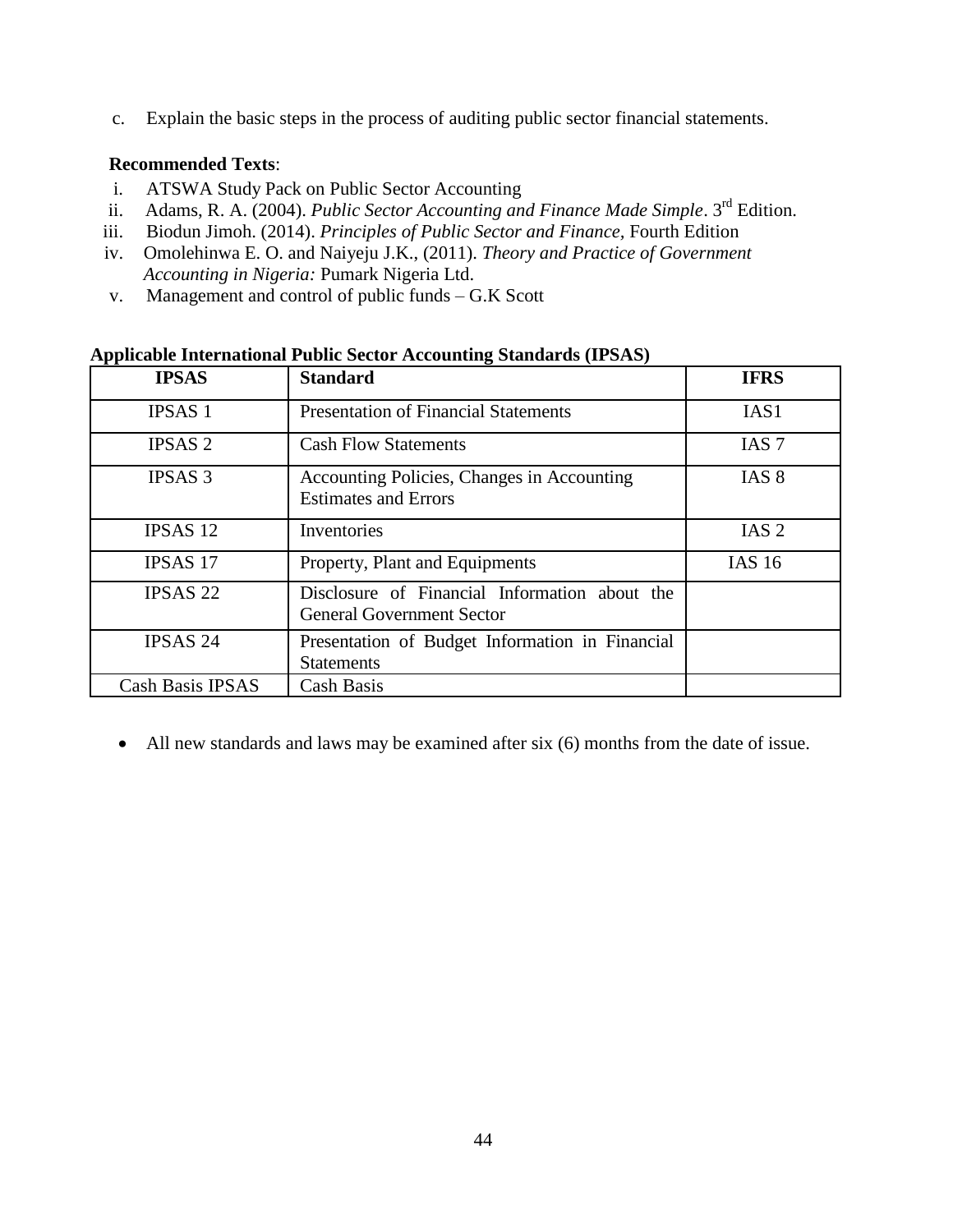## **PAPER 6: PUBLIC SECTOR ACCOUNTING GHANA**

## **AIM:-**

To examine candidates' knowledge and understanding of:

- Government Accounting at all levels of Government
- The nature and required skills for the generation and presentation of accounting information of stewardship of Government

## **OBJECTIVES**:

On completion of this programme of study, candidates will be able to:

- a. Discuss the role of accounting information and data, especially in Government.
- b. Appreciate the uses of government accounting information;
- c. Identify sources of government revenues and the disbursement procedures;
- d. Identify the accounting concepts, bases and policies of Government
- e. Collect, process and transmit financial data on the approved formats; and
- f. Manage Government funds economically, efficiently and effectively in accordance with the constitution, laws, rules and regulations.

## **MAIN CAPABILITIES**

On successful completion of this paper candidates should be able to prepare:

- a. Financial statements based on IPSAS
- b. Understand the roles of National and District Assemblies and Local Public Sector Councils on providing Legal framework for Public Sector Accounting
- c. Better understanding of Treasury Single Accounts and the roles of the Bank of Ghana
- d. Understand Ethical Considerations in Government Accounting
- e. Be able to prepare Budget for planning and control
- f. To explain and apply Public Sector Accounting

## **LINKAGES**

This paper is linked to papers 1,3,5,9, 10 and 11.

## **STRUCTURE OF THE PAPER**:

The paper will be a three-hour paper divided into two sections:

| <b>Section A</b> (50 Marks): | This shall consist of 50 compulsory questions made up of 30 Multiple-      |
|------------------------------|----------------------------------------------------------------------------|
|                              | Choice Questions and 20 Short Answer Questions covering the entire         |
|                              | syllabus.                                                                  |
| <b>Section B</b>             | (50 Marks): Six questions, out of which, candidates are expected to answer |
|                              | any four, attracting $12\frac{1}{2}$ marks.                                |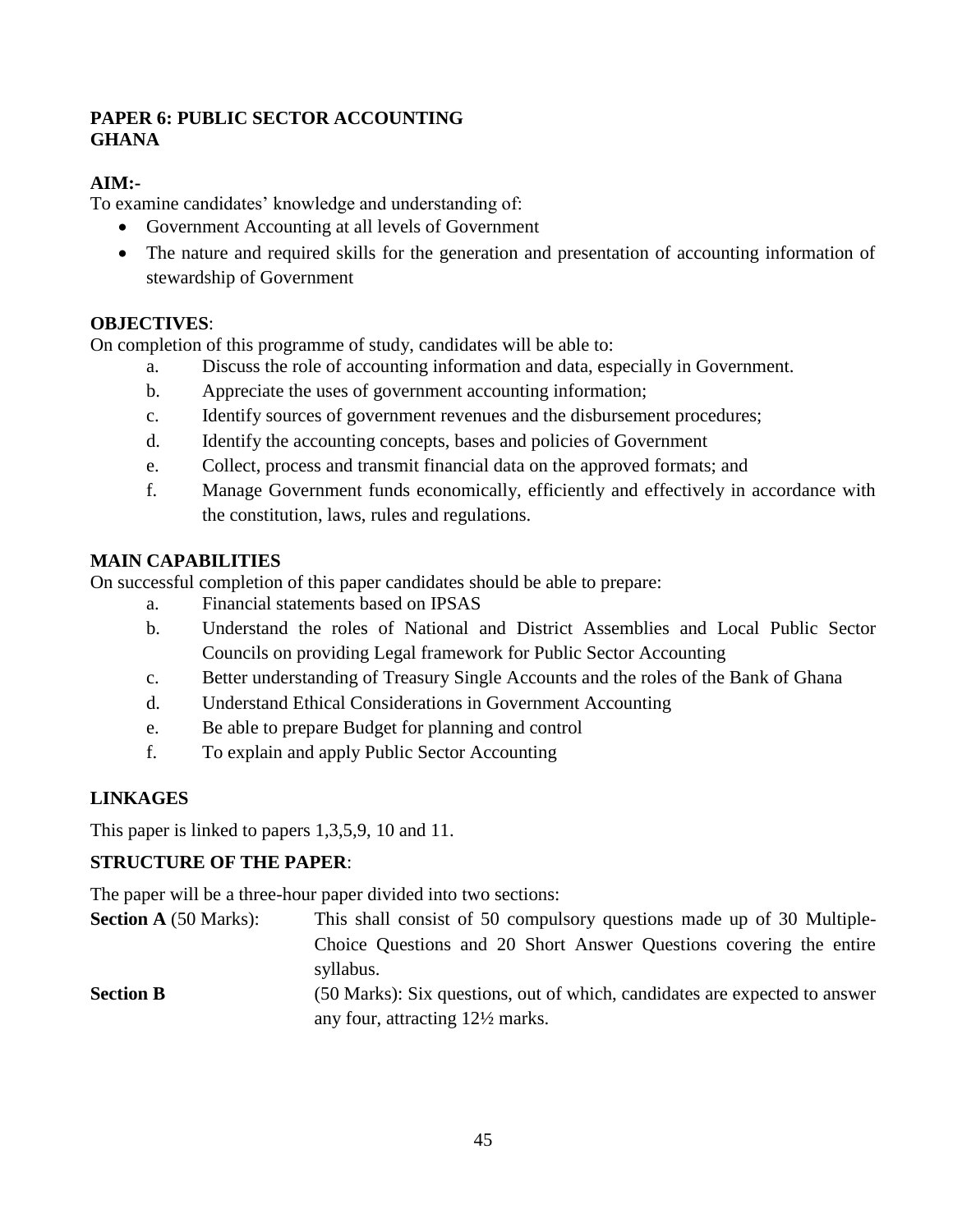#### **CONTENTS:**

- 1. (a) **The Constitutional, Legal and Administrative Framework of Government Accounting (Ghana) 5%**
	- vi. The Regulatory and Constitutional provisions guiding revenue collection and disbursement of Government Funds at the Local and Central government.
	- vii. Sources of revenue of the Central Government: Tax and Non tax revenue and Grants.
	- viii. Internally Generated Funds (IGF)
	- ix. Loans and Grant
	- x. Sources of Revenue of the Local Government: Rates, Fees and Fines, Licenses etc.
	- xi. District Assembly common fund, loans and grants
	- xii. Public Financial Management and Regulations

#### **2. Government Accounting Theory, Processes and Institutional Framework10 %**

- vi. Accounting methods, concepts, bases and principles applicable to Government Accounting.
- vii. Pronouncements and recommendations made on Government Accounting by the International Federation of Accountants (IFAC), International Public Sector Accounting Standards Board, United Nations Organization and Chartered Institute of Public Finance and Accountancy (CIPFA).
- viii. Public Financial Management Act (PFMA).National Treasury
- ix. The Annual Appropriation Law.
- x. Public Procurement Act as Amended by Public Procurement Act 2016 (Amendment) Act 914
- xi. The Financial Memoranda for Local Government, 2004
- xii. Ghana Investment Promotion Center (GIPC) Acts,2013 (Act 865)
- xiii. Public Enterprises (Privatisation & Commercialisation) Act
- xiv. The Annual Supplementary Appropriation Laws.
- xv. Treasury Circulars.
- xvi. Ministry of Finance Incorporated (MoFI) Act
- xvii. Public Service Manuals.
- xviii. Bye-Laws of Local Government.
	- xix. Reporting format for Governments, (Central, Districts and Local Government).

## **3. The Constitutional and Financial responsibilities of Principal Officers of**

#### **Government: 10%**

- i. Minister of Finance
- ii. Auditor-General for the Republic of Ghana
- iii. Controller and Accountant General for Republic of Ghana
- iv. Treasurer of the Local Government
- v. Director-General of Internal Audit Agency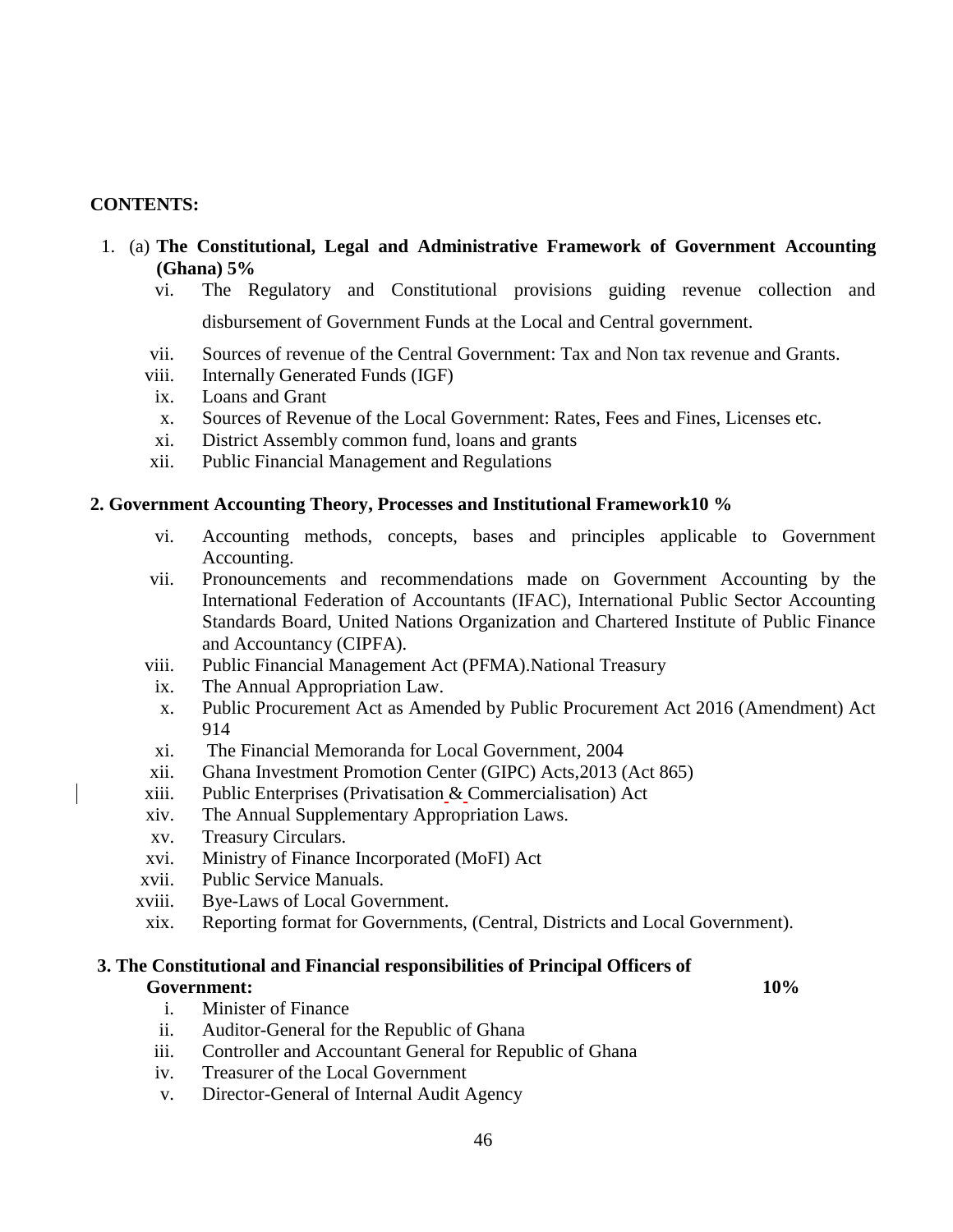#### **4. Managing Finance of Government: 20%**

- (a) Institutional background:
	- i. Roles and responsibilities of the National and District Assemblies and Local Government Councils in Financial Management and Control
	- ii. Financial Control Institutions (Presidency)
		- a. Due Process: Planning and Budget
		- b. Directorate in the Ministry of Finance
		- c. Treasury Department in the Accountant General"s Office: Expenditure control unit in the ministries. Roles of various Government Committee such as Public Account Committee, Tender Board, Finance and General Purpose Committee, Audit Committee, Parliamentary Audit Committee, Parliamentary Finance **Committee**
- (b) Planning and Budgeting in Public Sector
	- i. Planning:
		- Fiscal Policy and strategic fiscal document
		- Medium Term Expenditure Framework
	- ii. Budgeting in Government
		- Objectives/Uses of Annual Budget in the Public Sector
		- Citizens budget vs. national budget
		- Content of national budget

## iii. Methods of Budgeting

- a. Line item Budgeting system
- b. Traditional/Incremental Budgeting System
- c. Zero Based Budgeting System (ZBB)
- d. Planning, Programming and Budgeting System (PPBS)
- e. Perspective Planning
- iv. Preparation, Evaluation and Control of Budgets:
	- Internal Control procedures over revenue collections and disbursement of funds
	- Funds Accounting
	- Sources of Government Revenues
	- Authorization of Government expenditure and operation of warrants
	- Operation of Departmental Vote Books and Authority to incur Expenditure

#### v. Expenditure Control in Government

- Legislative control
- Executive Control
- Control by the Minister of Finance
- Treasury control
- Departmental control
- vi. Accounting Records of Government include: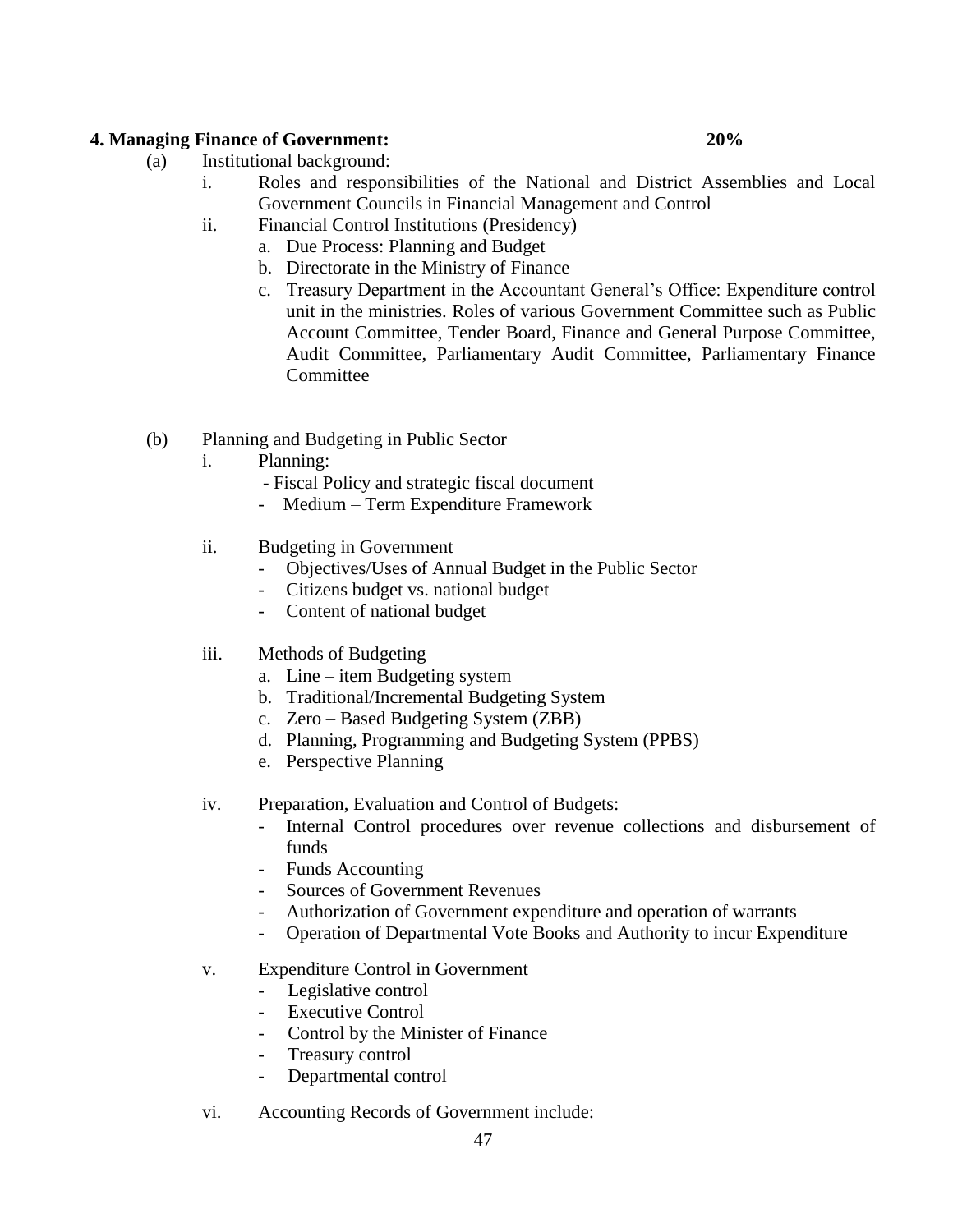- Treasury Cash Books
- Imprest Cash Book
- Payment Voucher
- Adjustment Voucher
- Method of Payment
- E-Payment, E-Receipt/Ticketing

## **5(a) Ministerial Accounting System 10%**

- i. Government Integrated Financial Management Information System (GIFMIS)
- ii. Self, Limited self and non-Self Accounting Unit
- iii. Preparation and Extraction of monthly transcripts/ATRRS. (Automated Transaction Recording and Reporting System)
- iv. Preparation and posting of monthly payroll (IPPIS (Integrated Personnel & Payroll Information System)
- v. Extraction of Variation Control Reports.
- vi. Treasury Single Account

## **(b) Sub-Ministerial Accounting System**

- (i) Education Institution Accounts System
	- Domestic Account **10%**

- Boarding Account

- Joint Ventures Accounts
- Foundation Trust Accounts and Sponsorships Accounts
- (ii) Parastatal Accounting in compliance with IPSAS
	- **-** Main objective of setting up Parastatals
	- **-** Sources of income of Parastatals
	- Expenditure of Parastatals
	- Audit

## **6**. **Stores and Stores Accounting 10%**

- i. Stores classification
- ii. Receipt of stores
- iii. Payment for stores
- iv. Transfer of stores
- v. Issuing of stores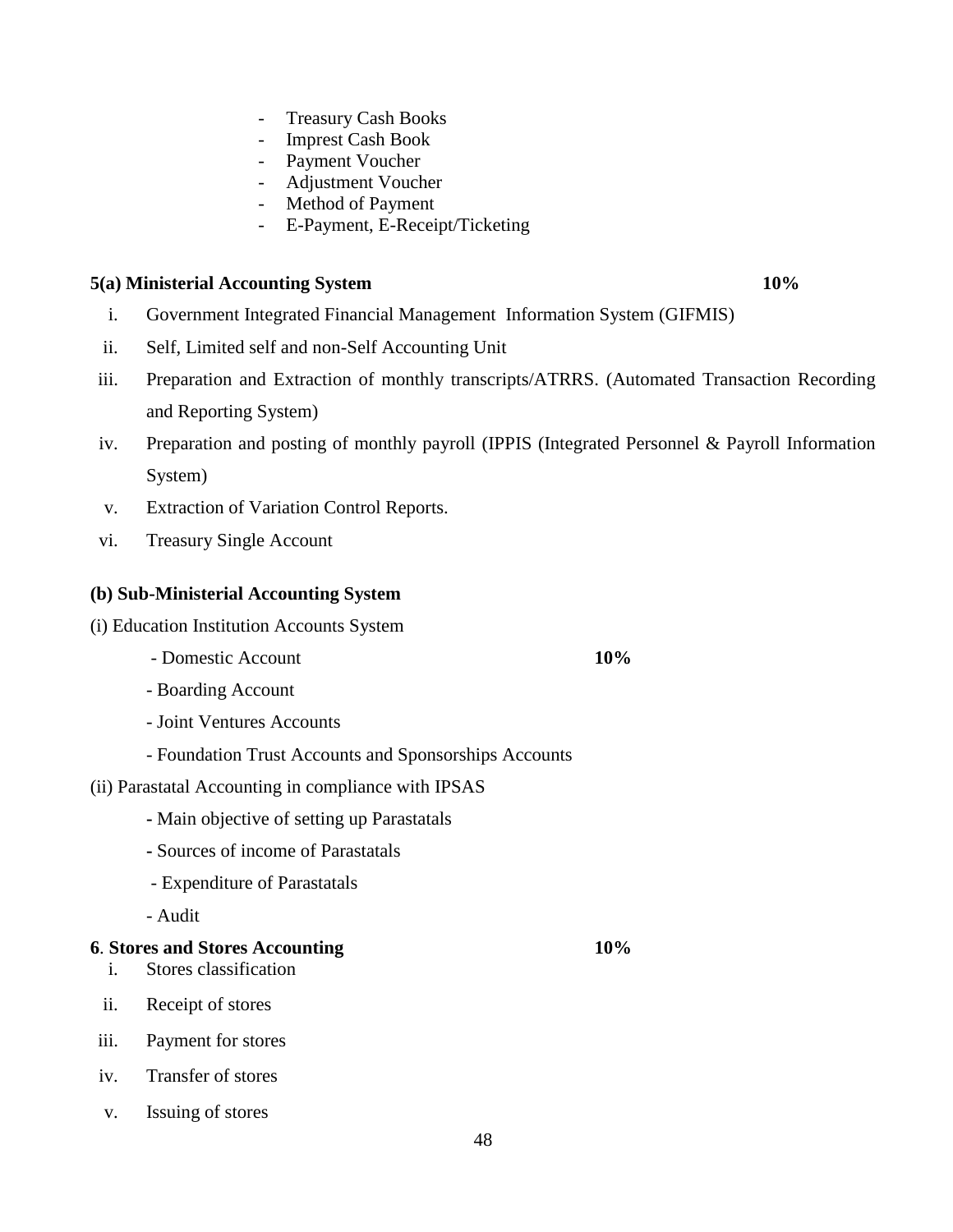- vi. Accounting Treatment of Loss of Government stores or funds
- vii. Procedures for Store Survey/Inventory taking

#### **7. Board of Survey and Board of Enquiry 5%**

## **(a) Board of Survey**

- i. Classes of Board of Survey
- ii. Nature of the Survey
- iii. Types of Board of Survey
- iv. Purpose of Survey
- v. Composition of the Boards of Survey

#### **(b) Board of Enquiry**

- i. Purpose or circumstances for setting up a Board of Enquiry
- ii. When a Board of Enquiry is not necessary
- iii. Procedure of Board of Enquiry
- iv. What action is taken on the Board of Enquiry"s Report
- v. Composition of the Board of Enquiry.

#### **8. Treasury Final Accounts 10%**

- i. Preparation of Statutory Financial Statements in compliance with IPSAS
- ii. Responsibility for Financial Statements (by the Controller and Accountant General)
- iii. Auditor General"s Certificate
- iv. Cash Flow Statement
- v. Statement of Assets and Liabilities
- vi. Statement of Income and Expenditure

#### **9. Pension and Gratuity Accounting 10%**

- a) The Three Tier Pension Scheme
	- i) Object of the scheme
	- ii) The Responsibilities of the National Pension Authority
	- iii) Contribution to the scheme
	- iv) Control and management of the first, second and third tiers respectively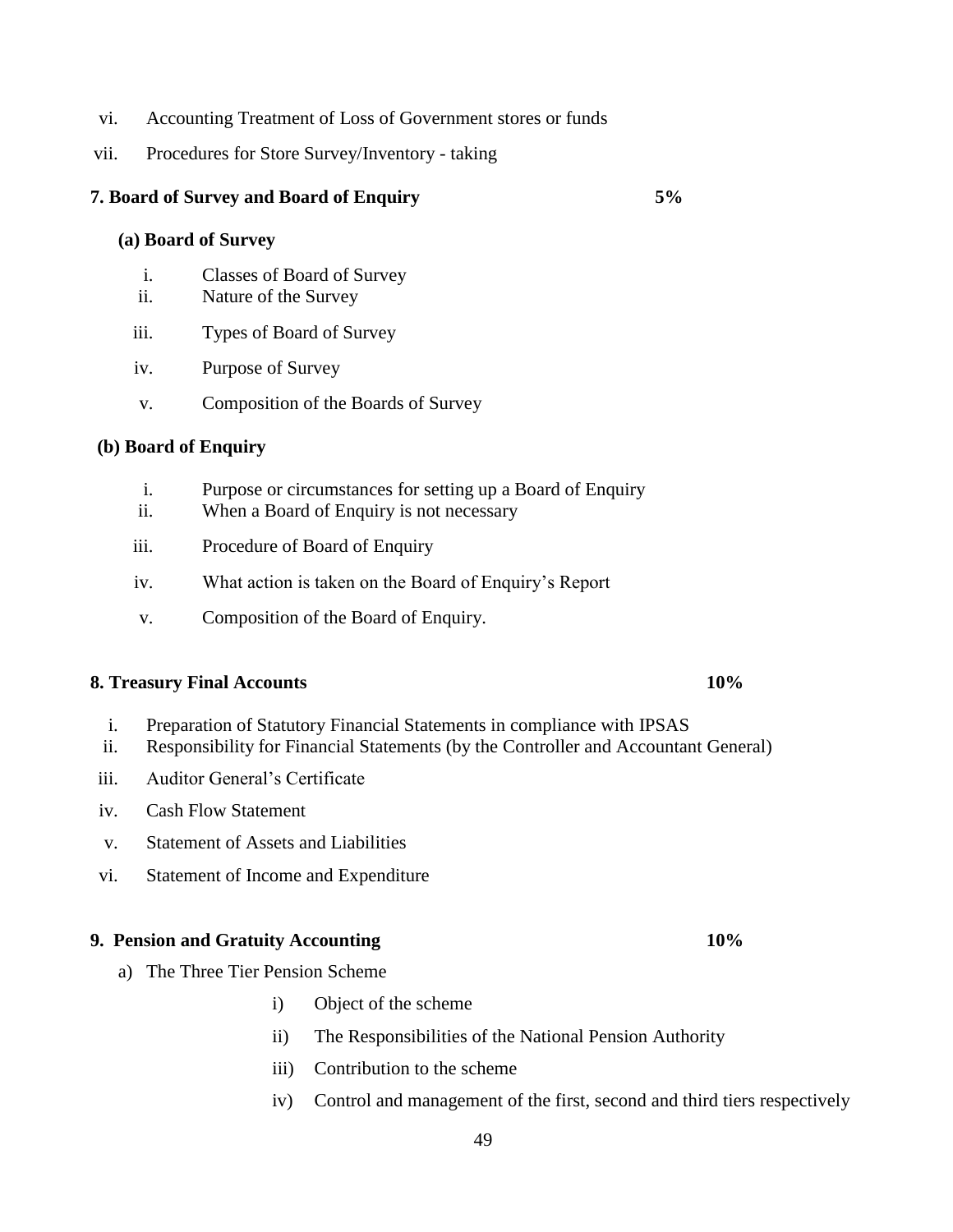- v) Pension benefits to members of the scheme
- vi) Qualifying conditions for pension
- (b) Pension Computations

## **10 Ethical Considerations in Government Accounting 5%**

- Management of Economic Crimes
	- Establishment and role of
		- i) Bureau of National Investigations (*Security and Intelligence Agencies Act (Act 526) 1996)*
		- ii) Economic and Organized Crime Office ( 2010 –Act 804)
		- iii) Financial Administration Court
		- iv) Anti-Money Laundry Act 2008
		- v) Freedom of Information Bill

## 11. **Public Sector Audit** 5%

- i) The Legal requirements for audit in the Public Sector and the roles/functions of the Auditor General
- ii) Roles of National and District Assemblies and Local Public Sector Councils in the appointment and removal of the Auditor General
- iii) Relevance of the application of International Standards of Supreme Audit Institution (ISSAI)
- iv) Standards for assurance and audit and their relationship with International Standard on Audit  $(ISA's)$
- v) Understanding the concept of Value for money Audit.

## **RECOMMENDED TEXTS**:

- (1) ATSWA Study Pack on Public Sector Accounting
- (2) 1992 Constitution of Ghana
- (3) Public Financial Management Act, 2016 Act 921
- (4) Financial Administration Regulation 2004
- (5) Public Procurement Act 2003
- (6) National Pension Act 2008

## **OTHER REFERENCE BOOK**

- **(**1**)** Management and Control of public funds G.K Scott
- 2) Agalega.E, (2021) Public Sector Accounting, Ziphin Business World.
- 3) Oduro, R. (2016), Public Sector Accounting,
- 4) Ampadu, (2015), Public Sector Accounting, EPP book services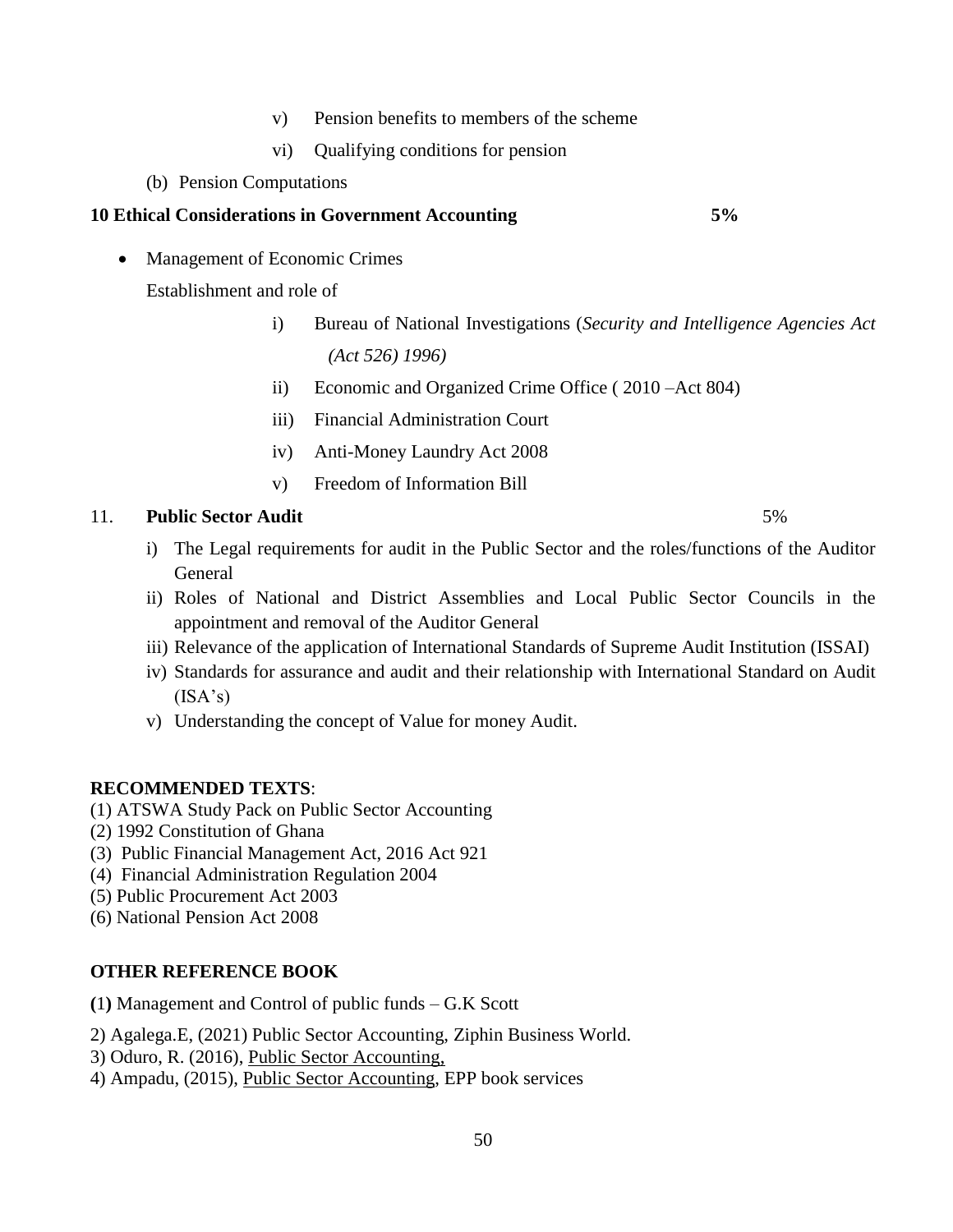# **Applicable International Public Sector Accounting Standards (IPSAS)**

The benefits of adopting IPSAS

- Challenges of IPSAS Implementation
- Cash basis IPSAS Vs. Accrual Basis IPSAS

 Specific IPSAS : IPSAS 1, IPSAS 2; IPSAS 3; IPSAS 9; IPSAS 23; IPSAS 12, IPSAS 24 etc.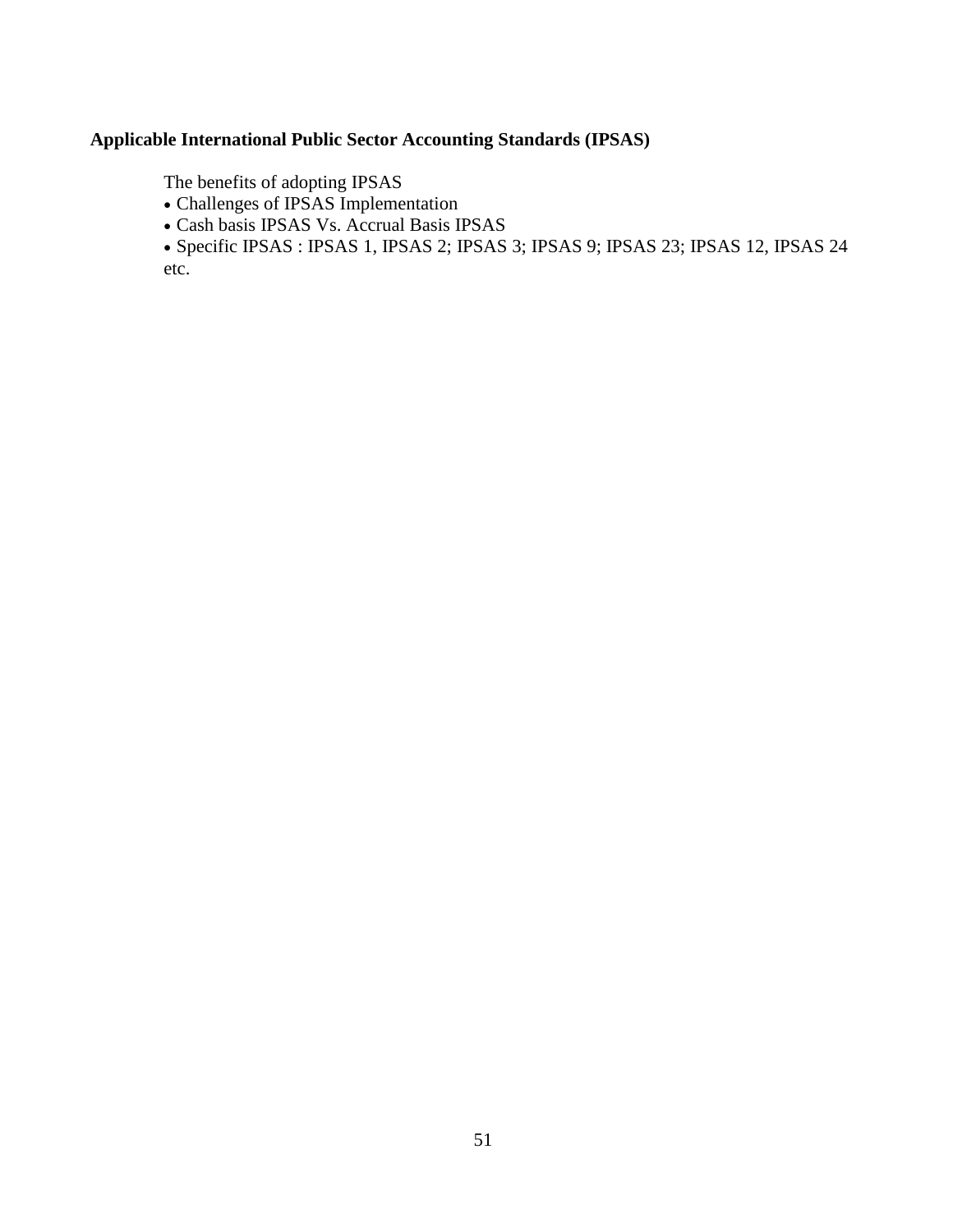# **PAPER 7: QUANTITATIVE ANALYSIS**

## **Aim**

The aim of this paper is to examine candidates' knowledge and understanding of Quantitative Analysis comprising Statistics, Business Mathematics and Operations Research techniques which will help in the day-to-day performance of duties of a typical Accounting Technician.

## **Objectives**

On completion of this paper, candidates should be able to:

- a. Discuss the role and limitation of statistics in government, business and economies;
- b. Identify sources of statistical and financial data;
- c. Collect, collate, analyse, present and interpret statistical data;
- d. Analyse statistical and financial data for planning and decision-making purposes;
- e. Use mathematical techniques of operations research to allocate resources judiciously;
- f. Apply mathematical optimisation models to real life situations and to solve problems involving choice among alternatives; and
- g. Apply relevant statistical packages to analyse data.

## **General relational diagram for Quantitative Analysis Syllabus**



Fig 1: Relational diagram of the main sections of the QA syllabus

## **Structure of paper**

The three-hour paper will be divided into two sections:

**Section A** (50 Marks): This shall consist of 50 compulsory questions made up of 30 multiplechoice questions and 20 short-answer questions covering the entire syllabus. **Section B** (50 Marks): Six questions, out of which, candidates are expected to answer only four, each at 12.5 marks.

## **Content**

**1. Statistics** 

## a**. Handling statistical data 10%**

- i. Broad classification of statistical data
	- Identify numeric (quantitative) data, such as discrete and continuous (definition and examples) and non-numeric data, (qualitative), such as categorical and ordinal (definitions and examples); and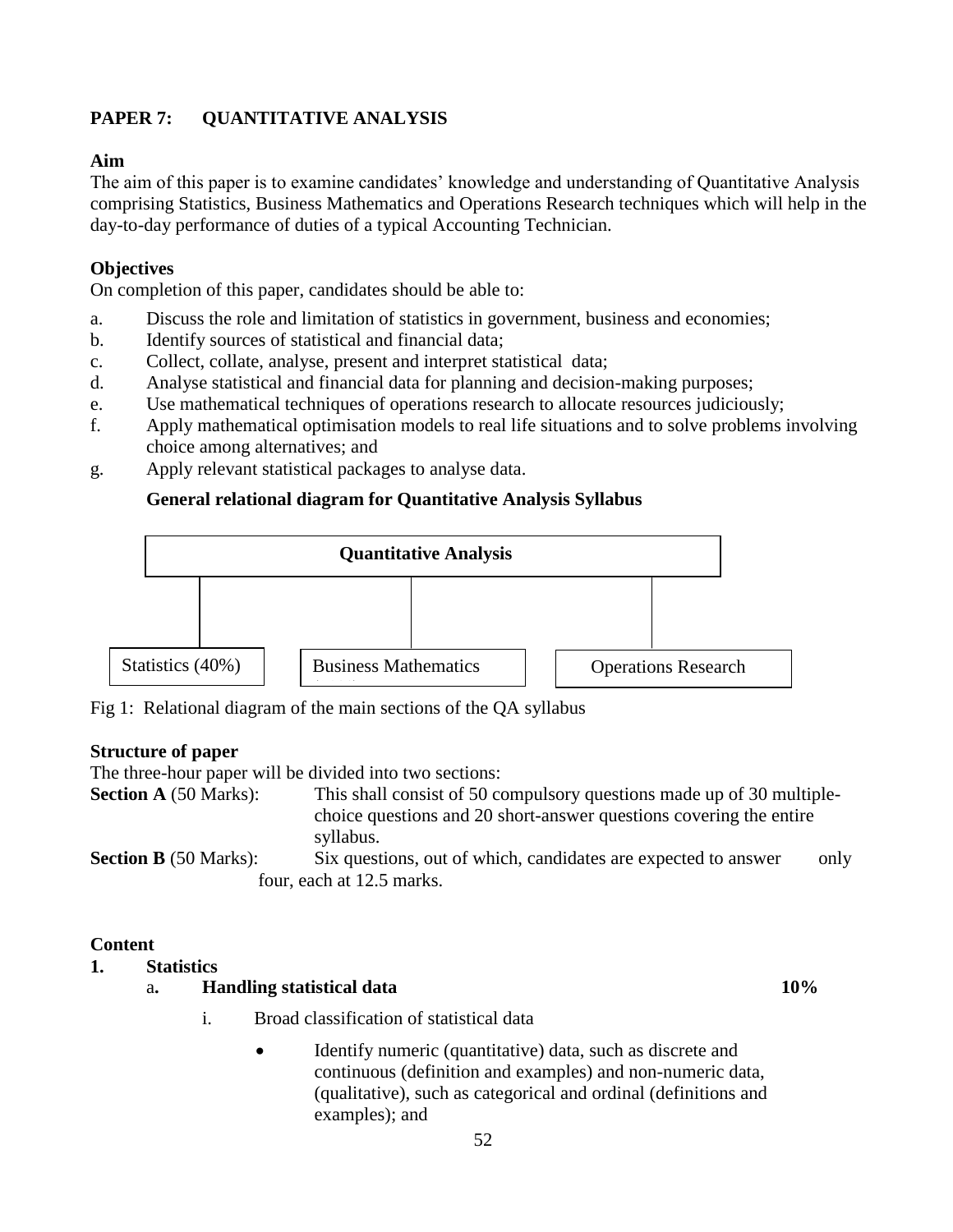- State the types of statistical data based on collection process:
	- primary data; definition, method of collection (such as mail, questionnaire; interview, observation and telephone; advantages and disadvantages of each method) and secondary data; definition, types (i.e. financial data, health data, oil and gas data, security data, political data; examples and sources of each).
- ii. Sampling
	- Explain the meaning of sampling, and state the definition of basic sampling terms, such as population, sample, sampling, unit, sampling fraction, sampling frame and sampling survey.
	- Explain the purpose of sampling.
	- State the method of sampling, such as probability sampling, (simple random, systematic, stratified, cluster and multi-stage; advantages and disadvantages of each method) and non-probability sampling (quota, judgemental, convenience and snowball; advantages and disadvantages of each method).

## iii. Data presentation

- Explain tabulation of data including guidelines for constructing frequency tables and cross tabulation.
- State and draw the type of charts such as bar chart (simple, multiple component and percentage), and pie chart.
- State and draw the type of graphs, such as histogram, frequency polygon, cumulative frequency curve (ogive),
- Explain the use of statistical application packages, such as Microsoft excel, statistical package for social sciences (SPSS).

## b. **Measures of location (grouped and ungrouped data) 5%**

- i. State and calculate the measures of central tendency/centre, such as:
	- Arithmetic mean:
	- Unimodal mode:
	- Median: and
	- The relationship among the three measures;
	- The characteristics features of each of the above measures;

ii. State and calculate the measures of partitions such as quartiles, deciles and percentiles;

iii. Estimate the mode from histogram; median, quartiles, deciles and percentiles from ogive.

## c. **Measures of variation/dispersion/spread (grouped and ungrouped data) 5%**

Explain and calculate range, mean deviation, variance, standard deviation, coefficient of variation, quartile deviation and skewness.

## d**. Measurement of relationship 5%**

i. Correlation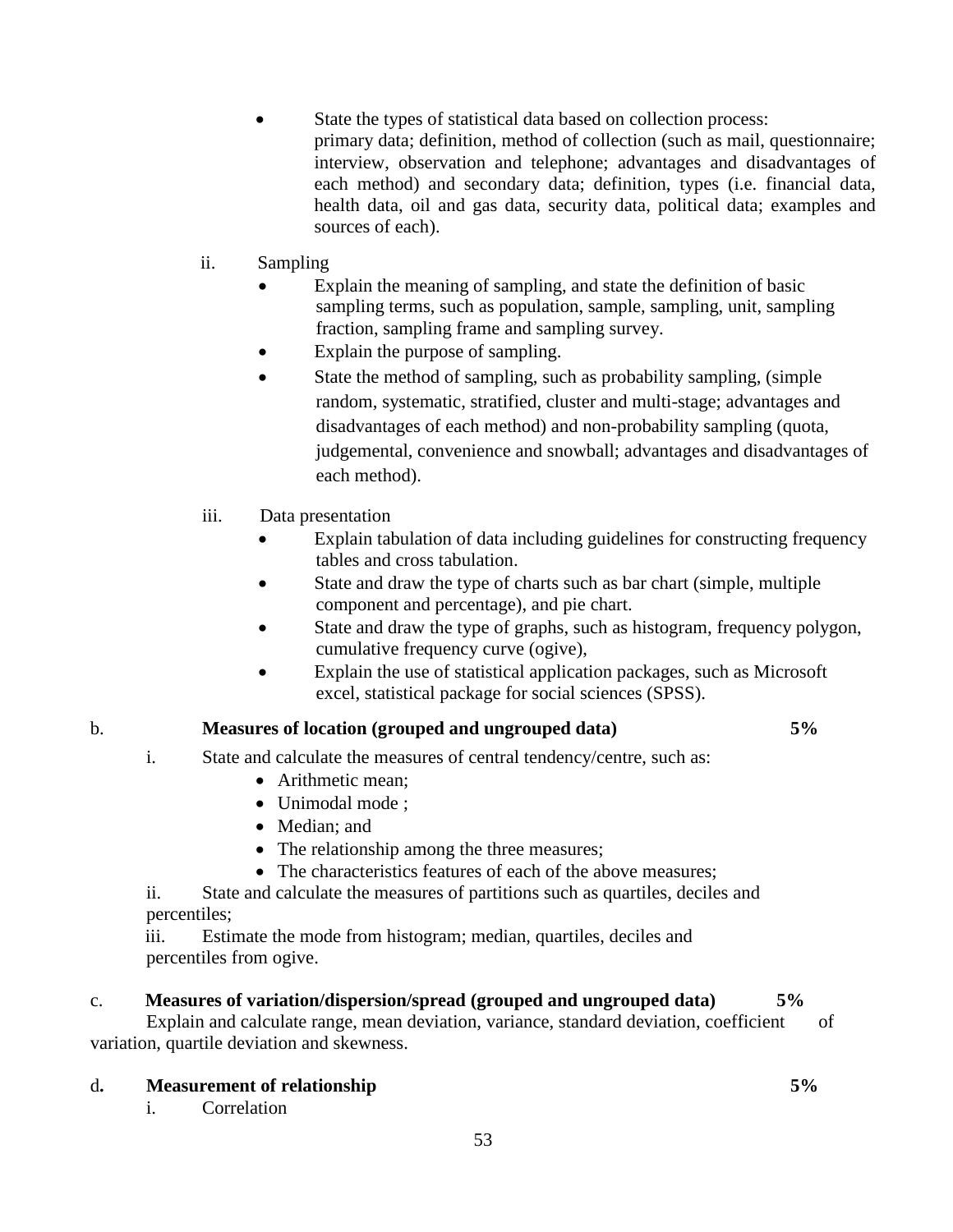- Explain the meaning of correlation and state its uses.
- Explain the nature of scatter diagrams/plots.
- Draw scatter diagrams/plots.
- State the nature and type of correlation, such as positive, perfect positive, negative, perfect negative and zero/non-correlated.
- Explain the meaning of Correlation coefficient and state its types, such as spearman's rank and Pearson's product moment.
- Calculate any of the above listed correlation coefficient type.

## ii. **Regression analysis**

- Explain the meaning and uses of regression analysis for estimation/prediction/forecasting purposes.
- State the methods of fitting simple linear regression line, such as best line of fits and least squares.
- Determine the simple linear regression line and use it for prediction.
- Interpret regression constant/intercept and regression coefficient/slope/gradient.

## **e. Times series 5%**

- i. Explain the meaning of time series and its application to forecasting.
- ii. State the basic components of time series, such as secular/trend, seasonal, irregular and cyclical.
- iii. State the models of time series, such as additive and multiplicative.
- iv. State the methods of constructing trend line, such as eye fitting, semi-averages, moving averages and least squares.
- v. State the methods of determining seasonal indices such as moving average and smoothening.
- vi. Determine adjusted seasonal variation.

## **f. Index numbers 2%**

- i. Explain the meaning of index numbers and state their uses.
- ii. State the problem associated with the construction of index numbers.
- iii. Calculate the simple aggregate index, mean of price relatives as unweighted indices.
- iv. Calculate the Laspeyre, Paasche, Fisher and Marshall Edgeworth as weighted indices.

## g**. Probability 4%**

- i. Define probability and its basic terms, such as random experiment, sample space, event and probability of an event.
- ii. Explain the types of probability events, such as mutually exclusive, independent and conditional/dependent events.
- iii. State the addition and multiplication laws as applied to the above events.
- iv. Explain and determine the expected values.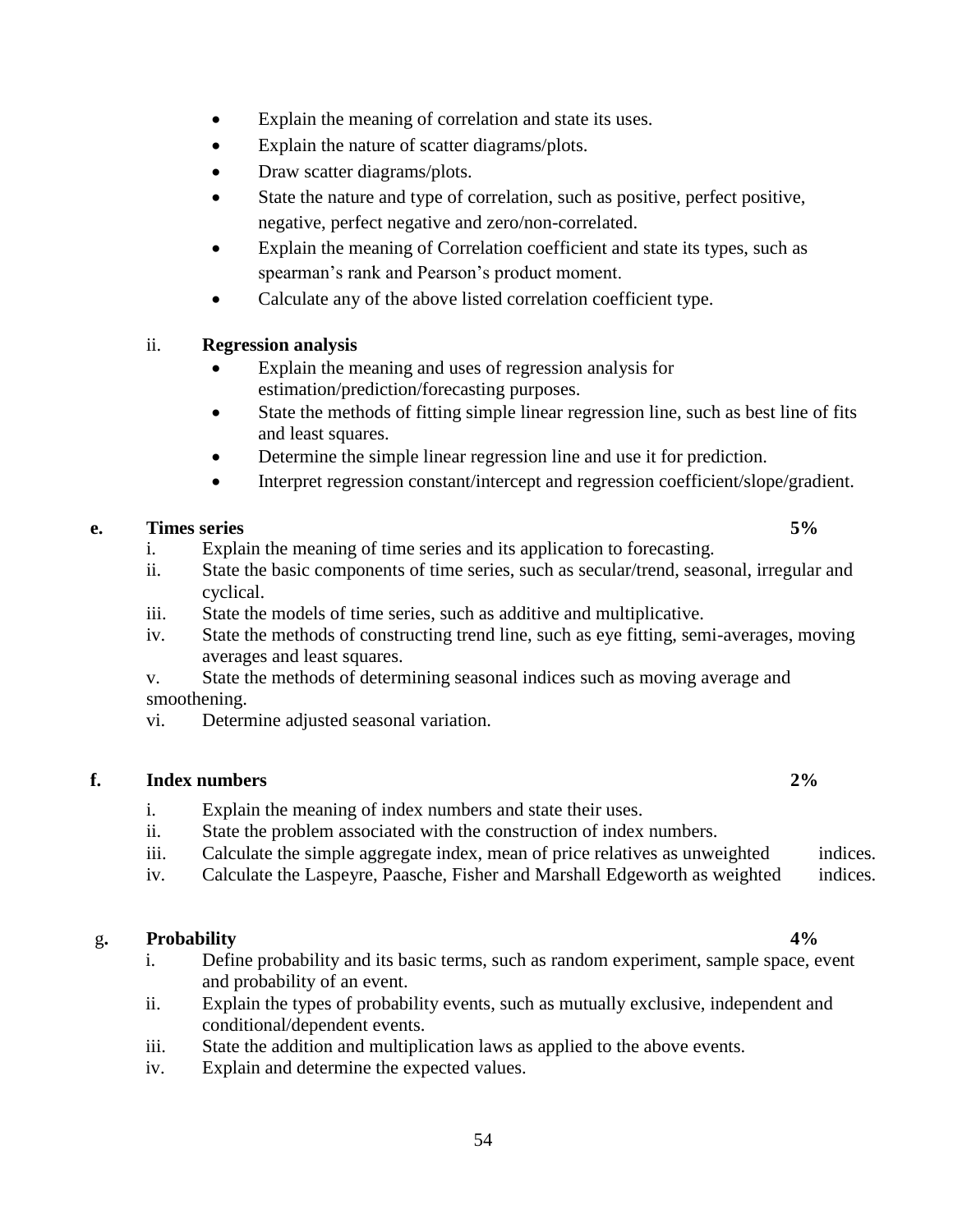## h. **Test of hypothesis 4%**

i. Explain the meaning of hypothesis and state the types of hypothesis such as null and alternative.

ii. State and explain the types of probable decision errors, such as types I error and type II error.

- iii. Explain the useful concepts in test of hypothesis such as level of significance, test statistic, critical region, one-tailed/sided and two-tailed tests.
- iv. Explain the meaning of test of hypothesis about single population mean for small and large samples and single proportion.
- v. Test the hypothesis about single population mean for small and large samples and single proportion at appropriate level of significance.
- vi. Explain the meaning of test of hypothesis about the difference between two population means for small and large samples and the difference between two population proportions.
- vii. Test the hypothesis about the difference between two population means for small and large samples and the difference between two population proportions at appropriate level of significance.



Fig 2: Relational diagram of the main capabilities of the Statistics section of the QA syllabus

## **2. Business Mathematics**

#### a **Profit and loss based on sales 2%**

- i. Explain and calculate selling price, cost price, profit/loss, and profit percent/loss percent.
- ii. Explain and calculate discounting.
- iii. Explain and calculate marked price.

## b**. Set theory as applied to business 2%**

- i. Explain the relevant terms of set theory such as universal set, element/ member of a set, empty/null set, complement of a set, union of sets, intersection of sets; and
- ii. Apply the concept of set theory to business-oriented problems involving at most 3 sets using Euler-Venn diagram.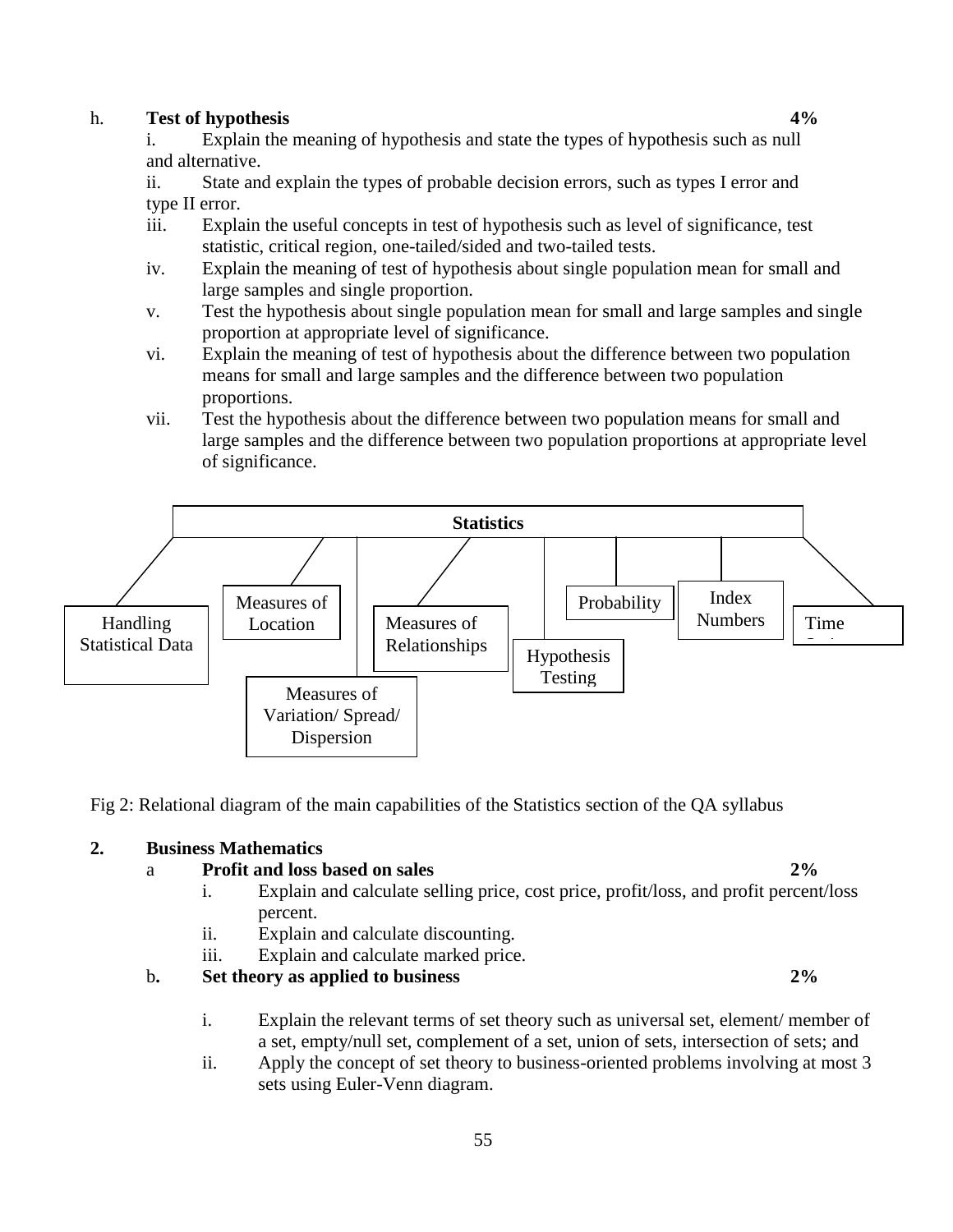#### c**. Functional relationship 3%**

- i. Define function and state its definition, types (linear, quadratic, polynomial and exponential) and solutions of their equations including graphical treatment.
- ii. Apply the concept of functional relationship to cost function, revenue function, profit function, break-even analysis to determining break-even point in quantity and value) and its interpretation.
- iii. Explain the simple linear inequalities including graphical approach.

#### d. **Mathematics of finance 7%**

i. Apply sequences and series (limited to arithmetic and geometric progressions, sum to infinity of a geometric progression to business concerns:

ii. Apply simple and compound interests to present value of single amount, present value of series amounts, annuities such as ordinary and annuity due, sum of an ordinary annuity that is sinking fund, present value of an annuity and amortisation to business concerns; and

iii. Determine the net present value (NPV) and internal rate of return (IRR) with their interpretations.

#### e**. Differentiation 3%**

- i. Explain the meaning of slope or gradient or derivative, and state the rules for differentiating polynomials in one variable:
- ii. Apply differentiation to finding marginals, minimum and maximum values, elasticity of price and quantity.

#### f. **Integration 3%**

- i. State the rules for integrating polynomial in one variable as a reverse of differentiation.
- ii. Apply integration to finding functions such as cost and revenue functions from marginal functions, determination of consumers' and producers' surpluses.

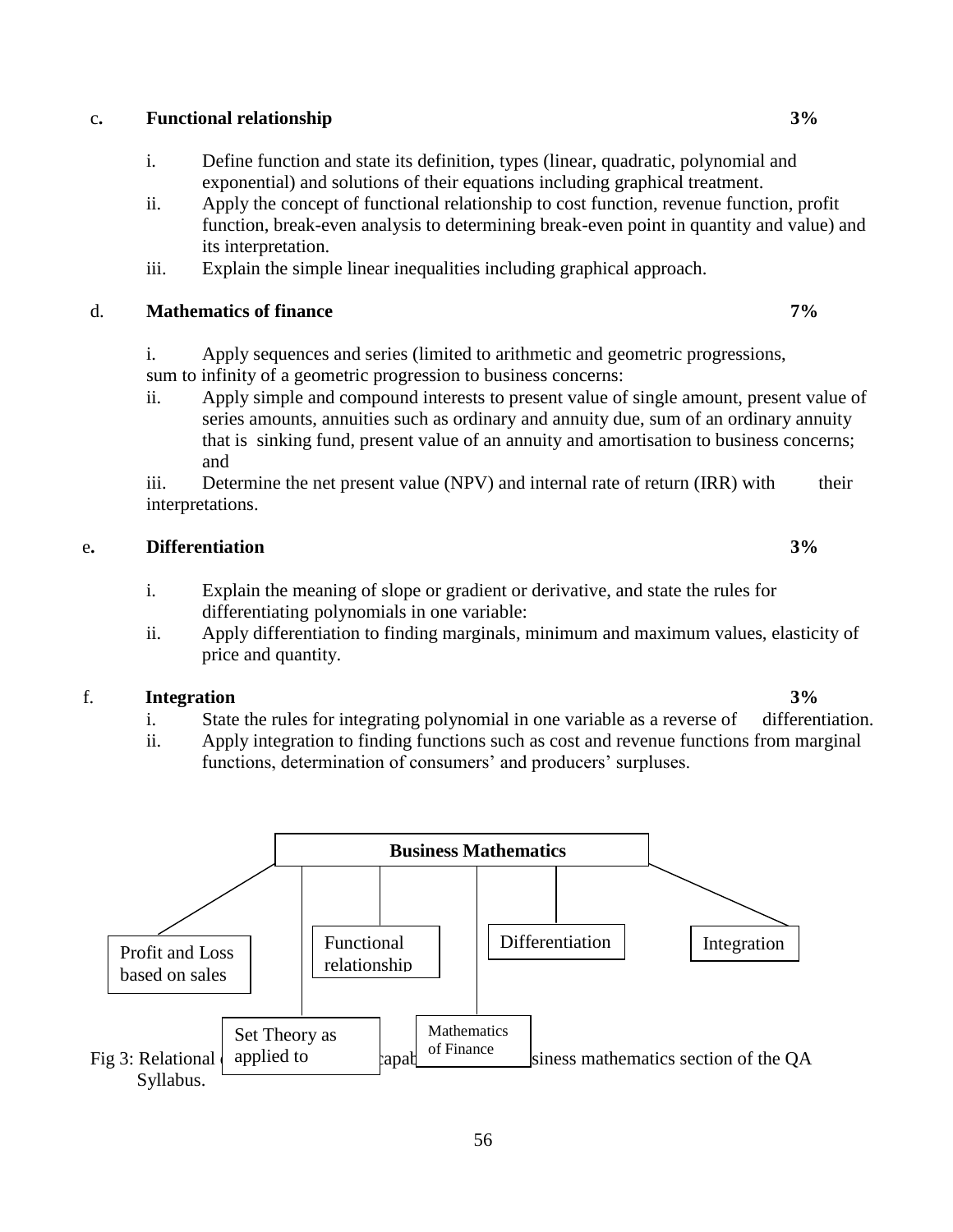## **3. Operations research**

#### a**. Introduction 2%**

State the main stages of operations research (OR) and explain its relevance in business.

## b**. Linear programming 10%**

- i. Explain the concept, meaning and state its underlying basic assumptions.
- ii. State the processes of problems formulation in linear programming.
- iii. State and explain the methods of solving a typical LP problem such as graphical method (for 2 decision variables); and Simplex method (in three decision variables only).
- iv. Use the above stated two methods to maximise profit or minimise cost.
- v. Explain the meaning of shadow price and dual/shadow cost and their calculations.

## c**. Inventory and production control 5%**

- i. Explain the meaning and functions of an inventory.
- ii. Explain and calculate inventory cost such as holding cost, ordering cost, shortage cost and cost of materials.
- iii. State and explain the general inventory models such as deterministic and stochastic models.
- iv. Explain the periodic review system and re-order level system (limited to one channel).
- v. Explain and calculate the basic economic order quantity (EOQ) and state its assumptions.

## **d. Network analysis 6%**

- i. Explain the critical path analysis (CPA) and Programme Evaluation and Review Technique (PERT).
- ii. Draw the network diagram based on arrow-on- node (AON) concept including the introduction of dummy in the network diagram (where applicable).
- iii. Explain and determine the critical path and the associated duration.
- iv. Explain and calculate the floats such as free, independent and total.

## **e. Replacement analysis 4%**

- i Explain the concept of replacement of items that wear gradually.
- ii. Explain the concept of replacement of items that fail suddenly.
- iii. Calculate the cost of group replacement.
- iv. Determine the best interval period among group replacements and
- v. Determine when and how best equipment can be replaced in order to minimise the total cost of maintaining them.

## f. **Transportation and assignment models 8%**

- i. Explain the nature of transportation and assignment models.
- ii. Explain the concept of balanced transportation problems and unbalanced transportation problems involving dummy (vertical or horizontal).
- iii State and explain the methods for calculating initial basic feasible transportation cost, such as North-west corner method (NWCM), least cost method (LCM) and vogel's approximation method (VAM).
- iv. Calculate the minimum transportation cost using the above stated methods.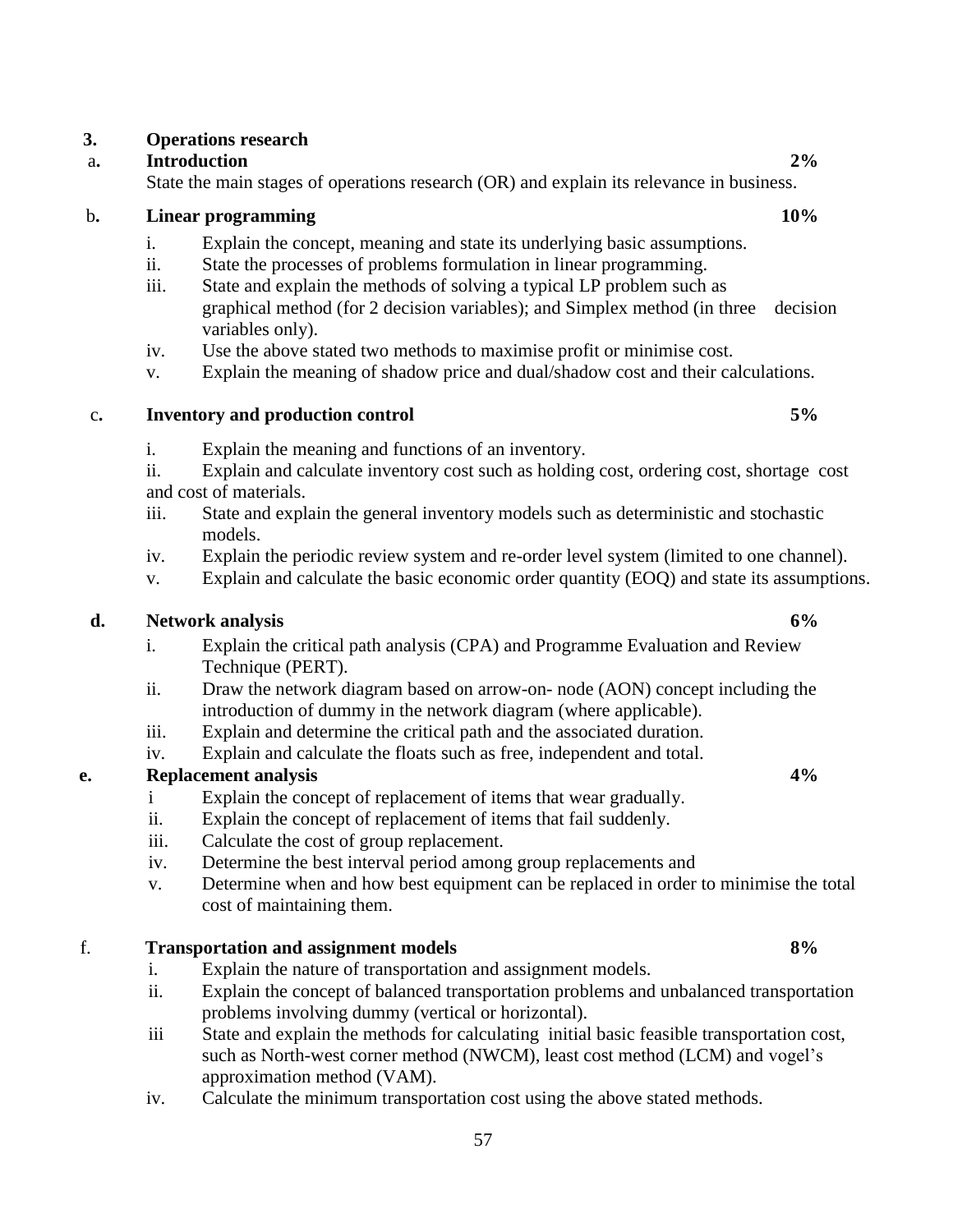- v. Explain the use of Hungarian method for solving assignment problems.
- vi Calculate the best allocation of an assignment problem, using the above stated methods.

#### g. **Simulation 5%**

- i. Explain the meaning of simulation and state the application of simulation technique to business – oriented situations that is imitation of the operation of a real-world process of system over time.
- ii. Explain the Monte Carlo method of solution involving the use of probabilities to assign random number ranges in construction and running of simple simulation.
- iii. Use probabilities to assign a random number range.
- iv. Use Monte Carlo method to construct and run simple simulations.



Fig 4: Relational Diagram of Operations Research Section main capabilities of the QA syllabus.

#### **Recommended Texts**

- 1. ATSWA **Study Pack on Quantitative Analysis**
- *2. Adamu, S .O. and Johnson, T.L. (1983),* **STATISTICS FOR BEGINNERS** Lagos: Evans, Nigeria.
- 3. Funk J. (1980). **BUSINESS MATHEMATICS. BOSSON ALLYN** and Bacon Inc.
- *4. Lapin, L. (1994):* **QUANTITATIVE METHODS FOR BUSINESS DECISIONS** (6th EDITION). New York : The Dryden Press.
- *5. Lucey, T (2002*): **QUANTITATIVE TECHNIQUES,** London**:** ELST/Continuum.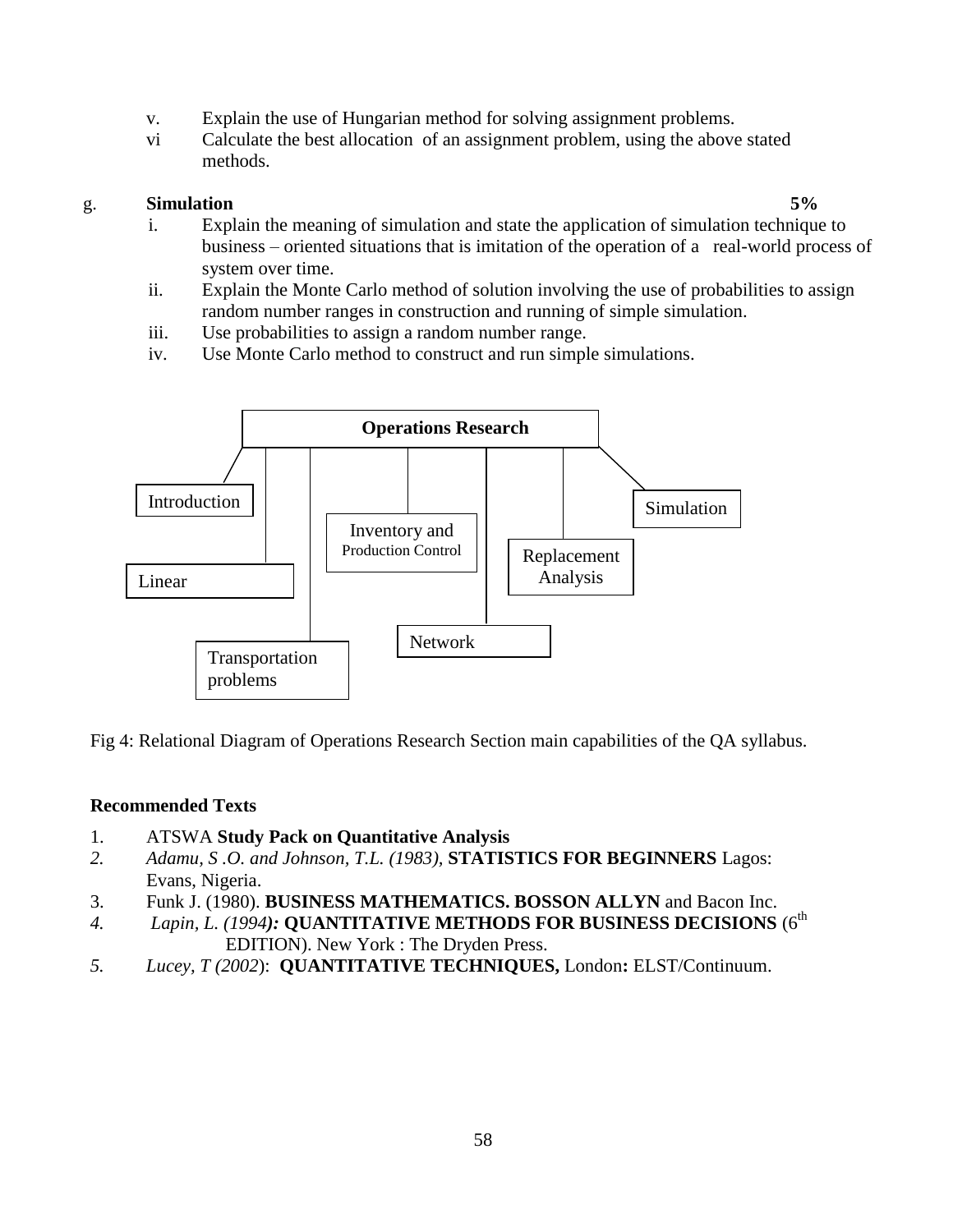## **PAPER 8: INFORMATION TECHNOLOGY**

## **Aim**

The aim of this paper is to develop practical knowledge and understanding of the role of information and communication technologies in an organisation with special reference to its finance and accounting functions.

## **Objectives**

On completion of this paper, candidates should be able to:

- a. Understand the roles of information technology in an organisation;
- b. Understand communication support systems;
- c. Understand the hardware and software systems of micro computers;
- d. Have knowledge of the main features of integrated packages with reference to word processing, database, spreadsheet as well as presentation and accounting packages;
- e. Describe the work practices for monitoring and maintaining the security of the computer environment;
- f. Demonstrate knowledge of recent developments in information and communication technologies;
- g. Understand how finance and accounting functions are affected by information and communication technologies; and
- h. Interact with the major operating systems.

## **Structure of the paper**

This will be a three-hour paper divided into two sections:

Section A (50 Marks): This shall consist of 50 compulsory questions made up of 30 multiplechoice questions and 20 short answer questions covering the entire syllabus.

Section B (50 Marks): Six questions, out of which, candidates are expected to answer four, each for 12½ marks.

## **Contents:**

## **1. Basic concepts 14%**

- a. Information
	- i. Define data and information.
	- ii. Distinguish data from information.
	- iii. State the meaning of each of the following data concepts and their relationships: Bit, byte, field, record, file and database.
	- iv. Explain data representation in number base system (only bases 2, 4, 8, 10, 16) and their manipulations.
	- v. Explain data acquisition, cleansing, processing and analysis.
	- vi. Identify the role of information in the finance and accounting environment
	- vii. State the general characteristics of information.
- b. Computer Systems
	- i. Describe the evolution of computers (hardware only)
	- ii. Classify computers into analog, digital and hybrid.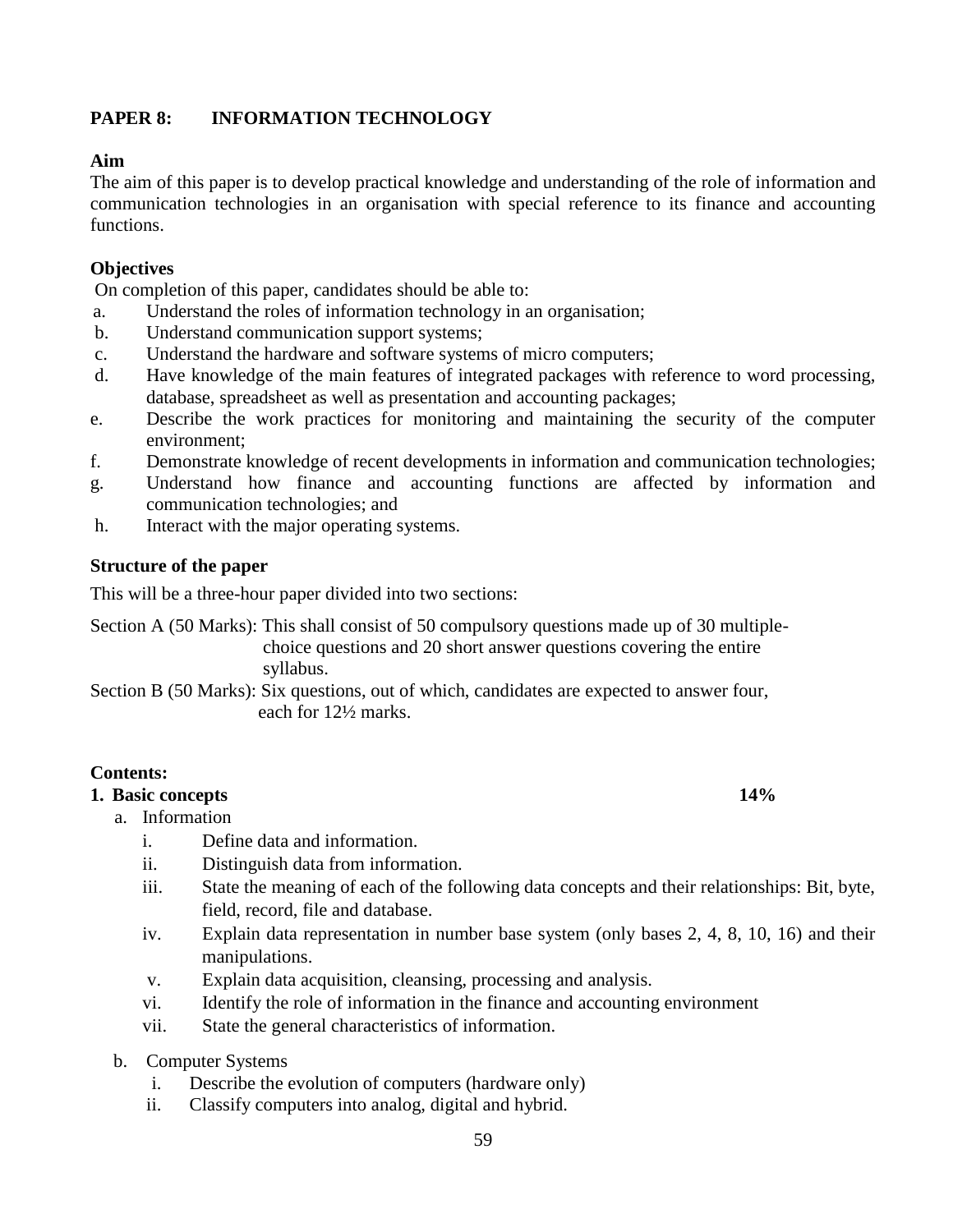- iii. Explain the characteristics of digital general purpose computers with special reference to microcomputers.
- iv. State the advantages and disadvantages of computer use.
- v. Classify microcomputers.
- c. Explain office automation: Hardware and software requirements.

## **2. Hardware fundamentals 17%**

- a. Hardware
	- i. Prepare block diagram of basic components of a computer system showing input, CPU, output and secondary storage.
	- ii. Identify types and appropriate uses of input device.
	- iii. Identify types and appropriate uses of output device.
	- iv. Identify storage media types and their uses: Magnetic and optical discs as well as cache memory.
	- v. Describe central processing unit (CPU): composition, functions and processing powers.
- b. Controls
	- i. Explain input controls: Accuracy, completeness, authorisation and validity checks.
	- ii. Explain output controls: Control totals, authorisation, and pre-numbering.
	- iii. Explain storage controls: Labelling, file backup, and physical security.

## **3. Software fundamentals 17%**

## a. System software

- i.Describe system software with examples.
- ii.State the functions of operating systems (OS), utility programs, language processors and editors.
- iii.Classify operating environments: Single-user, multi-user, networking, and windows-based environment.
- iv.Describe types of operating system used for single-user, multi-user, and networking.
- b. Application software
	- i.Define application software.
	- ii.State the criteria for selecting application packages.
	- iii.State the sources of application packages.
	- iv. Describe software suite and integrated packages (e.g. database, word processing, spreadsheet, presentation, accounting, payroll and inventory packages) and explain uses, advantages and disadvantages.
	- v.Describe the principles of programming (program flowchart, structured pseudocode, decision tables, decision tree) in relation to business problems.
	- vi. State the characteristics of computer programming languages.
	- vii.Distinguish among computer programming languages including Fourth Generation Languages (4GL).
	- viii. Describe grid computing (distributed computing).
- c. Describe Microsoft windows and other operating systems for microcomputers, servers, and smart phones.
- d. State the functions of: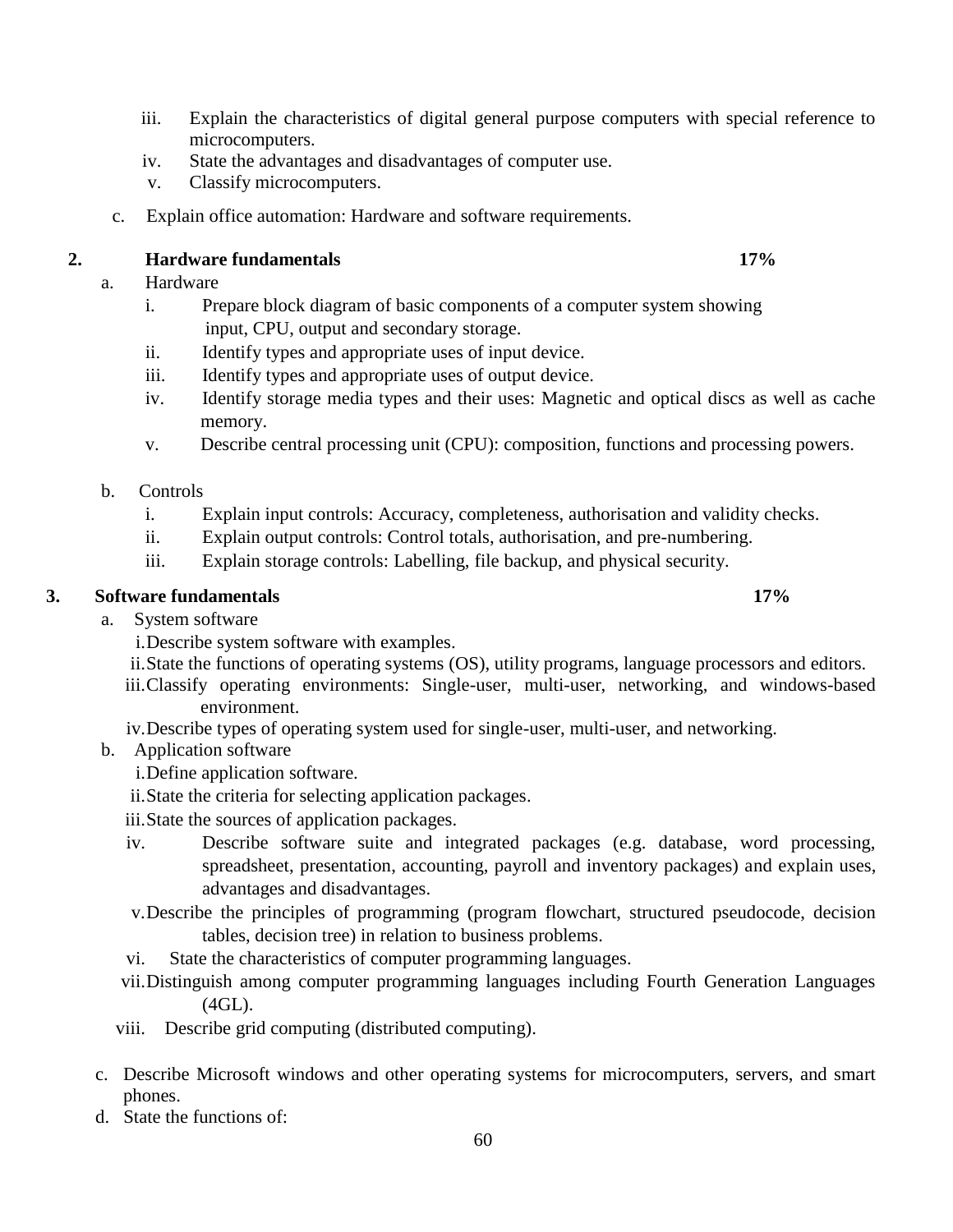- i. Mouse;
- ii. Graphical user interface (GUI);
- iii. Desktop;
- iv. Task bar;
- v. Title bar;
- vi. Menu bar;
- vii. Tools bar;
- viii. Start button;
- ix. My computer;
- x. My document;
- xi. Control panel; and
- xi. Windows explorer, etc.

#### **4. Information processing 17%**

- a. Information processing techniques
	- i. Classify processing methods: Centralised, decentralised, batch, on-line, real-time, distributed, and time sharing.
	- ii. State the advantages and disadvantages of different processing methods.
	- iii. Describe multiprocessing, multitasking and multiprogramming.
- b. Computer services
	- i. Describe the roles of microcomputers in the finance and accounting environment.
	- ii. Describe the role of user department.
	- iii. Describe information centre: Staffing and services provided.
	- iv. Describe computer bureau: Services provided, reasons for using a bureau, advantages, and disadvantages.
- c. Information systems and electronic business technologies
	- i. Explain with the aim of distinguishing amongst the following information systems:
	- ii. Management information system (MIS);
	- iii. Decision support system (DSS);
	- iv. Executive support system (ESS);
	- v. Transaction processing system (TPS); and
	- vi. Office information system (OIS).

#### d. E-commerce

Describe the following:

- i. E-commerce models B2C, B2B, C2B, M2C, B2G, etc.;
- ii. Electronic payment system Automated teller machine, mobile payment platforms, card payments
- iii. On-line payment platform; and
- iv. Digitised middlemen; Amazon, eBay, Ali Baba, Jumia, Konga, Jiji, etc.

#### **5. Computer networks and data communication 17%**

a. Computer networks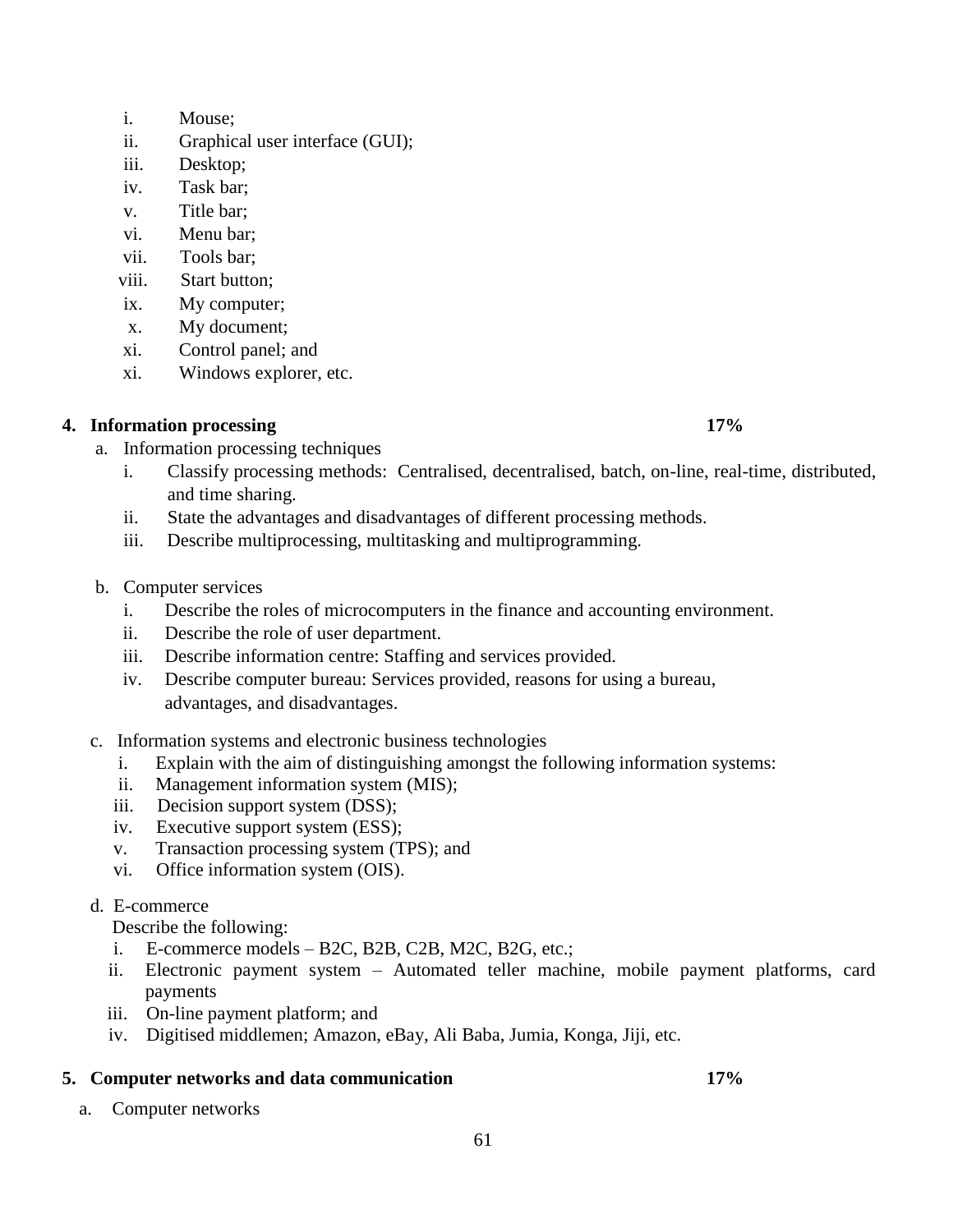Define the following:

- i. Networking, local area network (LAN). wide area network (WAN), metropolitan area network (MAN), remote job entry (RJE), intranet, extranet, and internet;
- ii. Network topologies: Star, ring, bus, fully connected/mesh; and
- iii. Wireless networks.
- b. Data communication
	- i. Define data transmission media with examples.
	- ii. Classify modes of transmission: Simplex, half duplex, duplex, synchronous and asynchronous.
	- iii. Explain the functions of the following data transmission equipment: MODEM, multiplexors, hub, and bridge, etc.
	- iv. Describe protocols, OSI 7 layer model.
- c. Internet
	- i. Define and state uses.
	- ii. State the advantages and disadvantages as well as hardware and software requirements.
	- iii. Describe websites, web pages, blogs.
	- iv. Describe interaction with the internet through browsing, surfing, uploading and downloading.
- d. Social and business communication on the net.

State the benefits and disadvantages to business of the use of the following: Electronic mail, internet advertising, teleconferencing, telecommuting, Facebook, Twitter, WhatsApp, etc.

# **6. Systems development, security and issues in management of information 18%**

- a. Systems development
	- i. Explain the following approaches to systems development: Traditional systems development life cycle (SDLC); prototyping; end-user developments; and
	- ii. Link systems development to identification of a problem, feasibility studies, systems investigation and specifications, systems design, acquisition, implementation, maintenance, and review.
- b. Explain computer security: Hardware, software and workplace securities.
- c. Explain cybercrimes and types of computer viruses (worms, trojans, etc) stating mode of infection and prevention.
- d. Explain data privacy and data protection principles.
- e. Explain network and internet privacy and security basics.
- f. Define and explain the basic principles of computer forensics.
- g. Explain the basics, methods and techniques of disaster recovery.
- h. Explain the characteristics, analysis, and implications to organisations of Big Data.
- i. Explain the technologies, models, advantages and disadvantages of cloud computing.
- j. Identify legal, ethical, health, and environmental issues in computing.
- k. Explain the following disruptive technologies:
	- i. Artificial Intelligence (AI) and Machine Learning (ML);
	- ii. Internet of things (IoT);
	- iii. Distributed ledgers (blockchain technology)
	- iv. Computer Robotics and Business Automation (CRBA); and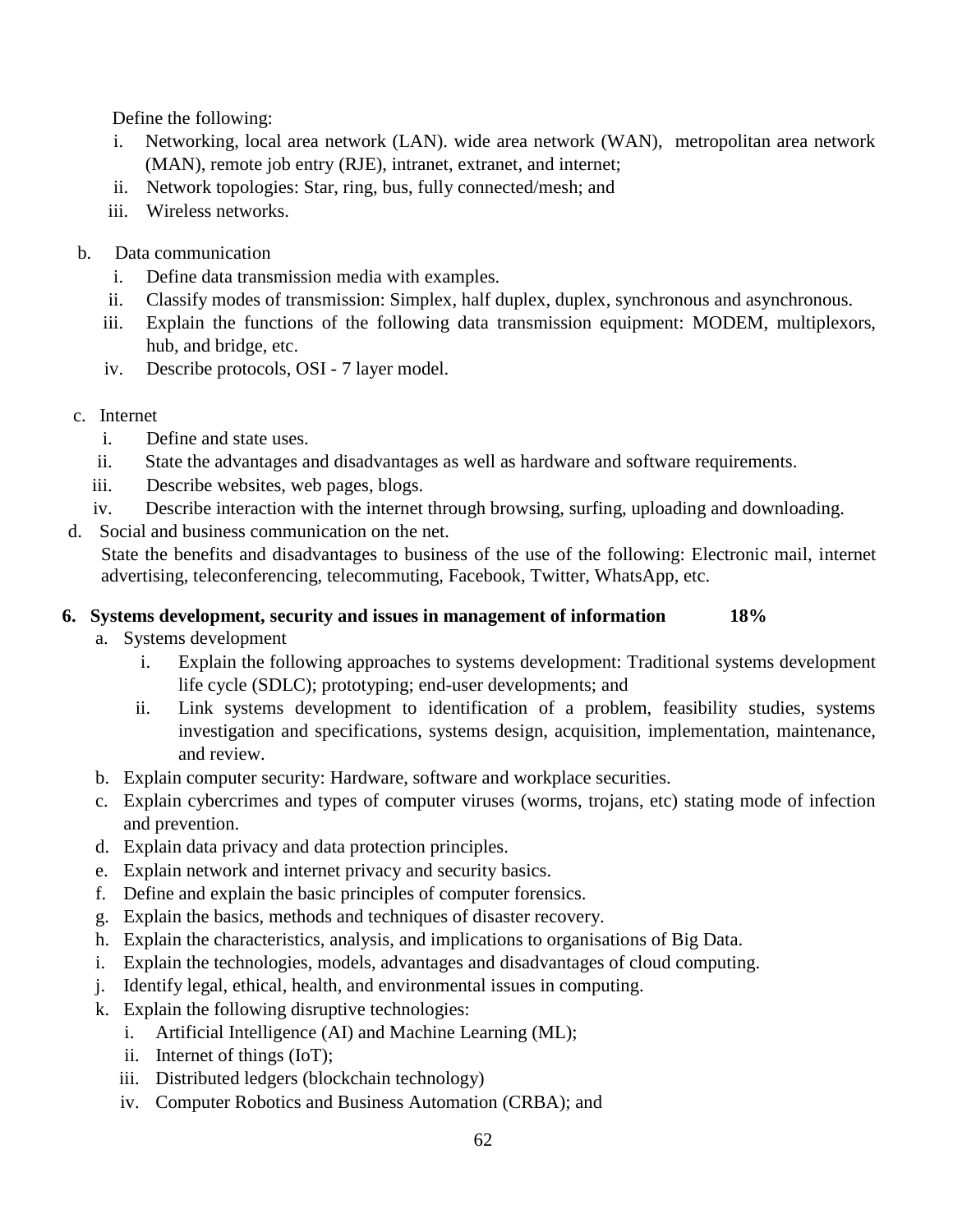- v. Drone technology.
- vi.

## **Recommended texts:**

- 1. ATSWA Study Pack on Information Technology<br>2. Gerald V. Post and Andersen David L. (2000);
- Gerald V. Post and Andersen David L. (2000); Management Information Systems: Solving Business Problems with Information Technology. London: Irwin McGraw- Hill.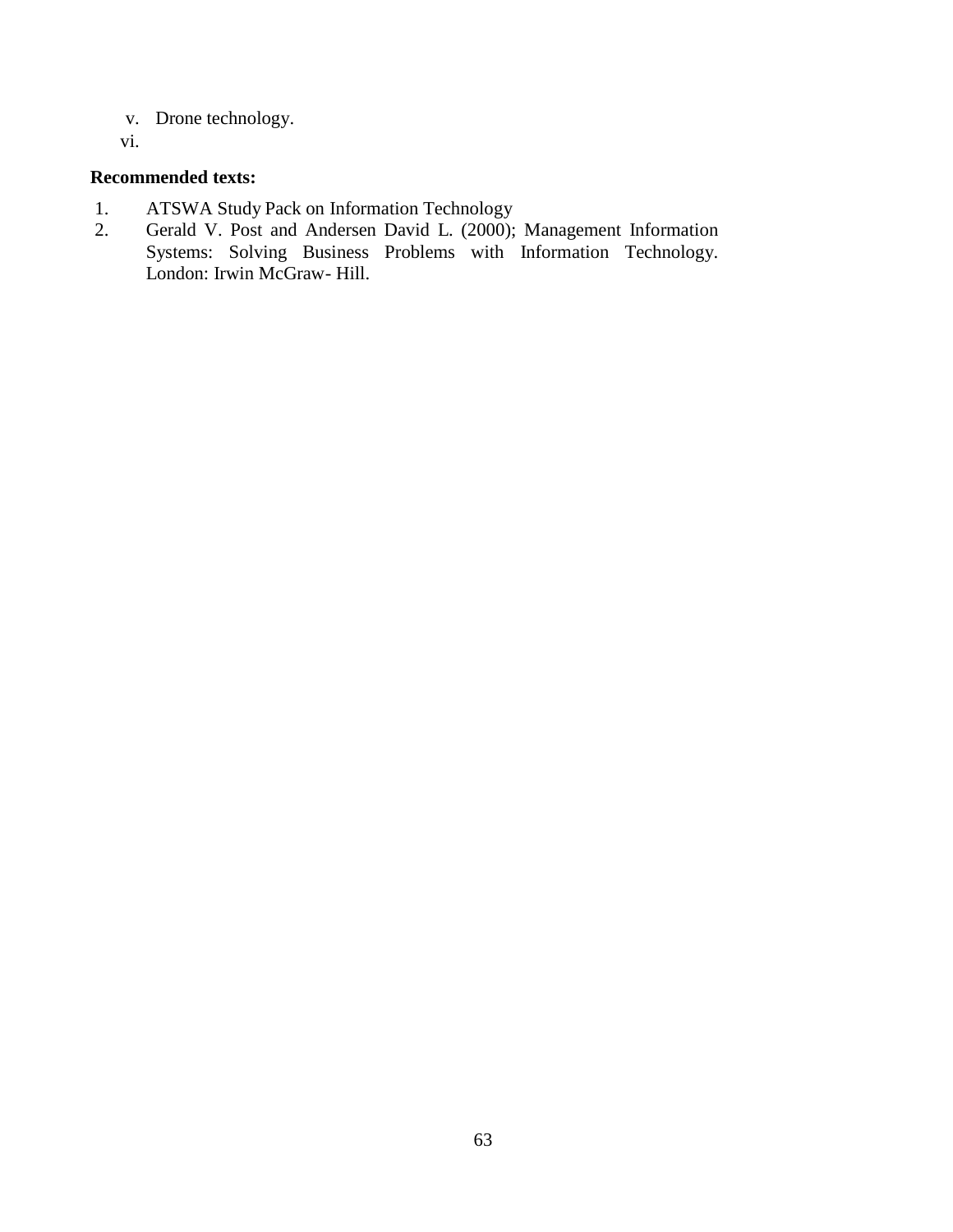# **PART III**

## **PAPER 9: PRINCIPLES OF AUDITING & ASSURANCE**

## **Aim**

To enable candidates understand the regulatory frameworks, ethical issues, risks and processes involved in an assurance environment.

## **Objectives**

On completion of this paper, candidates should be able to:

- a) Explain the principles and theory of assurance engagements with the applicable regulatory framework;
- b) Understand how an assurance engagement is planned with verification procedures;
- c) Understand the procedures of internal control and its inherent limitations;
- d) Be familiar with audit and assurance services in the public sector;
- e) Understand IT-based system assurance; and
- f) Understand the various types of assurance reports.

## **Structure of the paper**

The paper is a three-hour paper, divided into two sections:

- Section A: (50 Marks) This shall consist of 50 compulsory questions made up of 30 multiple choice questions and 20 short answer questions covering the entire syllabus.
- Section B: (50 Marks) This consists of six questions of which candidates are expected to answer any four. Each of the questions attracts 12.5 marks.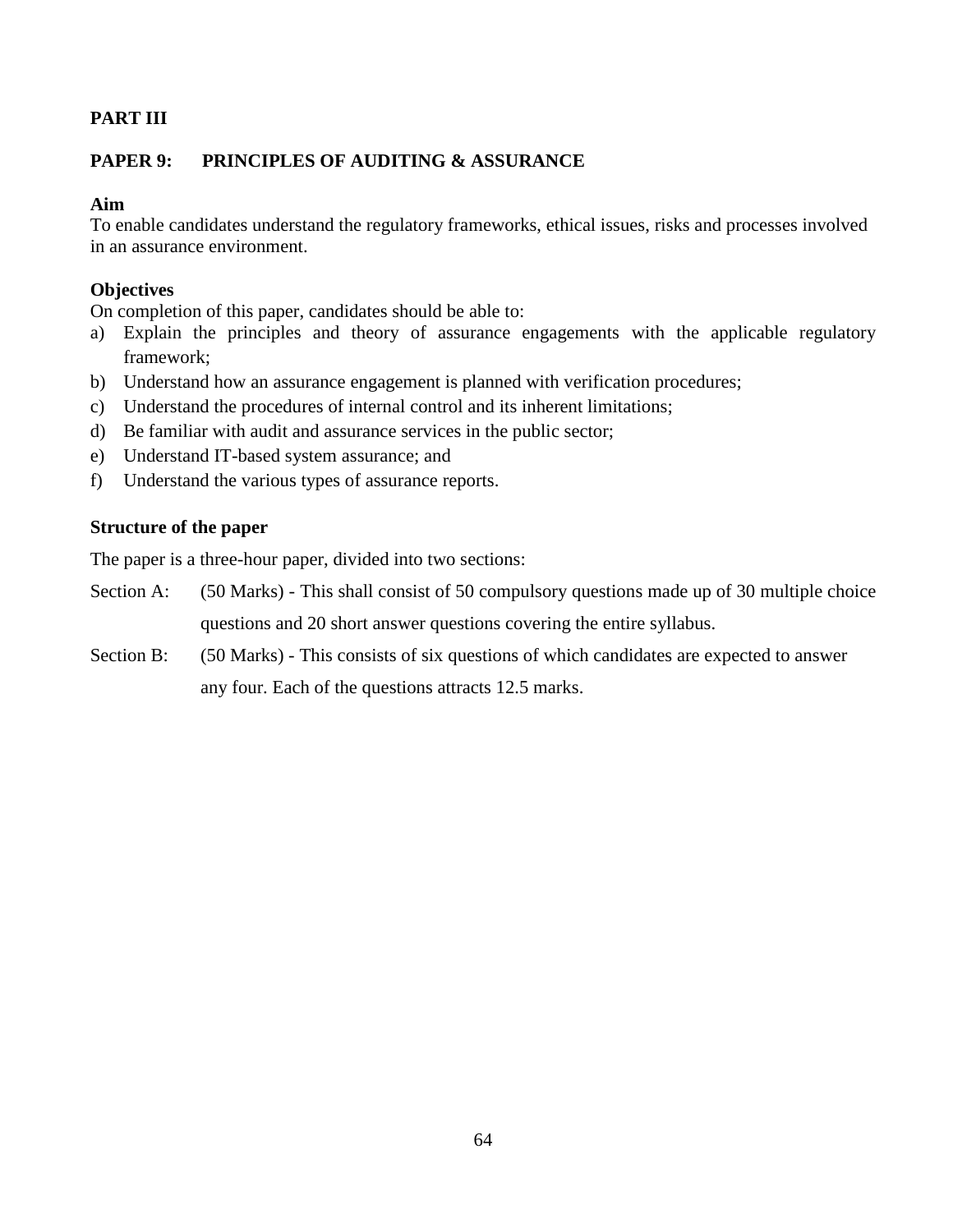## **Diagrammatic presentation of Principles of Auditing**

The diagram summarizes the contents of Principles of Auditing.



## **Contents**

## **A. Meaning of auditing, legal framework regulations and theory 20%**

- a) Define and explain the concepts of audit and assurance.
- b) Explain the legal and regulatory framework for statutory audit and assurance in line with the provisions of:
	- i. International Standards on Auditing (ISAs); and
	- ii. International Standards on Assurance Engagements (ISAEs).
- c) State and explain the differences between accounting and auditing.
- d) State and explain the roles, rights and duties of assurance parties under company legislation in your country and other regulatory frameworks.
- e) Identify and explain the liability of assurance parties for negligence under common civil and criminal laws of various countries.
- f) State and explain the legal framework of external audit and assurance with respect to:
	- i. Differences between statutory and non-statutory audits;
	- ii. The scope of internal and external audits; and
	- iii. Public sector audit.
- g) Explain the basic steps or components of an assurance process with respect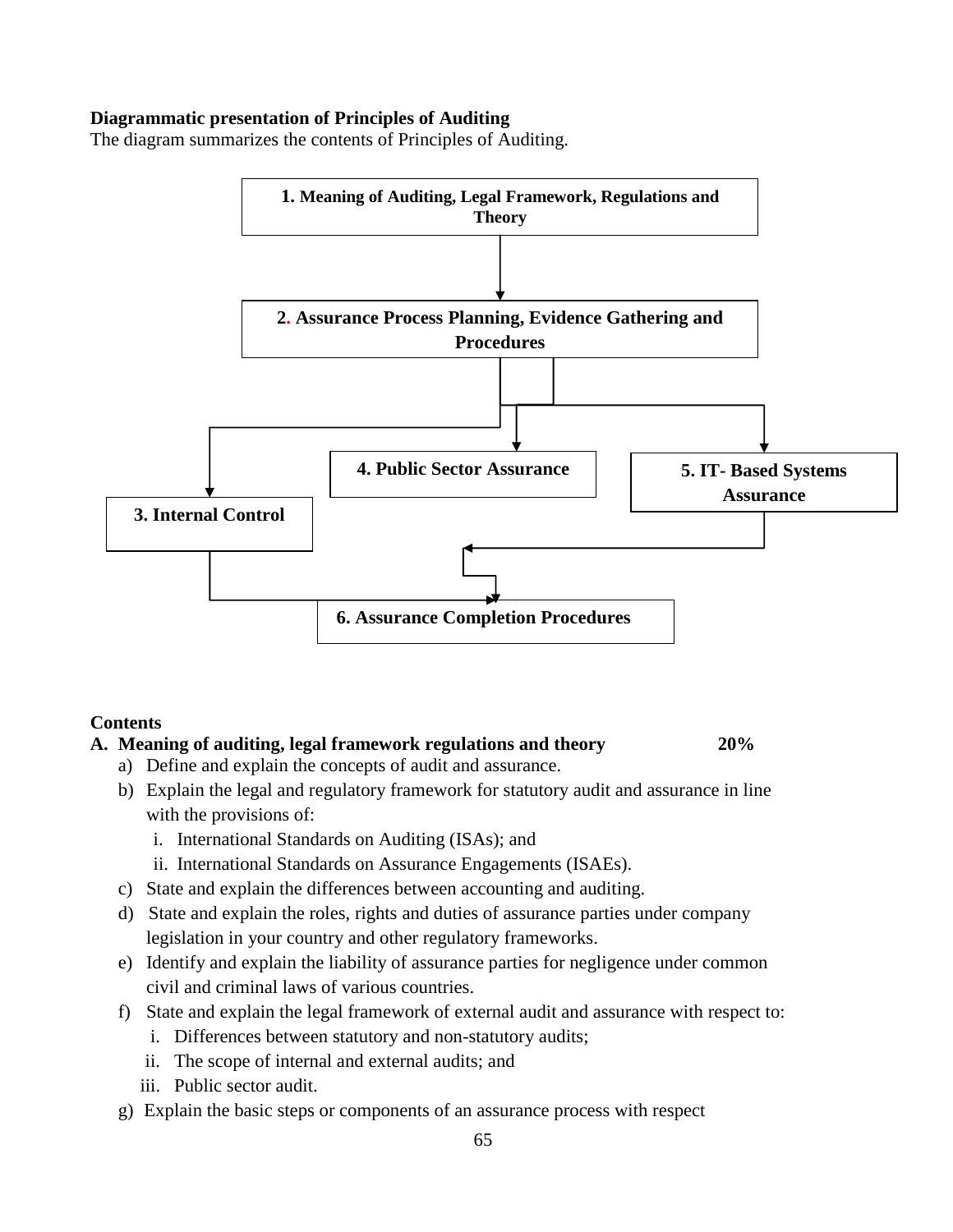$\text{to:}$ 

- i. Fundamental principles of the professional accountancy bodies" code of ethics and conduct in your country;
- ii. True and fair view;
- iii. Materiality;
- iv. Judgement;
- v. Audit risks;
- vi. Appointment of assurance parties;
- vii. Removal of assurance parties;
- viii. Independence of assurance parties; and
- ix. Sources of liabilities of assurance parties.

#### **B. Assurance process planning, evidence gathering and procedures 15%**

- a) Explain assurance planning and strategies.
- b) State and discuss factors affecting evidence reliability.
- c) Outline the vouching process for specific items in the financial statements.
- d) State and explain the concepts of physical examination and third party evidence.
- e) Explain assurance programmes, giving examples.
- f) Identify and explain types of assurance tests.
- g) Explain management representations, internal control reporting and assurance letters
- h) Explain sampling selection methods affecting sampling size.
- i) Explain the concepts of quality control and peer review.
- j) Explain assurance procedures with respect to various types of intangibles assets.
- k) Discuss the concepts of audit risk and risk assessment.
- l) Discuss the advantages of working papers.

#### **C. Internal control 15%**

- a. Explain the nature and types of internal control.
- b. Explain the difference between internal control and internal audit.
- c. Explain the need for internal control.
- d. Identify the inherent limitations in internal control systems.
- e. Explain internal control reporting and assurance control letters.
- f. State and explain control procedures to gather assurance evidence.
- g. Apply internal control to finance cycles.
- h. Explain the role of internal audit within an organisation.
- i. Discuss the effectiveness of internal audit.
- j. Explain the role of the audit committee in relation to internal audit.

## **D. Public sector assurance 15%**

- a) State the powers and functions of the Auditor-General for the federation, state and local governments or their equivalents in your country.
- b) Explain financial and regulatory assurances.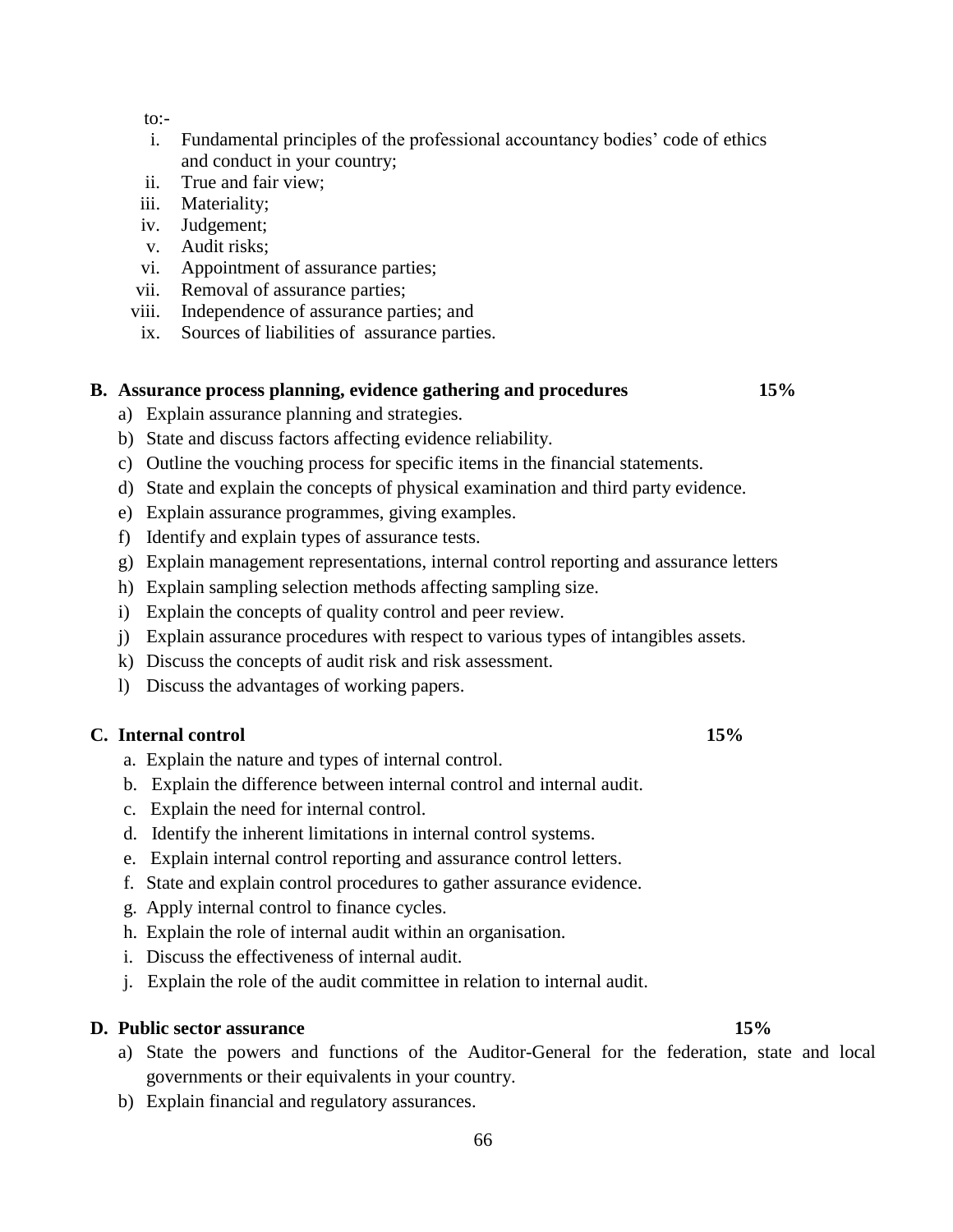- c) Discuss the phases of value for money audits.
- d) State the composition of the office of the Auditor- General for the federation or its equivalent in your country.
- e) Explain the roles of the public accounts committee in the assurance process.
- f) List the functions and objectives of Bureau of Public Procurement or a similar body in your country.
- g) Explain the assurance functions of the internal auditor in the auditor general's office or in a similar office in your country.

## **E. IT-based system assurance 15%**

- a. Explain types of information technology systems.
- b. State typical control challenges faced in the assurance of small IT-based systems.
- c. Explain documentation procedures used in the assurance of manual and IT-based systems.
- d. Explain the approach to the audit of IT-based systems with attention to audit trail and controls.
- e. Explain business systems and associated IT risks
- f. Explain the concepts of IT audit activities and current trends in Information Technology relating to:
	- i. Big data analytics;
	- ii. Audit of electronic transactions;
	- iii. Artificial intelligence; and
	- iv. Machine learning.

## **F. Assurance completion procedures 20%**

- a) State the purpose and methods of analytical procedures.
- b) Discuss the "going-concern" concept.
- c) Evaluate the "going-concern" of a company.
- d) State the composition and functions of the audit committee.
- e) Explain the importance and use of forensic audits.
- f) Explain the concept of "due diligence".
- g) State the form and contents of assurance report on the financial statements.
- h) State the circumstances which may warrant the assurance party to issue a report with:
	- i. A qualified opinion;
	- ii. An adverse opinion; and
	- iii. A disclaimer opinion;
- i) State the methods of recording significant and material errors.
- j) State the purpose of written representations.
- k) State the purpose and content of an engagement letter.
- l) State the need for the review of events after reporting period.
- m)State the purpose and contents of a working paper file.
- n) Discuss other assurance engagement services.
- o) Discuss the concept of peer review.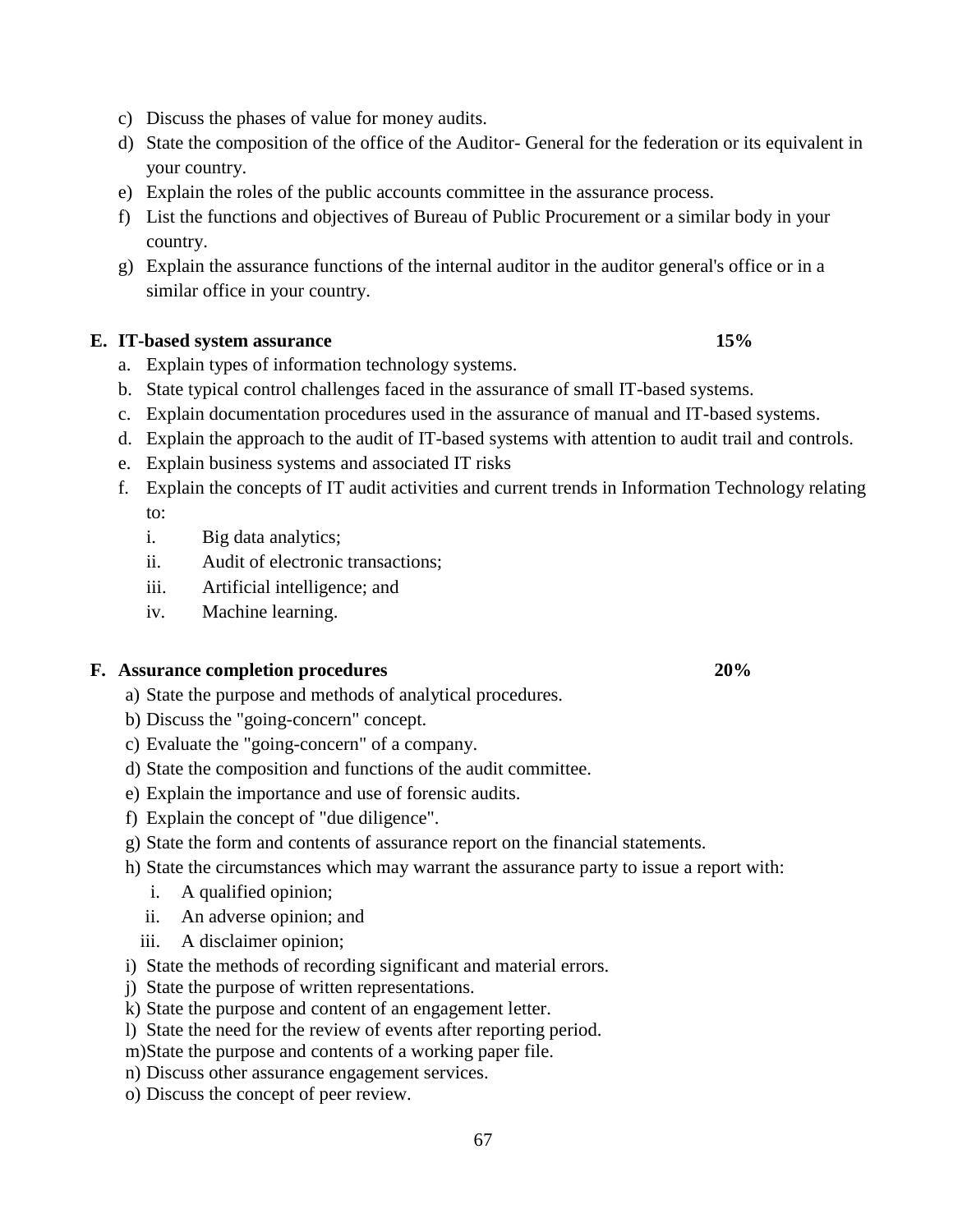## **Recommended Texts**

- 1. ATSWA Study Pack on Principles of Auditing & Assurance
- 2. Aguolu Osita Fundamentals of Auditing, Rex Charles & Patrick Ltd, Nimo, Anambra State, Nigeria.
- 3. Ezeribe, C. (2018). Audit Assurance Essential, Abuja; Topnotch Learning Publication.
- 4. Okai I.J (1966). Auditing for you: National Science and Technology press csir Accra.
- 5. Woolf E. Auditing Today, Prentice- Hall International.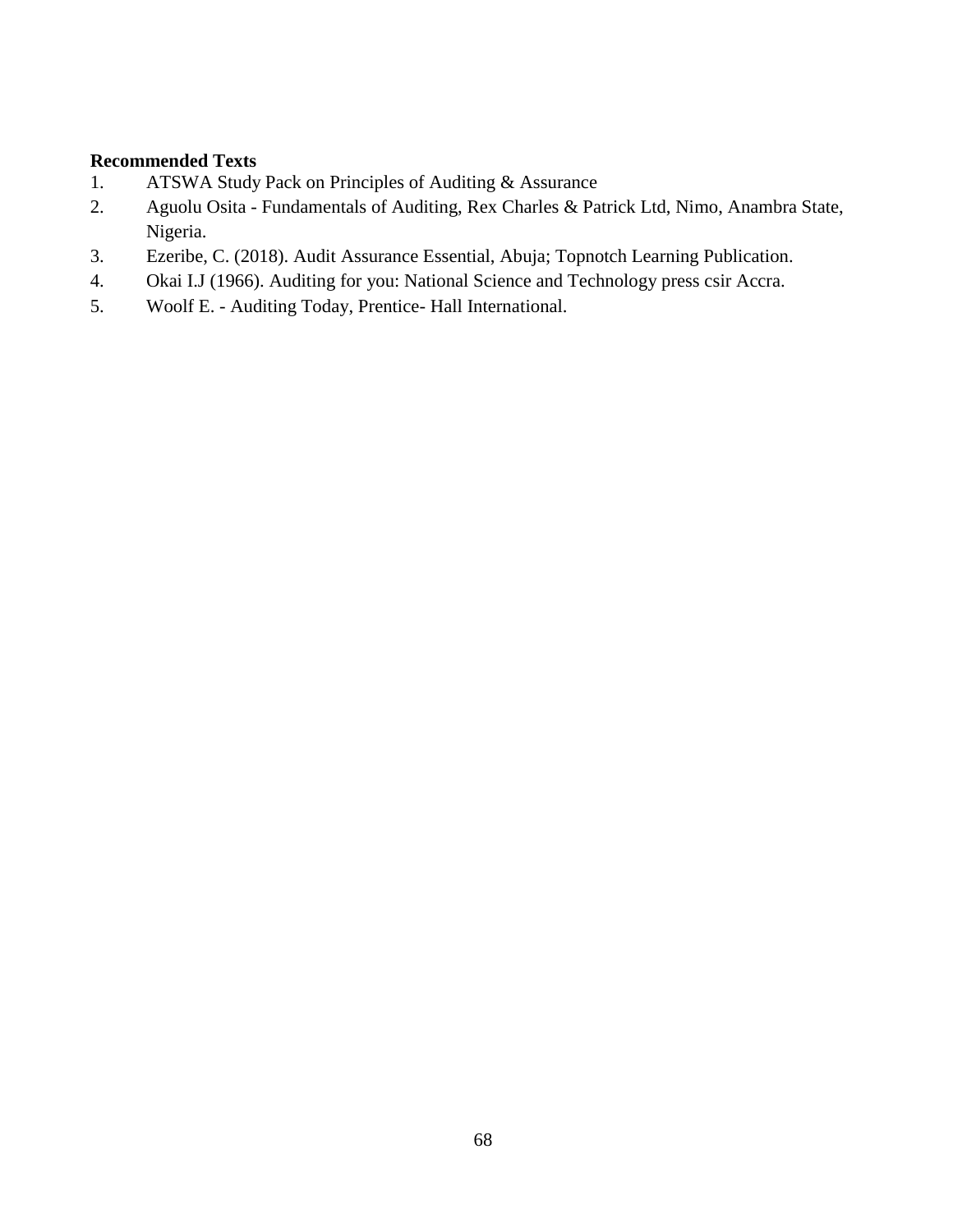## **Paper 10: COST ACCOUNTING**

#### **Aim**

The aim of this paper is to examine candidates' knowledge and understanding in applying cost accounting principles, methods and techniques to provide information in support of management's processes of decision-making and control.

## **Objectives**

On successful completion of this subject, candidates should be able to:

- a. Comprehend the concepts and principles of cost accounting and their applications to support management processes of planning, decision-making, and control;
- b. Recognise the various types of costs by behaviour and classification;
- c. Collect, classify and present cost information, using appropriate methods and techniques;
- d. Determine accurately product and service costs ;
- e. Relate the various costing methods to different business entities and other activities;
- f. Describe the stages in the budgeting process and prepare different types of budgets; and
- g. Prepare information for performance appraisals.

## **Structure of paper**

This is a three-hour paper divided into two sections:

| <b>Section A</b> (50 Marks): | This shall consist of 50 compulsory questions made up of 30                                       |
|------------------------------|---------------------------------------------------------------------------------------------------|
|                              | multiple – choice questions and 20 short answer questions covering                                |
|                              | the entire syllabus.                                                                              |
| <b>Section B</b> (50 Marks): | Six questions, out of which candidates are expected to answer four,<br>each for $12^{1/2}$ marks. |

#### **Contents**

## 1. **Introduction to cost accounting 10%**

- a. Explain cost accounting and its related terms.
- b. Explain the nature, purpose and scope of cost accounting.
- c. Explain the role of cost accountants.
- d. Differentiate between cost data and cost information.
- e. Explain the value of cost information (financial and non-financial) in management decisionmaking process.
- f. Identify and explain the impact of information technology on the generation, evaluation and presentation of cost information.
- g. State the benefits and drawbacks of cost accounting.
- h. State the differences between cost accounting and financial accounting.
- i. Explain the process of designing a cost accounting system.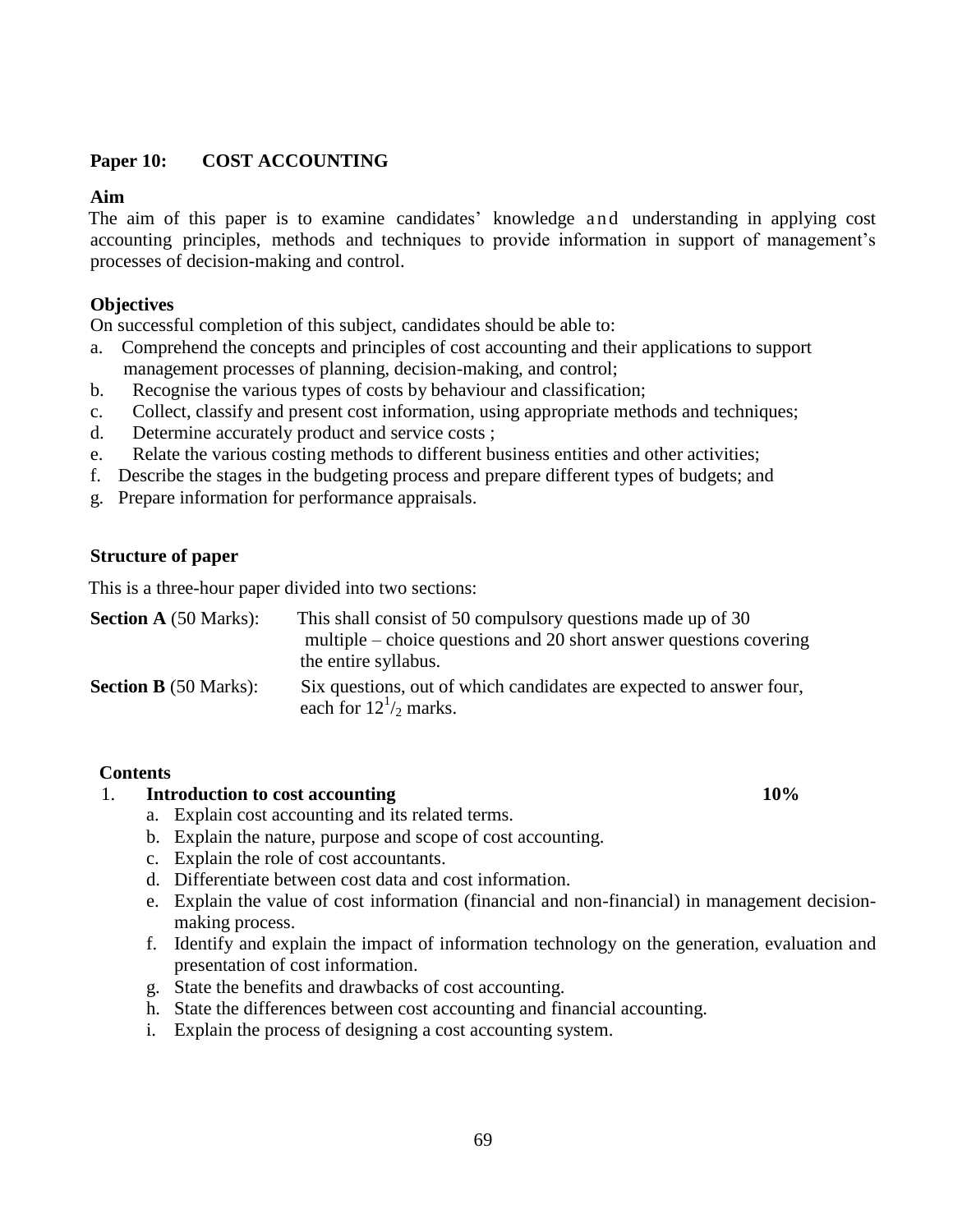- g. Identify and use fixed, variable and semi-variable costs in cost analysis.
- 

#### 3. **Elements of cost** 25%

(a) Accounting for inventory.

- i. Define and state the basic classifications of inventory.
- ii. Describe the procedure and documentation of inventory, with regard to:
	- Ordering:
	- Purchasing and control;
	- Receiving;
	- Stores planning;
	- Re-ordering procedures and economic order quantity (EOO);
	- Issuing and valuation of inventory, using FIFO, LIFO, weighted average, standard cost and replacement cost; and
	- Management and storage control, using bin cards and store ledgers.
- iii. Explain and illustrate ABC analysis techniques, physical and continuous stocktaking.
- iv. Explain just in time (JIT) production and purchasing.

#### (b) **Accounting for labour**

- i. Explain job evaluation, merit rating, work study, methods study and work measurement.
- ii. Explain recording and monitoring procedures namely time-keeping and time-booking functions.
- iii. State and explain the basic labour remuneration methods including time based systems, piecework systems, individual and group incentives schemes.
- iv. Explain treatments of overtime and idle time in labour costing.
- v. Explain and prepare entries in payroll accounting.
- vi. Explain the causes of labour turnover and ascertain the costs of labour turnover.
- (c) **Accounting for** overheads
	- i. Explain the term overheads and state the components.

## 2. **Cost classification, codification and segregation** 5%

- a. Classify cost according to nature, functions, elements, responsibilities and behavioural patterns.
- b. Explain cost coding.
- c. Explain the principles of a coding system and illustrate the use of codes.
- d. Explain the meaning of cost segregation and cost estimation.
- e. Explain the structure of a linear function and equation.
- f. Separate cost into its fixed and variable components using the following cost segregation techniques:
	- i. Scatter graph;
	- ii. High/low analysis; and
	- iii. Regression analysis.
- 
- h. Analyse the effect of changing activity levels on unit costs.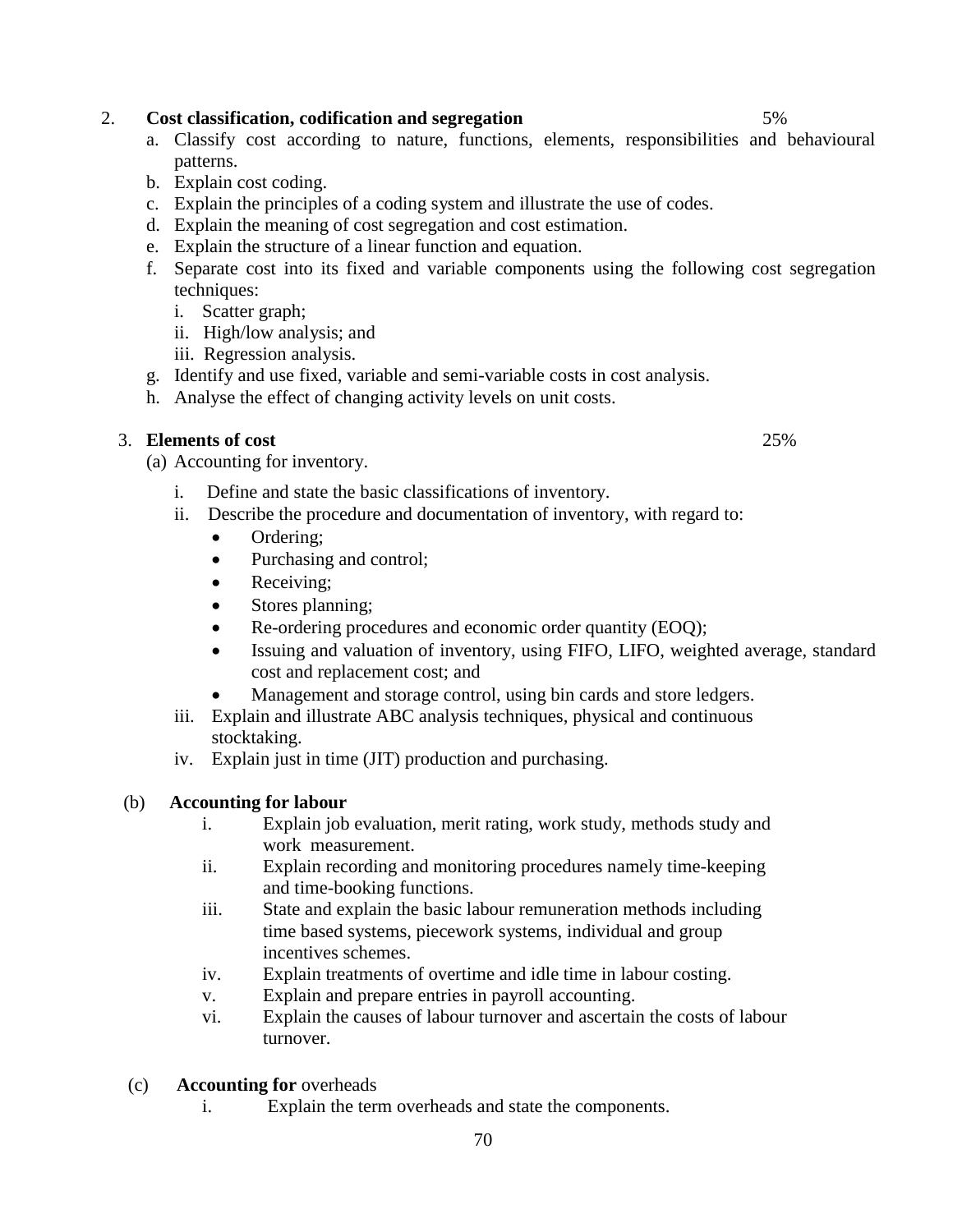- 71
- 
- ii. Differentiate between overheads allocation and apportionment.
	- iii. Explain overheads absorption.
	- iv. Explain and demonstrate the use of continuous apportionment.
	- v. Explain overheads absorption bases and compute overhead absorption rates.
	- vi. Explain and illustrate the treatment of under- and over-absorption of overhead.
	- vii. Explain Activity-Based Costing (ABC).

## 4. Interlocking and integrated accounts 5%

- a. Explain book keeping entries and ledger for interlocking systems.
- b. Reconcile financial and cost accounting profits.
- c. Explain and illustrate integrated accounting system.

## 5. **Costing methods** 15%

- a. Explain and illustrate the following types of costing methods in relation to specific order costing:
	- i. Job costing;
	- ii. Batch costing; and
	- iii. Contract costing.
- b. Continuous operation costing
	- i. Prepare process account in order to determine the cost of a unit of output including normal loss, abnormal loss and abnormal gain.
	- ii. Illustrate the concept of equivalent units and work-in-process.
	- iii. Differentiate between by-products and joints products and estimate their values at split-off points.
- c. Service costing

 Identify and illustrate appropriate unit cost measures that may be used in different service/operation situations**.** 

## 6. **Performance measurement** 15%

- a. Budgeting and budgetary control
	- i. Explain budgeting and budgetary control.
	- ii. State and explain types of budget including functional, cash, capital and master budgets.
	- iii. Describe the stages in the budgeting process.
	- iv. Prepare different types of budgets with emphasis on principal budget factor.
	- v. Differentiate between fixed and flexible budgeting**.**
	- vi. Explain zero-based budgeting.
- b. Standard costing technique
	- i. Explain types of standards and bases of setting standards.
	- ii. Explain methods of determining standard cost and the uses of standard cost.
	- iii. Compute standard cost card.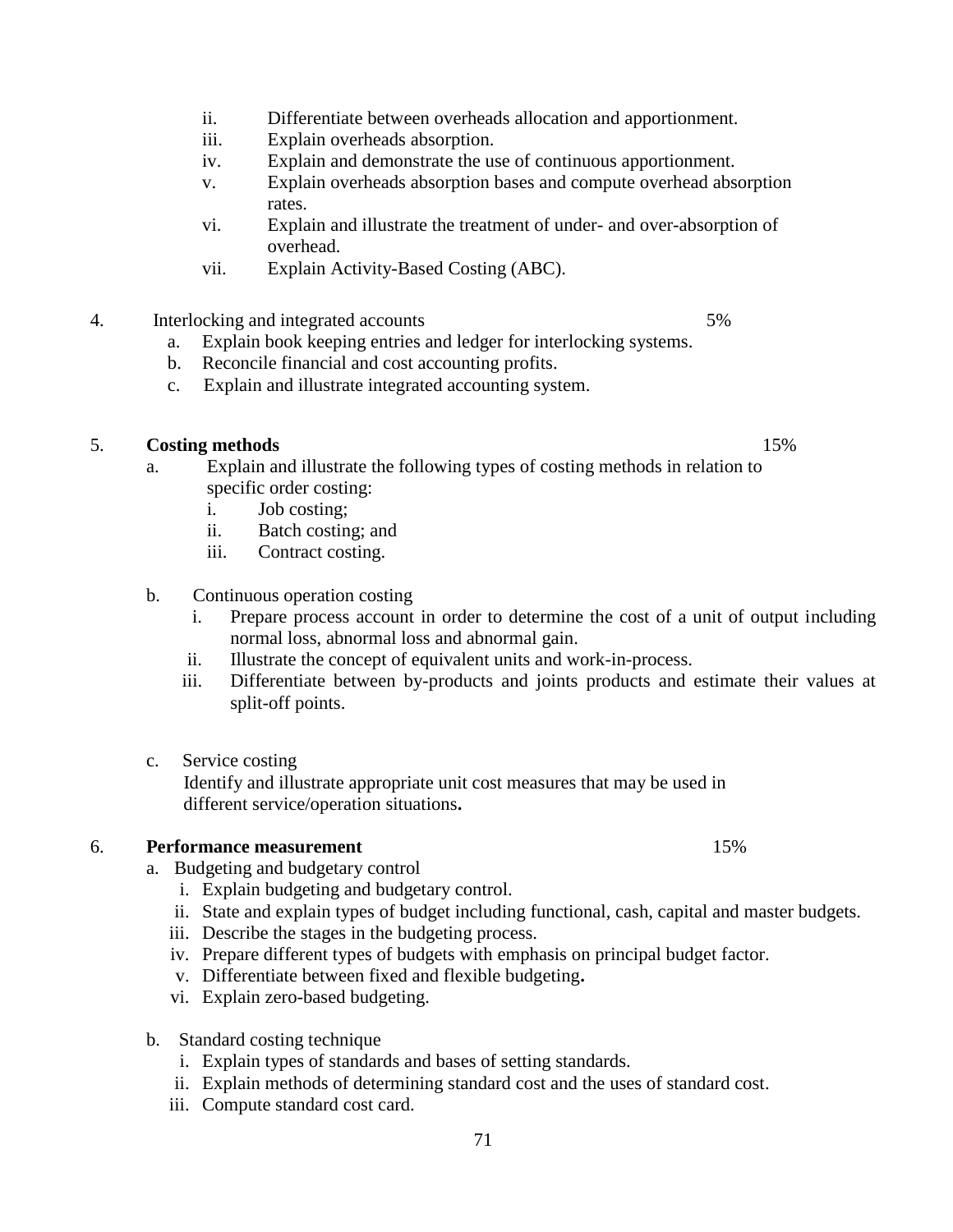- iv. Compute basic variances including sales, materials, labour and overheads.
- v. Compute standard ratios including activity, capacity and efficiency.
- vi. Analyse causes of variances.
- vii.

### 7. **Other costing techniques and decision-making tools** 15%

### a. Decision making

- i. Prepare income statements under marginal and absorption costing methods.
- ii. Explain the concept of relevant cost.
- iii. Explain the concept of limiting factor.
- iv. Prepare cost statements to support short term decision making, including make or buy, products mix, special order pricing, shut down problems; etc.

### b. **Cost -Volume-Profit** (CVP) **analysis**

- i. Explain the concept of cost -volume-profit (CVP) analysis.
- ii. Calculate break-even point, margin of safety and target profit for a single product.
- iii. Prepare and explain break-even chart, using traditional, contribution and profit/ volume approaches.
- iv. Provide a graphical presentation of simple CVP graphs, such as BEP and P/V graphs.
- v. Compute contribution margin ratio (CMR), profit volume (P/V) ratio and contribution/sales (CS) ratio.
- **vi.** State the limitations of break-even analysis.

### **c. Simple investment appraisal techniques**

- i. Explain and illustrate payback period without discounting techniques.
- ii. Explain and illustrate discounted cash flow (DCF) techniques but limited to net present value (NPV).

## 8. **Developments in cost accounting 5%**

Explain the following costing related terms:

- a. Just in- time  $(JIT)$ ;
- b. Kanban inventory control;
- c. Backflush accounting;
- d. Life cycle costing;
- e. Target costing; and
- f. Advanced Manufacturing Technique (AMT).

### 9. **Cost reduction and control** 5%

- a. Explain the terms 'cost reduction' and 'cost control'.
- b. Explain cost reduction.
- c. Differentiate between cost reduction with cost control.
- d. Explain value analysis and value engineering.
- e. Explain Organisation and Methods (O & M).
- f. Explain work study and differentiate between method study and work measurement.
- g. Explain cost audit.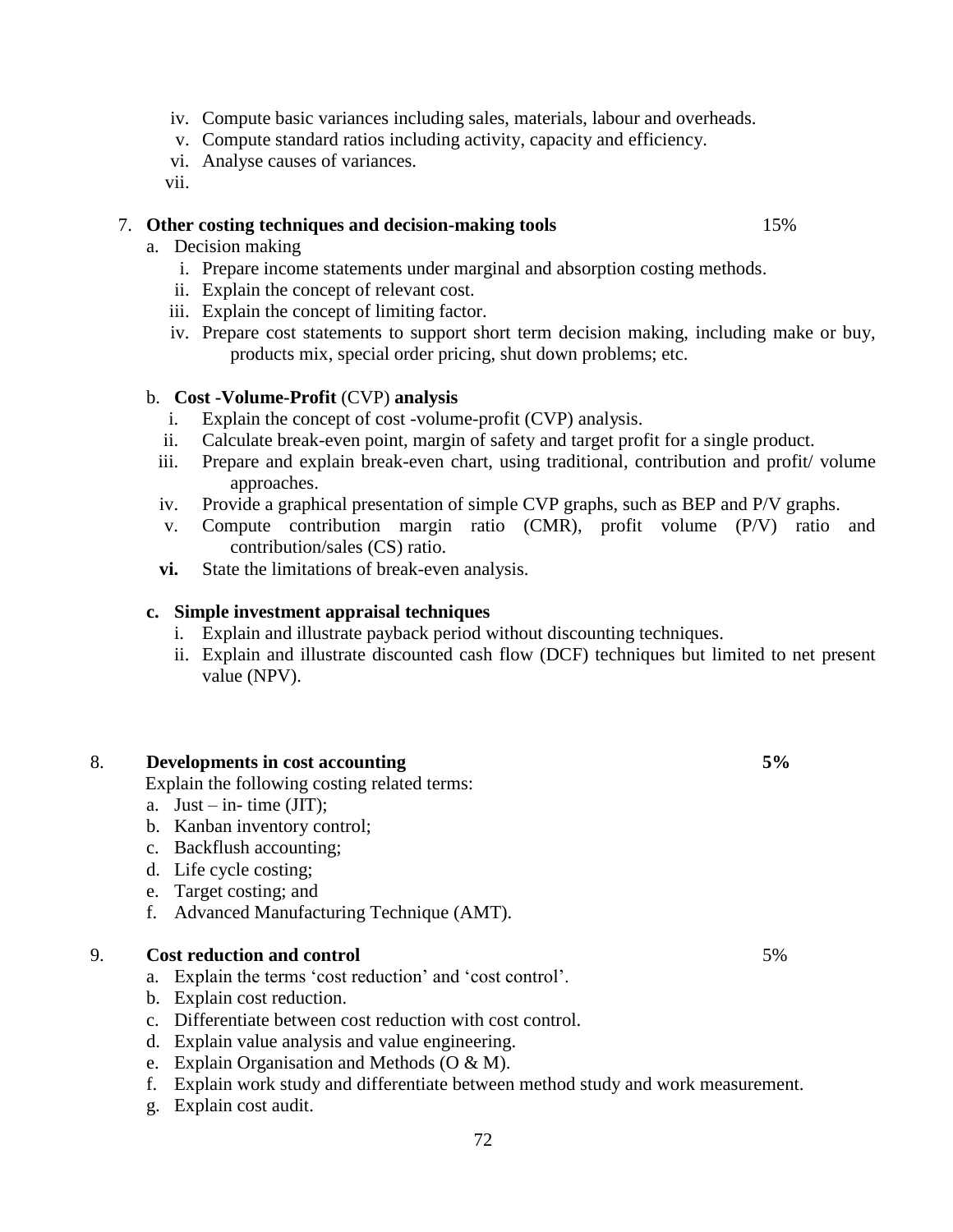## **Recommended texts**

- 1. ATSWA Study Pack on Cost Accounting
- 2. Iwarere, H.T. (2014) An In-depth Approach into Cost Accounting. Nigeria: BIPL Publication.
- 3. Adeniyi, A. A. (2012). Cost Accounting: A Managerial Approach. 2<sup>th</sup> ed. Nigeria: Value Analysis Consult.
- 4. Lucey, T. (2009). Costing.  $7<sup>th</sup>$  ed. Cengage Learning.
- 5. Appiah –Mensah, K. B. (2007). Principles of Cost Accounting. Ghana: Fiona Press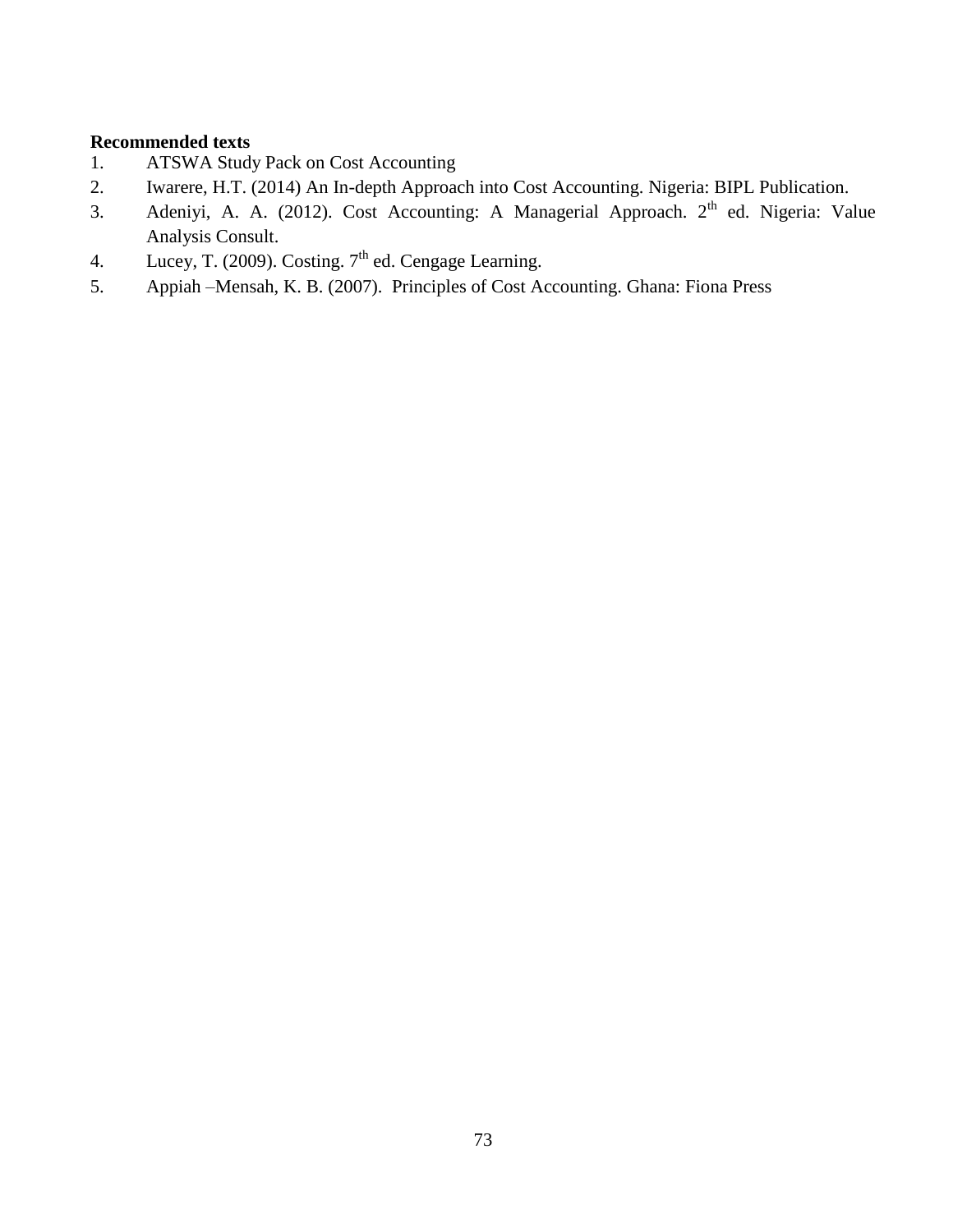### **PAPER 11: TAXATION NIGERIA**

### **Aim**

The aim of this paper is to examine candidates' knowledge and understanding of the various aspects of tax system, computations of tax liabilities of individuals and businesses, as well as issues relating to filing of returns to the relevant tax authorities.

### **Objectives**

On completion of this paper, candidates should be able to:

- a. Explain the basic operation and scope of the tax system;
- b. Identify and explain the taxes and levies collectible by different tiers of government or relevant tax authorities;
- c. File the necessary returns to the relevant tax authorities;
- d. Compute value added tax, stamp duties, withholding tax, customs and excise duties, as well as luxury tax.
- e. Compute tax on property and investment income;
- f. Compute tax liabilities of employees based on Pay-As-You-Earn (PAYE);
- g. Compute direct assessment on individuals;
- h. Compute adjusted profit or loss for trade and vocations;
- i. Compute total profit of companies;
- j. Compute companies income tax;
- k. Compute tertiary education tax;
- l. Compute capital gains tax;
- m. Identify and explain ethical issues in real-life situations or any given scenario;
- n. Explain the application of information technology in taxation; and
- o. Attend to tax queries from State Internal Revenue Service and Federal Inland Revenue Service as applicable in Nigeria.

### **Structure of paper**

The paper will be a three-hour paper divided into two sections:

| <b>Section A</b> (50 Marks): | This shall consist of 50 compulsory questions made up of 30                                       |
|------------------------------|---------------------------------------------------------------------------------------------------|
|                              | multiple – choice questions and 20 short answer questions covering<br>the entire syllabus.        |
| <b>Section B</b> (50 Marks): | Six questions, out of which candidates are expected to answer four,<br>each for $12^{1/2}$ marks. |

### **Contents**

### **1. Introduction to taxation 10%**

- a. Define tax
- b. Explain the objectives of taxation.
- c. Explain the principles of taxation.
- d. Explain the classification of taxes.
- e. Explain the sources of Nigerian tax laws.
- f. Explain the basic concepts in taxation:
	- i. Tax base, tax yield, tax rate, tax incidence; and
	- ii. Tax burden, tax impact, tax shift and tax effect.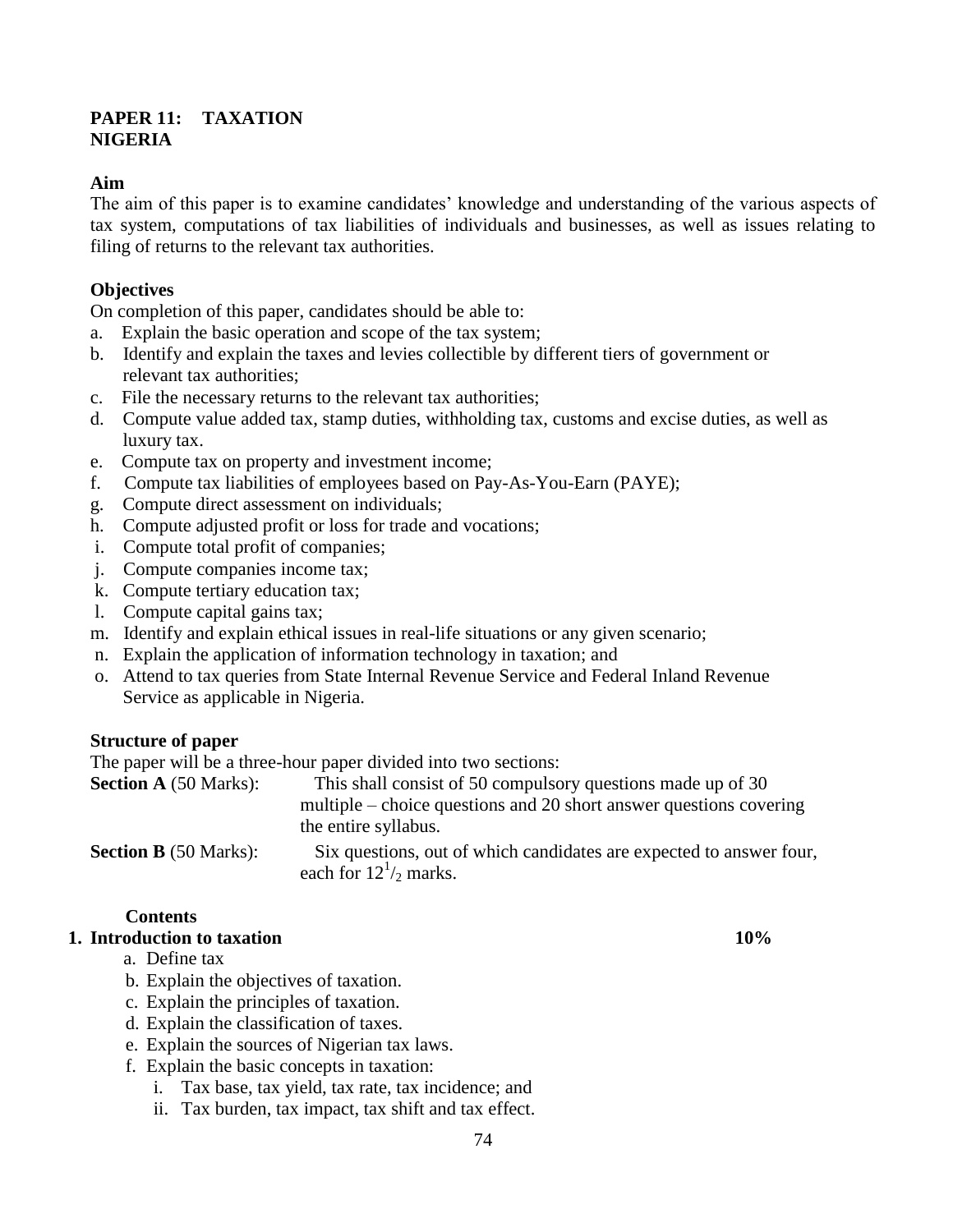- g. Differentiate between taxes and levies.
- h. Explain multiplicity of taxes.
- i. Explain tax amnesty in relation to voluntary assets and income declaration scheme (VAIDS) and voluntary offshore assets regularisation scheme (VOARS).
- j. Explain the objectives and policy guidelines of the National Tax Policy (NTP), 2017.

## **2. Administration of taxes 15%**

- a. Explain the composition, powers and duties of organs of tax administration:
	- i. Joint Tax Board (JTB);
	- ii. Federal Inland Revenue Service Board (FIRSB);
	- iii. State Board of Internal Revenue (SBIR);
	- iv. Joint State Revenue Committee ( JSRC);
	- v. Local Government Revenue Committee (LGRC);
	- iv. Technical Committees of the Boards; and
	- v. Tax Appeal Tribunal (TAT).
- b. Identify taxes and levies imposed and collectible by each tier of government.
- c. Explain the practical procedures for registration of taxpayers.
- d. State the documents necessary for filing of tax returns with the relevant tax authorities.
- e. Explain the filing of tax returns in respect of:
	- i. Individual taxpayers;
	- ii. Corporate taxpayers;
	- iii. Terms of payment; and
	- iv. Due dates of filings.
- f. Explain the following types of assessment:
	- i. Self assessment;
	- ii. Best-of-judgement assessment (BOJ)/administrative assessment;
	- iii. Turnover assessment;
	- iv. Protective/jeopardy assessment;
	- v. Amended/additional assessment;
	- vi. Assessment based on dividend paid; and
	- vii. Back duty assessment.
- g. Explain the collection and enforcement procedures of taxes.
- h. Explain the penalties for late payment of taxes.
- i. Explain the objections and appeal procedures.
- j. Explain the composition of Tax Appeal Tribunal (TAT) and hearing before a TAT.
- k. State the taxes and levies (approved list for collection).
- l. Explain and differentiate between tax avoidance and tax evasion.
- m. Explain the procedure for obtaining a tax clearance certificate (TCC).
- n. State the following in respect of a tax clearance certificate (TCC):
	- i. Definition and contents;
	- ii. The conditions for granting TCC;
	- iii. Transactions for which a TCC is required;
	- iv. Application for a TCC;
	- v. Offences and penalties; and
	- vi. Problems of obtaining TCC.
- o. Explain the fundamental principles of ethics as specified by the International Ethics Standards Board for Accountants (IESBA):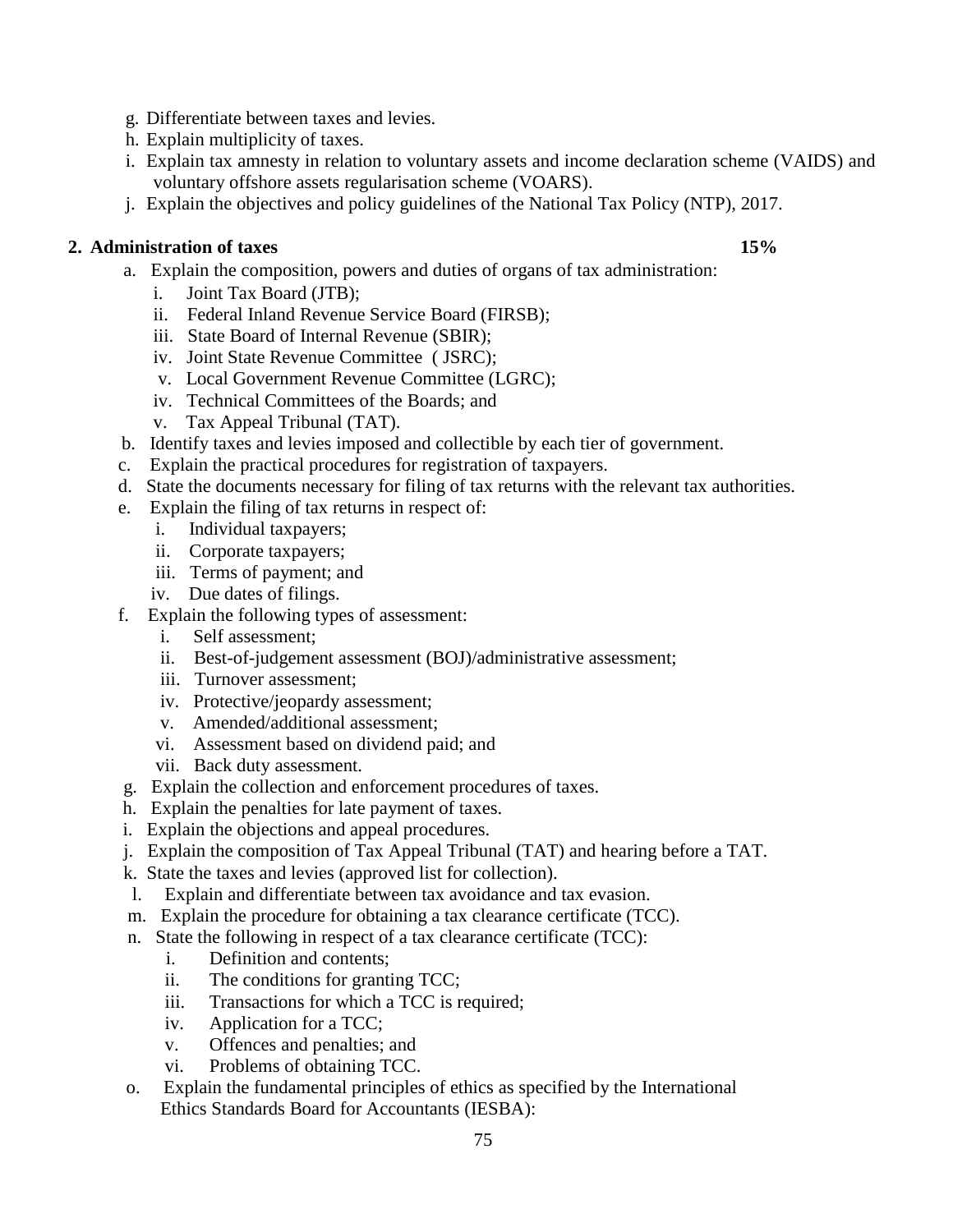- i. Integrity;
- ii. Objectivity;
- iii Professional competence and due care;
- iv. Confidentiality; and
- v. Professional behavior.

## 3. **Value added tax (VAT) and stamp duties 10%**

## **a. Value added tax**

- i. Explain the nature, objectives, and administration of VAT.
- ii. Explain the registration and deregistration of tax taxpayers for VAT.
- iii State the VAT threshold.
- iv. Explain taxable persons, goods and services.
- v. Prepare and file of VAT returns.
- v. Explain when goods and services shall be deemed to be supplied in Nigeria.
- vi. Explain time of supply.
- vii. Explain exported services.
- viii. State exempted goods and services.
- ix. Identify vatable services rendered by financial institutions.
- x. Identify income of financial institutions not liable to VAT.
- xi. Explain zero-rated supplies.
- xii. Explain input and output VAT.
- xiii. Compute VAT liability and explain the treatment of opening and closing inventories.
- xiv. Explain self-account provision for which VAT was not charged.
- xv. Explain the treatment of VAT on sale and transfer of assets amongst related parties in business reorganization and restructuring.
- xvi. Explain the treatment of VAT on property, plant and equipment purchased, as well as operating expenses.
- xvii. Explain the treatment of VAT on imported and exported goods and services.
- xviii. Explain the obligations for records and account keeping, valid VAT invoice, as well as preparation of VAT accounts.
- xix. Explain the merits and demerits of VAT.
- xx. Explain the process of VAT recovery.
- xxi. State the offences and penalties associated with VAT.
- xxii. Explain the composition and functions of the VAT Tribunal.
- xxiii. Explain the procedure for VAT audit and investigation.

### **b. Stamp duties**

- i. Explain the nature, objectives and administration of stamp duties.
- ii. Explain the forms of stamp duties and method of computation of each.
- iii.State the instruments and receipts liable to stamp duties.
- iv.State the instruments exempted from stamp duties.
- v. Identify the relevant tax authorities for collection.
- vi.Explain the functions of the Commissioner for Stamp Duties.
- vii. Explain the modes of denoting stamp duties.
- viii. Explain when electronic documents are regarded as received in Nigeria.

ix.Explain duties on loans, credit facilities, and other agreements.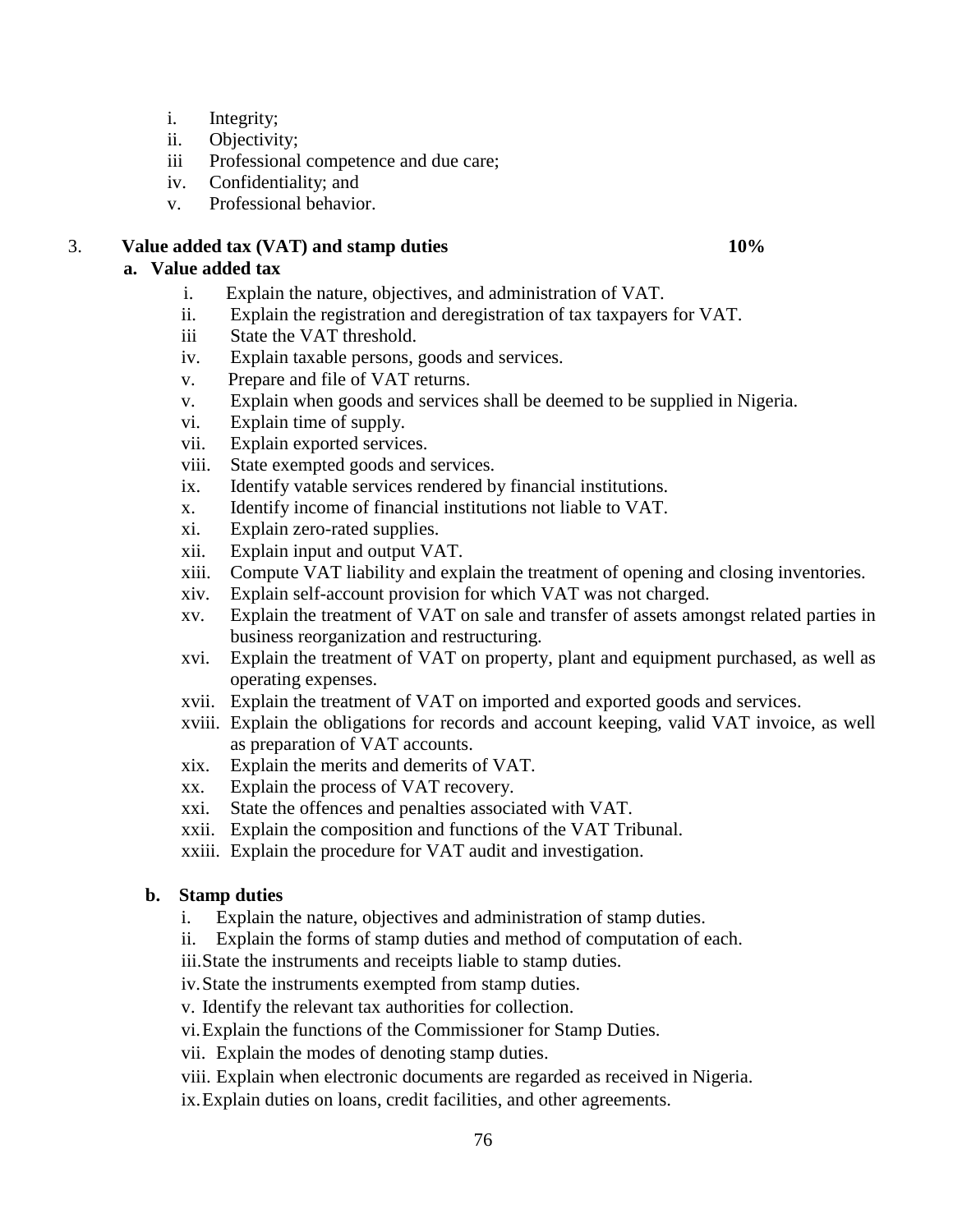- x. Explain electronic money transfer levy.
- xi.Explain duties on contracts.
- xii. Explain the process of adjudication, the limits, and appeal procedures.
- xiii. Explain the consequences for non- compliance with the provisions of the Stamp Duties Act Cap. S8 LFN 2004 (as amended).

### **4. Withholding tax (WHT), customs and excise duty, and luxury tax 5% a. Withholding tax (WHT)**

- i. Explain the nature, objectives, and administration of WHT.
- ii. Identify the relevant tax authority for collection of WHT.
- iii. State the transactions subject to WHT, exemptions, and applicable rates.
- iv. Explain the exemption of "sales in the ordinary course of business from WHT", taking into consideration the judgement of Tax Appeal Tribunal, Lagos, on November 30, 2020.
- v. Explain the procedure for filing, contents of WHT return, and remittance to relevant tax authorities.
- vi. Explain the treatment of withholding tax receipts/ credit notes.
- vii. Explain the procedure relating to WHT refunds.
- viii. Explain the merits and demerits of WHT refunds.
- ix. Explain the penalty for late remittance and non-deduction of withholding tax from payments to third parties.

### **b. Customs and excise duties**

- i. Explain the nature, objectives, and administration of customs and excise duties.
- ii. State the rates and basis of computation.
- iii. Identify excisable items.
- iv. Explain the provisions relating to the furnishing of information by manufacturers and keeping of goods.
- v. Explain the offences and penalties.

### **c. Luxury tax**

- i. Explain luxury tax.
- ii. Identify the relevant goods and services.
- iii. State the applicable rate for each of the goods and services.
- iv. Explain the benefits of taxation of luxury goods.

### 5. **Personal income tax (PIT) 20%**

### a. **Taxation of employment income**

- i. Explain employment income.
- ii. State taxable persons under the enabling Act.
- iii. Explain and differentiate between contract of employment and contract for employment.
- iv. Differentiate between types of employment:
	- Nigerian employment; and
	- Foreign employment.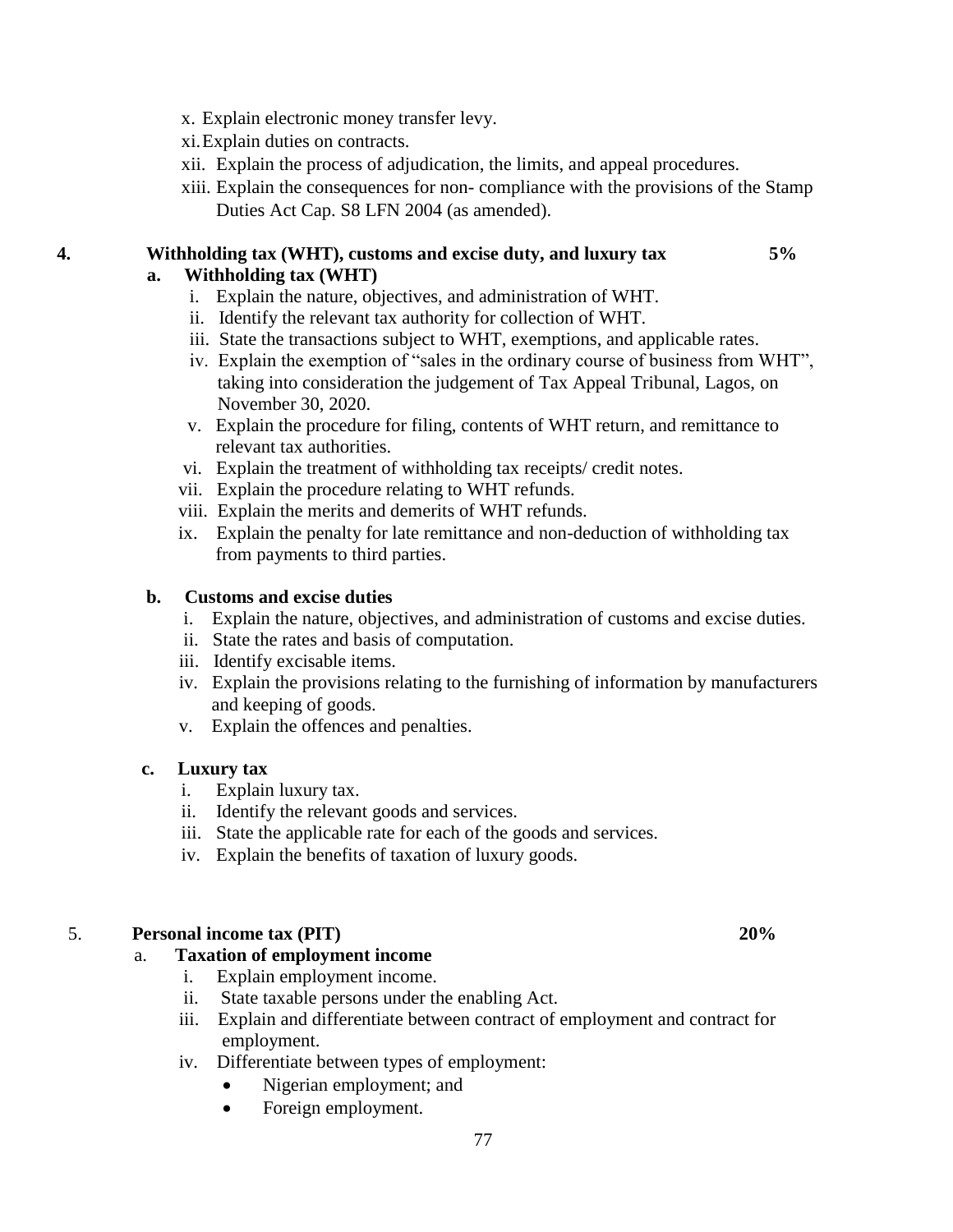- v. Identify the relevant tax authorities.
- vi. Explain the importance of residence of a taxpayer.
- vii. Explain itinerant worker.
- viii. Explain registration of employees for Pay-As-You –Earn (PAYE).
- ix. Explain the operation of PAYE.
- x. Explain filing of annual returns by employers in respect of emoluments paid to employees in the preceding year.
- xi. Explain the basis of assessment of an employee.
- xii. Explain the exemption of minimum wage earners from the payment of personal income tax.
- xiii. Identify the incomes chargeable as well as allowable and non allowable expenses.
- xiv. Explain the general provisions relating to valuation of benefits-in kind (BIK).
- xv. Compute gross emoluments/ total income.
- xvi. Identify tax exempt deductions.
- xvii. Compute gross income.
- xviii. Compute consolidated relief allowance (CRA).
- xix. Compute chargeable income.
- xx. Compute personal income tax payable.
- xxi. Compute minimum tax payable.
- xxii. State the offences and penalties payable.

## **b. Taxation of investment income**

- i. Explain franked investment income.
- ii. Explain the basis of assessment.
- iii. Identify allowable and non-allowable expenses.
- iv. Compute rental income chargeable to tax on property.
- v. Explain the tax implications on dividends and interests.

### **c. Taxation of sole traders /self employed individuals**

- i. Explain badges of trade, trade and profession.
- ii. Explain the basis of assessment.
- iii. Identify taxable and non- taxable income.
- iv. Identify allowable and non-allowable expenses.
- v. Ascertain adjusted profit/(loss).
- vi. Explain the rules for commencement, change of accounting date and cessation of business.
- vii. Explain the treatment of losses.
- viii. Identify qualifying capital expenditure.
- ix. Compute capital allowances.
- x. Compute balancing adjustments on disposal of qualifying capital expenditure.
- xi. Explain the treatment of capital allowances for small companies.
- xii. Identify tax exempt deductions.
- xiii. Compute gross income.
- xiv. Compute consolidated relief allowance (CRA).
- xv. Compute chargeable income.
- xvi. Compute personal income tax payable.
- xvii. Compute minimum tax payable.
- xviii. State the offences and penalties.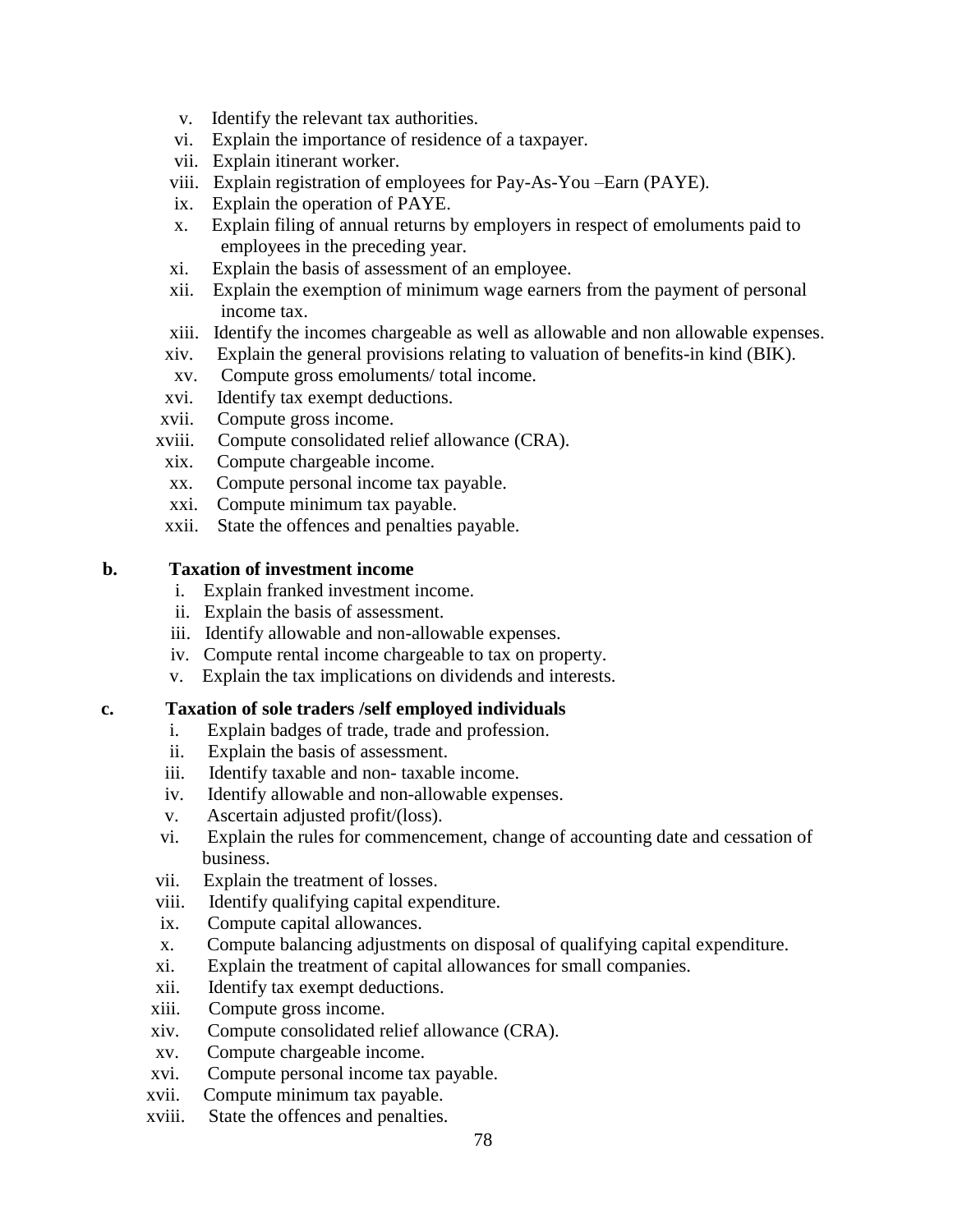### **d. Taxation of partners in partnerships**

- i. Explain partnership.
- ii. State the relevant tax office.
- iii. Explain the basis of assessment.
- iv. Explain the treatments of admission and retirement of partners, as well as the amalgamation of partnerships.
- v. Explain tax treatment of conversion of a partnership to a limited liability company.
- vi. Explain the rules of commencement and cessation relating to partnership income.
- vii. Identify allowable and non allowable expenses.
- viii. Compute the income of a partnership business.
- ix. Explain the treatment of partnership loss.
- x. Compute capital allowances and explain its treatment in the taxation of partnership business.
- xi. Ascertain the computed income of the partners.
- xii. Identify the tax exempt deductions.
- xiii. Compute the gross income.
- xiv. Compute the consolidated relief allowance (CRA).
- xv. Compute the chargeable income of partners.
- xvi. Compute the personal income tax payable
- xvii. Explain taxation of limited liability partnership income.

### **e. Taxation of trusts, settlements and estates**

- i. Define trust, settlement and estate.
- ii. Identify persons chargeable.
- iii. Identify the relevant tax authority.
- iv. Explain what constitutes significant economic presence of a non-resident individual, executor, or trustee.
- v. Explain the basis of assessment.
- vi. Identify and explain allowable and non-allowable expenses.
- vii. Determine income from trust, settlement, and estate.
- viii. Ascertain computed income.
- ix. Compute income liable to tax in the hands of beneficiaries and trustees.
- x. State and explain offences and penalties.

### **6. Companies income tax (CIT) 20%**

- a Define small, medium-sized and large companies.
- b State persons chargeable to CIT.
- c Identify taxable and non- taxable income.
- d Identify allowable and non allowable expenses.
- e Explain the treatment of expenses incurred in deriving tax exempt income.
- f Define gross turnover.
- g Compute adjusted/ assessable profit.
- h Explain the rules of commencement, change of accounting date and cessation of business.
- i Explain the bases of assessment.
- j Explain the treatment of losses.
- k Identify qualifying capital expenditure.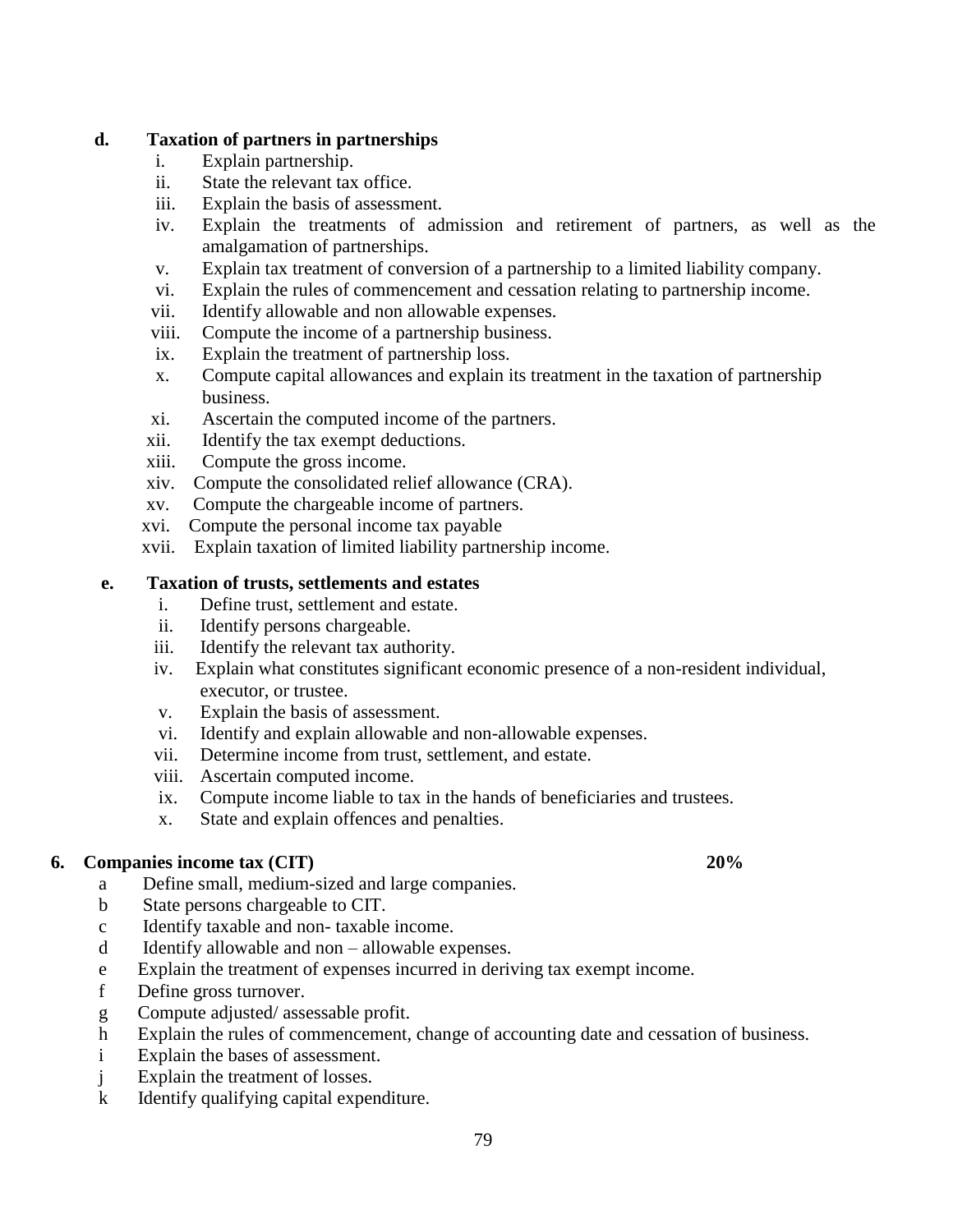- l State. the rates and conditions for granting capital allowances.
- m Compute capital allowances.
- n Explain rural investment allowance.
- o. Explain local plants and fabrication of spare parts.
- p. Explain the restriction on capital allowances, including those of small companies
- q Compute total profit.
- r Compute companies income tax by applying the applicable rates of tax to the total profit.
- s Compute companies income tax, using other bases, such as dividend and gross turnover
- t Compute minimum tax.
- u Explain the exemption of small companies from the payment of CIT.

### **7. Taxation of specialised businesses 5%**

- a Explain the taxation of enterprises in free trade zones.
- b Explain the tax provisions relating to agricultural business and primary agricultural production.
- c Explain the taxation of foreign air and sea transport companies.
- d Explain the taxation of foreign companies engaged in cable undertakings (telecommunications).
- e Explain the taxation of banks and insurance businesses.
- f Explain the taxation of authorised unit trust scheme.
- g Explain the tax provisions of the Nigerian Information Technology Development Act (NITDA), 2007 (as amended).
- h Explain the tax provisions relating to real estate investment companies which are approved by the Securities and Exchange Commission under the relevant provisions of real estate investment scheme (REIS).
- i. Explain the tax implications of the operation of regulated securities lending transactions in Nigeria.
- j. Explain the provisions of the National Agency for Science and Engineering Infrastructure (NASENI) Act, 1992, as they relate to taxation add as amended by Finance Act.
- k. Identify the legal basis for the taxation of non-governmental organisations (NGOs) in Nigeria as well as other obligations and exemptions as specified under the relevant tax legislations.
- l Explain the provisions of the Nigerian Police Trust Fund (Establishment) Act, 2019, as they related to 0.005% of the net profits of companies operating in Nigeria.
- m Define and explain e-commerce and e-business.
- n Differentiate between e-commerce and e-business.
- o Explain the CIT, VAT and WHT implications on e-commerce.

## **8. Tertiary education tax (TET) 5%**

- a. Explain the management and administration of the tertiary education trust fund (TET fund).
- b. Explain the composition and functions of the Board of Trustees.
- c. Explain the exemption of small companies from the payment of TET.
- d. Explain the imposition, assessment and collection of tax.
- e. Explain the allocation and distribution of the tax amongst different tiers of government.
- f. Compute tertiary education tax.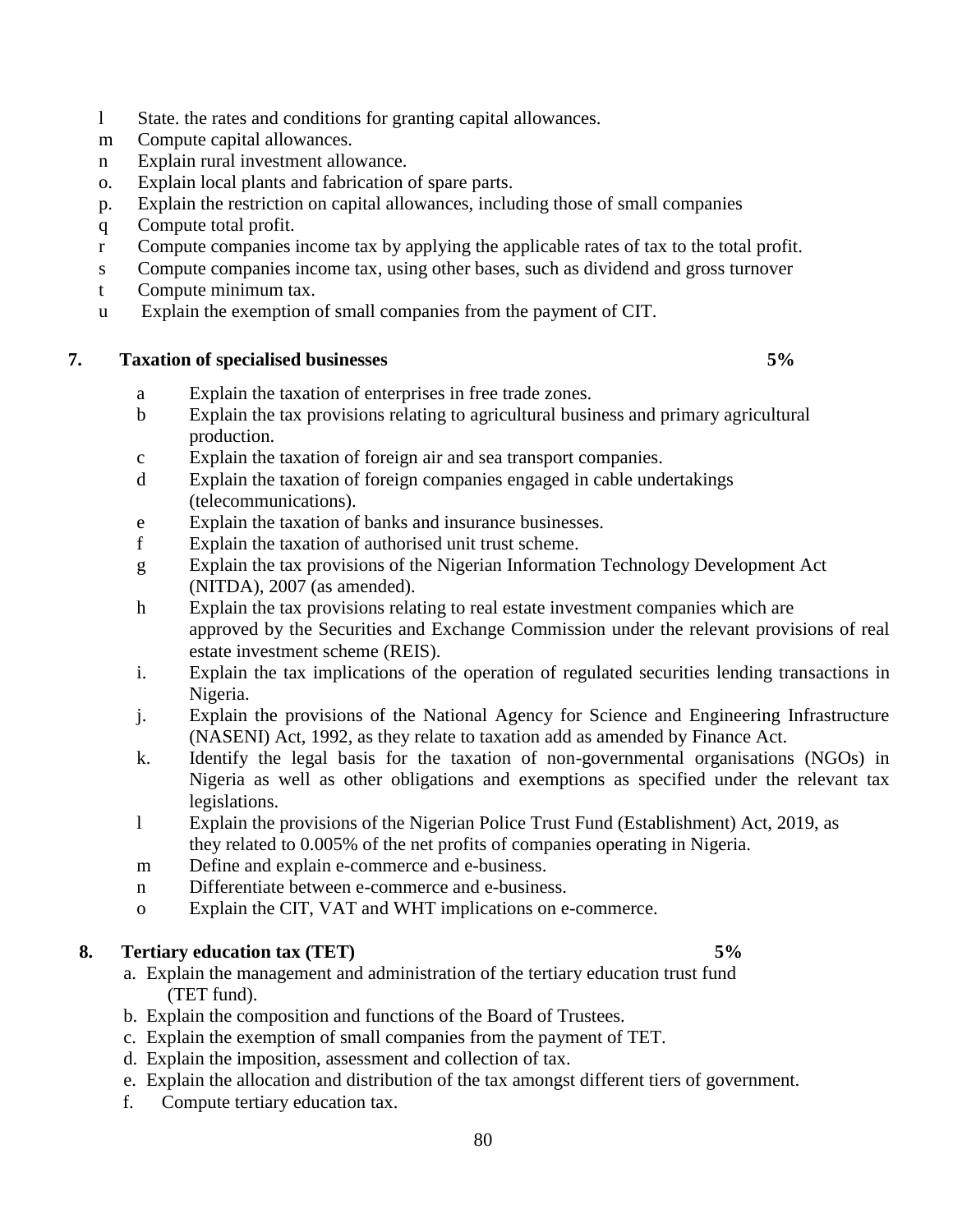g. State the offences and penalties.

### **9. Capital gains tax (CGT) 5%**

- a. Explain the nature, objectives and administration of capital gains tax.
- b. Identify the relevant tax authority.
- c. Explain the treatment of compensation for loss of office.
- d. Explain the responsibility of a taxpayer relating to the remittance of capital gains tax in respect of compensation for loss of office.
- e. Explain the conditions that must be met before assets transferred or sold in business reorganisation and restructuring are exempted from capital gains tax.
- f. Explain how the gains accruing to a person from disposal by it of Nigerian government securities, and shares of any Nigerian company registered under the Companies and Allied Mtters Act, shall be treated for tax purposes.
- g. Explain the allowable and disallowable expenses.
- h. Identify exempt chargeable gains.
- i. Explain artificial and fictitious transactions.
- j. Explain roll-over relief.
- k. Compute chargeable gains tax.
- l. Explain the offences and penalties.

## **10. Application of information technology in taxation 5%**

- a. Explain computer applications for tax planning, computations and administration, for example, web portals.
- b. Explain the key features of integrated tax administration system (ITAs) of Federal Inland Revenue Service (FIRS) which include:
	- i. Electronic registration of a taxpayer with the FIRS and validation of tax identification number (TIN);
	- ii. Online submission of tax returns;
	- iii. Electronic tax payment to FIRS;
	- iv. Processing of electronic tax clearance certificate (TCC); and
	- v. Automated filing and collection system of value added tax (VAT) as it relates to branded shops, super shops, supermarkets and standard restaurants.
- c. Explain excel payroll software template for the computations of employees tax.

## **Recommended texts**

- 1. ATSWA Study Pack on Taxation
- 2. ICAN Taxation Study Text (2021). Lagos: VI Publishers.
- 3. Companies and Allied Matters Act, 2020.
- 4. Finance Acts 2019, 2020 and 2021
- 5. Taxation journals and government circulars.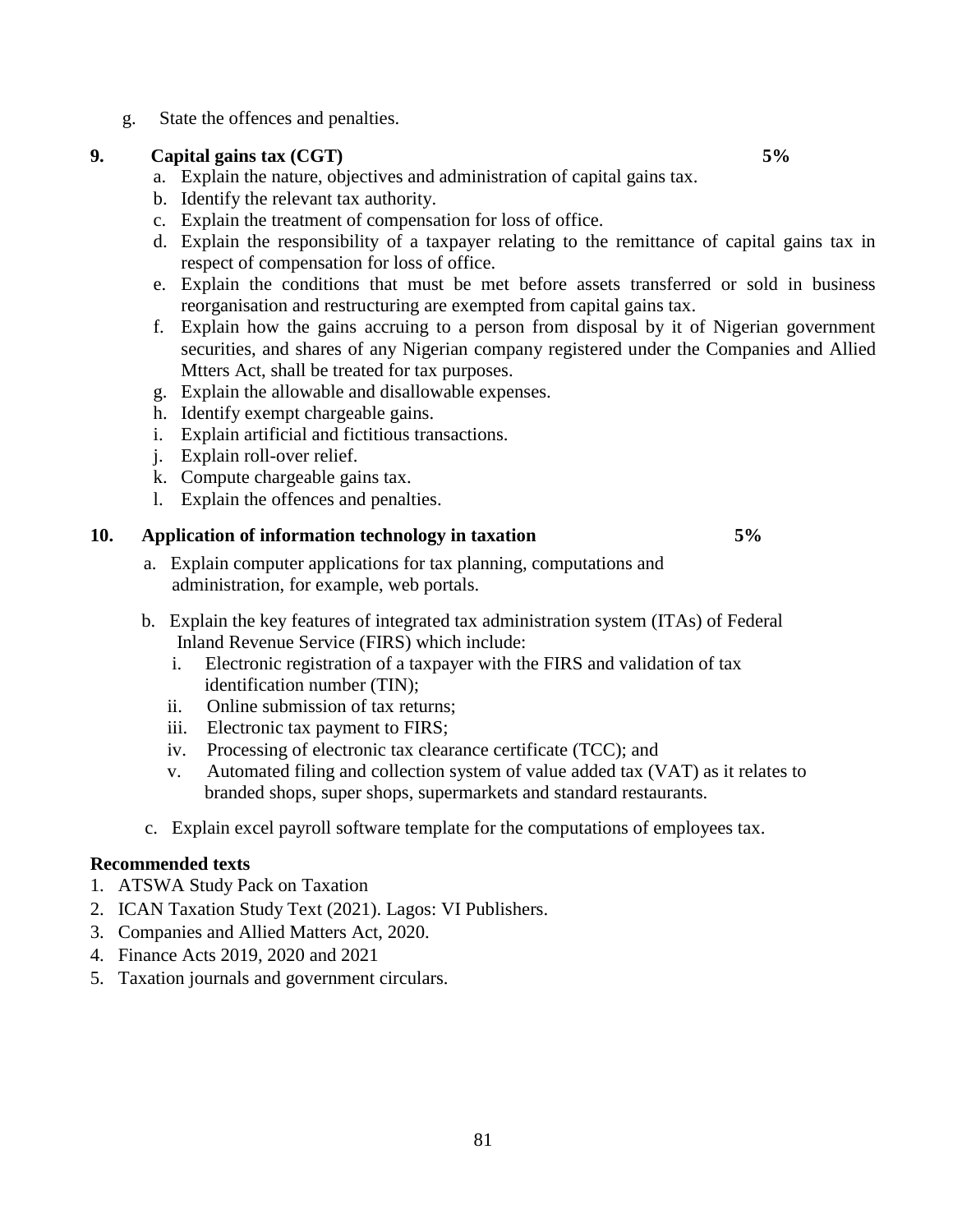## **PAPER 11: PREPARINGTAX COMPUTATIONS AND RETURNS GHANA**

## **AIMS**:

The aims of this paper are to examine candidates' knowledge and understanding of:

- a. the meaning of taxation and various aspects of tax system (tax policy, tax laws and tax administration) of the ABWA member countries;
- b. tax computations for individuals and businesses resident in member countries for the purposes of Personal Income Tax, Companies Income Tax, Capital Gains Tax, Value Added Tax and Tertiary Education Tax as applicable to member countries; and
- c. all issues relating to filing of returns to relevant tax authorities of (ABWA)member countries.

## **OBJECTIVES**:

On completion of this paper, candidates should be able to:

- a. Explain the basic operation and scope of the member country"s tax system,
- b. Compute Adjusted Profit or Loss computation for trade and vocations;
- c. Compute **Pay-As-You-Earn**(PAYE)as it relates to employees;
- d. Prepare direct assessment on individuals;
- e. Compute Companies Income Tax;
- f. Compute Taxation of Capital Gains ;
- g. Compute Value Added Tax and Stamp Duties;
- h. Compute Tax on property and investment income;
- i. File the necessary returns to the relevant tax authorities; and
- j. Identify and explain the taxes and levies collectible by different tiers of government or relevant tax authorities in member countries.
- k. Attend to the queries from the Ghana Revenue Authority.

### **STRUCTURE OF PAPER:**

The paper will be a three-hour paper divided into two sections:

**Section A** (50 Marks): This shall consist of 50 compulsory questions made up of 30

multiple-choice questions and 20 short -answer questions covering the entire syllabus.

**Section B**(50 Marks): Six questions, out of which, candidates are expected to answer four, each at 12½ marks.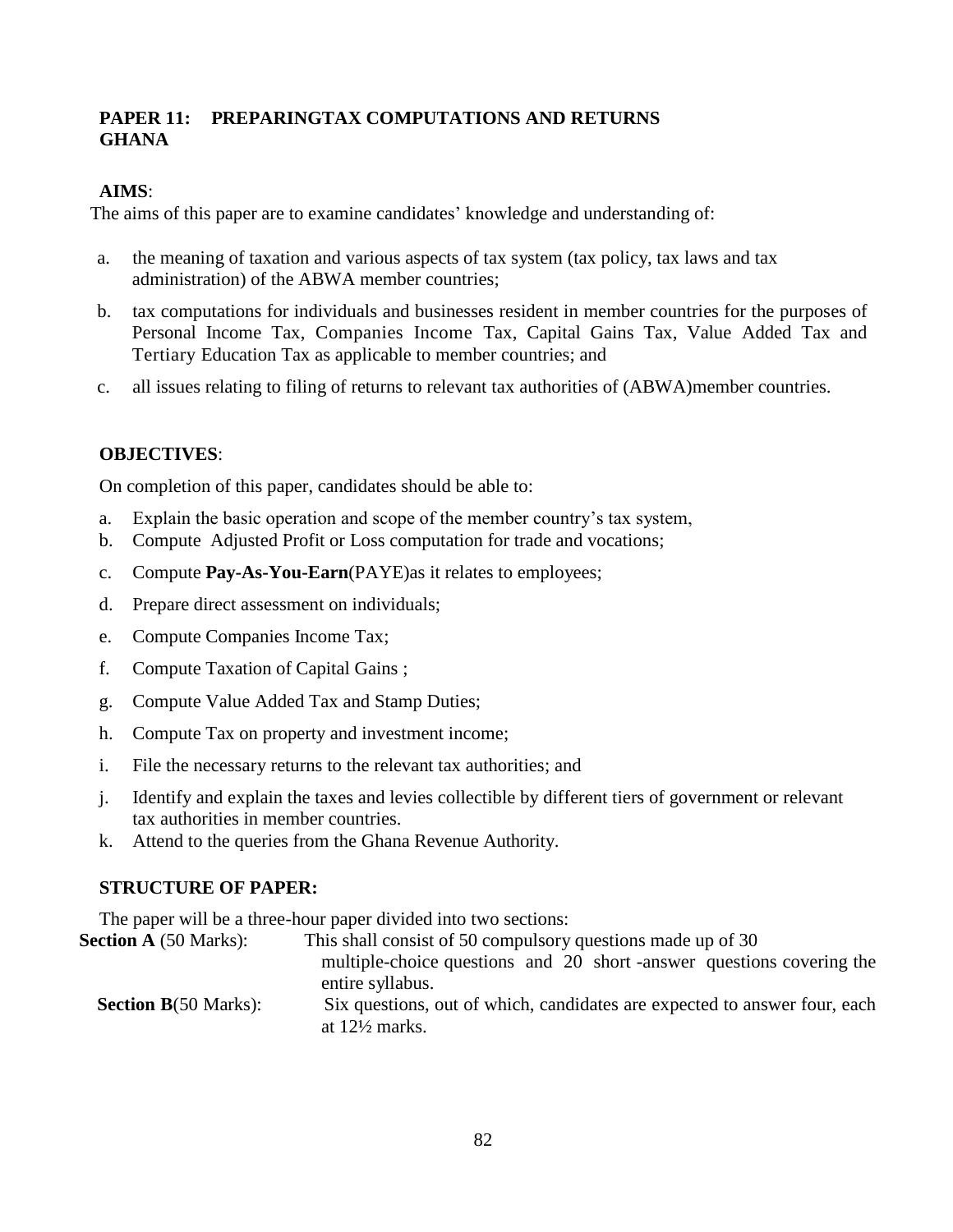## **CONTENTS**:

## 1. **Introduction to Taxation** 10%

- a. Definition and the Role of Taxation (Economic Role and Social Role of Taxation)
- b. Principles of Taxation
- c. Types of Taxes
- d. Classifications of Taxes
- e. The structure of tax system in Ghana
- f. Sources of Ghana Tax Laws
- g. Tax Yield, Tax Rate, Tax Incidence, Tax Impact, Tax Shift and Tax Effect
- h. Distinguish between Taxes and Levies such as National Health Insurance, Covid-19 Health Recovery levy, GET/Fund
- i. Basis of Taxation : Resident and Non-Resident Persons
- j. Assessable Income from Employment, Business and Investment
- k. Chargeable Income

## 2. **Administration of Taxes 20%**

- a. The nature of Ghana Revenue Act 791 Act 2019
	- i. The Ghana Revenue Authority
	- ii. Functions of the Ghana Revenue Authority
	- iii. The objectives of the Ghana Revenue Authority
	- iv. Regulations, Practice Notes , Private Rulings and Class Rulings
	- v. Offences, Penalties and Appeals
- b. Practical Procedures for Registration of Taxpayers for tax types and for Ghana Card (Taxpayer Identification Numbers)
- c. Knowledge of documents necessary for filing returns for taxes and dealing with the relevant tax authorities.
- d. Returns
	- i) Individual Taxpayer's Returns
	- ii) Corporate Taxpayers' Returns
	- iii) Timing of Filing of Returns
- e. Types of Assessment
	- i) Self Assessment Scheme– Nature and Benefits Administrative assessment
	- ii) Pre-emptive Assessment
	- iii) Audit Assessment
- f. Terms of Payment
- g. Failure and Penalties for Late Payment
- h. Computation of Royalty
- i. Introduction to Ethical Issues- Confidentiality and Conflict of Interest
- j. Distinction between Tax Avoidance, aggressive tax avoidance and Tax Evasion
- k. Tax Clearance Certificate-Nature, Relevance
- l. Taxes and Levies (approved list for collection) in Member Countries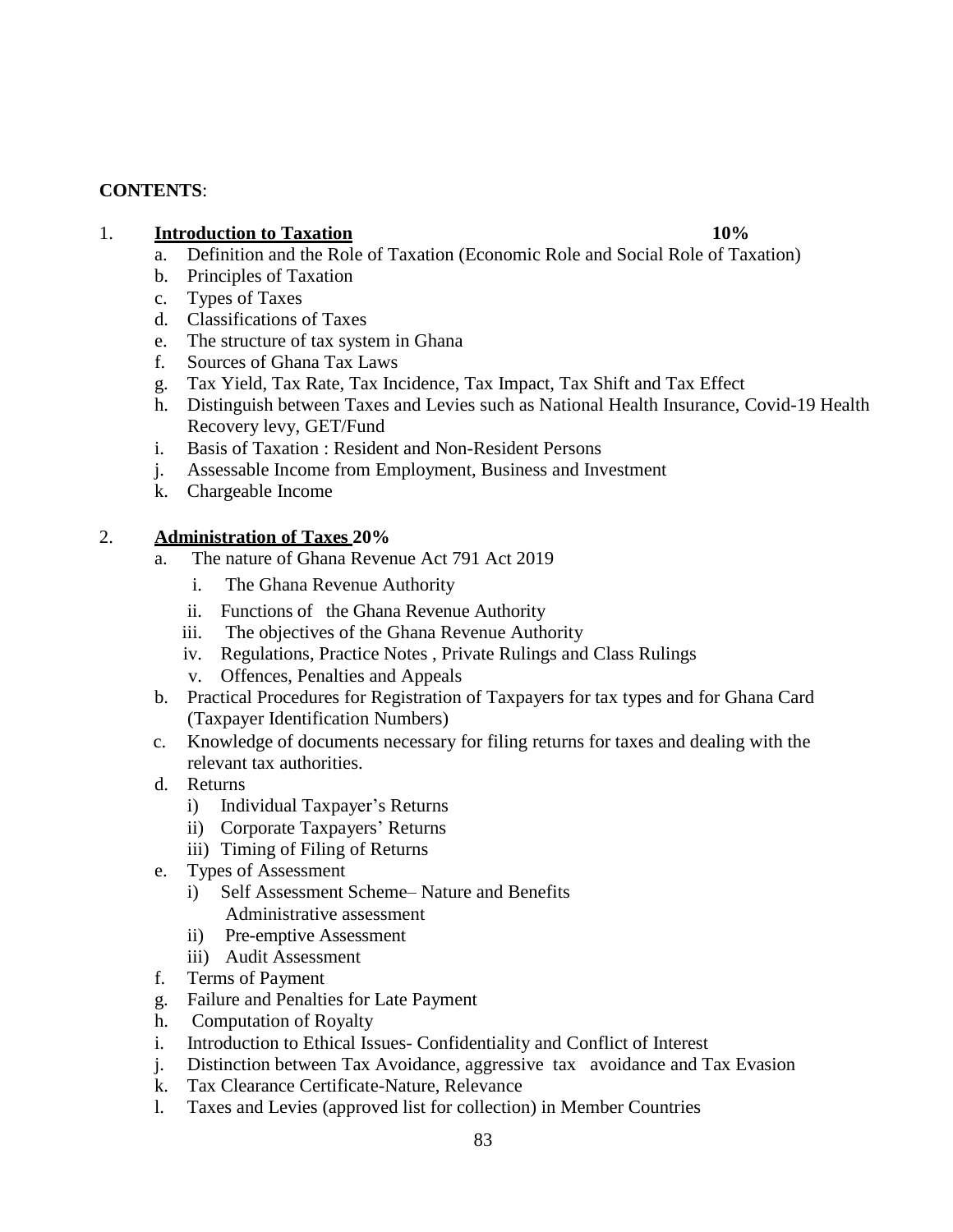## 3. **Personal Income Tax 20%**

- a. Imposition of Tax
- b. Taxable Persons
- c. Define Contract of Employment and Contract for Employment
- d. Distinguish between Types of Employment:
	- i) Ghana Employment; and
	- ii) Foreign Employment
	- iii) Who is an employee
- e. Incomes Chargeable
- f. General Provisions as to quantification of Benefits-in-Kind
- g. Valuation as to Living Accommodation
- h. Allowable and Non-Allowable Deductions
- i. Relevant Tax Authority
- j. Reliefs and Allowances, and Tax Exempt Deductions
- k. Taxable Income of Partnership
- l. Computation of tax payable by Partners in a partnership
- m. Basis for Computing Assessable Income
- n. Commencement of Business
- o. Change of Accounting Dates
- p. Cessation of Business
- q. Ascertainment of Gross Emoluments and Assessable Income from Employment
- r. Collection and Recoveries
- s. Objections and Appeals
- t. Offences and Penalties
- u. Taxation of Trusts
	- i) Define Trust and Estate of the Deceased Person and Incapacitated person ii)
	- iii) Determine Taxable Income of Trusts
	- iv) Determine Income from Trust
	- v) Identify and Explain Allowable and Non-allowable Expenses
	- vi) Compute Tax Liability in the Hands of Beneficiaries and Trustees
	- vii) State and Explain Offences and Penalties
- u. Taxation of Investment Income
	- i) Compute Rent on Property, including Contractor- financed Projects
	- ii) State and Explain the Tax Implications on Dividends and Interests
	- iii) Explain the Bases of Assessments and Payment of Taxes on Investment Incomes.

## 4. **Companies Income Tax 20%**

- a. Basis for Computing Assessable Profits
- b. Commencement of Business
- c. Change of Accounting Dates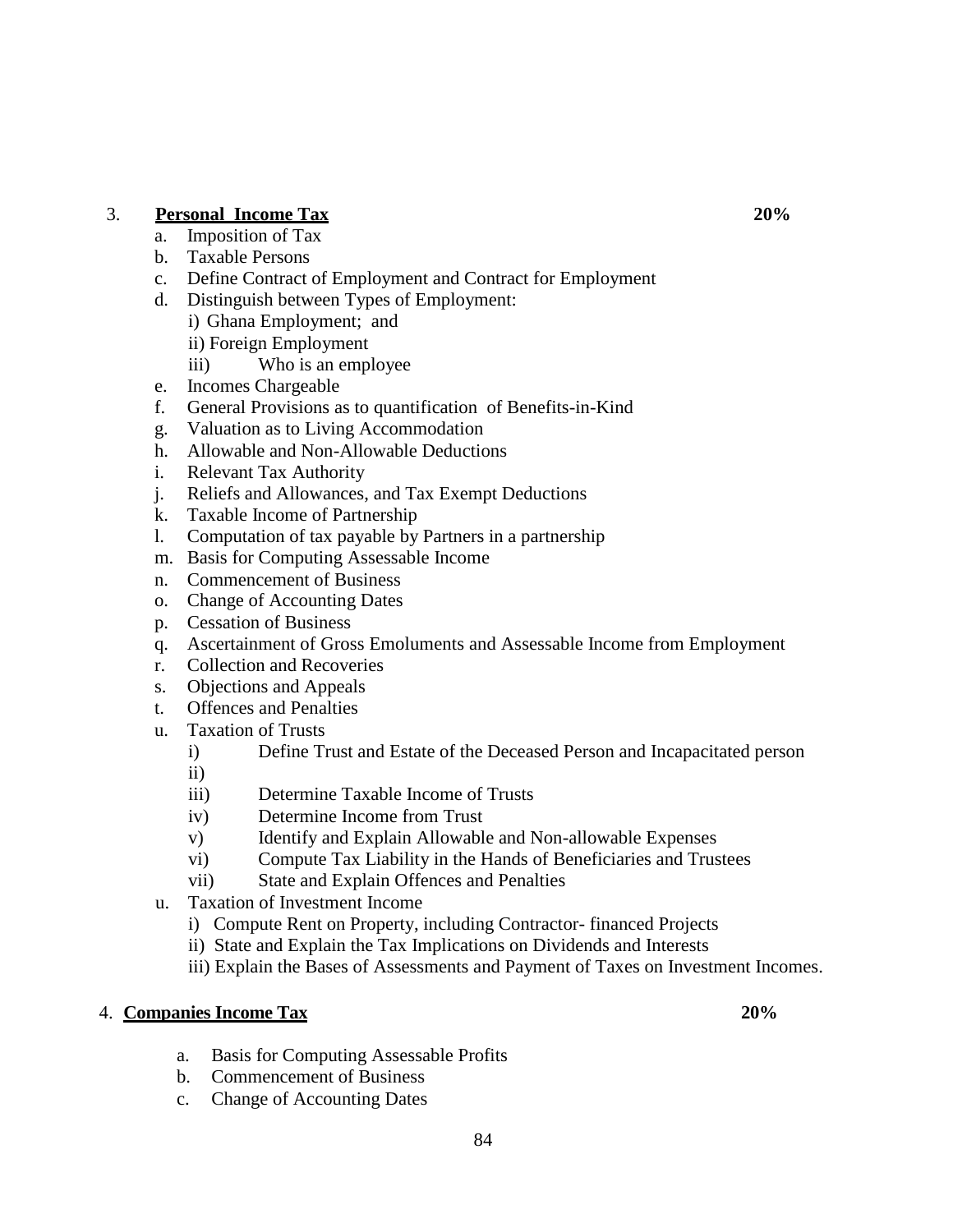- d. Cessation of Business
- e. Computation of Minimum Tax
- f.
- g. Free Zone Enterprise
- h.
- i. Capital Allowances– Types of Allowances and Conditions for Granting Allowances
- j. Total Profits and Tax Liabilities
- k. Explain the meaning of Exempt Amounts and what constitutes exempt
- l. Allowable and Non-Allowable Deductions
- m. Treatment of Business and Investment Losses
- n. Personal Reliefs and Allowances
- o. Filing of Tax Returns
- p. Outline and Apply the Tax Provisions for Real Estate and Agriculture
- q. Taxation of Foreign Air and Sea Transport Companies
- r. Taxation of Foreign Companies Engaged in Cable Undertakings (telecommunications)

## 5. **Withholding Tax5%**

- a. Meaning of withholding tax, withholdee, Authorized agents
- b. Deduction of Tax at Source
- c. Withholding Tax on Rent, Interest Royalty, Dividends, Directors Fee, Commissions, Part-time Teachers allowance, Invigilators' allowance, examiners' allowance and Professional Fees, Technical and Management fee and Contract of supplies
- d. Withholding Tax Rates
- e. Exemptions from Withholding Tax
- f. Remittance to Relevant Tax Authorities
- g. Treatment of Withholding Tax Receipts
- h. Payment of withholding tax
- i. Failure to withhold tax
- j. Withholding VAT and the Reasons for the Withholding VAT

## 6. **Taxation of Gain on the Realization of Capital Assets 10%**

- a. Relevant Tax Authority
- b. Administration
- c. Computation of Chargeable Gains
- d. Cost
- e.
- f. Consideration Received
- g. Market Value
- h. Returns and payment of tax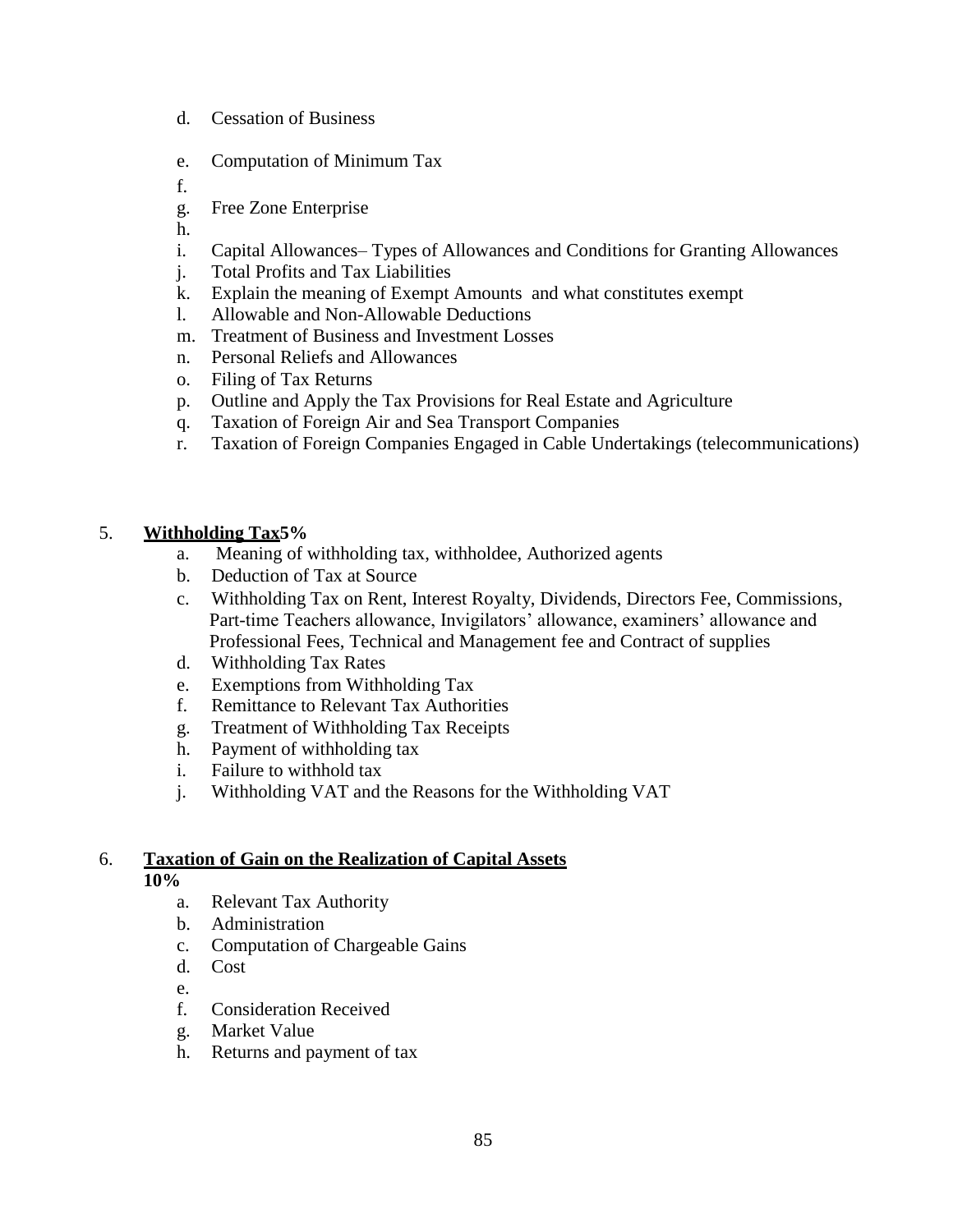## 7. **Value Added Tax (VAT) and Stamp Duties 10%**

- (a) **Value Added Tax**
	- i. Administration
	- ii. Registration
	- iii. Taxable Persons , Activities and Services
	- iv. Preparing and filing of VAT Returns
	- v. Input and Output VAT
	- vi. Exempt supplies VAT Records
	- vii. Returns Output VAT Records
	- viii. Recovery
	- ix. Zero Rated Supplies
	- x Relief Supplies
	- xi Mixed Supplies
	- xii Partially Exempt Taxpayers Offences and Penalties

# (b) **Stamp Duties**

- i. Nature and Objectives
- ii. Forms of Stamp Duties and Computation
- iii. computation of stamp duty on transfer from retained earnings

### 8. **Gift Tax 5%**

- a. Imposition of tax
- b. Taxable Gift
- c. Valuation
- d. Returns and Payment of tax

## **RECOMMENDED TEXTS**

- 1. ATSWA Study Pack on Taxation
- 2. ICAG Principles of Taxation manual 2019
- 3. Ali-NakyeaAbdallah-Taxation in Ghana, Principles, Practice & Planning
- 4. Taxation Journals and Government Circulars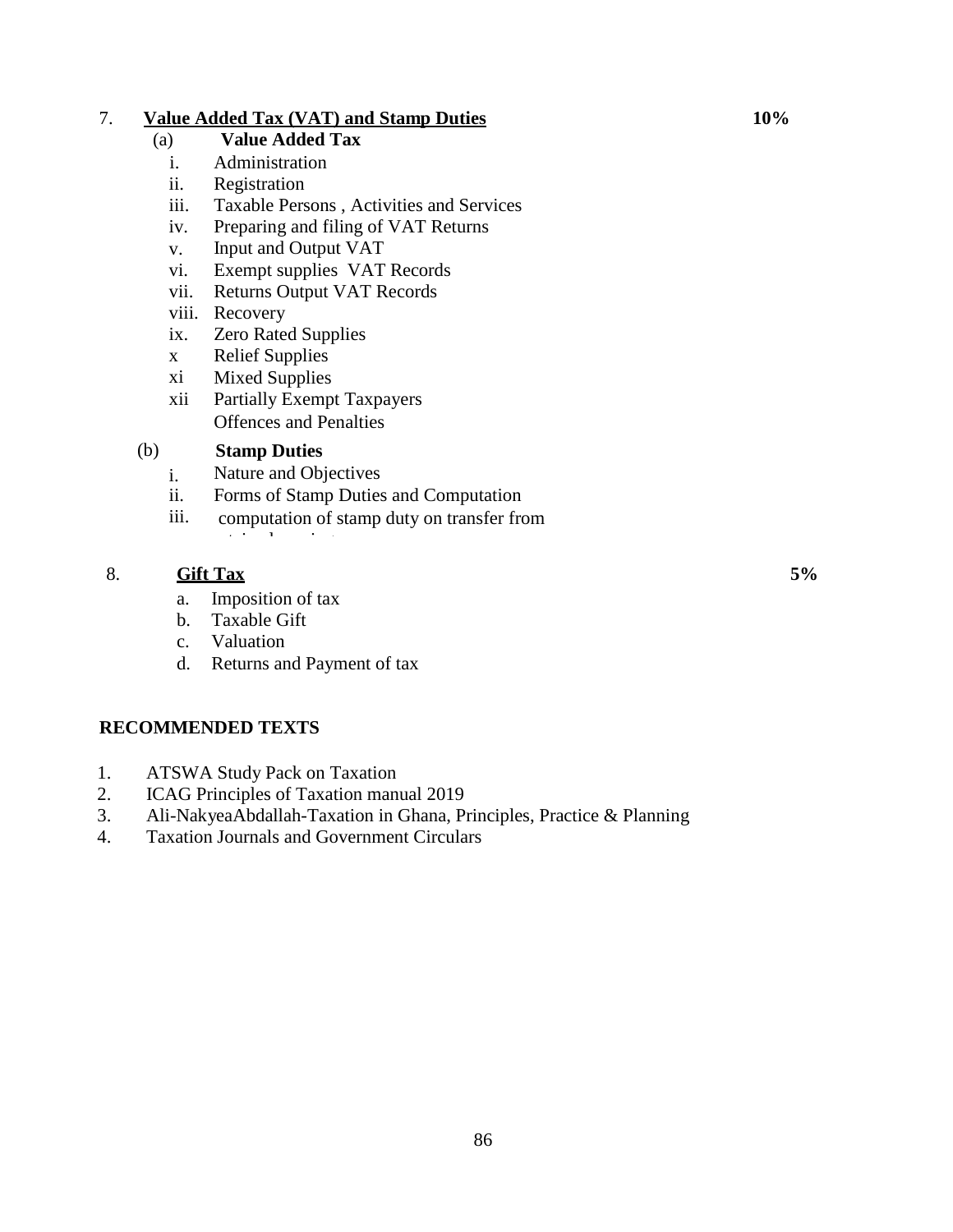## **Paper 12: MANAGEMENT**

### **Aim**

The aim of this paper is to examine candidates' knowledge and understanding of business and nonbusiness organisations with emphasis on managerial knowledge, attitude and skills required to achieve efficient operations of such organisations in a dynamic environment.

### **Objectives**

On completion of the paper, candidates should be able to:

- (a) Define and explain the nature of business and non-business organisations;
- (b) Explain the resources of business;
- (c) Define and explain the nature of business environment and its relevance for policy decisions of management;
- (d) Explain the concept of corporate social responsibility;
- (e) Explain ethics in business, corporate governance and their relevance in business environment;
- (f) Define and explain the basic concepts, principles, theories, techniques of management, strategic management and their applications to management problems;
- (g) Explain the nature, role, function, procedures and the interrelationships of the organic business functions of marketing, production, personnel and accounting;
- (h) Explain the management of people for effective working relationships;
- (i) Explain the pillars of emotional intelligence and their impact on employee performance;
- (j) Explain business process re-engineering (BPR);
- (k) Explain organisational effectiveness;
- (l) Explain the elements of office practice and procedures; and
- (m) Explain the importance of health and safety at the workplace.

### **Structure of paper:**

The three-hour paper will be divided into two sections:

**(a) Section A (50 marks) :** This shall consist of 50 compulsory questions made up of 30 multiple choice questions and 20 short answer questions covering the entire syllabus (b) **Section B (50 marks):** Six questions out of which candidates are expected to answer four, each at 12 ½ marks.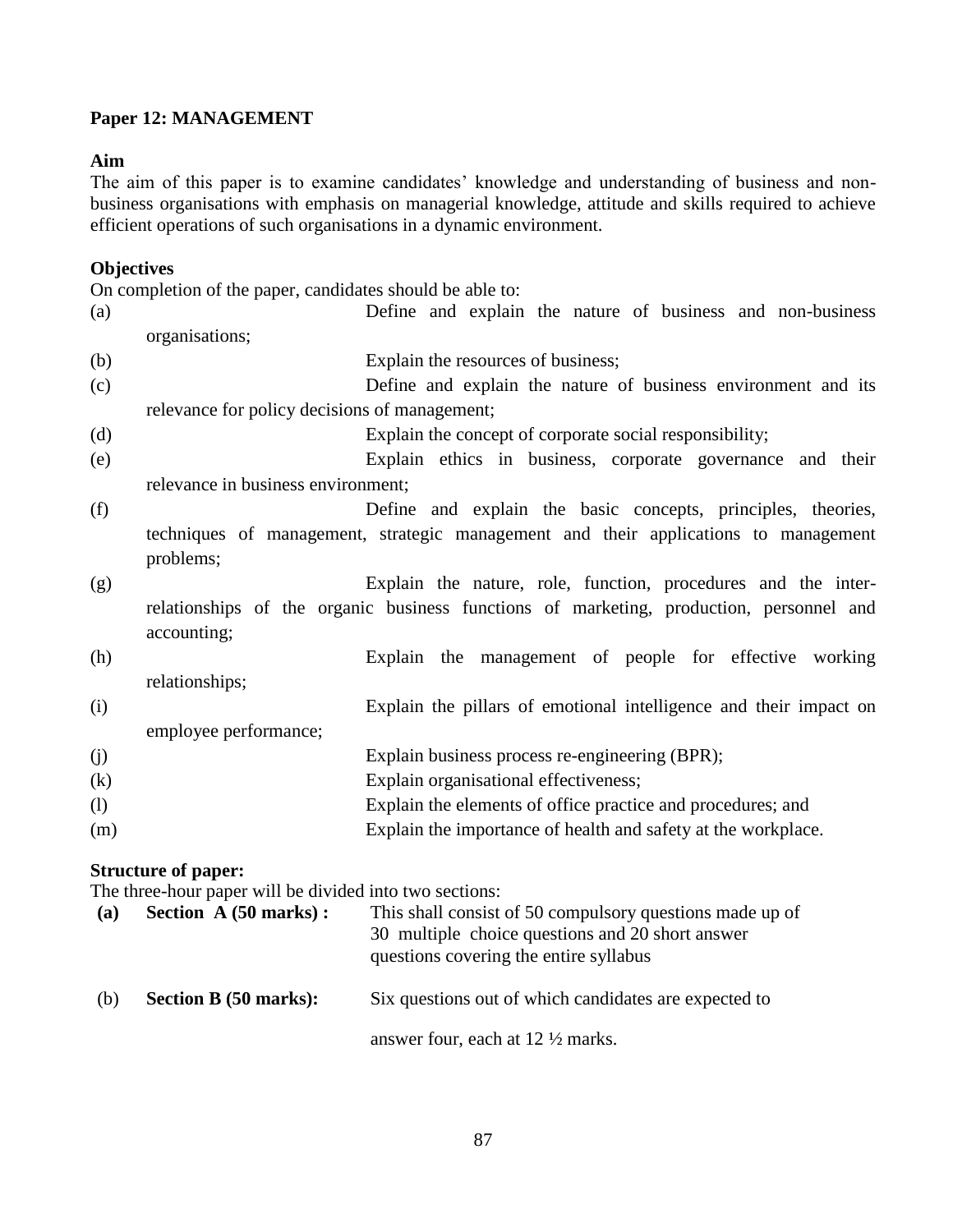### **Contents**

- 1. **Nature of business 14%**
	- (a) Introduction to business:
		- i. Define and explain business.
		- ii. Explain the need for business.
		- iii. Explain the resources of business.
		- iv. Explain the objectives of business.
		- v. Explain the classification of business.
		- vi. Explain the reasons for business failure.
		- vii. Explain the importance of profit in business.
		- viii. Explain the requirements for success in modern business.
			- ix. Explain general qualities of a good businessman.
			- x. Explain legal forms of business ownership.
			- xi. Explain business stakeholders and their expectations from business.
	- (b) Business environment.
		- i. Define and explain the term business environment.
		- ii. Explain the classification of the organization environment:
			- The general environment;
			- The task environment: and
			- The internal environment.
		- iii. Explain the major forces in the above three environments with special analysis of the changes in the external environment.
		- iv. Explain the major techniques that organisations adopt to interact effectively with its environment.
	- c) Corporate social responsibility, business ethics, and corporate governance.
		- i. Explain the nature of social responsibility.
		- ii. Explain the dynamics of social responsibility.
		- iii. Identify the reasons for and against corporate social responsibility.
		- iv. Explain business ethics.
		- v. Explain ethical issues in business and why some managers behave unethically.
		- vi. Explain the guidelines for ethical compliance.
		- vii. Explain ethical practices peculiar to accounting profession.
		- viii. State possible sanctions for breach of ethical compliance in accounting profession.
			- ix. Explain corporate governance.
			- x. State the benefits of corporate governance.
		- xi. Explain the pre-requisite of effective corporate governance in Nigeria.
		- xii. Explain the problems of corporate governance in Nigeria.
		- xiii. Explain the codes of best practices in corporate governance in Nigeria, compliance, effects and sanctions.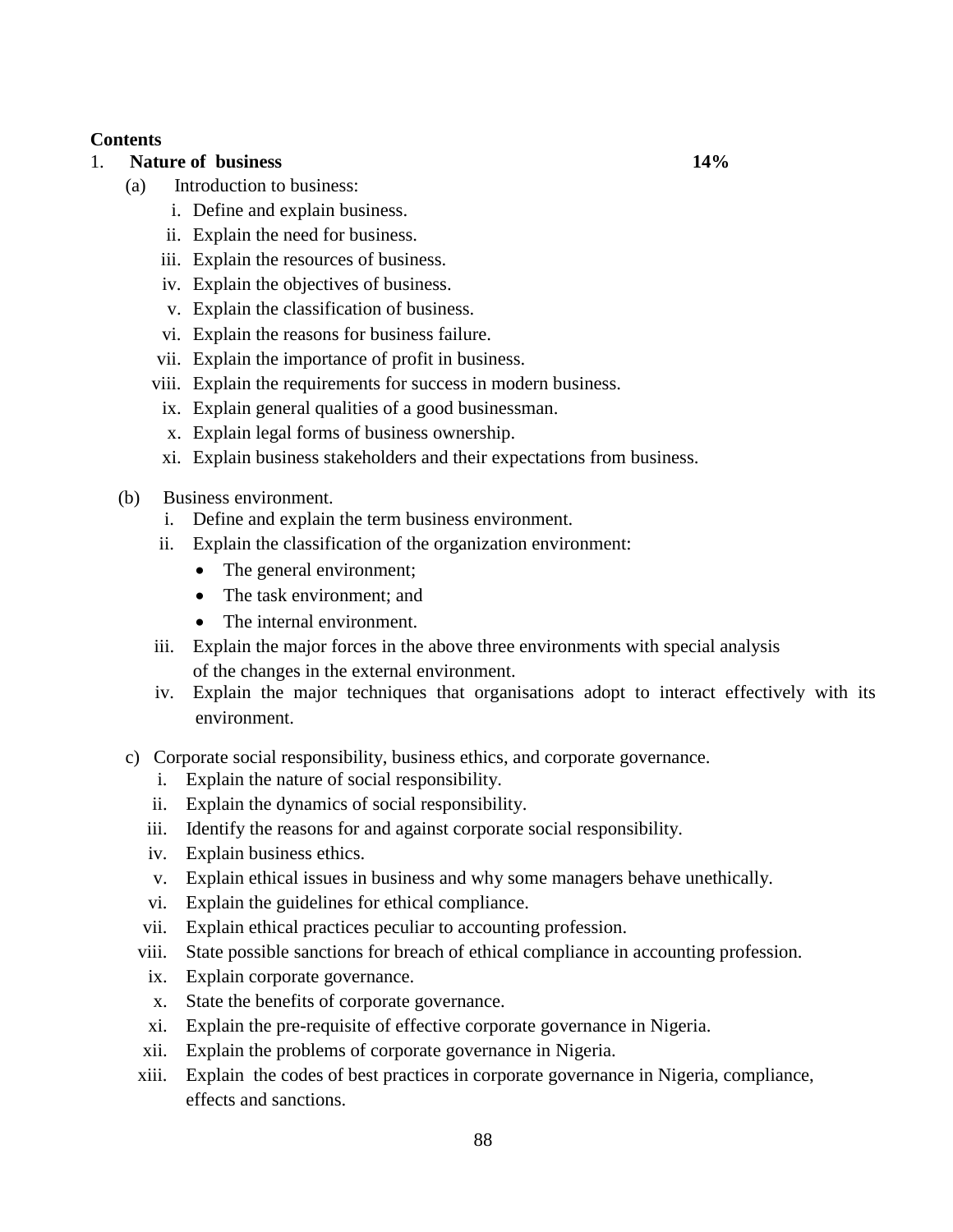### **2. Management theories and thoughts 14%**

- a. Define management.
- b. Explain the nature, objectives and purpose of management.
- c. Explain management as a technique, process, discipline, and profession.
- d. Explain management functions, levels, skills and roles.
- e. Explain management as an art or science.
- f. Explain the universality and transferability of management.
- g. Explain measures of managerial performance, productivity, effectiveness and efficiency.
- h. Explain the following managerial trends:
	- i. Globalisation.
	- ii. The growing importance of quality;
	- iii. Environmentalism;
	- iv. The growing diversity of workforce; and
	- v. Ethical reawakening.
- i. The school of management thoughts.
	- i. Explain the pre-classical thoughts.
	- ii. Explain the classical thoughts.
	- iii. Explain the behaviourals thoughts.
	- iv. Explain the quantitative management schools /operation research/ management science approach.
	- v. Explain the contemporary approaches to management thoughts.
	- vi. Explain the recent/emerging management thoughts.

### **3. Management process 16%**

- a. Planning
	- i. Define planning.
	- ii. Explain the meaning, principles and importance.
	- iii. Explain the dimensions/types of plans.
	- iv. Explain planning process/steps.
	- v. Explain the levels of plans, benefits, tools and barriers to effective planning.
- b. Decision making
	- i. Explain decision making.
	- ii. State and explain the characteristics of decisions, types and process of decision making.
	- iii. Explain the decision making situations and models.
	- iv. State and explain the factors that affect decision making in groups.
- c. Organising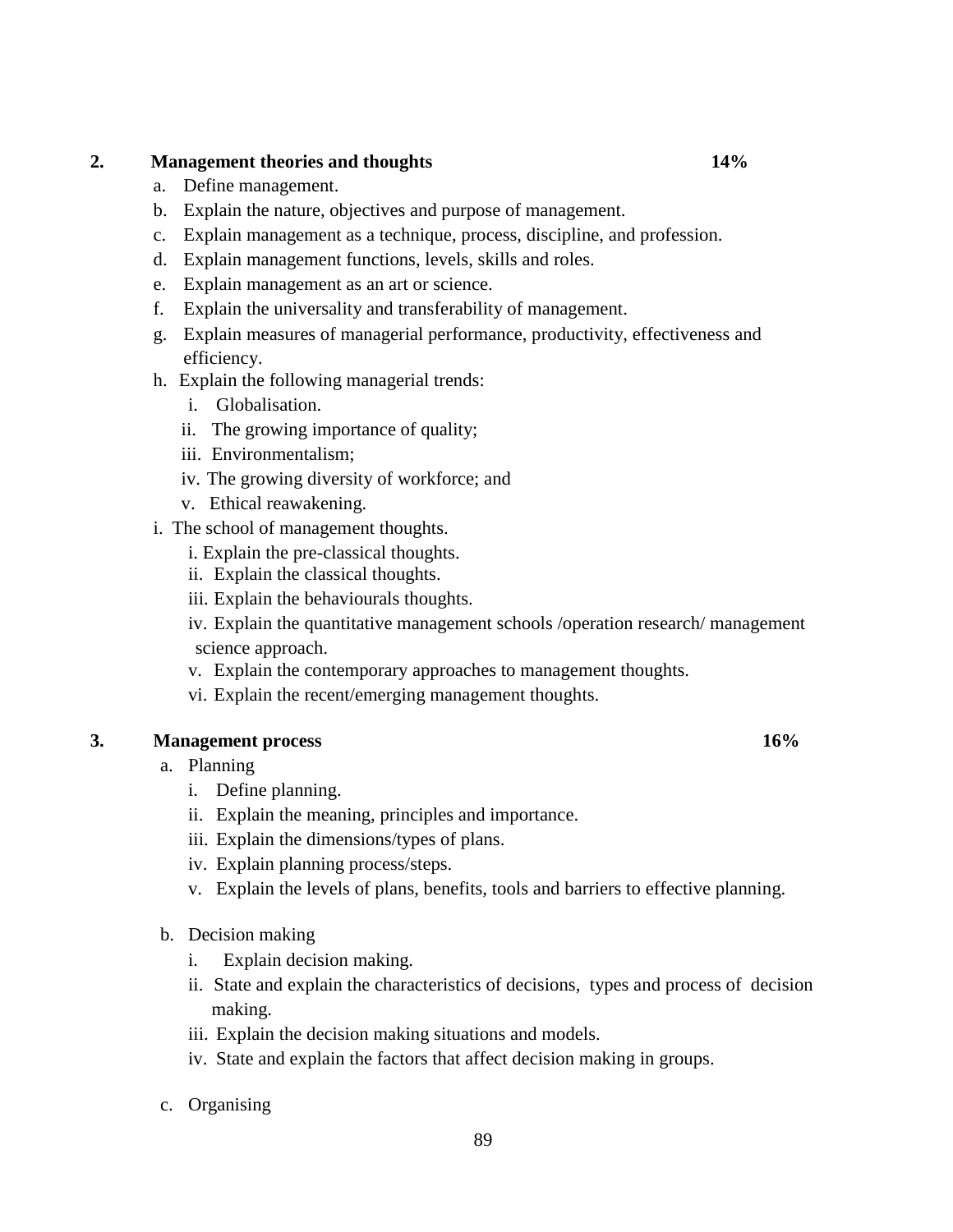- i. Define organising.
- ii. Explain the meaning, nature, purpose and principles of organization.
- iii. State and explain the characteristics of organisations.
- iv. Explain the classifications of organisations.
- v. Explain the factors influencing management choice of organisational structure.
- vi. Explain the consequences of badly designed organisational structure.
- vii. State and explain the types or forms of organizational structure.
- viii. Explain delegation of authority.
- ix. Explain span of control and concept of organisational culture.
- x. Explain centralisation and decentralisation of authority.
- d. Coordination
	- i. Define Coordination.
	- ii. Explain the meaning of coordination and state types of coordination.
	- iii. Explain the need and objectives of coordination.
	- iv. Explain the techniques of coordination.
- e. Controlling
	- i. Define controlling.
	- ii. Explain the meaning, purpose/importance of controlling.
	- iii. Explain the link between planning and control.
	- iv. Explain areas/types of control and the process of controlling.
	- v. State and explain the characteristics of effective control system.
	- vi. State the characteristics of effective control system.
- f. Strategic management
	- i. Define strategic management.
	- ii. Explain the meaning of strategy.
	- iii. Explain the purpose of strategic management.
	- iv. Explain strategic management process.
	- v. Explain SWOT analysis.
	- vi. Explain levels of strategic management.
	- vii. Differentiate between corporate and divisional strategies.

### (4) **Organic business functions 15%**

- a. Human resources management.
	- i. Define human resources management.
	- ii. Explain the meaning of human resources management.
	- iii. State and explain the components of human resources management.
	- iv. Explain the functions of human resources management .
	- v. Explain human resources planning and its processes.
	- vi. Explain recruitment, selection and placement.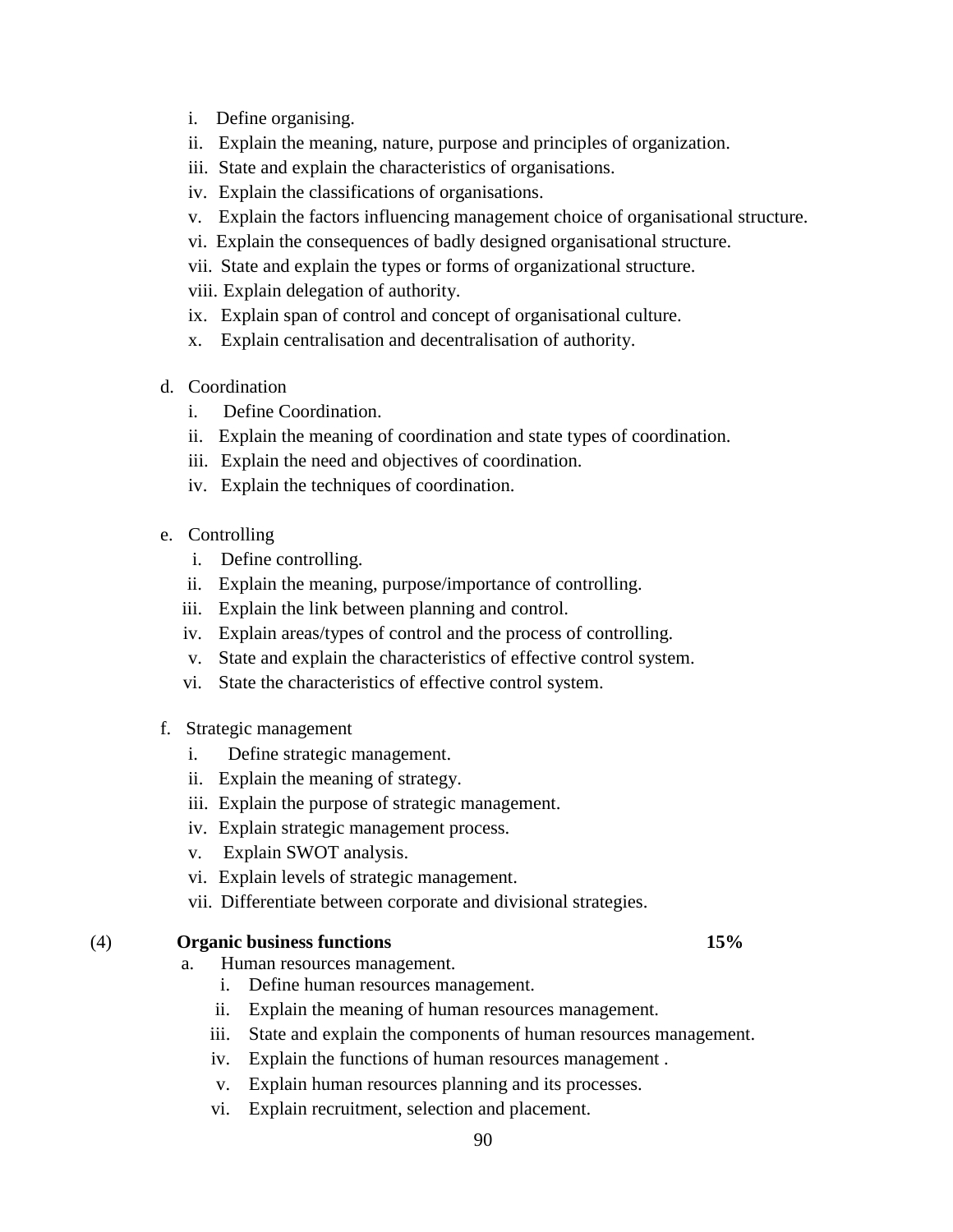- vii. Explain job analysis, job design and job specification*.*
- viii.Explain training and development.
- ix. Explain performance appraisal.
- x. Identify methods and the criteria for effective performance appraisal.
- xi. Explain wage and salary administration.
- xii. Identify and explain components of wage and salary.
- xiii. Explain the objectives of wage and salary administration.
- xiv. Explain the principles of wage and salary administration.
- xv. Identify the components of wage and salary administration.
- xvi.Explain employee discipline: meaning and its features.
- xvii. Explain the objectives of discipline and causes of indiscipline in an organisation.
- xviii. Explain industrial and labour relations.
	- xix. Explain collective bargaining.
	- xx. Identify the grievance and dispute settlement procedures in an organisation.
- b. Production function
	- i. Define production.
	- ii. State the objectives of production.
	- iii. Define production management.
	- iv. State factors to consider in plant location.
	- v. State and explain the functions of production management.
	- vi. Define plant layout.
	- vii. State the objectives of plant layout.
	- viii. State the principles of plant layout.
	- ix. State the factors that can influence plant layout.
	- x. Explain production systems and their features.
- c. Marketing function:
	- i. Define marketing.
	- ii. Explain the evolution of marketing management.
	- iii. State and explain the functions of marketing.
	- iv. Explain marketing segmentation.
	- v. State and explain marketing mix using the 4Ps of marketing.
	- vi. Explain the extended 7Ps of marketing*.*
- d. Finance and accounting functions.
	- i.Explain the meaning of finance.
	- ii. Explain the meaning of financial markets.
	- iii. Explain money market.
	- iv. Explain capital market.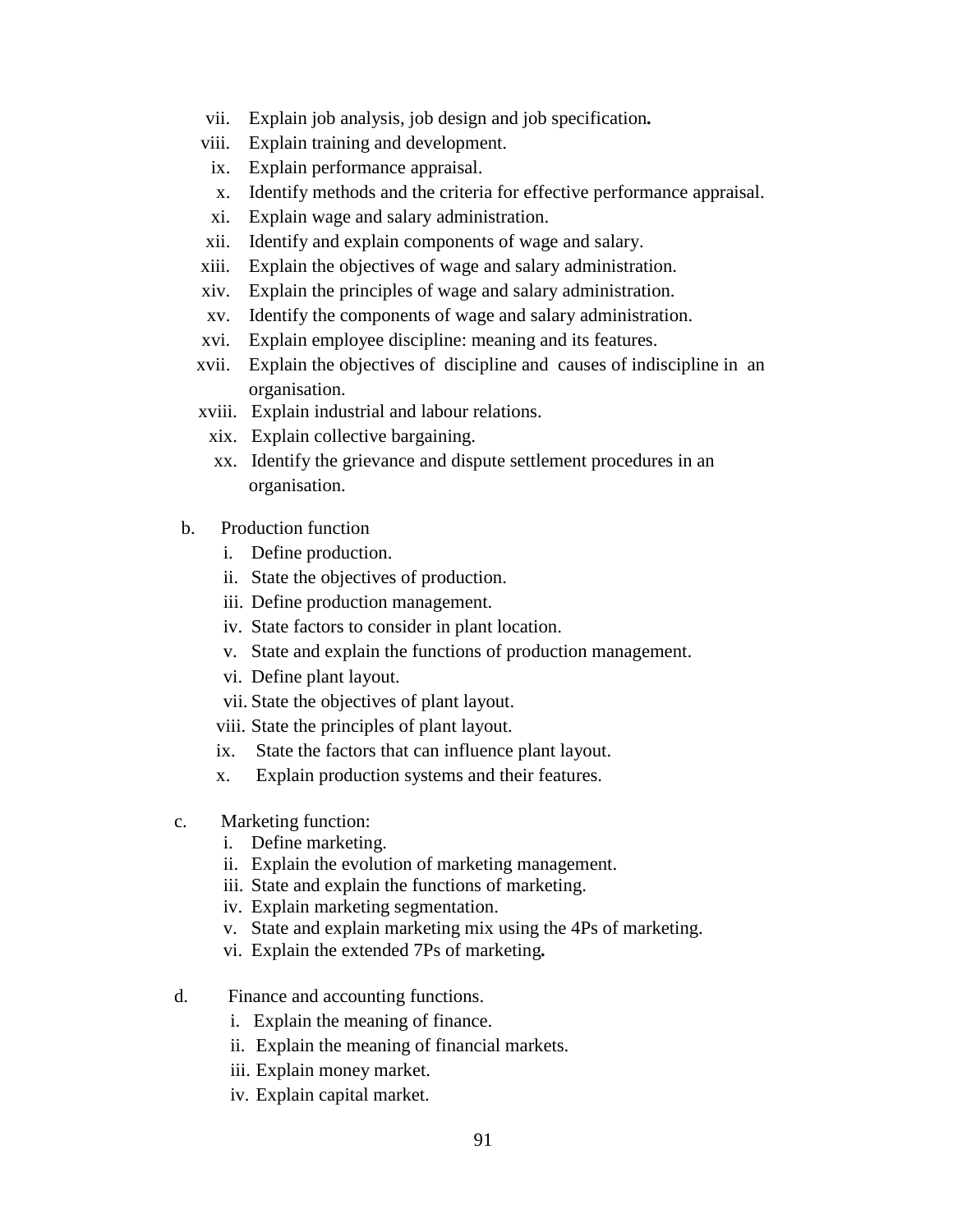- v. Explain the role of participants in the money market.
- vi. Explain the capital market.
- vii. State and explain the functions of money and capital markets.
- viii. Explain the purpose and importance of accounting function.
- ix. Explain the structure of an accounting department in a typical organisation.

### (5) **Managing of work relationships**. **16%**

- a. Motivation.
	- i. Define motivation.
	- ii. Explain types of motivation.
	- iii. Explain factors affecting motivation.
	- iv. Explain the motivation theories.
	- v. Explain the techniques for motivating employees.
- b. Leadership
	- i. Define leadership.
	- ii. Explain the functions of a leader;
	- iii. Explain the leadership styles.
	- iv. *Explain the qualities of an effective leader.*
	- v. *State and* explain types of leaders.
- c. Groups
	- i. Define groups.
	- ii. Explain type of groups.
	- iii. Define teams.
	- iv. Compare groups with teams.
	- v. Explain the process of group development.
- d. Conflict management
	- i. Define conflict management.
	- ii. Explain types, development and sources of conflict.
	- iii. Explain conflict outcomes and conflict management.
- e. Explain work place attitude.
- f. Explain the features of work attitude that assures good performance.
- g. Communication
	- i. Define communication.
	- ii. Explain communication process, types of communication and patterns of organisational communication.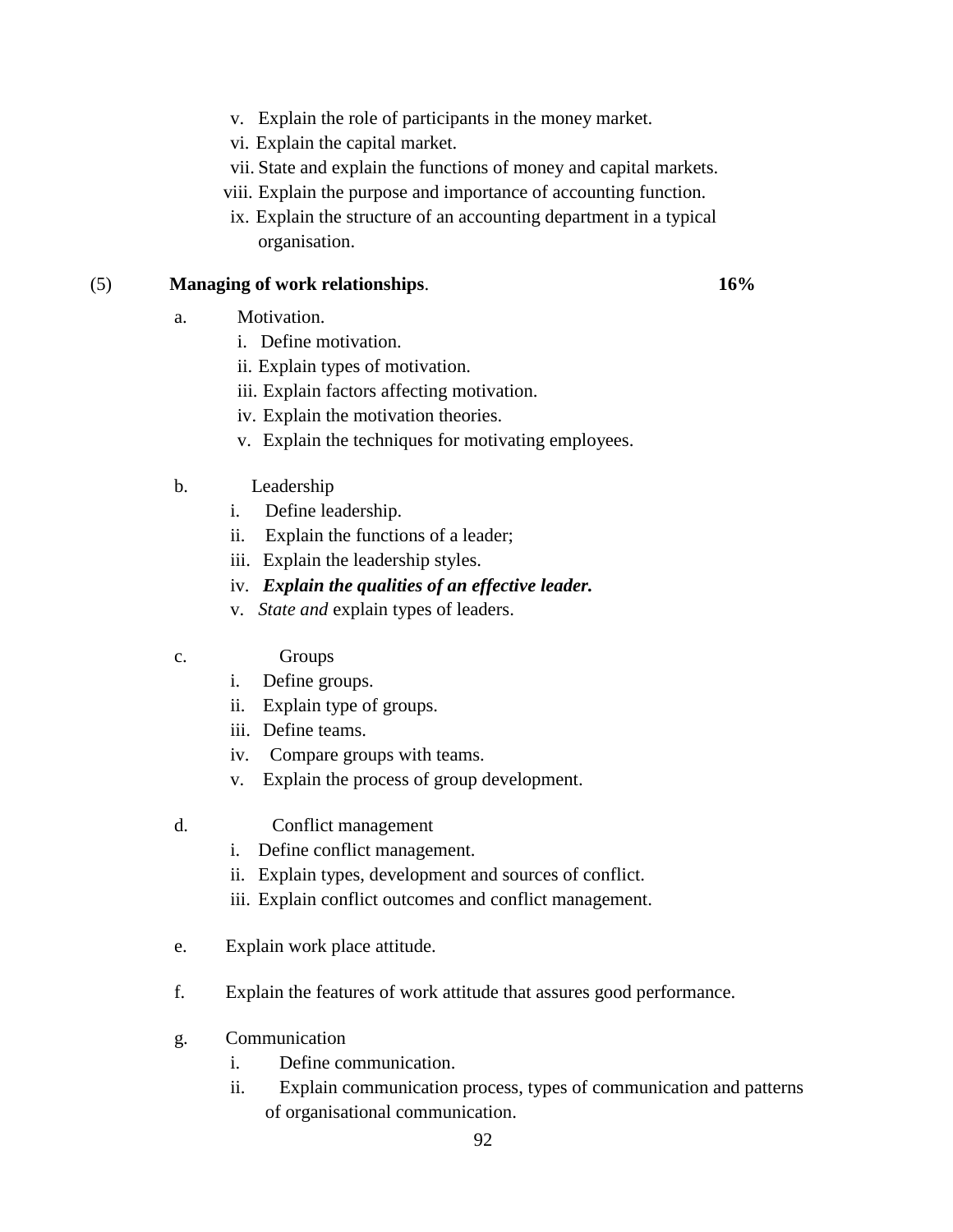- iii. Explain functions of communication.
- iv. Explain principles of effective communication.
- v. Explain barriers to effective communication and how to overcome the barriers.
- h. Emotional intelligence.
	- i. Explain Emotional intelligence.
	- ii. Identify and explain the five major features or elements of emotional Intelligence.
	- iii. Explain the importance of emotional intelligence in employee's performance and career development.
- i. Management of change:
	- i. Define management of change.
	- ii. Explain the nature and meaning of organisational change;
	- iii. Explain forces of organizational change.
	- iv. Explain the reasons for resistance to change.
	- v. Explain how to reduce resistance to change.

| (6) | <b>Business process re-engineering</b>                          | 8%  |
|-----|-----------------------------------------------------------------|-----|
|     | a. Explain business process re-engineering (BPR).               |     |
|     | b. State the objectives of BPR.                                 |     |
|     | c. Explain how to implement BPR.                                |     |
|     | d. State and explain the objectives of BPR.                     |     |
|     | e. State and explain the benefits of BPR.                       |     |
| (7) | <b>Organisational effectiveness</b>                             | 7%  |
|     | a. Define organisational effectiveness.                         |     |
|     | b. Explain the approaches of organisational effectiveness.      |     |
|     | c. Explain the existing models of organisational effectiveness. |     |
| (8) | Office practice and procedure, health and safety.               | 10% |
|     | a. Explain the meaning of an office.                            |     |
|     | b. Explain the functions of an office.                          |     |
|     | c. Identify the types of an office.                             |     |
|     | d. Explain office planning and layout.                          |     |
|     | e. Explain office machines and furniture.                       |     |
|     | f. Explain organisation and methods.                            |     |
|     | Explain forms of designing and control.<br>g.                   |     |
|     | Explain information technology application in management.<br>h. |     |
|     | i. Explain health and safety regulation.                        |     |
|     | i. Explain importance, health and safety regulations.           |     |
|     |                                                                 |     |